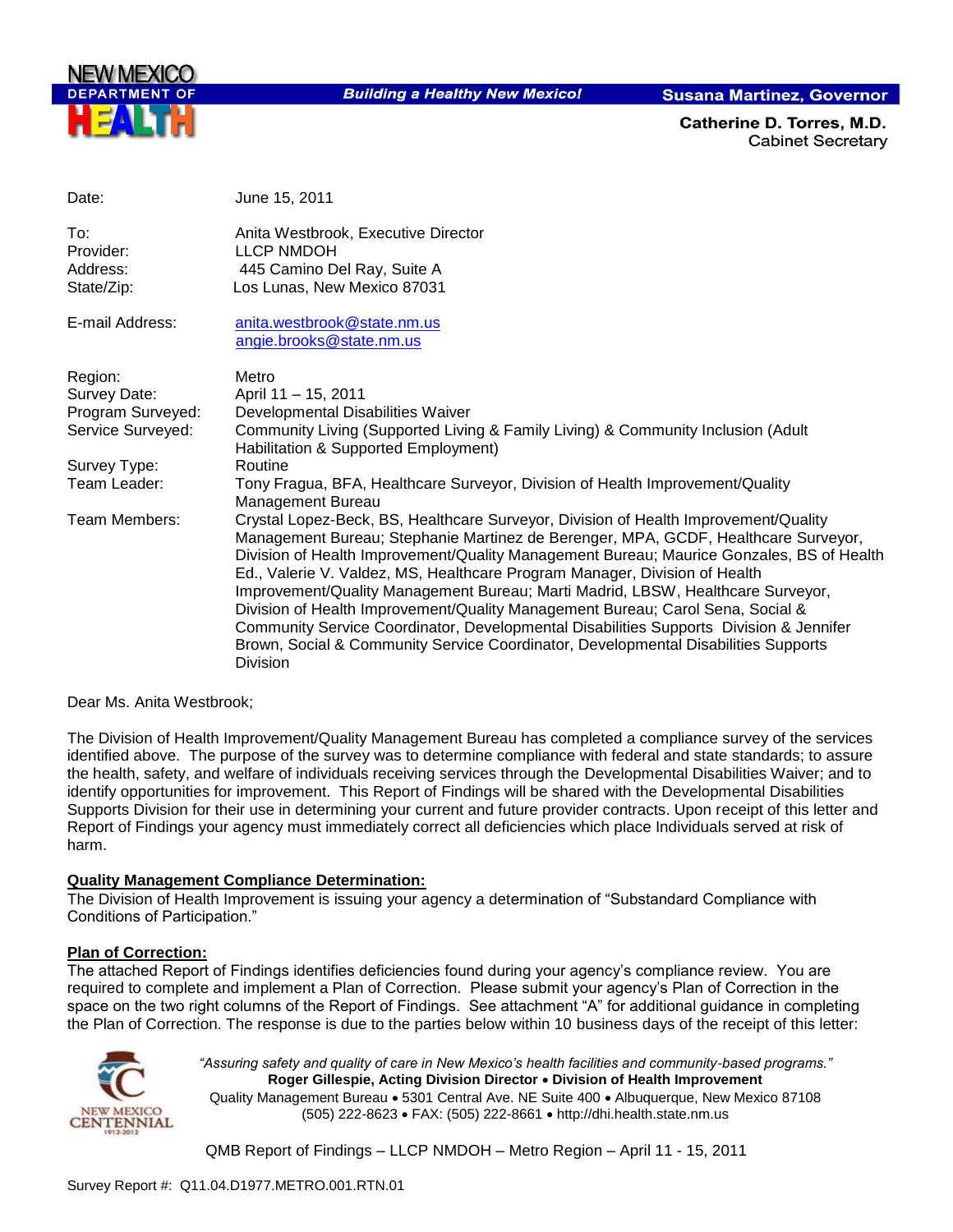#### **1. Quality Management Bureau, Attention: Plan of Correction Coordinator 5301 Central Ave. NE Suite 400 Albuquerque, NM 87108**

#### **2. Developmental Disabilities Supports Division Regional Office for region of service surveyed**

Upon notification from QMB that your Plan of Correction has been approved, you must implement all remedies and corrective actions within 45 business days. If your Plan of Correction is denied, you must resubmit a revised plan as soon as possible for approval, as all remedies must still be completed within 45 business days of the receipt of this letter.

Failure to submit, complete or implement your Plan of Correction within the 45 day required time frames may result in the imposition of a \$200 per day Civil Monetary Penalty until it is received, completed and/or implemented.

#### **Request for Informal Reconsideration of Findings (IRF):**

If you disagree with a finding of deficient practice, you have 10 business days upon receipt of this notice to request an IRF. Submit your request for an IRF in writing to:

> QMB Deputy Bureau Chief 5301 Central Ave NE Suite #400 Albuquerque, NM 87108 Attention: IRF request

See Attachment "C" for additional guidance in completing the request for Informal Reconsideration of Findings. The request for an IRF will not delay the implementation of your Plan of Correction which must be completed within 45 business days. Providers may not appeal the nature or interpretation of the standard or regulation, the team composition or sampling methodology. If the IRF approves the modification or removal of a finding, you will be advised of any changes.

Please call the Plan of Correction Coordinator at 505-222-8647 if you have questions about the Report of Findings or Plan of Correction. Thank you for your cooperation and for the work you perform.

Sincerely,

Tony Fragua, BFA

Tony Fragua, BFA Team Lead/Healthcare Surveyor Division of Health Improvement Quality Management Bureau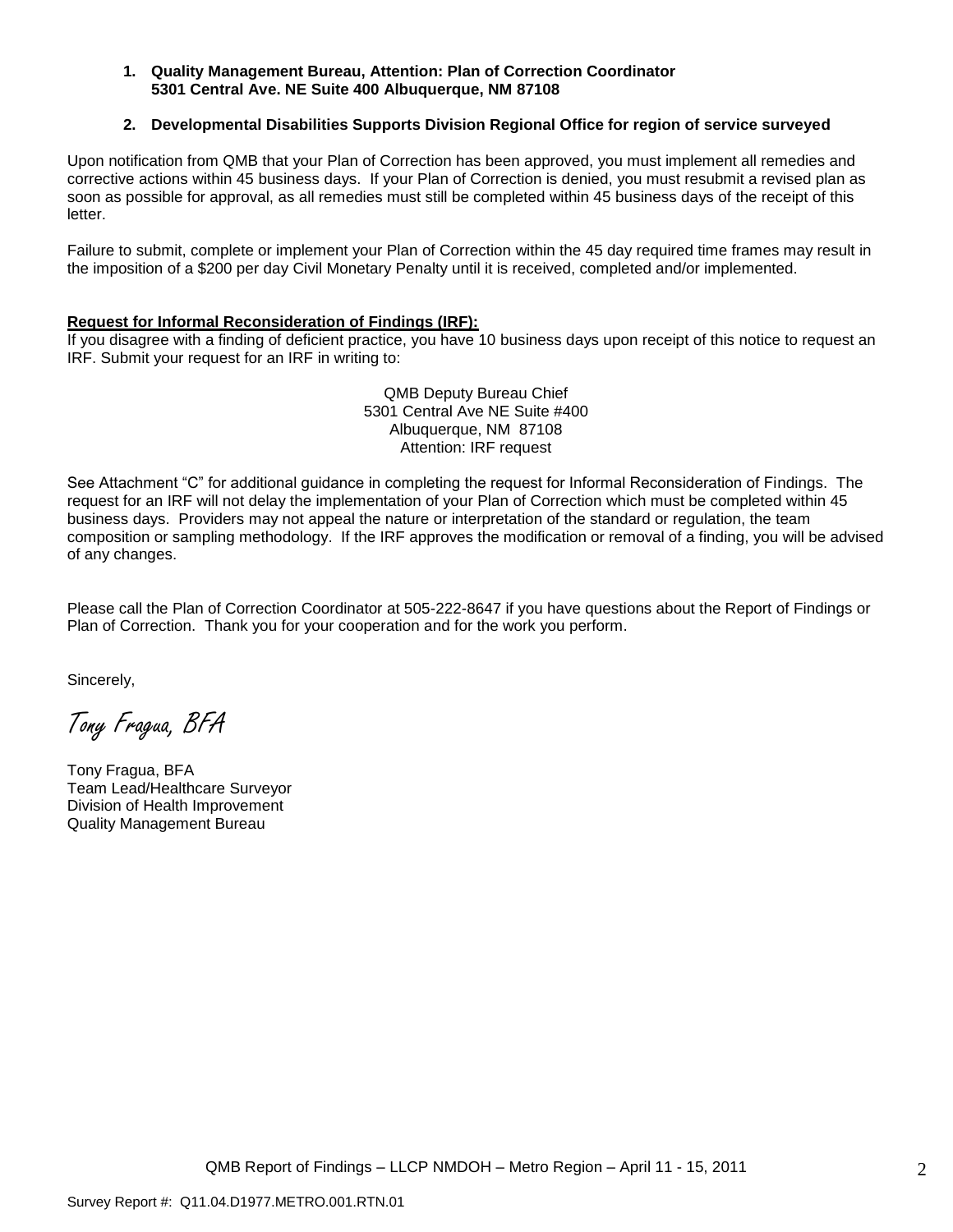#### **Survey Process Employed:**

Entrance Conference Date: April 11, 2011

#### Present: **Los Lunas Community Program/NMDOH**

Charlene Maestas, Business Manager Andrew Smith, Residential Coordinator Kevin Baker, Service Coordinator Ruth Castillo, Residential Coordinator Joseph Chavez, Service Coordinator Corine Duran, Administrative Support Dorothy Maya, Residential Coordinator Rosalie Leyba, Service Coordinator Paula Jean Walker, Program Secretary

#### **DOH/DHI/QMB**

Tony Fragua, BFA, Team Lead/Healthcare Surveyor Stephanie Martinez de Berenger, MPA, GCDF, Healthcare Surveyor Maurice Gonzales, BS of Health Ed., Healthcare Surveyor Crystal Lopez-Beck, BS, Healthcare Surveyor Valerie V. Valdez, MS, Healthcare Program Manager

#### **DDSD – Metro Regional Office**

Carol Sena, Social & Community Service Coordinator

Exit Conference Date: April 15, 2011

## Present: **Los Lunas Community Program/NMDOH**

 Angie Brooks, Acting Program Manager Ruth Castillo, Residential Coordinator Cheryl Mireles, Secretary Andrew Smith, Residential Coordinator Kelly Scalf, Employment Supervisor Patty Reynolds, Administrative Support Leslie Churan, RN Emily Griffy, RN Cindy Bascom, LPN Colleen Montoya, Records Manager Paula Jean Walker, Program Secretary Corine S. Duran, Administrative Assistant Charlene Maestas, Business Manager Pamela Lueras, RN Loretta Chavez, Family Living Service Coordinator Wanda L. Husman, RN

## **DOH/DHI/QMB**

Tony Fragua, BFA, Team Lead/Healthcare Surveyor Scott Good, MRC, CRC, Deputy Bureau Chief Crystal Lopez-Beck, BS, Healthcare Surveyor Stephanie Martinez de Berenger, MPA, GCDF, Healthcare Surveyor Marti Madrid, LBSW, Healthcare Surveyor Maurice Gonzales, BS of Health Ed., Healthcare Surveyor Valerie V. Valdez, MS, Healthcare Program Manager (via telephone)

## **DDSD – Metro Regional Office**

Jennifer Brown, BSW, Social & Community Service Coordinator

| Total Homes Visited |                           | Number: | 17 |
|---------------------|---------------------------|---------|----|
|                     | ❖ Supported Homes Visited | Number: | 10 |
|                     | ❖ Family Homes Visited    | Number: |    |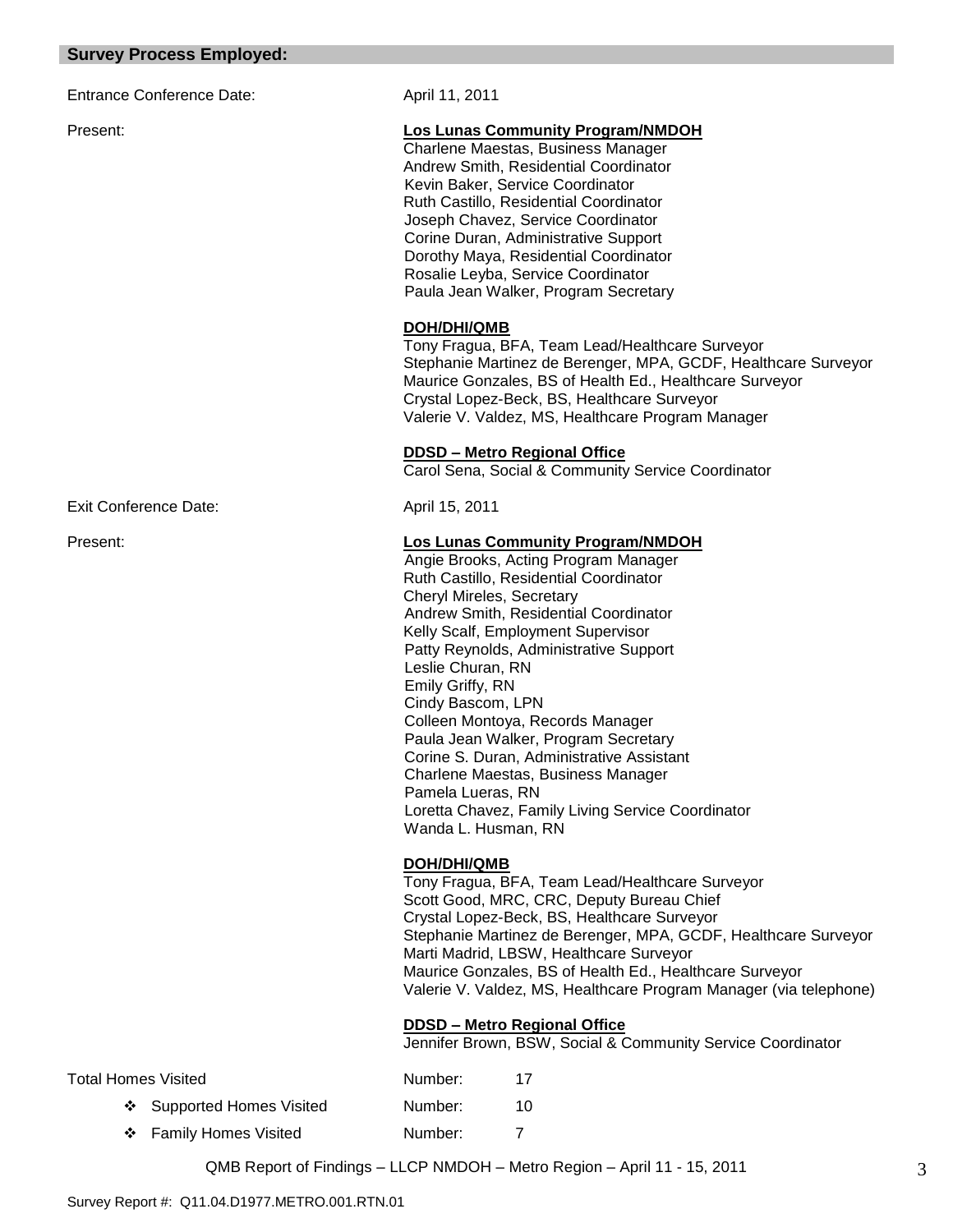| <b>Administrative Locations Visited</b>    | Number:            | 1                                                                                                                                                                              |
|--------------------------------------------|--------------------|--------------------------------------------------------------------------------------------------------------------------------------------------------------------------------|
| <b>Total Sample Size</b>                   | Number:            | 21<br>7 - Jackson Class Members<br>14 - Non- <i>Jackson</i> Class Members<br>14 - Supported Living<br>7 - Family Living<br>15 - Adult Habilitation<br>6 - Supported Employment |
| Persons Served Interviewed                 | Number:            | 10                                                                                                                                                                             |
| Persons Served Observed                    | Number:            | 11 (9 Individuals chose not to participate in the<br>interview process and 2 Individuals were not available during survey)                                                     |
| Direct Service Professionals Interviewed   | Number:            | 28                                                                                                                                                                             |
| Direct Service Professionals Record Review | Number:            | 215                                                                                                                                                                            |
| Service Coordinator Record Review          | Number:            | 7                                                                                                                                                                              |
| Records Reviewed (Persons Served)          | Number:            | 21                                                                                                                                                                             |
| Administrative Files Reviewed              | Dillia a Dalessale |                                                                                                                                                                                |

- Billing Records
- Medical Records
- Incident Management Records
- Personnel Files
- Training Records
- Agency Policy and Procedure
- Caregiver Criminal History Screening Records
- **Employee Abuse Registry**
- Human Rights Notes and/or Meeting Minutes
- **•** Evacuation Drills
- Quality Assurance / Improvement Plan

CC: Distribution List: DOH - Division of Health Improvement

- DOH Developmental Disabilities Supports Division
- DOH Office of Internal Audit
- HSD Medical Assistance Division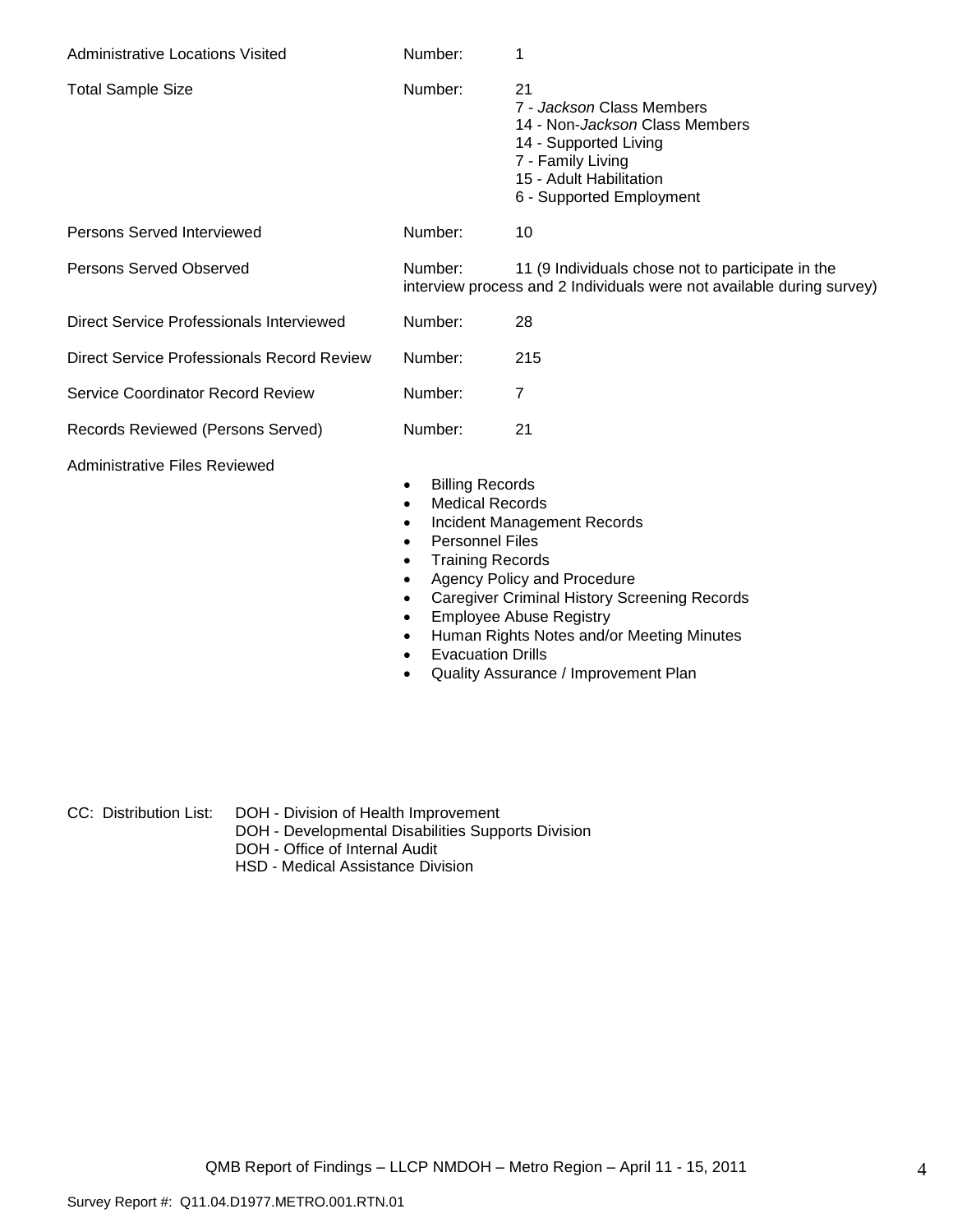## **Attachment A**

# **Provider Instructions for Completing the QMB Plan of Correction (POC) Process**

## *Introduction:*

After a QMB Compliance Review, your QMB Report of Findings will be sent to you via US mail.

Each provider must develop and implement a Plan of Correction (POC) that identifies specific quality assurance and quality improvement activities the agency will implement to correct deficiencies and prevent continued non compliance.

Agencies must submit their Plan of Correction within 10 business days from the date you receive the QMB Report of Findings. (Providers who do not submit a POC within 10 days will be referred to the Internal Review Committee [IRC] for sanctions).

If you have questions about the Plan of Correction process, call the QMB Plan of Correction Coordinator at 505-222-8647 or email at George.Perrault@state.nm.us. Requests for technical assistance must be requested through your DDSD Regional Office.

If you wish to dispute a finding on the official Report of Findings, you must file an Informal Reconsideration of Findings (IRF) request within ten (10) days of receiving your report. The POC process cannot resolve disputes regarding findings. Please note that you must still submit a POC for findings that are in question (see Attachment "C").

## *Instructions for Completing Agency POC:*

## *Required Content*

Your Plan of Correction should provide a step-by-step description of the methods to correct each deficient practice to prevent recurrence and information that ensures the regulation cited is in compliance. The remedies noted in your POC are expected to be added to your Agency"s required, annual Quality Assurance Plan. (see page 3, DDW standards, effective; April 1, 2007, Chapter 1, Section I Continuous Quality Management System)

If a deficiency has already been corrected, the plan should state how it was corrected, the completion date (date the correction was accomplished), and how possible recurrence of the deficiency will be prevented.

The Plan of Correction you submit needs to address *each deficiency* in the two right hand columns with:

- 1. How the corrective action will be accomplished for all cited deficiencies in the report of findings;
- 2. How your Agency will identify all other individuals having the potential to be affected by the same deficient practice;
- 3. What measures will be put into place or what systemic changes will be made to ensure that the deficient practice will not reoccur and corrective action is sustained;
- 4. How your Agency plans to monitor corrective actions utilizing its continuous Quality Assurance/Quality Improvement Plan to assure solutions in the plan of correction are achieved and sustained, including (if appropriate):
	- Details about how and when Consumer, Personnel and Residential files are audited by Agency personnel to ensure they contain required documents;
	- Information about how Medication Administration Records are reviewed to verify they contain all required information before they are distributed, as they are being used, and after they are completed;
	- Your processes for ensuring that all staff are trained in Core Competencies, Incident Reporting, and Individual-Specific service requirements, etc;
	- How accuracy in Billing documentation is assured;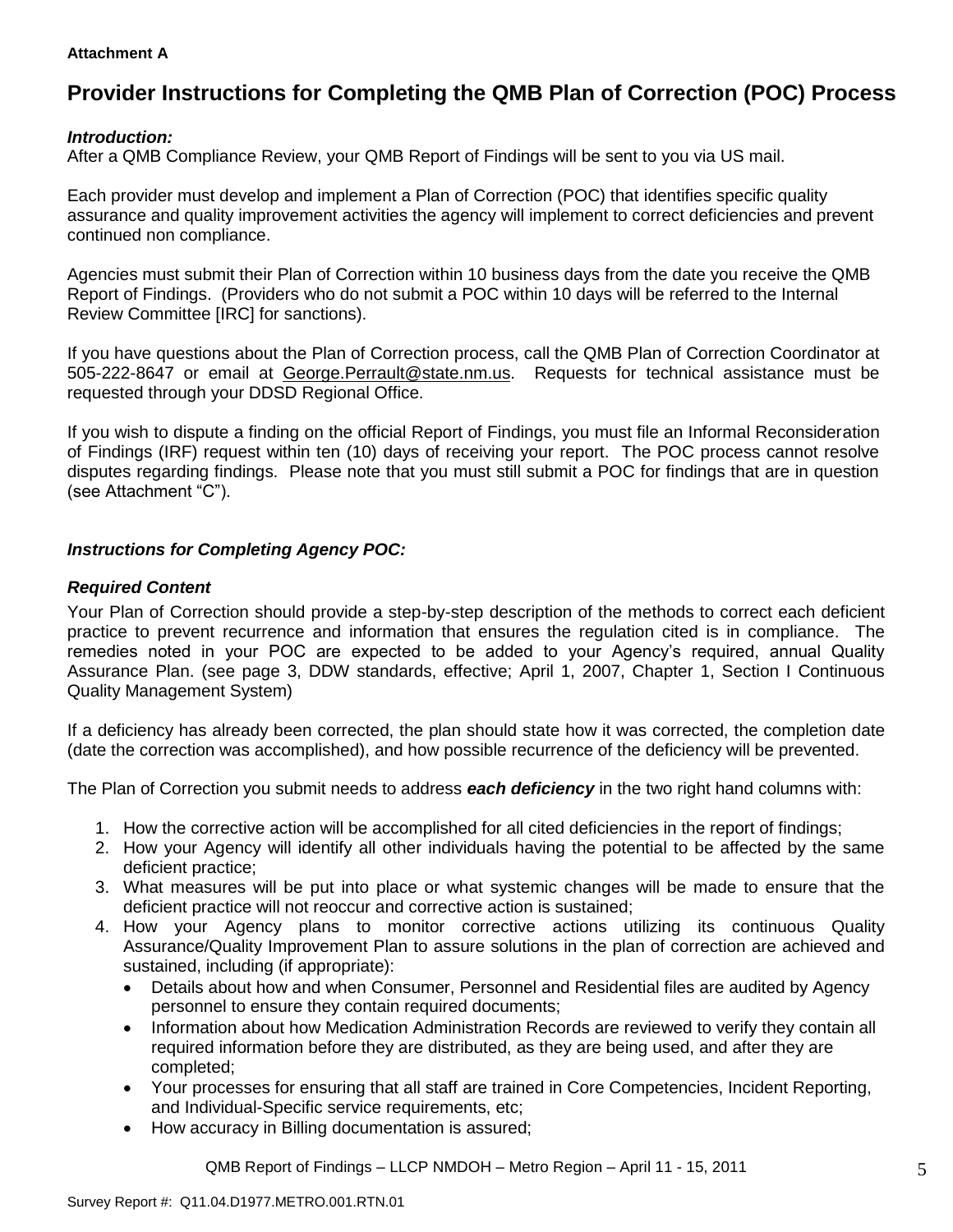- How health, safety is assured;
- For Case Management Providers, how ISPs are reviewed to verify they meet requirements, how the timeliness of LOC packet submissions and consumer visits are tracked;
- Your process for gathering, analyzing and responding to Quality data, and
- Details about Quality Targets in various areas, current status, Root Cause Analyses about why Targets were not met, and remedies implemented.
- 5. The individual"s title responsible for the Plan of Correction and completion date.

*Note:* **Instruction or in-service of staff alone may not be a sufficient plan of correction.** This is a good first step toward correction, but additional steps should be taken to ensure the deficiency is corrected and will not recur.

## *Completion Dates*

The plan of correction must include a **completion date** (entered in the far right-hand column). Be sure the date is **realistic** in the amount of time your Agency will need to correct the deficiency; not to exceed 45 days.

Direct care issues should be corrected immediately and monitored appropriately. Some deficiencies may require a staged plan to accomplish total correction. Deficiencies requiring replacement of equipment, etc., may require more time to accomplish correction but should show reasonable time frames.

## *Plan of Correction Submission Requirements*

- 1. Your Plan of Correction must be completed on the official QMB Survey Report of Findings/Plan of Correction Form and received by QMB within ten (10) business days from the date you received the report of findings.
- 2. If you have questions about the POC process, call the POC Coordinator, George Perrault at 505-222- 8647 for assistance.
- 3. For Technical Assistance (TA) in developing or implementing your POC, contact your local DDSD Regional Office.
- 4. Submit your POC to George Perrault, POC Coordinator in any of the following ways:
	- a. Electronically at [George.Perrault@state.nm.us](mailto:George.Perrault@state.nm.us)
	- b. Faxed to 505-222-8661, or
	- c. Mailed to QMB, 5301 Central Avenue SW, Suite 400, Albuquerque, NM 87108
- 5. Do not send supporting documentation to QMB until after your POC has been approved by QMB.
- 6. QMB will notify you when your POC has been "approve" or "denied."
	- a. Whether your POC is "approved," or "denied," you will have a maximum of 45 business days from the date of receipt of your Report of Findings to correct all survey deficiencies.
	- b. If your POC is "Denied" it must be revised and resubmitted as soon as possible, as the 45 business day limit is in effect.
	- c. If your POC is "Denied" a second time your agency may be referred to the Internal Review Committee.
	- d. You will receive written confirmation that your POC has been approved by QMB and a final deadline for completion of your POC.
- 7. Failure to submit your POC within 10 days without prior approval of an extension by QMB will result in a referral to the Internal Review Committee and the possible implementation of monetary penalties and/or sanctions.
- 8. Revisions, Modifications or Extensions to your Plan of Correction (post QMB approval) must be made in writing and submitted to the Plan of Correction Coordinator at QMB, prior to the due date and are approved on a case-by-case basis. No changes may be made to your POC or the timeframes for implementation without written approval of the POC Coordinator.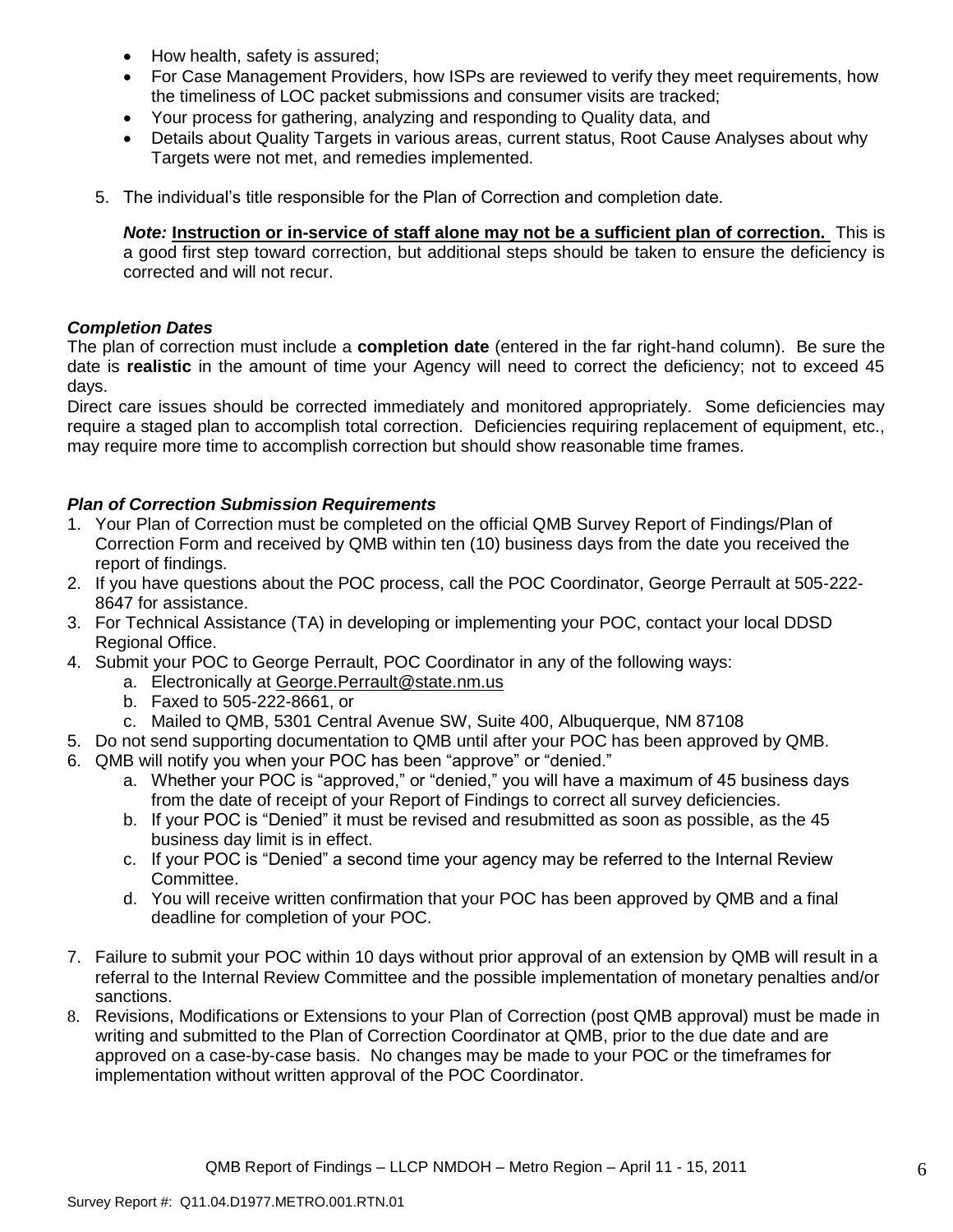## *POC Document Submission Requirements*

Once your POC has been approved by the QMB Plan of Correction Coordinator you must submit copies of documents as evidence that all deficiencies have been corrected, as follows.

- 1. Your internal documents are due within a *maximum* of 45 business days of receipt of your Report of Findings.
- 2. You may submit your documents by postal mail, fax, or electronically on disc or scanned and attached to e-mails.
- 3. All submitted documents *must be annotated*: please be sure the tag numbers and Identification numbers are indicated on each document submitted. Documents which are not annotated with the Tag number and Identification number may not be accepted.
- 4. Do not submit original documents; hard copies or scanned and electronically submitted copies are fine. Originals must be maintained in the agency file(s) per DDSD Standards.
- 5. In lieu of some documents, you may submit copies of file or home audit forms that clearly indicate cited deficiencies have been corrected, other attestations of correction must be approved by the Plan of Correction Coordinator prior to their submission.
- 6. For billing deficiencies, you must submit:
	- a. Evidence of an internal audit of billing documentation for a sample of individuals and timeframes;
	- b. Copies of "void and adjust" forms submitted to correct all over-billed or unjustified units billed identified during your internal audit.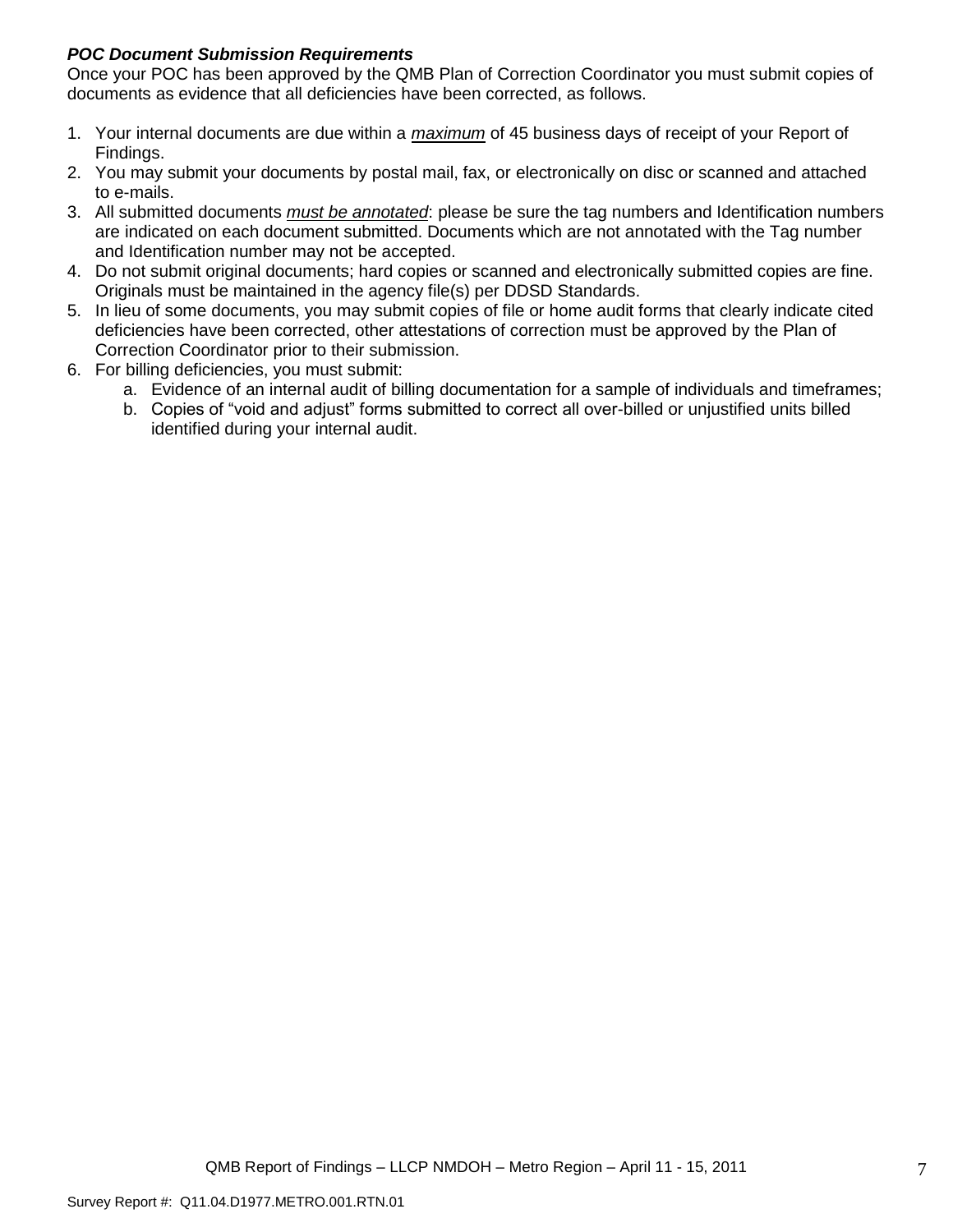Each deficiency in your Report of Findings is scored on a Scope and Severity Scale. The culmination of each deficiency"s Scope and Severity is used to determine degree of compliance to standards and regulations and level of QMB Compliance Determination.

|                 |                      |                                                             |                                  | <b>SCOPE</b>                |                                             |
|-----------------|----------------------|-------------------------------------------------------------|----------------------------------|-----------------------------|---------------------------------------------|
|                 |                      |                                                             | <b>Isolated</b><br>$01\% - 15\%$ | <b>Pattern</b><br>16% - 79% | <b>Widespread</b><br>$80\% - 100\%$         |
|                 | High Impact          | Immediate Jeopardy to<br>individual health and or<br>safety | J.                               | Κ.                          | L.                                          |
|                 |                      | <b>Actual harm</b>                                          | G.                               | н.                          | L                                           |
| <b>SEVERITY</b> | Medium<br>Impact     | No Actual Harm<br>Potential for more than                   | D.                               | Е.                          | $F.$ (3 or<br>more)                         |
|                 |                      | minimal harm                                                | $D.$ (2 or<br>less)              |                             | $F.$ (no<br>conditions of<br>participation) |
|                 | <b>Impact</b><br>Low | No Actual Harm<br>Minimal potential for<br>harm.            | А.                               | <b>B.</b>                   | C.                                          |

## **Scope and Severity Definitions:**

• Isolated:

A deficiency that is limited to 1% to 15% of the sample, usually impacting few individuals in the sample.

• Pattern:

A deficiency that impacts a number or group of individuals from 16% to 79% of the sample is defined as a pattern finding. Pattern findings suggest the need for system wide corrective actions.

• Widespread:

A deficiency that impacts most or all (80% to 100%) of the individuals in the sample is defined as widespread or pervasive. Widespread findings suggest the need for system wide corrective actions as well as the need to implement a Continuous Quality Improvement process to improve or build infrastructure. Widespread findings could be referred to the Internal Review Committee for review and possible actions or sanctions.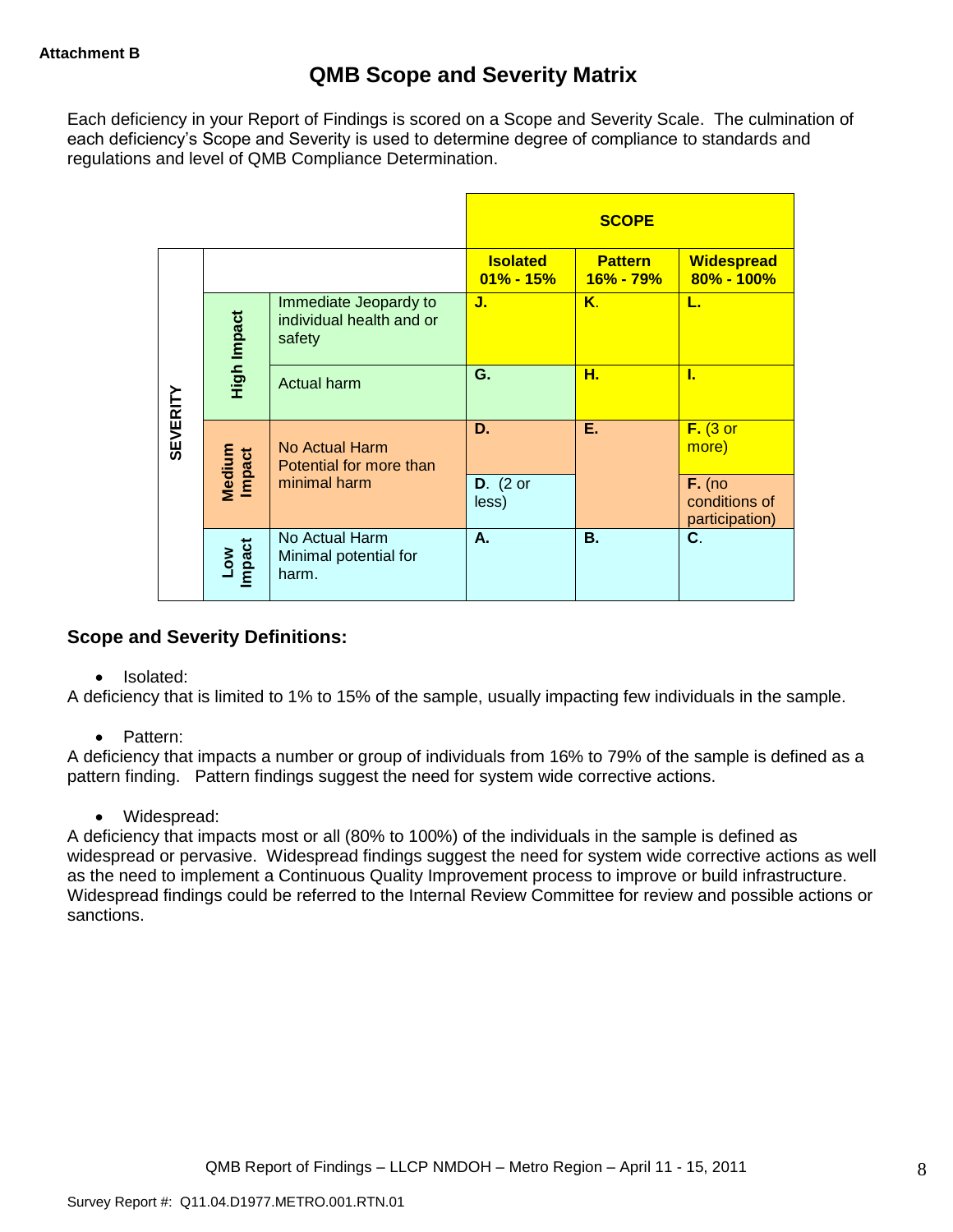# **QMB Determinations of Compliance**

"Substantial Compliance with Conditions of Participation"

The QMB determination of "Substantial Compliance with Conditions of Participation" indicates that a provider is in substantial compliance with all "Conditions of Participation" and other standards and regulations. The agency has obtained a level of compliance such that there is a minimal potential for harm to individuals" health and safety. To qualify for a determination of Substantial Compliance with Conditions of Participation, the provider must be in compliance with all Conditions of Participation.

"Non-Compliance with Conditions of Participation"

The QMB determination of "Non-Compliance with Conditions of Participation" indicates that a provider is out of compliance with one (1) or more "Conditions of Participation." This non-compliance, if not corrected, is likely to result in a serious negative outcome or the potential for more than minimal harm to individuals" health and safety.

Providers receiving a repeat determination of 'Non-Compliance' may be referred by QMB to the Internal Review Committee (IRC) for consideration of remedies and possible actions.

"Sub-Standard Compliance with Conditions of Participation":

The QMB determination of "Sub-Standard Compliance with Conditions of Participation" indicates a provider is significantly out of compliance with Conditions of Participation and/or has:

- Multiple findings of widespread non-compliance with any standard or regulation with a significant potential for more than minimal harm.
- Any finding of actual harm or Immediate Jeopardy.

Providers receiving a repeat determination of 'Substandard Compliance' will be referred by QMB to the Internal Review Committee (IRC) for consideration of remedies and possible actions.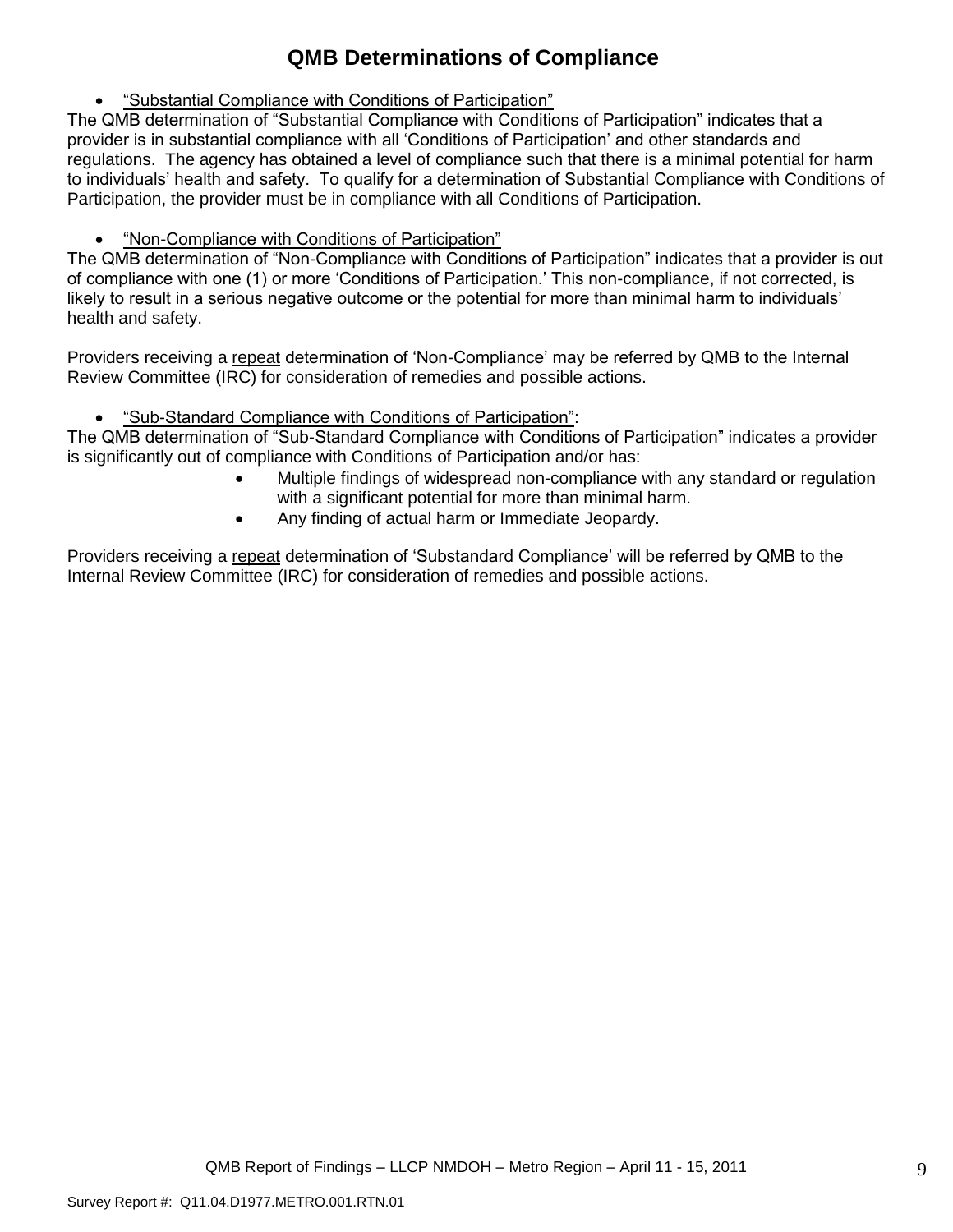# **Guidelines for the Provider Informal Reconsideration of Finding (IRF) Process**

## **Introduction:**

Throughout the QMB Survey process, surveyors are openly communicating with providers. Open communication means that surveyors have clarified issues and/or requested missing information before completing the review. Regardless, there may still be instances where the provider disagrees with a specific finding. Providers may use the following process to informally dispute a finding.

## **Instructions:**

- 1. The Informal Reconsideration of the Finding (IRF) request must be in writing to the QMB Deputy Bureau Chief **within 10 working days** of receipt of the final report.
- 2. The written request for an IRF must be completed on the QMB Request for Informal Reconsideration of Finding Form available on the QMB website:<http://dhi.health.state.nm.us/qmb>
- 3. The written request for an IRF must specify in detail the request for reconsideration and why the finding is inaccurate.
- 4. The IRF request must include all supporting documentation or evidence.

## **The following limitations apply to the IRF process:**

- The request for an IRF and all supporting evidence must be received within 10 days.
- Findings based on evidence requested during the survey and not provided may not be subject to reconsideration.
- The supporting documentation must be new evidence not previously reviewed or requested by the survey team.
- Providers must continue to complete their Plan of Correction during the IRF process
- Providers may not request an IRF to challenge the sampling methodology.
- Providers may not request an IRF based on disagreement with the nature of the standard or regulation.
- Providers may not request an IRF to challenge the team composition.
- Providers may not request an IRF to challenge the QMB compliance determination or the length of their DDSD provider contract.

A Provider forfeits the right to an IRF if the request is not made within 10 working days of receiving the report and/or does not include all supporting documentation or evidence to show compliance with the standards and regulations.

QMB has 30 working days to complete the review and notify the provider of the decision. The request will be reviewed by the IRF committee. The Provider will be notified in writing of the ruling; no face to face meeting will be conducted.

When a Provider requests that a finding be reconsidered, it does not stop or delay the Plan of Correction process. **Providers must continue to complete the Plan of Correction, including the finding in dispute regardless of the IRF status.** If a finding is removed or modified, it will be noted and removed or modified from the Report of Findings. It should be noted that in some cases a Plan of Correction may be completed prior to the IRF process being completed. The provider will be notified in writing on the decisions of the IRF committee.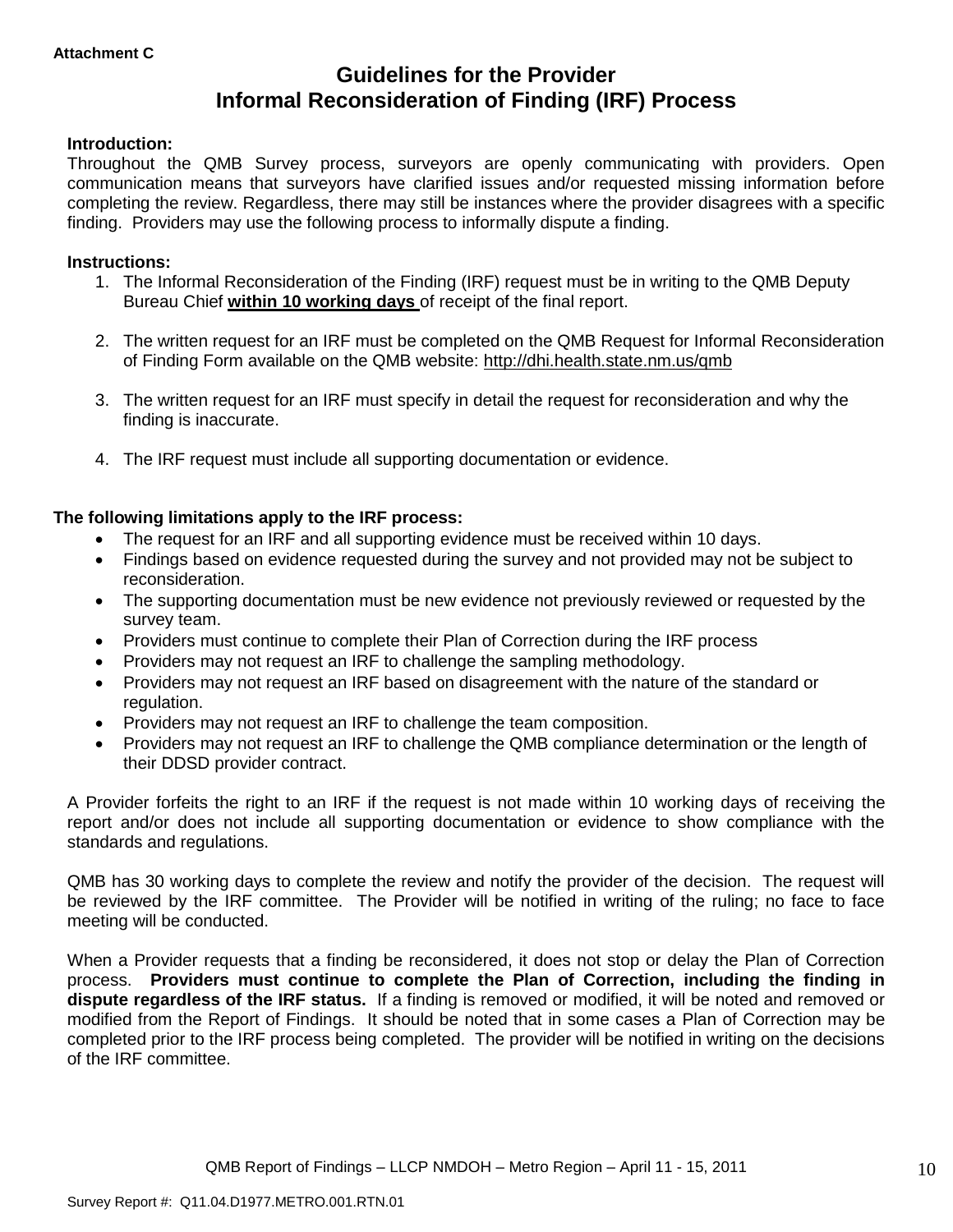## **Agency: LLCP NMDOH - Metro Region** Program: Developmental Disabilities Waiver Service: Community Living (Supported Living & Family Living) & Community Inclusion (Adult Habilitation & Supported Employment)<br>Routine Survey Monitoring Type:<br>Date of Survey: **Date of Survey: April 11 – 15, 2011**

| <b>Standard of Care</b>                                                                                                                                                                                                                                                                                                                                                                                                                                                                                                                                                                                                                                                                                                                                                                       | <b>Deficiency</b>                                                                                                                                                                                                                                                                                                                                                             | <b>Agency Plan of Correction and</b><br><b>Responsible Party</b> | <b>Date</b><br><b>Due</b> |
|-----------------------------------------------------------------------------------------------------------------------------------------------------------------------------------------------------------------------------------------------------------------------------------------------------------------------------------------------------------------------------------------------------------------------------------------------------------------------------------------------------------------------------------------------------------------------------------------------------------------------------------------------------------------------------------------------------------------------------------------------------------------------------------------------|-------------------------------------------------------------------------------------------------------------------------------------------------------------------------------------------------------------------------------------------------------------------------------------------------------------------------------------------------------------------------------|------------------------------------------------------------------|---------------------------|
| Tag #1A06 Provider Agency Policy and                                                                                                                                                                                                                                                                                                                                                                                                                                                                                                                                                                                                                                                                                                                                                          | <b>Scope and Severity Rating: A</b>                                                                                                                                                                                                                                                                                                                                           |                                                                  |                           |
| <b>Procedure Requirements</b>                                                                                                                                                                                                                                                                                                                                                                                                                                                                                                                                                                                                                                                                                                                                                                 |                                                                                                                                                                                                                                                                                                                                                                               |                                                                  |                           |
| Developmental Disabilities (DD) Waiver Service<br>Standards effective 4/1/2007<br><b>CHAPTER 1. II. PROVIDER AGENCY</b><br><b>REQUIREMENTS:</b> The objective of these standards<br>is to establish Provider Agency policy, procedure<br>and reporting requirements for DD Medicaid Waiver<br>program. These requirements apply to all such<br>Provider Agency staff, whether directly employed or<br>subcontracting with the Provider Agency. Additional<br>Provider Agency requirements and personnel<br>qualifications may be applicable for specific service<br>standards.                                                                                                                                                                                                                | Based on interview, the Agency failed to ensure<br>Agency Personnel were aware of the Agency's On-<br>Call Policy & Procedures for 1 of 28 Agency<br>Personnel.<br>When DSP were asked if the agency had an on-<br>call procedure, the following was reported:<br>• DSP #231 stated, "Husband is back up and<br>daughter is sub-care, call Case manager."<br>(Individual #20) |                                                                  |                           |
| <b>B. Provider Agency Policy and Procedure</b><br>Requirements: All Provider Agencies, in addition<br>to requirements under each specific service<br>standard shall at a minimum develop, implement<br>and maintain, at the designated Provider Agency<br>main office, documentation of policies and<br>procedures for the following:<br>(1) Coordination of Provider Agency staff serving<br>individuals within the program which delineates<br>the specific roles of agency staff, including<br>expectations for coordination with<br>interdisciplinary team members who do not<br>work for the provider agency;<br>Response to individual emergency medical<br>(2)<br>situations, including staff training<br>Agency protocols for disaster planning and<br>(3)<br>emergency preparedness. |                                                                                                                                                                                                                                                                                                                                                                               |                                                                  |                           |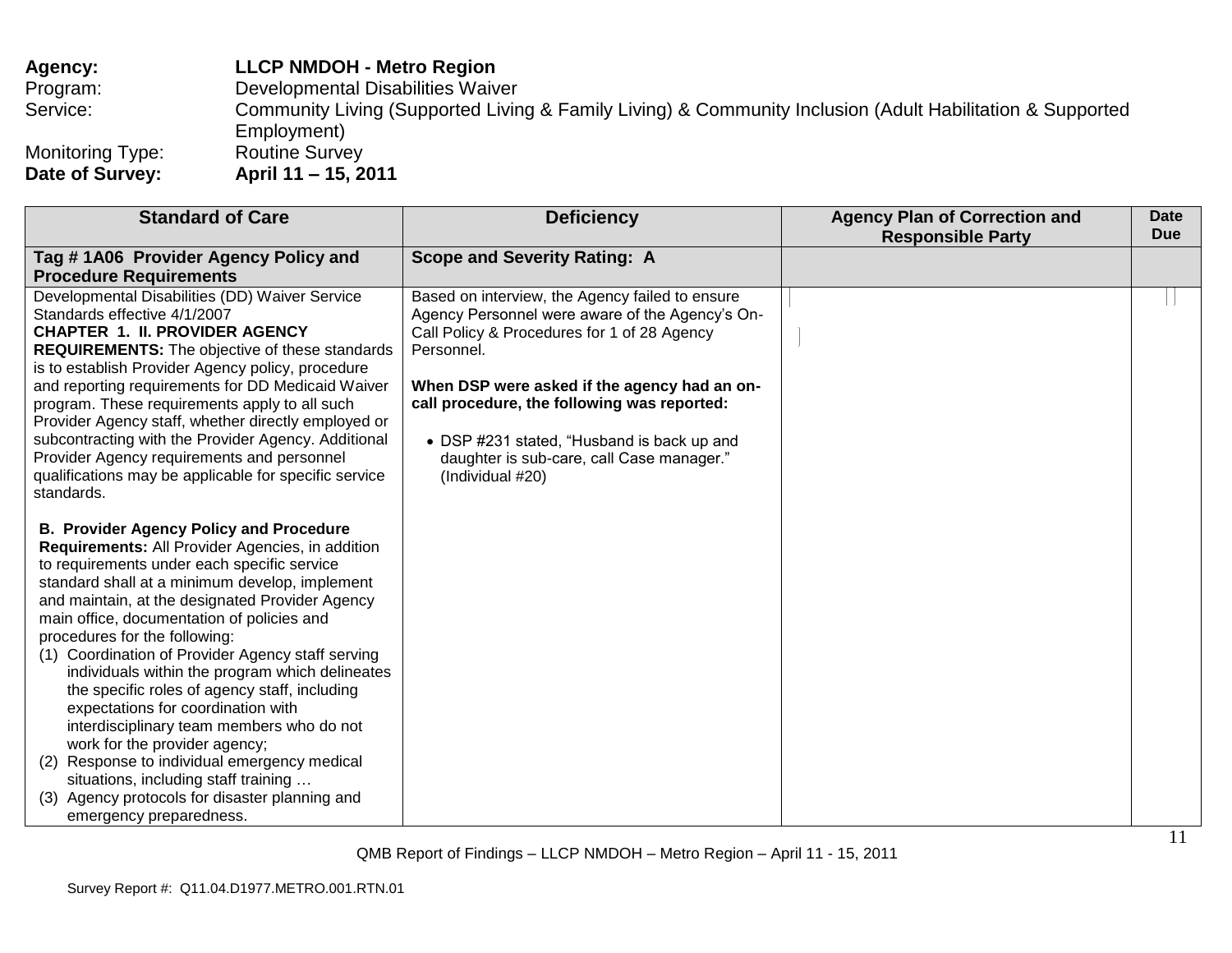| Tag #1A08 Agency Case File                                                                     | <b>Scope and Severity Rating: E</b>                             |  |
|------------------------------------------------------------------------------------------------|-----------------------------------------------------------------|--|
| Developmental Disabilities (DD) Waiver Service                                                 | Based on record review, the Agency failed to                    |  |
| Standards effective 4/1/2007                                                                   | maintain at the administrative office a confidential            |  |
| <b>CHAPTER 1 II. PROVIDER AGENCY</b>                                                           | case file for 10 of 21 individuals.                             |  |
| <b>REQUIREMENTS:</b> The objective of these standards                                          |                                                                 |  |
| is to establish Provider Agency policy, procedure                                              | Review of the Agency individual case files found the            |  |
| and reporting requirements for DD Medicaid Waiver                                              | following items were not found, incomplete, and/or              |  |
| program. These requirements apply to all such                                                  | not current:                                                    |  |
| Provider Agency staff, whether directly employed or                                            |                                                                 |  |
| subcontracting with the Provider Agency. Additional                                            | • ISP Signature Page (#18)                                      |  |
| Provider Agency requirements and personnel                                                     |                                                                 |  |
| qualifications may be applicable for specific service                                          | • ISP Teaching & Support Strategies                             |  |
| standards.                                                                                     | ° Individual #1 - TASS not found for:                           |  |
| D. Provider Agency Case File for the Individual:                                               | ° Outcome Statement; "Participate in 6 church                   |  |
| All Provider Agencies shall maintain at the                                                    | related activities until 1/31/2012."                            |  |
| administrative office a confidential case file for each                                        | $\triangleright$ Choose activities in which to participate.     |  |
| individual. Case records belong to the individual                                              | $\triangleright$ Participate in activities.                     |  |
| receiving services and copies shall be provided to                                             |                                                                 |  |
| the receiving agency whenever an individual<br>changes providers. The record must also be made | ° Individual #3 - TASS not found for:                           |  |
| available for review when requested by DOH, HSD                                                | ° Outcome Statement; (Individual #3) "will initiate             |  |
| or federal government representatives for oversight                                            | interactive conversation by introducing herself                 |  |
| purposes. The individual's case file shall include                                             | to others two times weekly for six months."                     |  |
| the following requirements:                                                                    | $\triangleright$ (Individual #3) will interact with people in   |  |
| (1) Emergency contact information, including the                                               | her community                                                   |  |
| individual's address, telephone number, names                                                  |                                                                 |  |
| and telephone numbers of relatives, or guardian                                                | ° Individual #4 - TASS not found for:                           |  |
| or conservator, physician's name(s) and                                                        | ° Outcome Statement; (Individual #4) "will host a               |  |
| telephone number(s), pharmacy name, address                                                    | party 4 times a year by 3/18/2012."                             |  |
| and telephone number, and health plan if                                                       | $\triangleright$ (Individual #4) will invite people for a Cinco |  |
| appropriate;                                                                                   | de Mayo party                                                   |  |
| (2) The individual's complete and current ISP, with                                            | $\triangleright$ (Individual #4) will arrange for Spanish       |  |
| all supplemental plans specific to the individual,                                             | music and dancing for all of his parties                        |  |
| and the most current completed Health                                                          |                                                                 |  |
| Assessment Tool (HAT);                                                                         | ° Individual #16 - TASS not found for:                          |  |
| (3) Progress notes and other service delivery                                                  | ° Outcome Statement; (Individual #16) "will visit               |  |
| documentation;                                                                                 | with a family member twice per month."                          |  |
| (4) Crisis Prevention/Intervention Plans, if there are                                         | $\triangleright$ (Individual #16) will help plan and visit with |  |
| any for the individual;                                                                        | her family.                                                     |  |
| (5) A medical history, which shall include at least                                            |                                                                 |  |
| demographic data, current and past medical                                                     | ° Outcome Statement; (Individual #16) "will visit               |  |
| diagnoses including the cause (if known) of the                                                | one new venue every three months"                               |  |
|                                                                                                | $\triangleright$ (Individual #16) will choose where she         |  |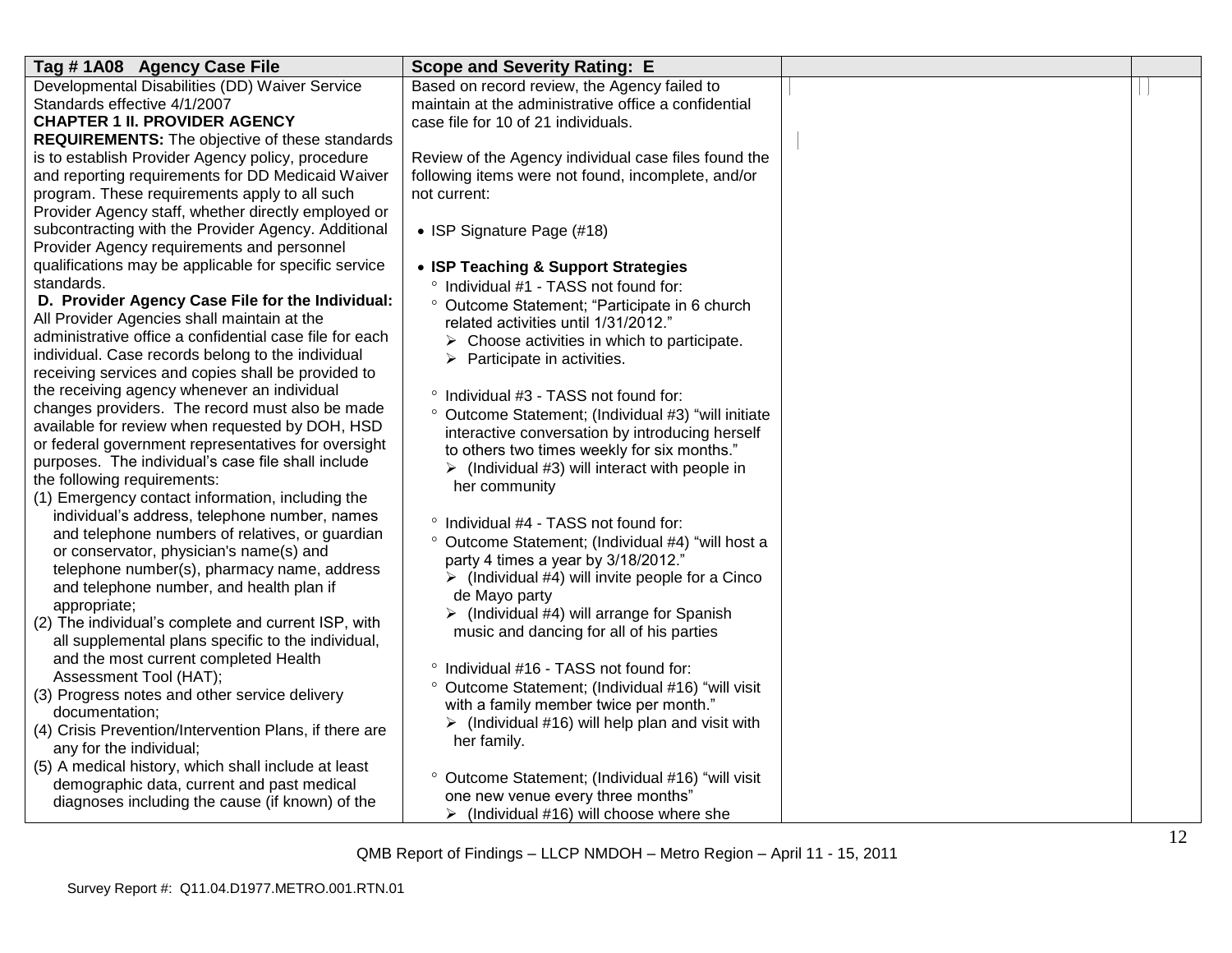| developmental disability, psychiatric diagnoses,<br>allergies (food, environmental, medications),<br>immunizations, and most recent physical exam;<br>(6) When applicable, transition plans completed for<br>individuals at the time of discharge from Fort<br>Stanton Hospital or Los Lunas Hospital and<br>Training School; and<br>(7) Case records belong to the individual receiving<br>services and copies shall be provided to the<br>individual upon request.<br>(8) The receiving Provider Agency shall be provided<br>at a minimum the following records whenever an<br>individual changes provider agencies:<br>(a) Complete file for the past 12 months;<br>(b) ISP and quarterly reports from the current<br>and prior ISP year;<br>(c) Intake information from original admission to<br>services; and<br>(d) When applicable, the Individual Transition<br>Plan at the time of discharge from Los Lunas<br>Hospital and Training School or Ft. Stanton<br>Hospital. | wants to go.<br>• Positive Behavioral Plan (#1 & 20)<br>• Positive Behavioral Crisis Plan (#10 & 11)<br>• Speech Therapy Plan (#1 & 9)<br>• Occupational Therapy Plan (#2 & 18)<br>• Physical Therapy Plan (#18) |  |
|----------------------------------------------------------------------------------------------------------------------------------------------------------------------------------------------------------------------------------------------------------------------------------------------------------------------------------------------------------------------------------------------------------------------------------------------------------------------------------------------------------------------------------------------------------------------------------------------------------------------------------------------------------------------------------------------------------------------------------------------------------------------------------------------------------------------------------------------------------------------------------------------------------------------------------------------------------------------------------|------------------------------------------------------------------------------------------------------------------------------------------------------------------------------------------------------------------|--|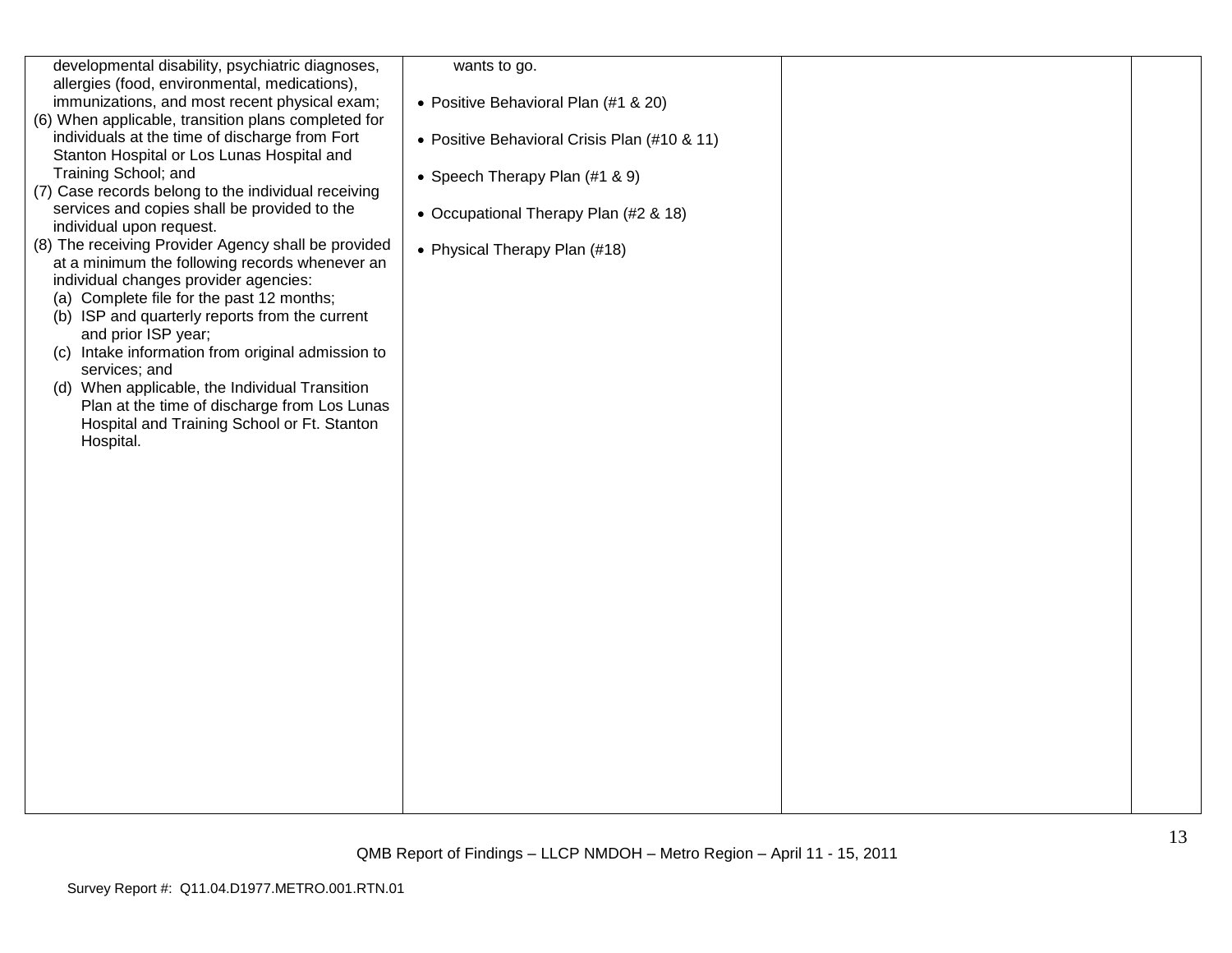| Tag #1A08.1 Agency Case File - Progress                                                                                                                                                                                                                                                                                                                                                                                                                                                                                                                                                                                                                                                                                                                                                                                                                                                                                                                              | <b>Scope &amp; Severity Rating: B</b>                                                                                                                                                                                                                                                                                                                                                                                                                                                       |  |
|----------------------------------------------------------------------------------------------------------------------------------------------------------------------------------------------------------------------------------------------------------------------------------------------------------------------------------------------------------------------------------------------------------------------------------------------------------------------------------------------------------------------------------------------------------------------------------------------------------------------------------------------------------------------------------------------------------------------------------------------------------------------------------------------------------------------------------------------------------------------------------------------------------------------------------------------------------------------|---------------------------------------------------------------------------------------------------------------------------------------------------------------------------------------------------------------------------------------------------------------------------------------------------------------------------------------------------------------------------------------------------------------------------------------------------------------------------------------------|--|
| <b>Notes</b>                                                                                                                                                                                                                                                                                                                                                                                                                                                                                                                                                                                                                                                                                                                                                                                                                                                                                                                                                         |                                                                                                                                                                                                                                                                                                                                                                                                                                                                                             |  |
| Developmental Disabilities (DD) Waiver Service<br>Standards effective 4/1/2007<br><b>CHAPTER 1 II. PROVIDER AGENCY</b><br><b>REQUIREMENTS:</b> The objective of these standards                                                                                                                                                                                                                                                                                                                                                                                                                                                                                                                                                                                                                                                                                                                                                                                      | Based on record review, the Agency failed to<br>maintain progress notes and other service delivery<br>documentation for 9 of 21 Individuals.                                                                                                                                                                                                                                                                                                                                                |  |
| is to establish Provider Agency policy, procedure<br>and reporting requirements for DD Medicaid Waiver<br>program. These requirements apply to all such<br>Provider Agency staff, whether directly employed or<br>subcontracting with the Provider Agency. Additional<br>Provider Agency requirements and personnel<br>qualifications may be applicable for specific service<br>standards.<br>D. Provider Agency Case File for the Individual:<br>All Provider Agencies shall maintain at the<br>administrative office a confidential case file for each<br>individual. Case records belong to the individual<br>receiving services and copies shall be provided to<br>the receiving agency whenever an individual<br>changes providers. The record must also be made<br>available for review when requested by DOH, HSD<br>or federal government representatives for oversight<br>purposes. The individual's case file shall include<br>the following requirements: | <b>Family Living Progress Notes/Daily Contact</b><br>Logs<br>• Individual #15 - None supplied for 12/01/2010 -<br>02/15/2011<br>• Individual #16 - None supplied for 12/01/2010 -<br>02/20/2011<br>• Individual #17 - None supplied for 12/01/2010 -<br>02/17/2011<br>• Individual #18 - None supplied for 12/01/2010 -<br>02/20/2011<br>$\bullet$ Individual #19 - None supplied for 12/01/2010 -<br>02/10/2011<br>$\bullet$ Individual #20 - None supplied for 12/01/2010 -<br>02/23/2011 |  |
| (3) Progress notes and other service delivery<br>documentation;                                                                                                                                                                                                                                                                                                                                                                                                                                                                                                                                                                                                                                                                                                                                                                                                                                                                                                      | • Individual #21 - None supplied for 12/01/2010 -<br>02/16/2011                                                                                                                                                                                                                                                                                                                                                                                                                             |  |
|                                                                                                                                                                                                                                                                                                                                                                                                                                                                                                                                                                                                                                                                                                                                                                                                                                                                                                                                                                      | <b>Adult Habilitation Progress Notes/Daily Contact</b><br>Logs<br>• Individual #1 - None supplied for $12/20/2010 -$<br>12/25/2010<br>• Individual #2 - None supplied for 01/16/2010                                                                                                                                                                                                                                                                                                        |  |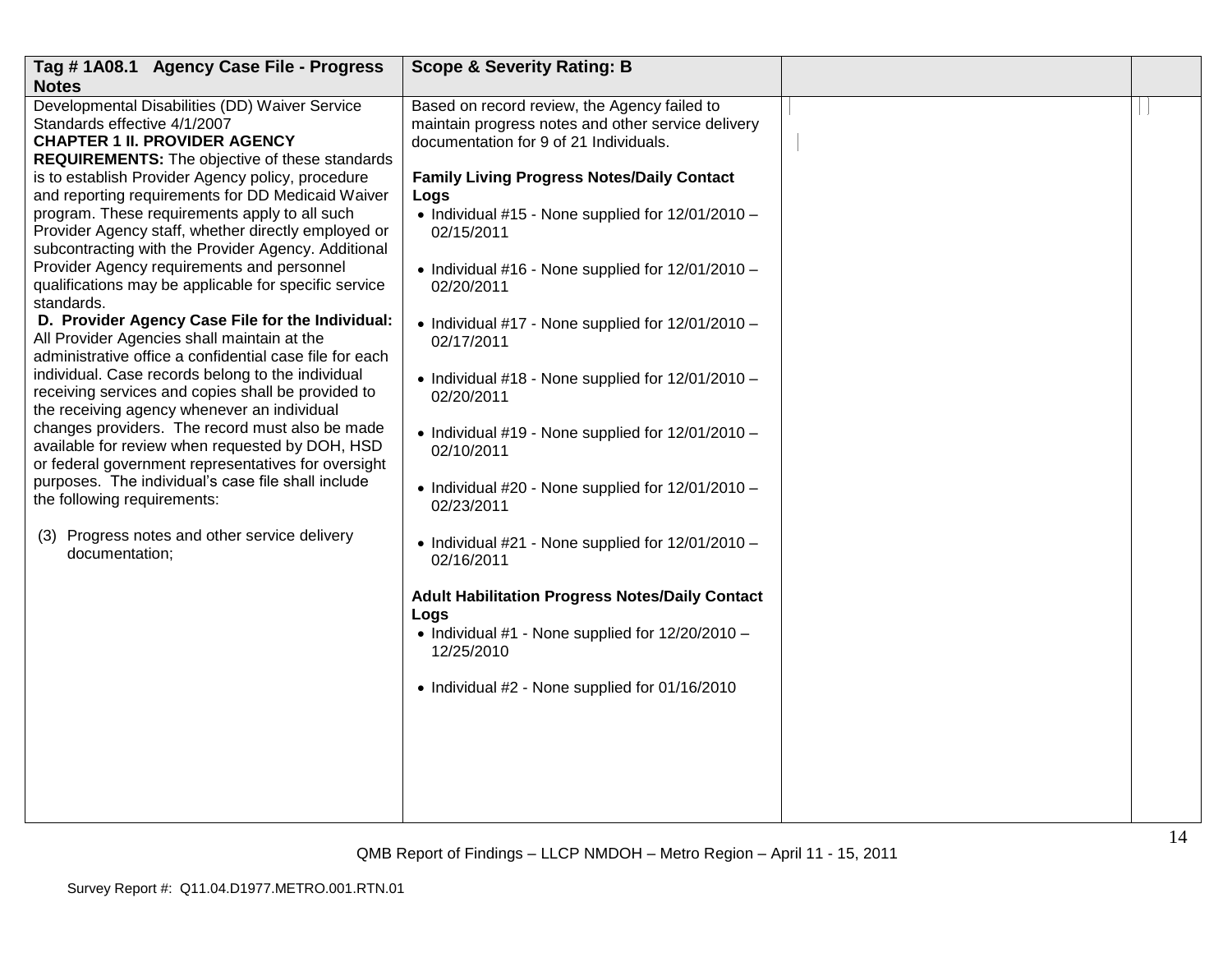| Tag #1A09 Medication Delivery (MAR) -                                                                                                                   | <b>Scope and Severity Rating: E</b>                                                                                                                        |  |
|---------------------------------------------------------------------------------------------------------------------------------------------------------|------------------------------------------------------------------------------------------------------------------------------------------------------------|--|
| <b>Routine Medication</b>                                                                                                                               |                                                                                                                                                            |  |
| Developmental Disabilities (DD) Waiver Service<br>Standards effective 4/1/2007<br><b>CHAPTER 1 II. PROVIDER AGENCY</b>                                  | Medication Administration Records (MAR) were<br>reviewed for the months of December 2010,<br>January 2011, February & April 2011.                          |  |
| <b>REQUIREMENTS:</b> The objective of these standards                                                                                                   |                                                                                                                                                            |  |
| is to establish Provider Agency policy, procedure<br>and reporting requirements for DD Medicaid Waiver<br>program. These requirements apply to all such | Based on record review, 11 of 21 individuals had<br>Medication Administration Records, which contained<br>missing medications entries and/or other errors: |  |
| Provider Agency staff, whether directly employed or                                                                                                     |                                                                                                                                                            |  |
| subcontracting with the Provider Agency. Additional                                                                                                     | Individual #2                                                                                                                                              |  |
| Provider Agency requirements and personnel                                                                                                              | December 2010                                                                                                                                              |  |
| qualifications may be applicable for specific service<br>standards.                                                                                     | Medication Administration Records did not contain<br>the diagnosis for which the medication is                                                             |  |
| Ε.<br><b>Medication Delivery: Provider Agencies</b>                                                                                                     | prescribed:                                                                                                                                                |  |
| that provide Community Living, Community<br>Inclusion or Private Duty Nursing services shall                                                            | • Prilosec 20mg (1 time daily)                                                                                                                             |  |
| have written policies and procedures regarding                                                                                                          | January 2011                                                                                                                                               |  |
| medication(s) delivery and tracking and reporting of                                                                                                    | Medication Administration Records did not contain                                                                                                          |  |
| medication errors in accordance with DDSD<br>Medication Assessment and Delivery Policy and                                                              | the diagnosis for which the medication is<br>prescribed:                                                                                                   |  |
| Procedures, the Board of Nursing Rules and Board                                                                                                        | • Prilosec 20mg (1 time daily)                                                                                                                             |  |
| of Pharmacy standards and regulations.                                                                                                                  |                                                                                                                                                            |  |
|                                                                                                                                                         | February 2011                                                                                                                                              |  |
| (2) When required by the DDSD Medication<br>Assessment and Delivery Policy, Medication                                                                  | Medication Administration Records did not contain                                                                                                          |  |
| Administration Records (MAR) shall be maintained                                                                                                        | the diagnosis for which the medication is<br>prescribed:                                                                                                   |  |
| and include:                                                                                                                                            | • Prilosec 20mg (1 time daily)                                                                                                                             |  |
| (a) The name of the individual, a transcription of                                                                                                      |                                                                                                                                                            |  |
| the physician's written or licensed health care<br>provider's prescription including the brand                                                          | April 2011<br>Medication Administration Records contained                                                                                                  |  |
| and generic name of the medication,                                                                                                                     | missing entries. No documentation found                                                                                                                    |  |
| diagnosis for which the medication is                                                                                                                   | indicating reason for missing entries:                                                                                                                     |  |
| prescribed;                                                                                                                                             | • Risperdal 1mg (1 time daily) – Blank $4/2$ , 3, 4 &                                                                                                      |  |
| (b) Prescribed dosage, frequency and<br>method/route of administration, times and                                                                       | 10 (12 PM)                                                                                                                                                 |  |
| dates of administration;                                                                                                                                | • Risperdal 2mg (1 time daily) - Blank 4/10 (7                                                                                                             |  |
| (c) Initials of the individual administering or<br>assisting with the medication;                                                                       | AM)                                                                                                                                                        |  |
| (d) Explanation of any medication irregularity;                                                                                                         |                                                                                                                                                            |  |
| (e) Documentation of any allergic reaction or                                                                                                           | • Multivitamin (1 time daily) – Blank 4/10 (7 AM)                                                                                                          |  |
| adverse medication effect; and                                                                                                                          | • Fish Oil 1000mg (2 times daily) - Blank $4/10$ (7                                                                                                        |  |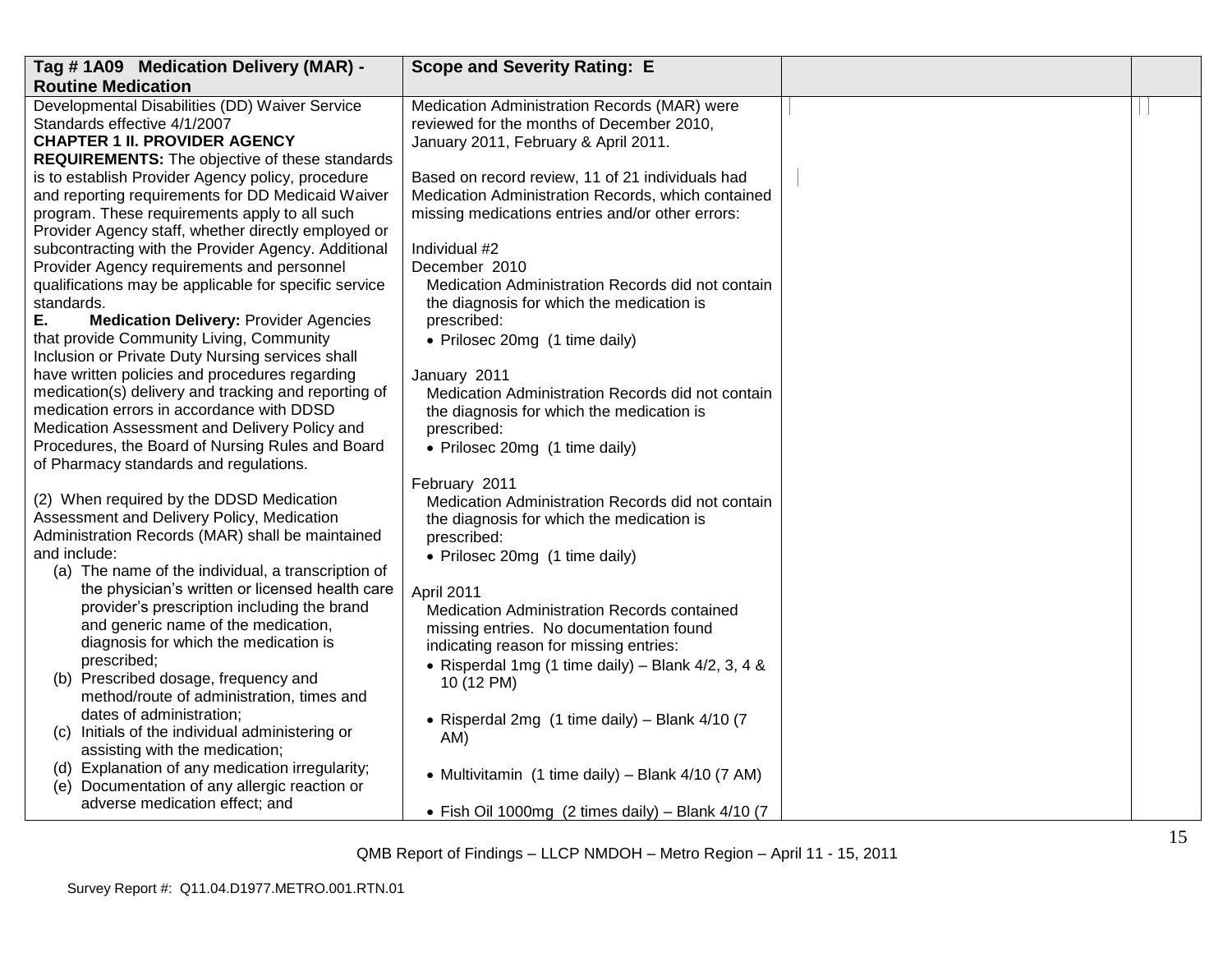| (f) For PRN medication, an explanation for the      | AM); 2 & 8 (7PM)                                                     |  |
|-----------------------------------------------------|----------------------------------------------------------------------|--|
| use of the PRN medication shall include             |                                                                      |  |
| observable signs/symptoms or                        | • Clonidine HCL 0. 2mg (3 times daily) - Blank                       |  |
| circumstances in which the medication is to         | 4/10 (7 AM); 9 & 10 (12 pm); 2 & 8 (7 PM)                            |  |
| be used, and documentation of effectiveness         |                                                                      |  |
| of PRN medication administered.                     | • Prilosec 20mg (1 time daily) - Blank 4/10 (7                       |  |
| (3) The Provider Agency shall also maintain a       | AM)                                                                  |  |
| signature page that designates the full name that   |                                                                      |  |
| corresponds to each initial used to document        | • Simvastatin 20mg (1 time daily) - Blank 4/8 (7                     |  |
| administered or assisted delivery of each dose;     | PM)                                                                  |  |
| (4) MARs are not required for individuals           |                                                                      |  |
| participating in Independent Living who self-       |                                                                      |  |
|                                                     | • Risperdal 3mg $(1 \text{ time daily}) - \text{Blank } 4/1, 2 \& 8$ |  |
| administer their own medications;                   | (7 PM)                                                               |  |
| (5) Information from the prescribing pharmacy       |                                                                      |  |
| regarding medications shall be kept in the home and | • Lexapro 20mg (1 time daily) - Blank 4/10 (7                        |  |
| community inclusion service locations and shall     | AM)                                                                  |  |
| include the expected desired outcomes of            |                                                                      |  |
| administrating the medication, signs and symptoms   | Individual #3                                                        |  |
| of adverse events and interactions with other       | December 2010                                                        |  |
| medications;                                        | Medication Administration Records did not contain                    |  |
|                                                     | the diagnosis for which the medication is                            |  |
| NMAC 16.19.11.8 MINIMUM STANDARDS:                  | prescribed:                                                          |  |
| A. MINIMUM STANDARDS FOR THE                        | • Vesicare 10mg (1 time daily)                                       |  |
| DISTRIBUTION, STORAGE, HANDLING AND                 |                                                                      |  |
| <b>RECORD KEEPING OF DRUGS:</b>                     | Individual #7                                                        |  |
|                                                     | January 2011                                                         |  |
| (d) The facility shall have a Medication            | Medication Administration Records contain the                        |  |
| Administration Record (MAR) documenting             |                                                                      |  |
| medication administered to residents, including     | following medications. No Physician's Orders                         |  |
| over-the-counter medications. This                  | were found for the following medications:                            |  |
| documentation shall include:                        | • Red Yeast Rice Extract 600mg (1 time daily)                        |  |
| Name of resident;<br>(i)                            |                                                                      |  |
| (ii)<br>Date given;                                 | Medication Administration Records did not contain                    |  |
|                                                     | the diagnosis for which the medication is                            |  |
| Drug product name;<br>(iii)                         | prescribed:                                                          |  |
| Dosage and form;<br>(iv)                            | • Red Yeast Rice Extract 600mg (1 time daily)                        |  |
| Strength of drug;<br>(v)                            |                                                                      |  |
| Route of administration;<br>(vi)                    | February 2011                                                        |  |
| (vii) How often medication is to be taken;          | Medication Administration Records contain the                        |  |
| (viii) Time taken and staff initials;               | following medications. No Physician's Orders                         |  |
| Dates when the medication is discontinued<br>(ix)   | were found for the following medications:                            |  |
| or changed;                                         | • Red Yeast Rice Extract 600mg (1 time daily)                        |  |
| The name and initials of all staff<br>(x)           |                                                                      |  |
|                                                     |                                                                      |  |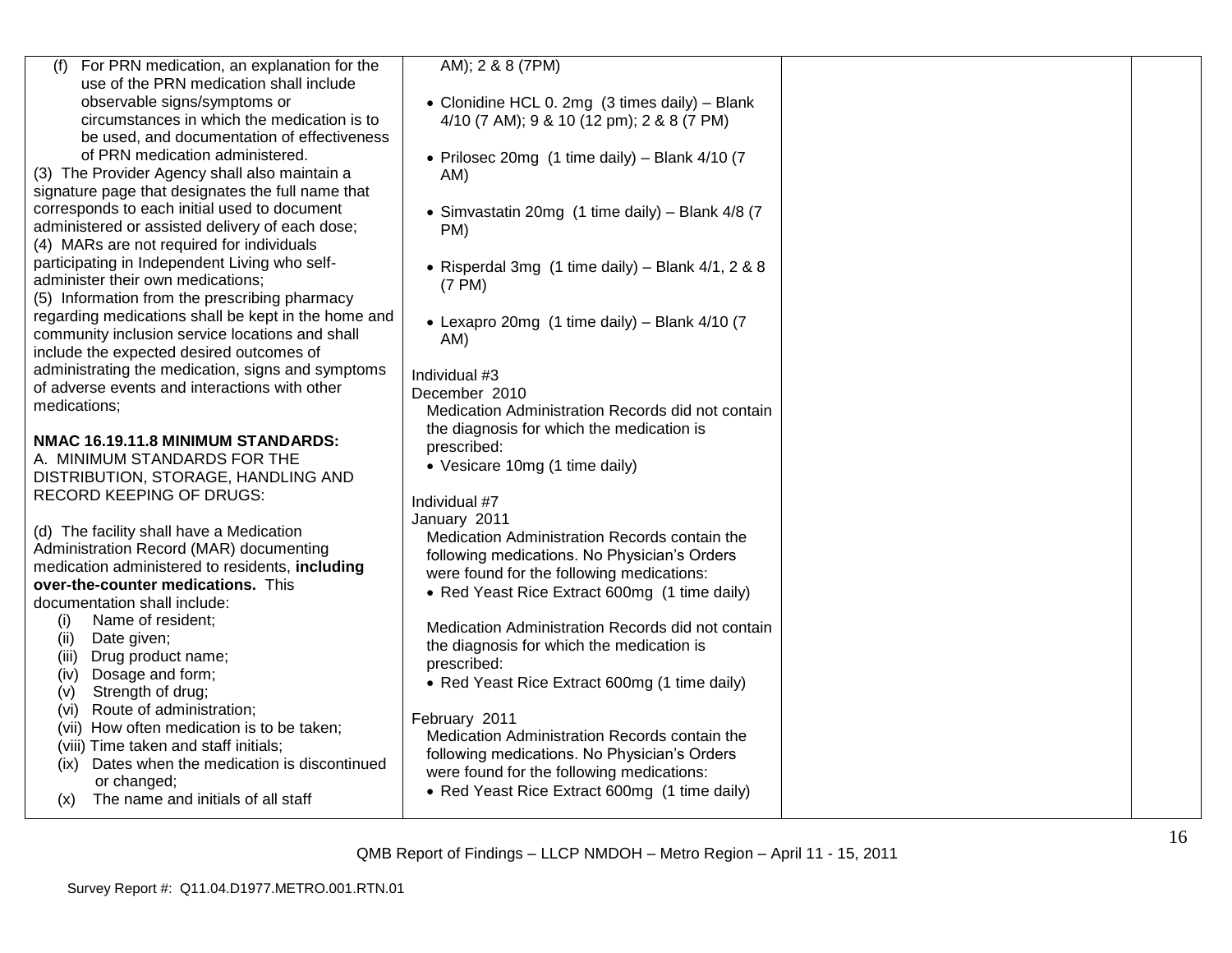| administering medications.                                                               | Medication Administration Records did not contain |  |
|------------------------------------------------------------------------------------------|---------------------------------------------------|--|
|                                                                                          | the diagnosis for which the medication is         |  |
| <b>Model Custodial Procedure Manual</b>                                                  | prescribed:                                       |  |
| <b>D. Administration of Drugs</b>                                                        | • Red Yeast Rice Extract 600mg (1 time daily)     |  |
| Unless otherwise stated by practitioner, patients will                                   |                                                   |  |
| not be allowed to administer their own medications.                                      | Individual #8                                     |  |
| Document the practitioner's order authorizing the                                        | December 2010                                     |  |
| self-administration of medications.                                                      | Medication Administration Records did not contain |  |
|                                                                                          | the frequency of medication to be given:          |  |
| All PRN (As needed) medications shall have<br>complete detail instructions regarding the | • Miralax 17mg                                    |  |
| administering of the medication. This shall include:                                     | January 2011                                      |  |
| $\triangleright$ symptoms that indicate the use of the                                   | Medication Administration Records did not contain |  |
| medication,                                                                              | the frequency of medication to be given:          |  |
| exact dosage to be used, and                                                             | • Flomax 0.4mg                                    |  |
| the exact amount to be used in a 24 hour                                                 |                                                   |  |
| period.                                                                                  | February 2011                                     |  |
|                                                                                          | Medication Administration Records did not contain |  |
|                                                                                          | the frequency of medication to be given:          |  |
|                                                                                          | $\bullet$ Flomax 0.4mg                            |  |
|                                                                                          | Individual #10                                    |  |
|                                                                                          | December 2010                                     |  |
|                                                                                          | Medication Administration Records did not contain |  |
|                                                                                          | the diagnosis for which the medication is         |  |
|                                                                                          | prescribed:                                       |  |
|                                                                                          | • Desmopressin 0.2mg (1 time daily)               |  |
|                                                                                          |                                                   |  |
|                                                                                          | • Risperidone 2mg (2 times daily)                 |  |
|                                                                                          |                                                   |  |
|                                                                                          | • Buspirone 10mg (3 times daily)                  |  |
|                                                                                          | • Gabapentin 400mg (1 time daily)                 |  |
|                                                                                          |                                                   |  |
|                                                                                          | • Divalproex 500mg (1 time daily)                 |  |
|                                                                                          | • Klonopin 2mg (1 time daily)                     |  |
|                                                                                          | February 2011                                     |  |
|                                                                                          | Medication Administration Records contained       |  |
|                                                                                          | missing entries. No documentation found           |  |
|                                                                                          | indicating reason for missing entries:            |  |
|                                                                                          |                                                   |  |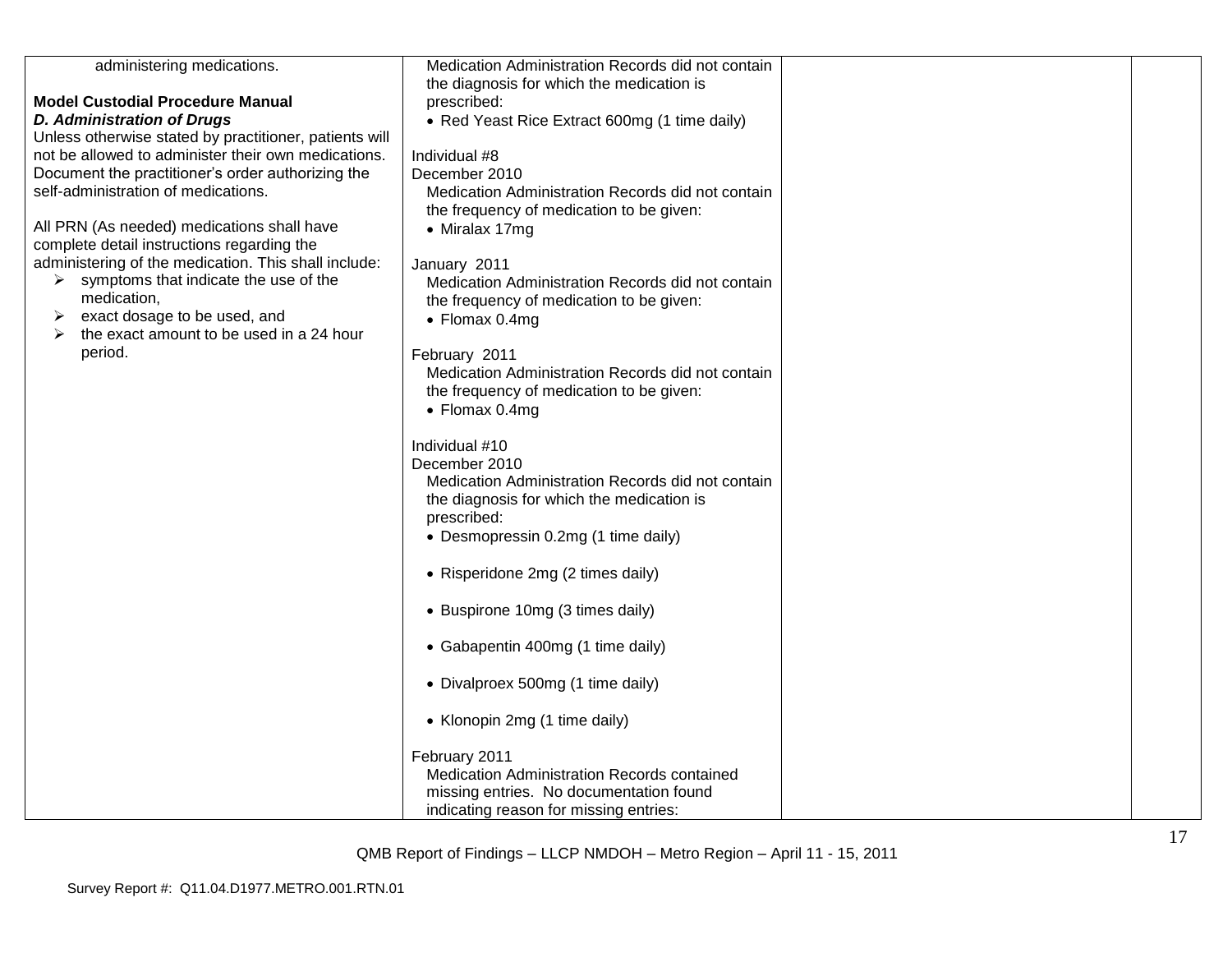| • Calcium 1500mg (1 time daily) - Blank 2/28 (8<br>AM)<br>Medication Administration Records did not contain<br>the diagnosis for which the medication is<br>prescribed:<br>• Zyprexa 20mg (1 time daily)<br>• Zyprexa 10mg (1 time daily)<br>Individual #11<br>December 2010<br>Medication Administration Records did not contain<br>the diagnosis for which the medication is<br>prescribed: |
|-----------------------------------------------------------------------------------------------------------------------------------------------------------------------------------------------------------------------------------------------------------------------------------------------------------------------------------------------------------------------------------------------|
|                                                                                                                                                                                                                                                                                                                                                                                               |
|                                                                                                                                                                                                                                                                                                                                                                                               |
|                                                                                                                                                                                                                                                                                                                                                                                               |
|                                                                                                                                                                                                                                                                                                                                                                                               |
| • Zyrtec 10mg (1 time daily)                                                                                                                                                                                                                                                                                                                                                                  |
| January 2011<br>Medication Administration Records did not contain<br>the diagnosis for which the medication is<br>prescribed:<br>• Zoloft 100mg (2 times daily)                                                                                                                                                                                                                               |
| • Klonopin 1mg (3 times daily)                                                                                                                                                                                                                                                                                                                                                                |
| • Seroquel 300mg (1 time daily)                                                                                                                                                                                                                                                                                                                                                               |
| February 2011<br>Medication Administration Records did not contain<br>the diagnosis for which the medication is<br>prescribed:<br>• Zoloft 100mg (2 times daily)                                                                                                                                                                                                                              |
| April 2011<br>Medication Administration Records did not contain<br>the diagnosis for which the medication is<br>prescribed:<br>• Zoloft 100mg (2 times daily)                                                                                                                                                                                                                                 |
| Individual #12<br>December 2010<br>Medication Administration Records did not contain                                                                                                                                                                                                                                                                                                          |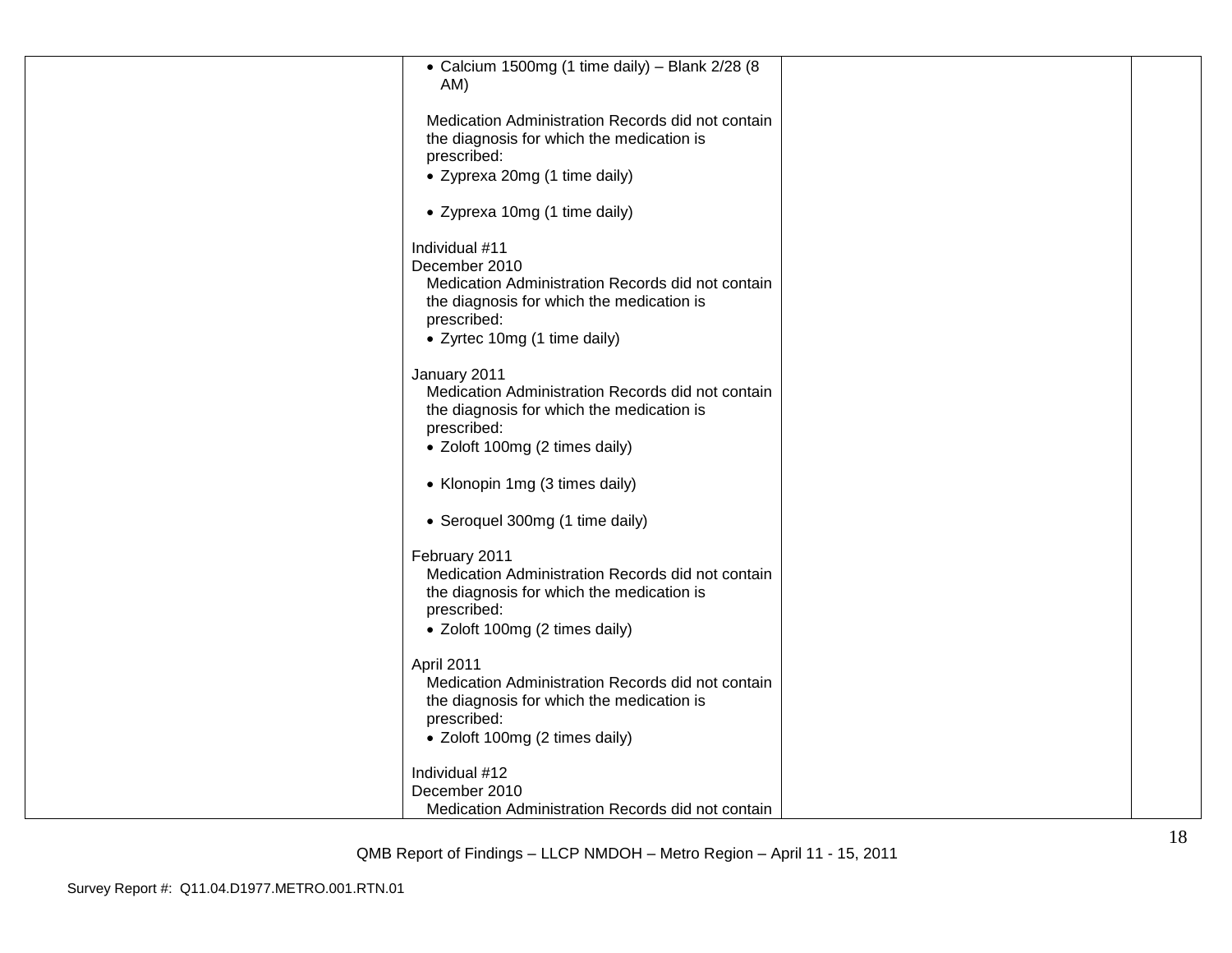| the diagnosis for which the medication is                                                      |  |
|------------------------------------------------------------------------------------------------|--|
| prescribed:                                                                                    |  |
| • Loratadine 10mg (1 time daily)                                                               |  |
| January 2011                                                                                   |  |
| Medication Administration Records did not contain                                              |  |
| the diagnosis for which the medication is                                                      |  |
| prescribed:                                                                                    |  |
| • Loratadine 10mg (1 time daily)                                                               |  |
|                                                                                                |  |
| February 2011                                                                                  |  |
| Medication Administration Records did not contain<br>the diagnosis for which the medication is |  |
| prescribed:                                                                                    |  |
| • Loratadine 10mg (1 time daily)                                                               |  |
|                                                                                                |  |
| April 2011                                                                                     |  |
| Medication Administration Records did not contain                                              |  |
| the diagnosis for which the medication is                                                      |  |
| prescribed:                                                                                    |  |
| • Zoloft 100mg (1 time daily)                                                                  |  |
| Individual #13                                                                                 |  |
| December 2010                                                                                  |  |
| Medication Administration Records contained                                                    |  |
| missing entries. No documentation found                                                        |  |
| indicating reason for missing entries:                                                         |  |
| • Chlorpromazine 50mg (4 times daily) - Blank                                                  |  |
| 12/31 (4 PM)                                                                                   |  |
| Individual #16                                                                                 |  |
| December 2010                                                                                  |  |
| Medication Administration Records did not contain                                              |  |
| the diagnosis for which the medication is                                                      |  |
| prescribed:                                                                                    |  |
| • Prilosec 20mg (2 times daily)                                                                |  |
|                                                                                                |  |
| Medication Administration Records did not<br>contain the route of administration for the       |  |
| following medications:                                                                         |  |
| • Calcium 500+D (3 times daily)                                                                |  |
|                                                                                                |  |
|                                                                                                |  |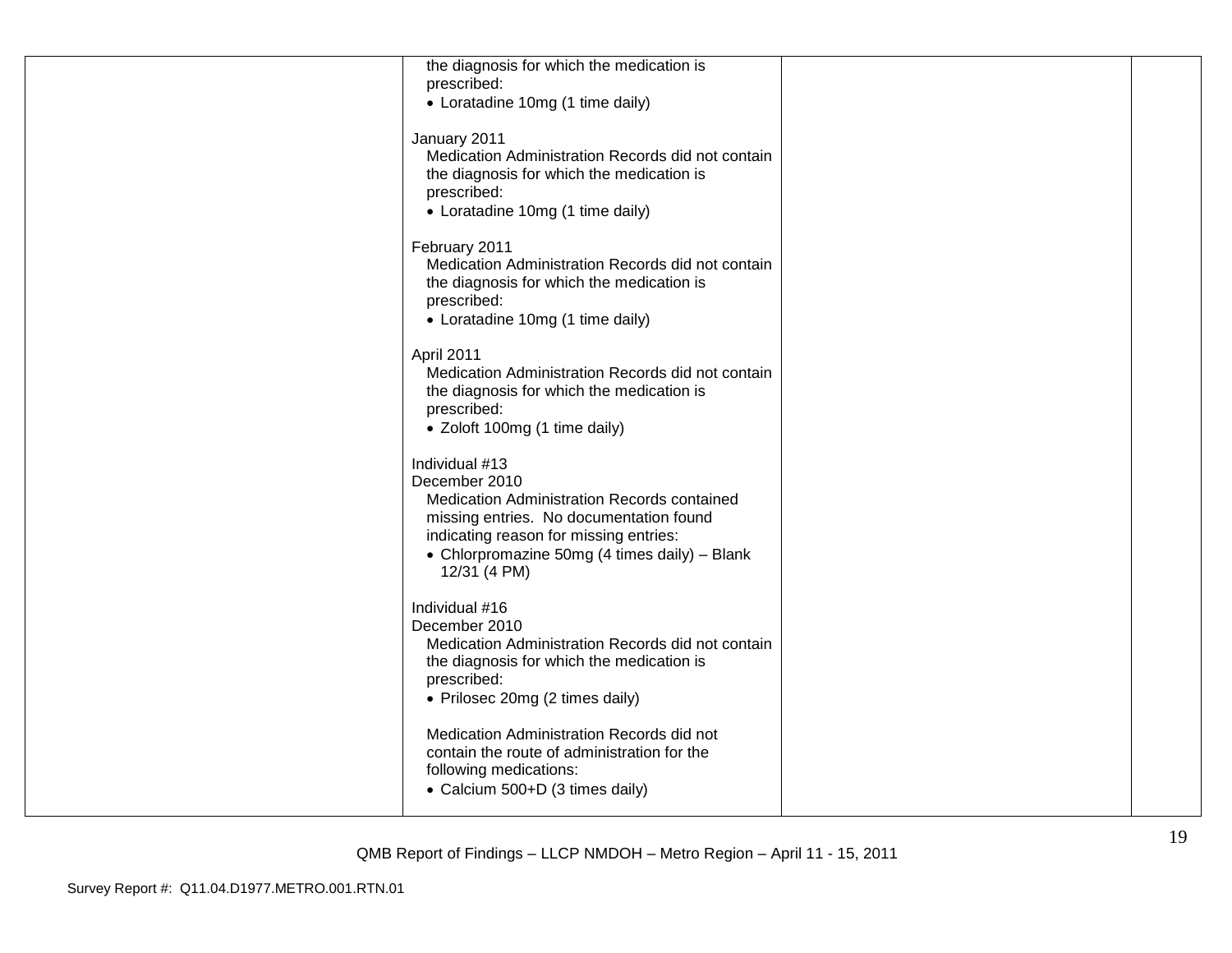| Individual #19<br>December 2010<br>During on-site survey Medication Administration<br>Records were requested for months of December<br>2010, January, and February, 2011. As of<br>4/15/2011, Medication Administration Records for<br>December had not been provided. |  |
|------------------------------------------------------------------------------------------------------------------------------------------------------------------------------------------------------------------------------------------------------------------------|--|
| January 2011<br>Medication Administration Record did not<br>contain the time the medication should be given.<br>MAR indicated time as "AM, PM, Afternoon &<br>Weekly":<br>• Abilify 30mg (1 time daily)                                                                |  |
| • Zoloft 100mg (1 time daily)                                                                                                                                                                                                                                          |  |
| • Prenatal Vitamin (1 time daily)                                                                                                                                                                                                                                      |  |
| • Calcium Vitamin D 500mg (2 times daily)                                                                                                                                                                                                                              |  |
| • Fosamax 70mg (weekly)                                                                                                                                                                                                                                                |  |
| • Prilosec OTC 20mg (1 time daily)                                                                                                                                                                                                                                     |  |
| • Requip 1mg (3 times daily)                                                                                                                                                                                                                                           |  |
| • Lorazepam 0.5mg (1 time daily)                                                                                                                                                                                                                                       |  |
| February 2011<br>Medication Administration Record did not<br>contain the time the medication should be given.<br>MAR indicated time as "AM, PM, Afternoon &<br>Weekly":<br>• Abilify 30mg (1 time daily)                                                               |  |
| • Zoloft 100mg (1 time daily)                                                                                                                                                                                                                                          |  |
| • Prenatal Vitamin (1 time daily)                                                                                                                                                                                                                                      |  |
| • Calcium Vitamin D 500mg (2 times daily)                                                                                                                                                                                                                              |  |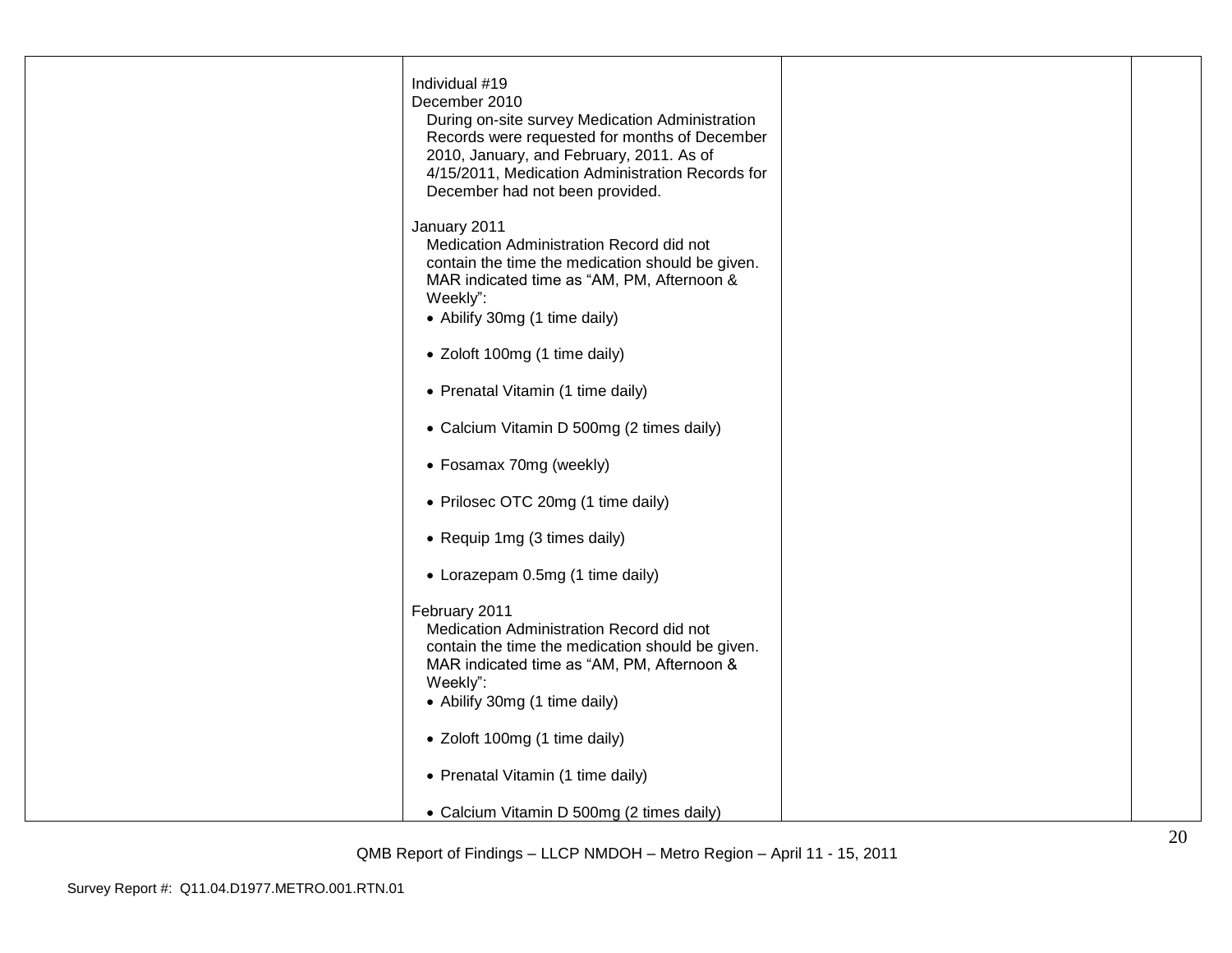| • Fosamax 70mg (weekly)                                                                                                                                                                                                                                                                      |  |
|----------------------------------------------------------------------------------------------------------------------------------------------------------------------------------------------------------------------------------------------------------------------------------------------|--|
|                                                                                                                                                                                                                                                                                              |  |
| • Prilosec OTC 20mg (1 time daily)                                                                                                                                                                                                                                                           |  |
| • Requip 1mg (3 times daily)                                                                                                                                                                                                                                                                 |  |
| • Lorazepam 0.5mg (1 time daily)                                                                                                                                                                                                                                                             |  |
| Individual #20<br>December 2010<br>Medication Administration Records did not contain<br>the diagnosis for which the medication is<br>prescribed:<br>• Levothyroxine 125mg (1 time daily)                                                                                                     |  |
| • Lovastatin 40mg (1 time daily)                                                                                                                                                                                                                                                             |  |
| • Aspirin (1 time daily)                                                                                                                                                                                                                                                                     |  |
| Medication Administration Records did not<br>contain the route of administration for the<br>following medications:<br>• Levothyroxine 125mg (1 time daily)                                                                                                                                   |  |
| • Lovastatin 40mg (1 time daily)                                                                                                                                                                                                                                                             |  |
| • Aspirin (1 time daily)                                                                                                                                                                                                                                                                     |  |
| Medication Administration Records did not contain<br>the dosage for the following medications:<br>• Aspirin                                                                                                                                                                                  |  |
| Medication Administration Record document did<br>not contain a signature page that designates the<br>full name that corresponds to each initial used to<br>document administered or assisted delivery of<br>each dose for the following medications:<br>• Levothyroxine 125mg (1 time daily) |  |
| • Lovastatin 40mg (1 time daily)                                                                                                                                                                                                                                                             |  |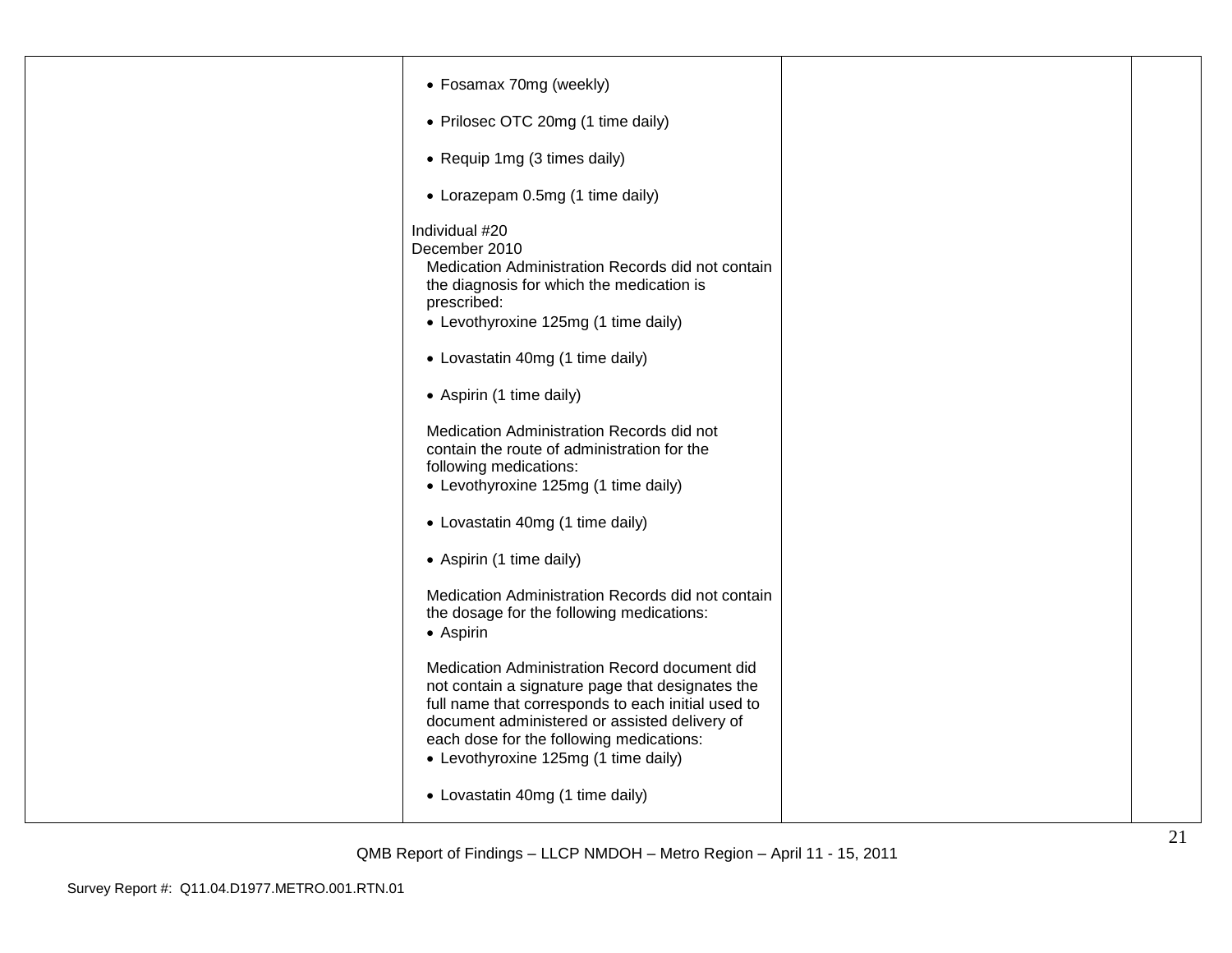| • Aspirin (1 time daily)                                                                                                                                                                                                                                                                                                                                                      |  |
|-------------------------------------------------------------------------------------------------------------------------------------------------------------------------------------------------------------------------------------------------------------------------------------------------------------------------------------------------------------------------------|--|
| January 2011<br>Medication Administration Record document did<br>not contain a signature page that designates the<br>full name that corresponds to each initial used to<br>document administered or assisted delivery of<br>each dose for the following medications:<br>• Levothyroxine 125mg (1 time daily)                                                                  |  |
| • Lovastatin 40mg (1 time daily)                                                                                                                                                                                                                                                                                                                                              |  |
| • Aspirin (1 time daily)                                                                                                                                                                                                                                                                                                                                                      |  |
| February 2011<br>Medication Administration Record document did<br>not contain a signature page that designates the<br>full name that corresponds to each initial used to<br>document administered or assisted delivery of<br>each dose for the following medications:<br>• Levothyroxine 125mg (1 time daily)<br>• Lovastatin 40mg (1 time daily)<br>• Aspirin (1 time daily) |  |
|                                                                                                                                                                                                                                                                                                                                                                               |  |
|                                                                                                                                                                                                                                                                                                                                                                               |  |
|                                                                                                                                                                                                                                                                                                                                                                               |  |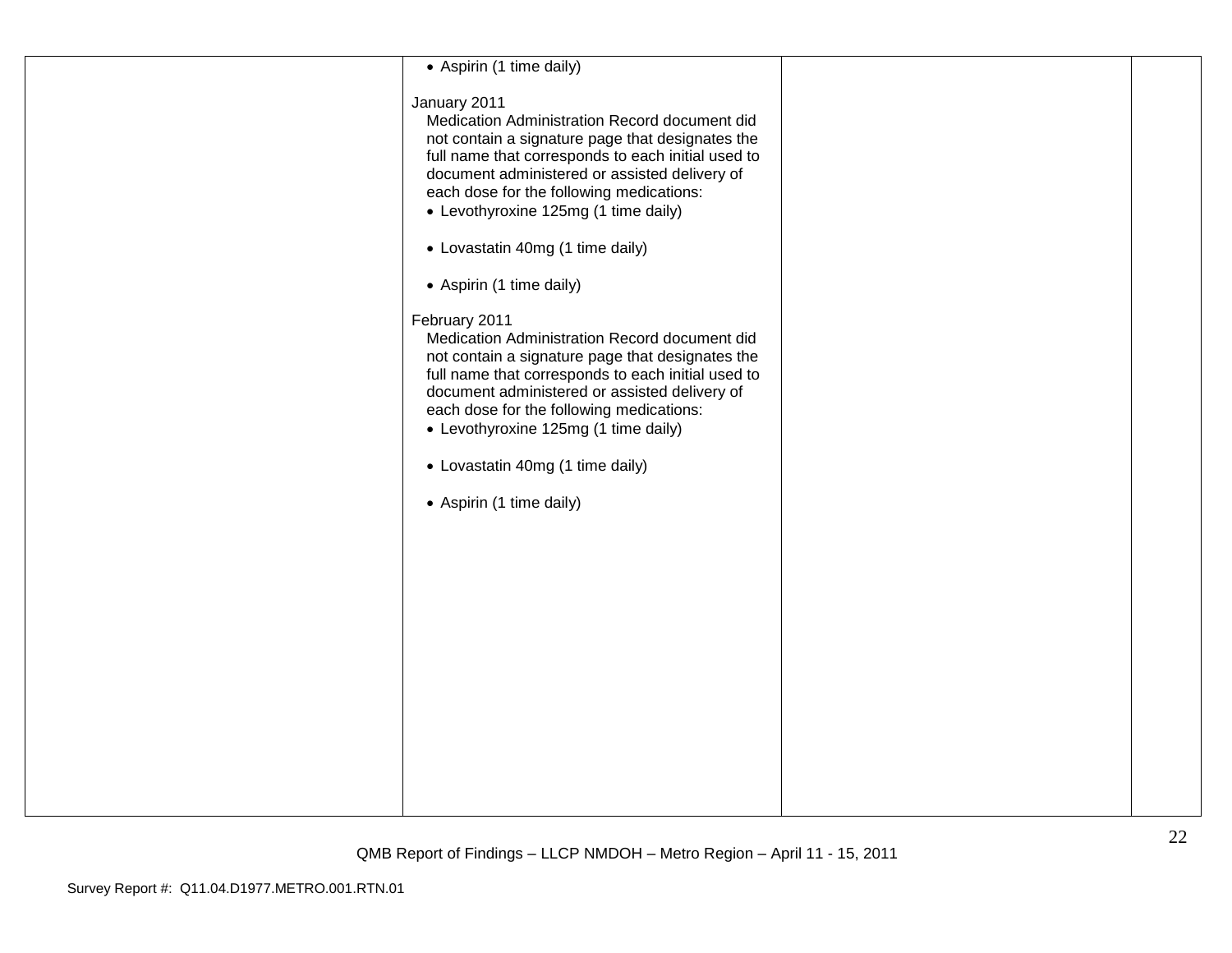| Tag #1A09.1 Medication Delivery - PRN                                                               | <b>Scope and Severity Rating: E</b>               |  |
|-----------------------------------------------------------------------------------------------------|---------------------------------------------------|--|
| <b>Medication</b>                                                                                   |                                                   |  |
| Developmental Disabilities (DD) Waiver Service                                                      | Based on record review, the Agency failed to      |  |
| Standards effective 4/1/2007                                                                        | maintain PRN Medication Administration Records    |  |
| <b>CHAPTER 1 II. PROVIDER AGENCY</b>                                                                | which contained all elements required by standard |  |
| <b>REQUIREMENTS:</b> The objective of these standards                                               | for 8 of 21 Individuals.                          |  |
| is to establish Provider Agency policy, procedure                                                   |                                                   |  |
| and reporting requirements for DD Medicaid Waiver                                                   | Individual #1                                     |  |
| program. These requirements apply to all such                                                       | December 2010                                     |  |
| Provider Agency staff, whether directly employed or                                                 | Medication Administration Records did not         |  |
| subcontracting with the Provider Agency. Additional                                                 | contain the exact amount to be used in a 24 hour  |  |
| Provider Agency requirements and personnel                                                          | period:                                           |  |
| qualifications may be applicable for specific service                                               | • Imodium A-D 2mg (PRN)                           |  |
| standards.                                                                                          |                                                   |  |
| E. Medication Delivery: Provider Agencies that                                                      | No Effectiveness was noted on the Medication      |  |
| provide Community Living, Community Inclusion or                                                    | Administration Record for the following PRN       |  |
| Private Duty Nursing services shall have written<br>policies and procedures regarding medication(s) | medication:                                       |  |
| delivery and tracking and reporting of medication                                                   | • Hydrocodone- APAP 5-500 - PRN - 12/30           |  |
| errors in accordance with DDSD Medication                                                           | (given1 time)                                     |  |
| Assessment and Delivery Policy and Procedures,                                                      | January 2011                                      |  |
| the Board of Nursing Rules and Board of Pharmacy                                                    | Medication Administration Records did not         |  |
| standards and regulations.                                                                          | contain the exact amount to be used in a 24 hour  |  |
|                                                                                                     | period:                                           |  |
| (2) When required by the DDSD Medication                                                            | • Imodium A-D 2mg (PRN)                           |  |
| Assessment and Delivery Policy, Medication                                                          |                                                   |  |
| Administration Records (MAR) shall be maintained                                                    | February 2011                                     |  |
| and include:                                                                                        | Medication Administration Records did not         |  |
| (a) The name of the individual, a transcription of                                                  | contain the exact amount to be used in a 24 hour  |  |
| the physician's written or licensed health care                                                     | period:                                           |  |
| provider's prescription including the brand                                                         | • Imodium A-D 2mg (PRN)                           |  |
| and generic name of the medication,                                                                 |                                                   |  |
| diagnosis for which the medication is                                                               | Individual #6                                     |  |
| prescribed;                                                                                         | December 2010                                     |  |
| (b) Prescribed dosage, frequency and                                                                | Medication Administration Records did not         |  |
| method/route of administration, times and                                                           | contain the exact amount to be used in a 24 hour  |  |
| dates of administration;                                                                            | period:                                           |  |
| (c) Initials of the individual administering or                                                     | • Bisacodyl EC 5mg (PRN)                          |  |
| assisting with the medication;                                                                      |                                                   |  |
| (d) Explanation of any medication irregularity;                                                     | Medication Administration Records did not         |  |
| (e) Documentation of any allergic reaction or                                                       | contain the exact amount to be used in a 24 hour  |  |
| adverse medication effect; and                                                                      | period:                                           |  |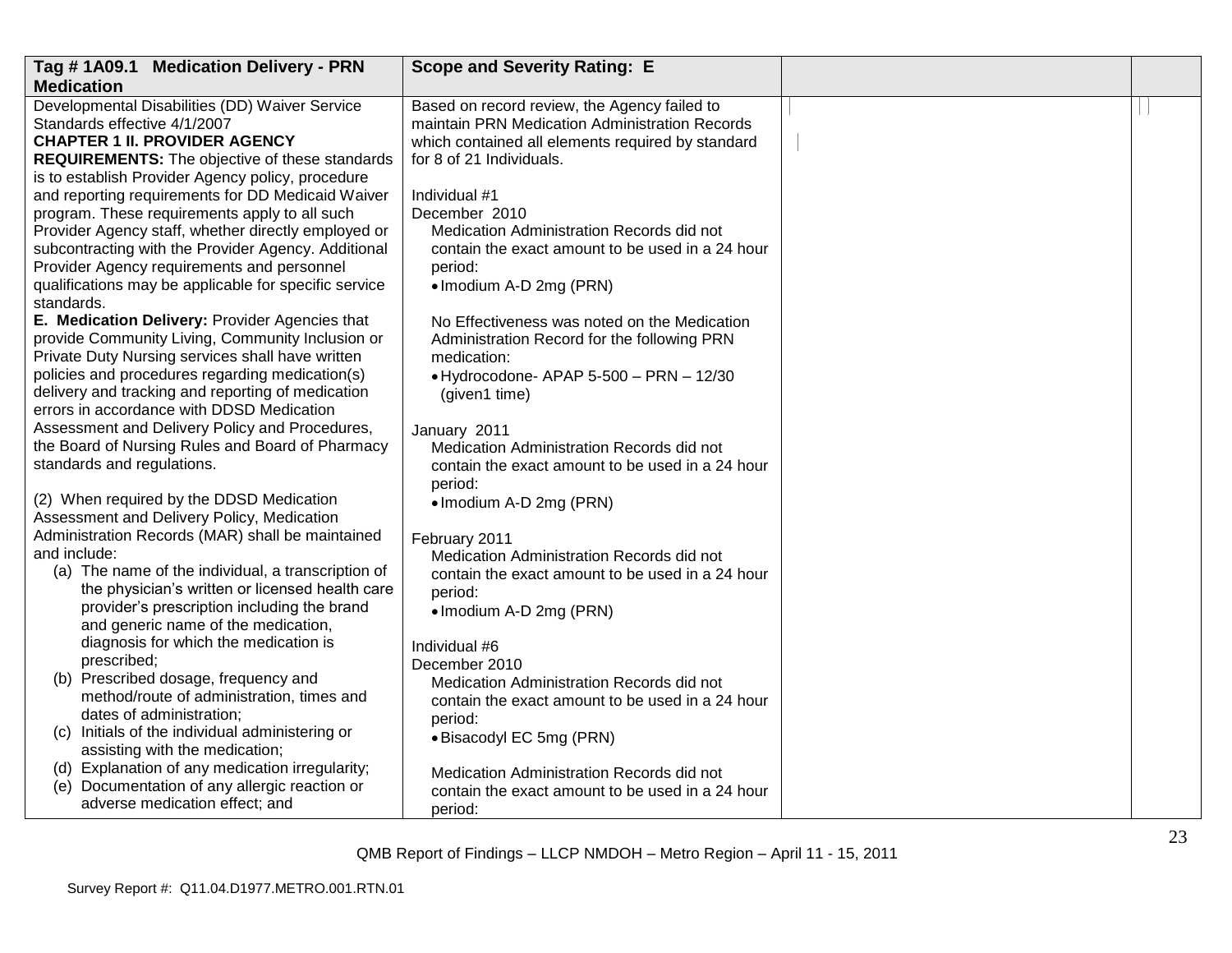| For PRN medication, an explanation for the<br>(f)                                                 | • Imodium A-D 2mg (PRN)                                    |  |
|---------------------------------------------------------------------------------------------------|------------------------------------------------------------|--|
| use of the PRN medication shall include                                                           |                                                            |  |
| observable signs/symptoms or                                                                      | January 2011                                               |  |
| circumstances in which the medication is to                                                       | Medication Administration Records did not                  |  |
| be used, and documentation of effectiveness<br>of PRN medication administered.                    | contain the exact amount to be used in a 24 hour           |  |
|                                                                                                   | period:                                                    |  |
|                                                                                                   | • Bisacodyl EC 5mg (PRN)                                   |  |
| (3) The Provider Agency shall also maintain a                                                     |                                                            |  |
| signature page that designates the full name that<br>corresponds to each initial used to document | Medication Administration Records did not                  |  |
| administered or assisted delivery of each dose;                                                   | contain the exact amount to be used in a 24 hour           |  |
|                                                                                                   | period:                                                    |  |
| (4) MARs are not required for individuals                                                         | • Imodium A-D 2mg (PRN)                                    |  |
| participating in Independent Living who self-                                                     |                                                            |  |
| administer their own medications;                                                                 | February 2011<br>Medication Administration Records did not |  |
|                                                                                                   | contain the exact amount to be used in a 24 hour           |  |
| (5) Information from the prescribing pharmacy                                                     | period:                                                    |  |
| regarding medications shall be kept in the home and                                               | · Bisacodyl EC 5mg (PRN)                                   |  |
| community inclusion service locations and shall                                                   |                                                            |  |
| include the expected desired outcomes of                                                          | Medication Administration Records did not                  |  |
| administrating the medication, signs and symptoms                                                 | contain the exact amount to be used in a 24 hour           |  |
| of adverse events and interactions with other                                                     | period:                                                    |  |
| medications;                                                                                      | • Imodium A-D 2mg (PRN)                                    |  |
|                                                                                                   |                                                            |  |
| NMAC 16.19.11.8 MINIMUM STANDARDS:                                                                | Individual #7                                              |  |
| A. MINIMUM STANDARDS FOR THE                                                                      | December 2010                                              |  |
| DISTRIBUTION, STORAGE, HANDLING AND                                                               | Medication Administration Records did not                  |  |
| <b>RECORD KEEPING OF DRUGS:</b>                                                                   | contain the exact amount to be used in a 24 hour           |  |
| (d) The facility shall have a Medication                                                          | period:                                                    |  |
| Administration Record (MAR) documenting                                                           | • Imodium A-D 2mg (PRN)                                    |  |
| medication administered to residents, including                                                   |                                                            |  |
| over-the-counter medications. This                                                                | January 2011                                               |  |
| documentation shall include:                                                                      | Medication Administration Records did not                  |  |
| Name of resident;<br>(i)                                                                          | contain the exact amount to be used in a 24 hour           |  |
| Date given;<br>(ii)                                                                               | period:                                                    |  |
| (iii)<br>Drug product name;<br>Dosage and form;<br>(iv)                                           | • Imodium A-D 2mg (PRN)                                    |  |
| Strength of drug;<br>(v)                                                                          |                                                            |  |
| Route of administration;<br>(vi)                                                                  | February 2011                                              |  |
| (vii) How often medication is to be taken;                                                        | Medication Administration Records did not                  |  |
| (viii) Time taken and staff initials;                                                             | contain the exact amount to be used in a 24 hour           |  |
| (ix) Dates when the medication is discontinued                                                    | period:                                                    |  |
|                                                                                                   | • Imodium A-D 2mg (PRN)                                    |  |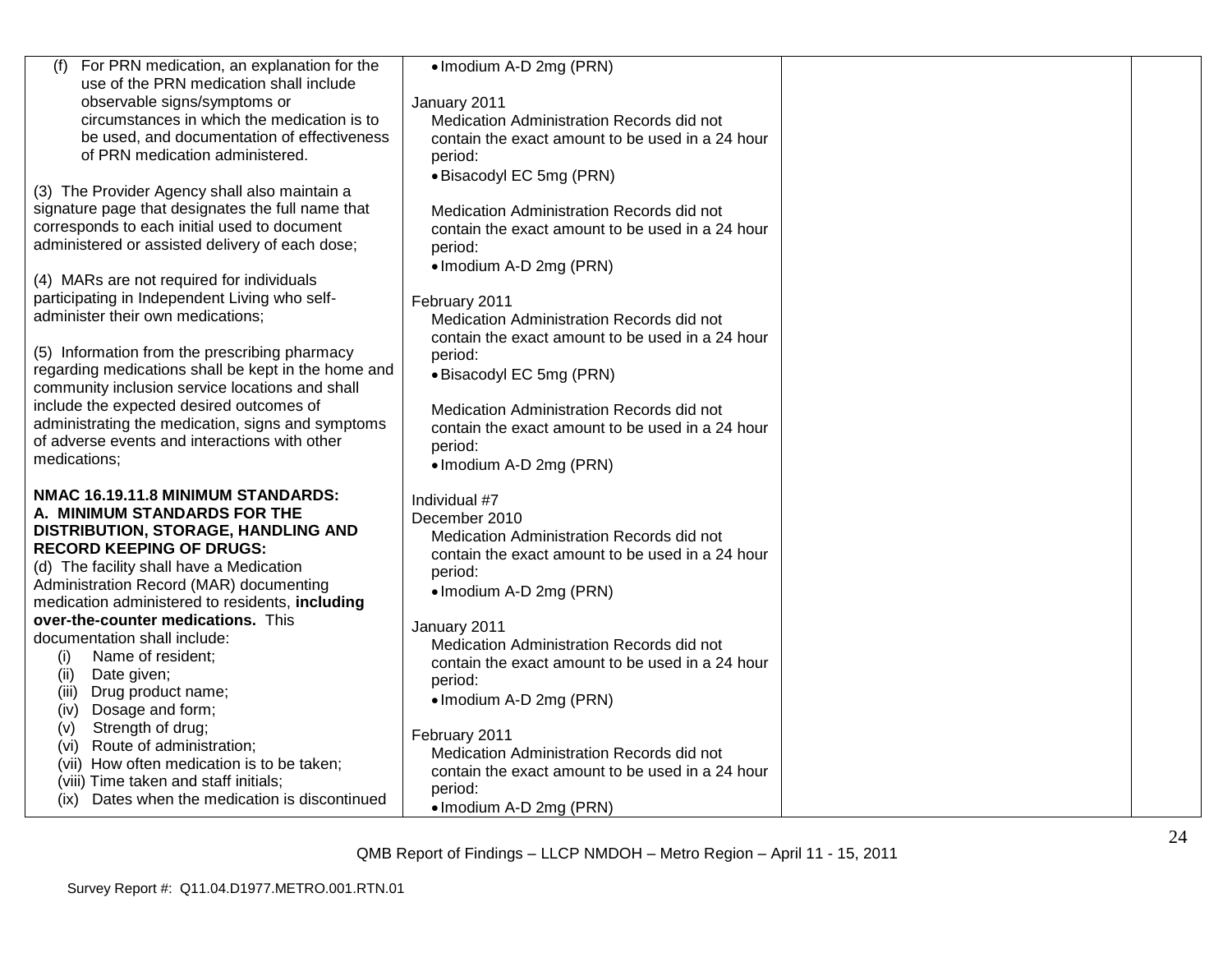| or changed;<br>The name and initials of all staff<br>(x)<br>administering medications.<br><b>Model Custodial Procedure Manual</b><br><b>D. Administration of Drugs</b><br>Unless otherwise stated by practitioner, patients will<br>not be allowed to administer their own medications.<br>Document the practitioner's order authorizing the                                                                                                                                                                                                                   | Individual #9<br>December 2010<br>No Effectiveness was noted on the Medication<br>Administration Record for the following PRN<br>medication:<br>• Ativan 2mg - PRN - (Protocol) 12/24 (given 1<br>time)                                                                                                                                                 |  |
|----------------------------------------------------------------------------------------------------------------------------------------------------------------------------------------------------------------------------------------------------------------------------------------------------------------------------------------------------------------------------------------------------------------------------------------------------------------------------------------------------------------------------------------------------------------|---------------------------------------------------------------------------------------------------------------------------------------------------------------------------------------------------------------------------------------------------------------------------------------------------------------------------------------------------------|--|
| self-administration of medications.<br>All PRN (As needed) medications shall have<br>complete detail instructions regarding the<br>administering of the medication. This shall include:<br>symptoms that indicate the use of the<br>➤<br>medication,<br>exact dosage to be used, and<br>➤<br>the exact amount to be used in a 24 hour<br>↘<br>period.                                                                                                                                                                                                          | • Ativan 2mg - PRN - (Seizures) 12/24 (given 1<br>time)<br>No evidence of documented Signs/Symptoms<br>were found for the following PRN medication:<br>• Ativan 2mg - PRN - (Protocol) 12/24 (given 1<br>time)<br>• Ativan 2mg - PRN - (Seizures) 12/24 (given 1<br>time)                                                                               |  |
| <b>Department of Health</b><br><b>Developmental Disabilities Supports Division</b><br>(DDSD) Medication Assessment and Delivery<br>Policy - Eff. November 1, 2006<br><b>F. PRN Medication</b><br>3. Prior to self-administration, self-administration<br>with physical assist or assisting with delivery of PRN<br>medications, the direct support staff must contact<br>the agency nurse to describe observed symptoms<br>and thus assure that the PRN medication is being                                                                                    | No Time of Administration was noted on the<br>Medication Administration Record for the<br>following PRN medication:<br>• Ativan 2mg - PRN - (Protocol) 12/24 (given 1<br>time)<br>• Ativan 2mg - PRN - (Seizures) 12/24 (given 1<br>time)                                                                                                               |  |
| used according to instructions given by the ordering<br>PCP. In cases of fever, respiratory distress<br>(including coughing), severe pain, vomiting,<br>diarrhea, change in responsiveness/level of<br>consciousness, the nurse must strongly consider<br>the need to conduct a face-to-face assessment to<br>assure that the PRN does not mask a condition<br>better treated by seeking medical attention. This<br>does not apply to home based/family living settings<br>where the provider is related by affinity or by<br>consanguinity to the individual. | February 2011<br>No Effectiveness was noted on the Medication<br>Administration Record for the following PRN<br>medication:<br>• Ibuprofen 200mg – PRN – $2/6$ (given 1 time)<br>Individual #13<br>December 2010<br>Medication Administration Records did not<br>contain the exact amount to be used in a 24 hour<br>period:<br>• Imodium A-D 2mg (PRN) |  |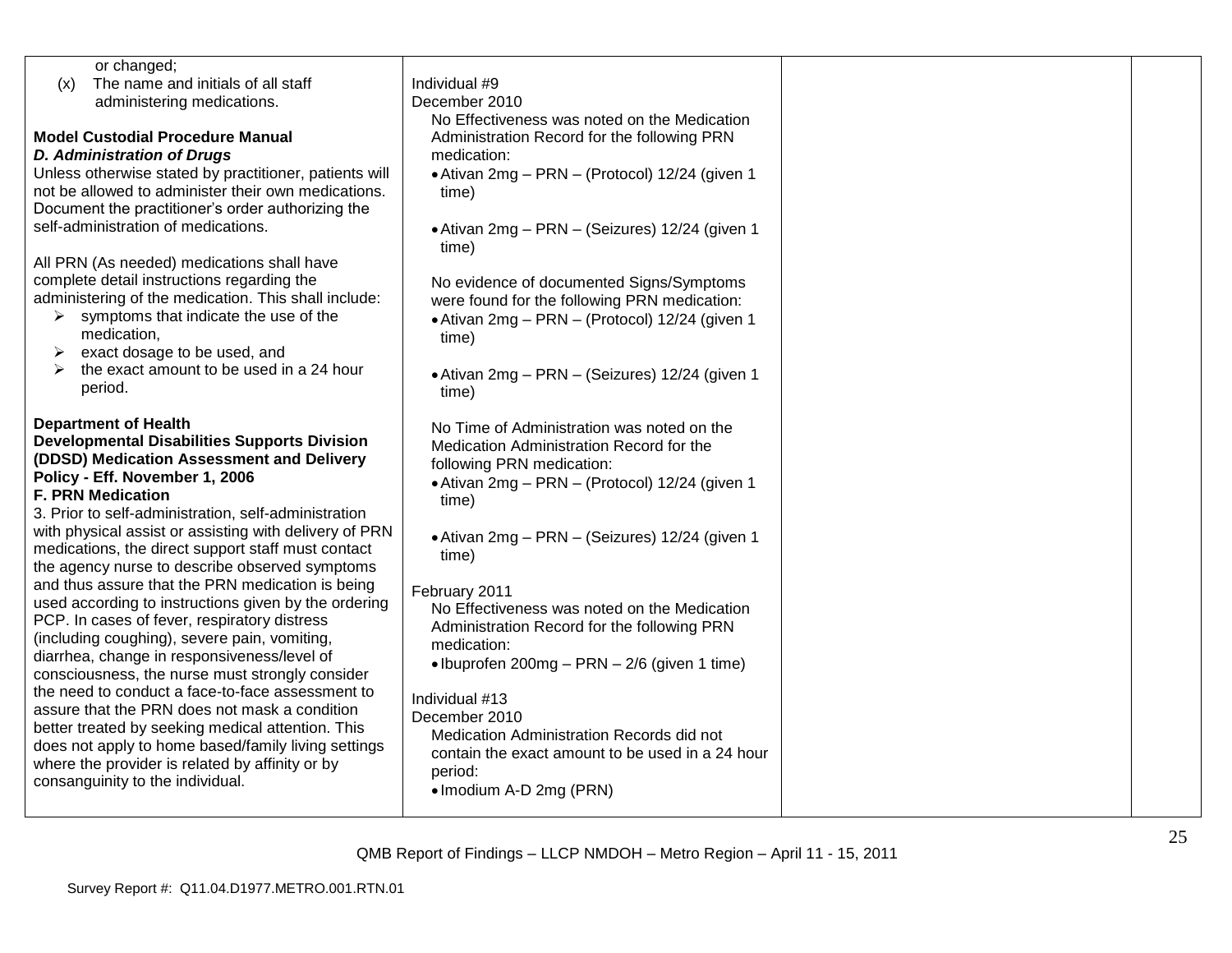| 4. The agency nurse shall review the utilization of<br>PRN medications routinely. Frequent or escalating<br>use of PRN medications must be reported to the<br>PCP and discussed by the Interdisciplinary for<br>changes to the overall support plan (see Section H<br>of this policy).                                                                                                                                                                                                                                                                                                                                                                                                                                                                                                                                                                                                                                                                                                                                                                                                                                                                                                                                                                                                                                                                                                                                                                                                                                                                                                                                                                                                           | January 2011<br>Medication Administration Records did not<br>contain the exact amount to be used in a 24 hour<br>period:<br>· Imodium A-D 2mg (PRN)                                                                                                                                                                                                                                                                                                                                                                                                                                                                                                                                                                                                                                                                                                                                  |  |
|--------------------------------------------------------------------------------------------------------------------------------------------------------------------------------------------------------------------------------------------------------------------------------------------------------------------------------------------------------------------------------------------------------------------------------------------------------------------------------------------------------------------------------------------------------------------------------------------------------------------------------------------------------------------------------------------------------------------------------------------------------------------------------------------------------------------------------------------------------------------------------------------------------------------------------------------------------------------------------------------------------------------------------------------------------------------------------------------------------------------------------------------------------------------------------------------------------------------------------------------------------------------------------------------------------------------------------------------------------------------------------------------------------------------------------------------------------------------------------------------------------------------------------------------------------------------------------------------------------------------------------------------------------------------------------------------------|--------------------------------------------------------------------------------------------------------------------------------------------------------------------------------------------------------------------------------------------------------------------------------------------------------------------------------------------------------------------------------------------------------------------------------------------------------------------------------------------------------------------------------------------------------------------------------------------------------------------------------------------------------------------------------------------------------------------------------------------------------------------------------------------------------------------------------------------------------------------------------------|--|
| H. Agency Nurse Monitoring<br>1. Regardless of the level of assistance with<br>medication delivery that is required by the individual<br>or the route through which the medication is<br>delivered, the agency nurses must monitor the<br>individual's response to the effects of their routine<br>and PRN medications. The frequency and type of<br>monitoring must be based on the nurse's<br>assessment of the individual and consideration of<br>the individual's diagnoses, health status, stability,<br>utilization of PRN medications and level of support<br>required by the individual's condition and the skill<br>level and needs of the direct care staff. Nursing<br>monitoring should be based on prudent nursing<br>practice and should support the safety and<br>independence of the individual in the community<br>setting. The health care plan shall reflect the<br>planned monitoring of the individual's response to<br>medication.<br><b>Department of Health Developmental Disabilities</b><br><b>Supports Division (DDSD) - Procedure Title:</b><br><b>Medication Assessment and Delivery Procedure</b><br>Eff Date: November 1, 2006<br>C. 3. Prior to delivery of the PRN, direct support<br>staff must contact the agency nurse to describe<br>observed symptoms and thus assure that the PRN<br>is being used according to instructions given by the<br>ordering PCP. In cases of fever, respiratory distress<br>(including coughing), severe pain, vomiting,<br>diarrhea, change in responsiveness/level of<br>consciousness, the nurse must strongly consider<br>the need to conduct a face-to-face assessment to<br>assure that the PRN does not mask a condition | February 2011<br>Medication Administration Records did not<br>contain the exact amount to be used in a 24 hour<br>period:<br>• Imodium A-D 2mg (PRN)<br>Individual #14<br>December 2010<br>Medication Administration Records did not<br>contain the exact amount to be used in a 24 hour<br>period:<br>• Imodium A-D 2mg (PRN)<br>January 2011<br>Medication Administration Records did not<br>contain the exact amount to be used in a 24 hour<br>period:<br>• Imodium A-D 2mg (PRN)<br>February 2011<br>Medication Administration Records did not<br>contain the exact amount to be used in a 24 hour<br>period:<br>• Imodium A-D 2mg (PRN)<br>Individual #16<br>December 2010<br>Medication Administration Records did not<br>contain the exact amount to be used in a 24 hour<br>period:<br>• Enulose Syrup 30cc (PRN)<br>• Seroquel 1/2 mg (PRN)<br>• Acetaminophen 325mg (PRN) |  |
| better treated by seeking medical attention.                                                                                                                                                                                                                                                                                                                                                                                                                                                                                                                                                                                                                                                                                                                                                                                                                                                                                                                                                                                                                                                                                                                                                                                                                                                                                                                                                                                                                                                                                                                                                                                                                                                     |                                                                                                                                                                                                                                                                                                                                                                                                                                                                                                                                                                                                                                                                                                                                                                                                                                                                                      |  |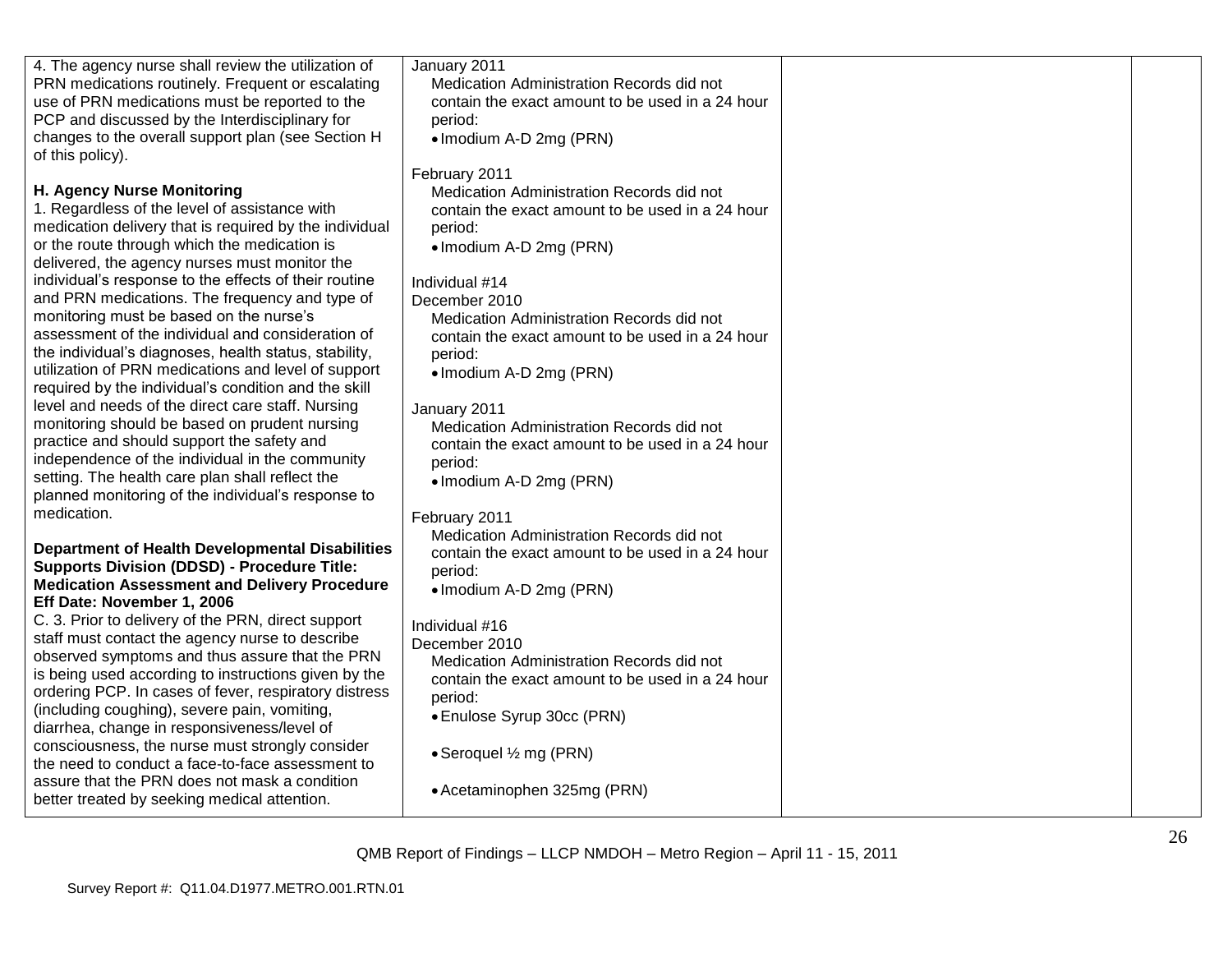| (References: Psychotropic Medication Use Policy,  | Medication Administration Records did not         |  |
|---------------------------------------------------|---------------------------------------------------|--|
| Section D, page 5 Use of PRN Psychotropic         | contain the circumstance for which the            |  |
| Medications; and, Human Rights Committee          | medication is to be used:                         |  |
| Requirements Policy, Section B, page 4            | • Dulcolax Suppository 10mg (PRN)                 |  |
| Interventions Requiring Review and Approval - Use |                                                   |  |
| of PRN Medications).                              | No evidence of documented Signs/Symptoms          |  |
|                                                   | were found for the following PRN medication:      |  |
| a. Document conversation with nurse including all | • Dulcolax Suppository 10mg - PRN - 12/1, 6, 9,   |  |
| reported signs and symptoms, advice given and     | 11, 14, 17, 20, 24, 27 & 31 (given 1 time)        |  |
| action taken by staff.                            |                                                   |  |
|                                                   | No Effectiveness was noted on the Medication      |  |
| 4. Document on the MAR each time a PRN            | Administration Record for the following PRN       |  |
| medication is used and describe its effect on the | medication:                                       |  |
| individual (e.g., temperature down, vomiting      | • Dulcolax Suppository 10mg - PRN - 12/1, 6, 9,   |  |
| lessened, anxiety increased, the condition is the | 11, 14, 17, 20, 24, 27 & 31 (given 1 time)        |  |
| same, improved, or worsened, etc.).               |                                                   |  |
|                                                   | No Time of Administration was noted on the        |  |
|                                                   | Medication Administration Record for the          |  |
|                                                   | following PRN medication:                         |  |
|                                                   | • Dulcolax Suppository 10mg - PRN - 12/1, 6, 9,   |  |
|                                                   | 11, 14, 17, 20, 24, 27 & 31 (given 1 time)        |  |
|                                                   | Medication Administration Records did not contain |  |
|                                                   | the route of administration for the following     |  |
|                                                   | medications:                                      |  |
|                                                   | • Acetaminophen 325mg (PRN)                       |  |
|                                                   |                                                   |  |
|                                                   | Medication Administration Records did not         |  |
|                                                   | contain the circumstance for which the            |  |
|                                                   | medication is to be used:                         |  |
|                                                   | • Acetaminophen 325mg (PRN)                       |  |
|                                                   |                                                   |  |
|                                                   | April 2011                                        |  |
|                                                   | No evidence of documented Signs/Symptoms          |  |
|                                                   | were found for the following PRN medication:      |  |
|                                                   | • Dulcolax Suppository 10mg - PRN - 4/1, 4, 7 &   |  |
|                                                   | 10 (given 1 time)                                 |  |
|                                                   |                                                   |  |
|                                                   | No Effectiveness was noted on the Medication      |  |
|                                                   | Administration Record for the following PRN       |  |
|                                                   | medication:                                       |  |
|                                                   | • Dulcolax Suppository 10mg – PRN – 4/1, 4, 7 &   |  |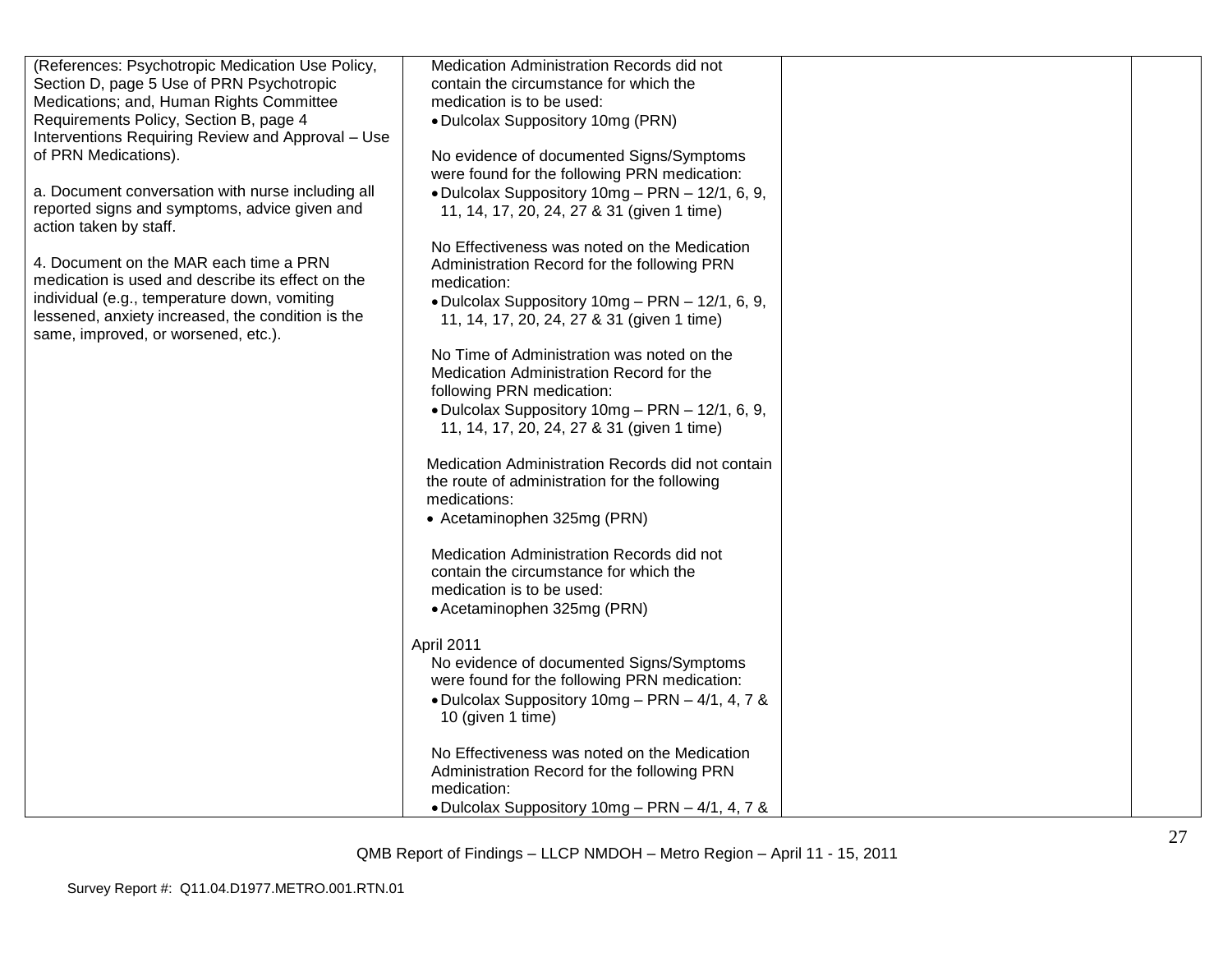| 10 (given 1 time)                                                                                                                                                                                                                                                     |  |
|-----------------------------------------------------------------------------------------------------------------------------------------------------------------------------------------------------------------------------------------------------------------------|--|
| No Time of Administration was noted on the<br>Medication Administration Record for the<br>following PRN medication:<br>• Dulcolax Suppository 10mg - PRN - 4/1, 4, 7 &<br>10 (given 1 time)                                                                           |  |
| Individual #19<br>December 2010<br>During on-site survey Medication Administration<br>Records were requested for months of December<br>2011, January, and February 2011. As of<br>4/15/2011, Medication Administration Records for<br>December had not been provided. |  |
| January 2011<br>Medication Administration Records did not<br>contain the exact amount to be used in a 24 hour<br>period:<br>• Risperdal 2mg (PRN)                                                                                                                     |  |
| February 2011<br>Medication Administration Records did not<br>contain the exact amount to be used in a 24 hour<br>period:<br>• Risperdal 2mg (PRN)                                                                                                                    |  |
|                                                                                                                                                                                                                                                                       |  |
|                                                                                                                                                                                                                                                                       |  |
|                                                                                                                                                                                                                                                                       |  |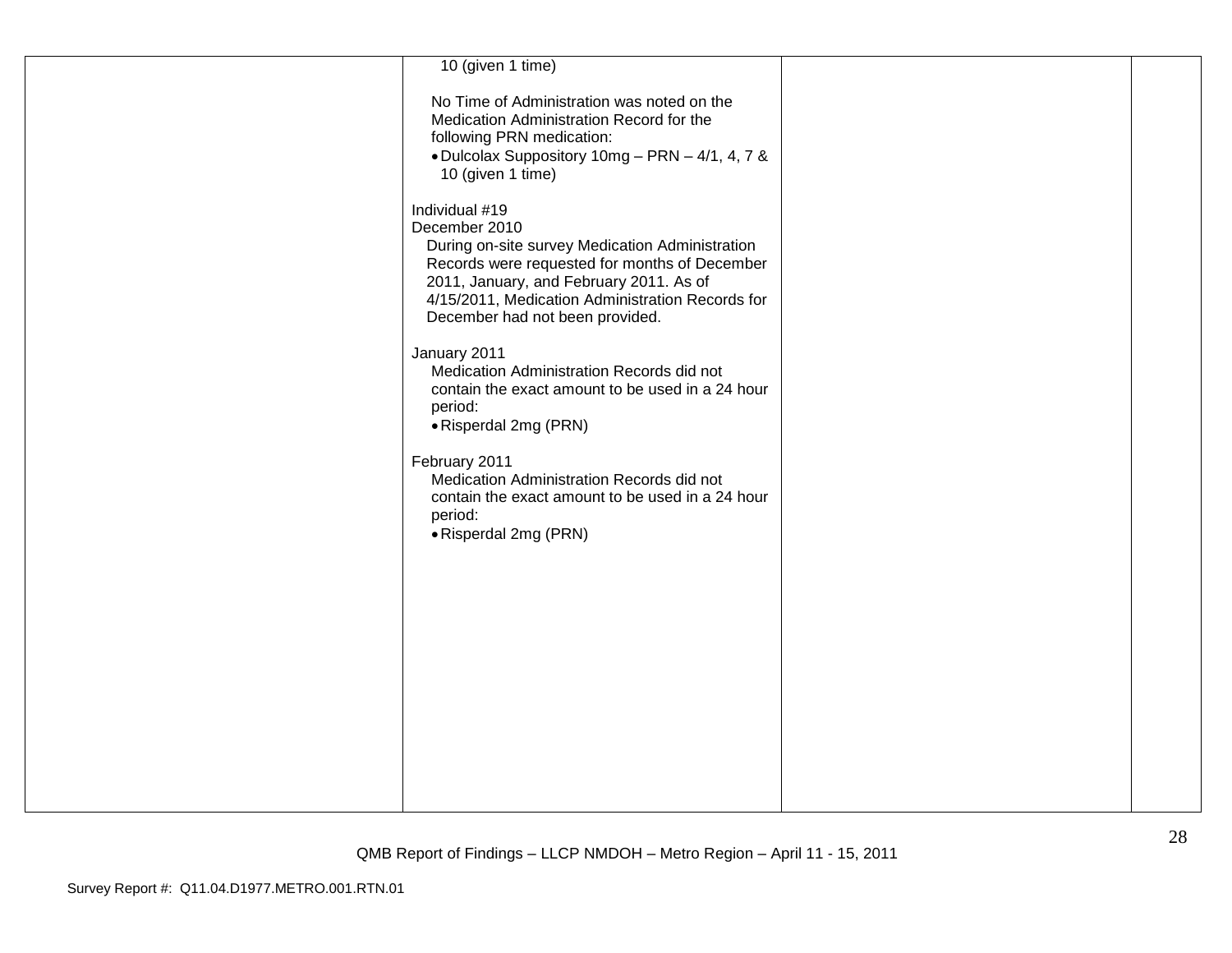| Tag # 1A11.1 (CoP) Transportation Training                                                        | <b>Scope and Severity Rating: D</b>                                                          |  |
|---------------------------------------------------------------------------------------------------|----------------------------------------------------------------------------------------------|--|
| Developmental Disabilities (DD) Waiver Service                                                    | Based on record review and interview, the Agency                                             |  |
| Standards effective 4/1/2007                                                                      | failed to provide staff training regarding the safe                                          |  |
| <b>CHAPTER 1 II. PROVIDER AGENCY</b>                                                              | operation of the vehicle, assisting passengers and                                           |  |
| <b>REQUIREMENTS:</b> The objective of these standards                                             | safe lifting procedures for 16 of 215 Direct Service                                         |  |
| is to establish Provider Agency policy, procedure                                                 | Professionals.                                                                               |  |
| and reporting requirements for DD Medicaid Waiver                                                 |                                                                                              |  |
| program. These requirements apply to all such                                                     |                                                                                              |  |
| Provider Agency staff, whether directly employed or                                               | No documented evidence was found of the                                                      |  |
| subcontracting with the Provider Agency. Additional<br>Provider Agency requirements and personnel | following required training:                                                                 |  |
| qualifications may be applicable for specific service                                             |                                                                                              |  |
| standards                                                                                         | • Transportation (DSP #41, 51, 71, 89, 122, 123,<br>129, 148, 155, 230, 231, 232, 234 & 235) |  |
|                                                                                                   |                                                                                              |  |
| Department of Health (DOH) Developmental                                                          | When DSP were asked if they had received                                                     |  |
| <b>Disabilities Supports Division (DDSD) Policy</b>                                               | transportation training including training on                                                |  |
| <b>Training Requirements for Direct Service Agency</b>                                            | wheelchair tie downs and van lift safety the                                                 |  |
| Staff Policy Eff Date: March 1, 2007                                                              | following was reported:                                                                      |  |
| <b>II. POLICY STATEMENTS:</b>                                                                     |                                                                                              |  |
| I. Staff providing direct services shall complete                                                 | • DSP #227 stated, "They don't tell you specifically                                         |  |
| safety training within the first thirty (30) days of                                              | how to deal with them.'                                                                      |  |
| employment and before working alone with an                                                       |                                                                                              |  |
| individual receiving services. The training shall                                                 | • DSP #132 stated, "With the PT, I don't get all the                                         |  |
| address at least the following:                                                                   | trainings everyone does."                                                                    |  |
| 1. Operating a fire extinguisher                                                                  | • DSP #148 stated, "I don't recall. None with Los                                            |  |
| 2. Proper lifting procedures                                                                      | Lunas."                                                                                      |  |
| 3. General vehicle safety precautions (e.g., pre-                                                 |                                                                                              |  |
| trip inspection, removing keys from the ignition                                                  | • DSP #234 stated, "I haven't taken the class."                                              |  |
| when not in the driver's seat)                                                                    |                                                                                              |  |
| 4. Assisting passengers with cognitive and/or                                                     |                                                                                              |  |
| physical impairments (e.g., general guidelines for                                                |                                                                                              |  |
| supporting individuals who may be unaware of                                                      |                                                                                              |  |
| safety issues involving traffic or those who                                                      |                                                                                              |  |
| require physical assistance to enter/exit a                                                       |                                                                                              |  |
| vehicle)                                                                                          |                                                                                              |  |
| 5. Operating wheelchair lifts (if applicable to the<br>staff's role)                              |                                                                                              |  |
| 6. Wheelchair tie-down procedures (if applicable                                                  |                                                                                              |  |
| to the staff's role)                                                                              |                                                                                              |  |
| 7. Emergency and evacuation procedures (e.g.,                                                     |                                                                                              |  |
| roadside emergency, fire emergency)                                                               |                                                                                              |  |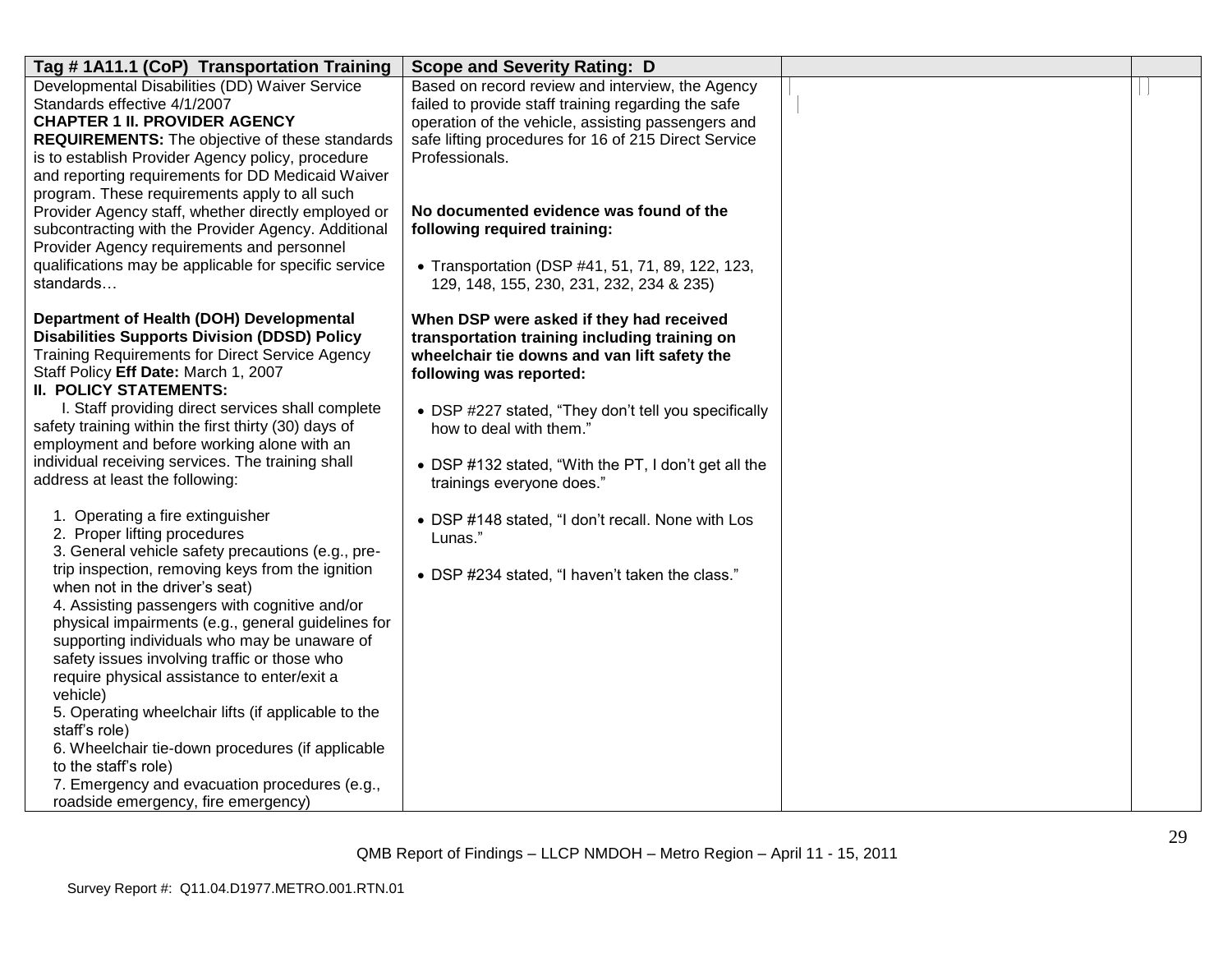| Tag # 1A15.2 & 5109 - Healthcare                                                                       | <b>Scope and Severity Rating: D</b>                        |  |
|--------------------------------------------------------------------------------------------------------|------------------------------------------------------------|--|
| <b>Documentation</b>                                                                                   |                                                            |  |
| Developmental Disabilities (DD) Waiver Service                                                         | Based on record review, the Agency failed to               |  |
| Standards effective 4/1/2007                                                                           | maintain the required documentation in the                 |  |
| <b>CHAPTER 1. III. PROVIDER AGENCY</b>                                                                 | Individuals Agency Record as required per standard         |  |
| DOCUMENTATION OF SERVICE DELIVERY AND                                                                  | for 3 of 21 individual                                     |  |
| <b>LOCATION - Healthcare Documentation by</b>                                                          |                                                            |  |
| <b>Nurses For Community Living Services,</b>                                                           | The following were not found, incomplete and/or not        |  |
| <b>Community Inclusion Services and Private Duty</b>                                                   | current:                                                   |  |
| <b>Nursing Services: Nursing services must be</b>                                                      |                                                            |  |
| available as needed and documented for Provider                                                        | • Special Health Care Needs:                               |  |
| Agencies delivering Community Living Services,                                                         | • Oral Care Routine                                        |  |
| Community Inclusion Services and Private Duty                                                          | ° Individual #2 - As indicated by the IST section          |  |
| Nursing Services.                                                                                      | of ISP the individual is required to have a plan.          |  |
| Chapter 1. III. E. (1 - 4) (1) Documentation of                                                        | No evidence of a plan found.                               |  |
| nursing assessment activities                                                                          |                                                            |  |
| (a) The following hierarchy shall be used to                                                           | • Meal Time Plan                                           |  |
| determine which provider agency is responsible for                                                     | ° Individual #21 - As indicated by the IST section         |  |
| completion of the HAT and MAAT and related                                                             | of ISP the individual is required to have a plan.          |  |
| subsequent planning and training:                                                                      | No evidence of a plan found.                               |  |
| (i) Community living services provider agency;                                                         |                                                            |  |
| (ii) Private duty nursing provider agency;                                                             | • Crisis Plans                                             |  |
| (iii) Adult habilitation provider agency;                                                              | • Violence against others                                  |  |
| (iv) Community access provider agency; and                                                             | Individual #1 - As indicated by the IST section<br>$\circ$ |  |
| (v) Supported employment provider agency.                                                              | of ISP the individual is required to have a plan.          |  |
| (b) The provider agency must arrange for their                                                         |                                                            |  |
| nurse to complete the Health Assessment Tool                                                           | • Skin Integrity                                           |  |
| (HAT) and the Medication Administration                                                                | ° Individual #1 - As indicated by the IST section          |  |
| Assessment Tool (MAAT) on at least an annual                                                           | of ISP the individual is required to have a plan.          |  |
| basis for each individual receiving community living,                                                  |                                                            |  |
| community inclusion or private duty nursing                                                            | • Osteoporosis                                             |  |
| services, unless the provider agency arranges for                                                      | ° Individual #1 - As indicated by the IST section          |  |
| the individual's Primary Care Practitioner (PCP) to                                                    | of ISP the individual is required to have a plan.          |  |
| voluntarily complete these assessments in lieu of                                                      |                                                            |  |
| the agency nurse. Agency nurses may also                                                               | • Self Care Deficit                                        |  |
| complete these assessments in collaboration with<br>the Primary Care Practitioner if they believe such | ° Individual #1 - As indicated by the IST section          |  |
| consultation is necessary for an accurate                                                              | of ISP the individual is required to have a plan.          |  |
| assessment. Family Living Provider Agencies have                                                       |                                                            |  |
| the option of having the subcontracted caregiver                                                       |                                                            |  |
| complete the HAT instead of the nurse or PCP, if                                                       |                                                            |  |
| the caregiver is comfortable doing so. However, the                                                    |                                                            |  |
|                                                                                                        |                                                            |  |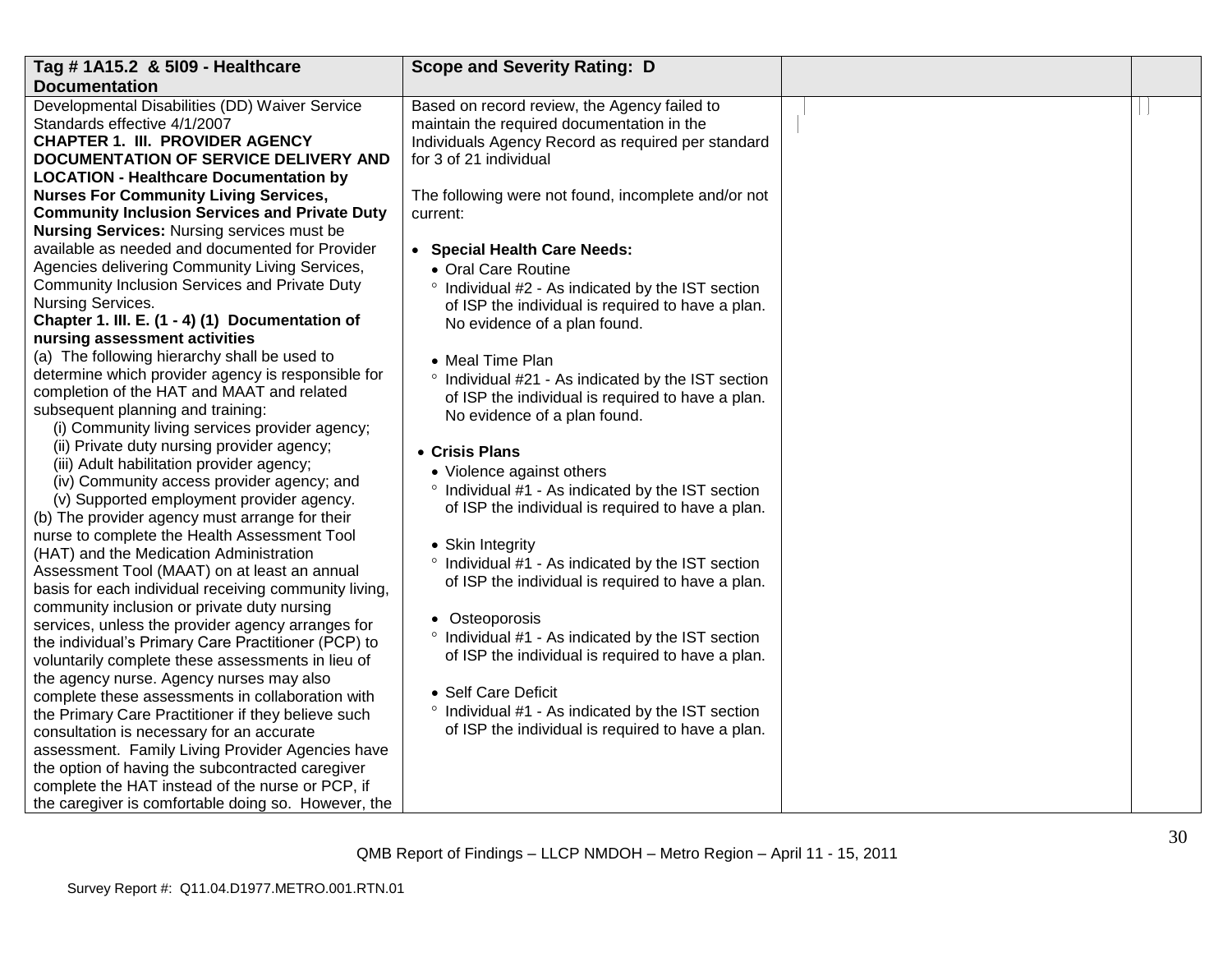| agency nurse must be available to assist the          |  |  |
|-------------------------------------------------------|--|--|
| caregiver upon request.                               |  |  |
| (c) For newly allocated individuals, the HAT and the  |  |  |
| MAAT must be completed within seventy-two (72)        |  |  |
| hours of admission into direct services or two weeks  |  |  |
| following the initial ISP, whichever comes first.     |  |  |
| (d) For individuals already in services, the HAT and  |  |  |
| the MAAT must be completed at least fourteen (14)     |  |  |
| days prior to the annual ISP meeting and submitted    |  |  |
| to all members of the interdisciplinary team. The     |  |  |
| HAT must also be completed at the time of any         |  |  |
| significant change in clinical condition and upon     |  |  |
| return from any hospitalizations. In addition to      |  |  |
| annually, the MAAT must be completed at the time      |  |  |
| of any significant change in clinical condition, when |  |  |
| a medication regime or route change requires          |  |  |
| delivery by licensed or certified staff, or when an   |  |  |
| individual has completed additional training          |  |  |
| designed to improve their skills to support self-     |  |  |
| administration (see DDSD Medication Assessment        |  |  |
| and Delivery Policy).                                 |  |  |
| (e) Nursing assessments conducted to determine        |  |  |
| current health status or to evaluate a change in      |  |  |
| clinical condition must be documented in a signed     |  |  |
| progress note that includes time and date as well as  |  |  |
| subjective information including the individual       |  |  |
| complaints, signs and symptoms noted by staff,        |  |  |
| family members or other team members; objective       |  |  |
| information including vital signs, physical           |  |  |
| examination, weight, and other pertinent data for the |  |  |
| given situation (e.g., seizure frequency, method in   |  |  |
| which temperature taken); assessment of the           |  |  |
| clinical status, and plan of action addressing        |  |  |
| relevant aspects of all active health problems and    |  |  |
| follow up on any recommendations of medical           |  |  |
| consultants.                                          |  |  |
| (2) Health related plans                              |  |  |
| (a) For individuals with chronic conditions that have |  |  |
| the potential to exacerbate into a life-threatening   |  |  |
| situation, a medical crisis prevention and            |  |  |
| intervention plan must be written by the nurse or     |  |  |
| other appropriately designated healthcare             |  |  |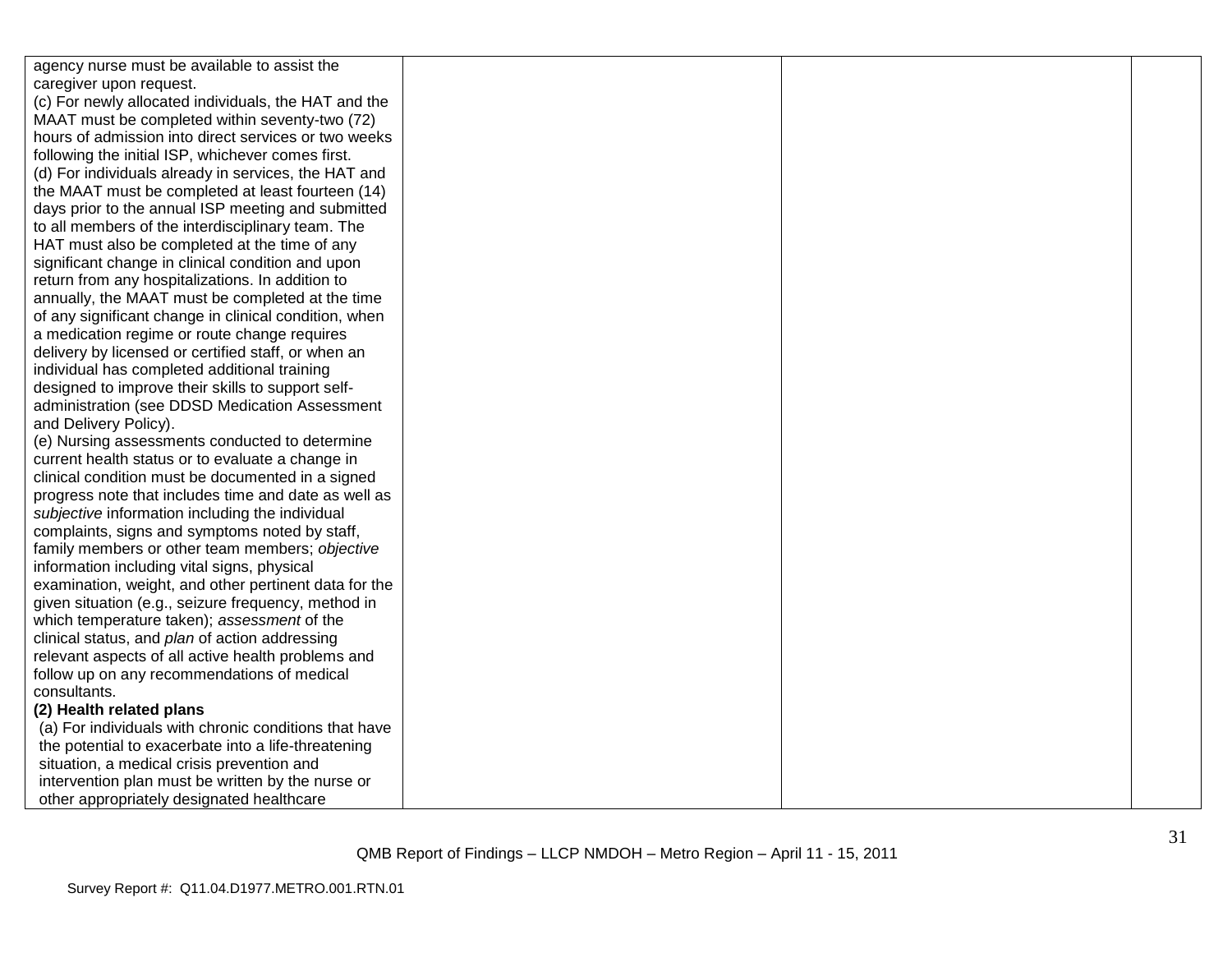| professional.                                          |  |  |
|--------------------------------------------------------|--|--|
| (b) Crisis prevention and intervention plans must be   |  |  |
| written in user-friendly language that is easily       |  |  |
| understood by those implementing the plan.             |  |  |
| (c) The nurse shall also document training             |  |  |
| regarding the crisis prevention and intervention       |  |  |
| plan delivered to agency staff and other team          |  |  |
| members, clearly indicating competency                 |  |  |
| determination for each trainee.                        |  |  |
| (d) If the individual receives services from separate  |  |  |
| agencies for community living and community            |  |  |
| inclusion services, nurses from each agency shall      |  |  |
| collaborate in the development of and training         |  |  |
| delivery for crisis prevention and intervention plans  |  |  |
| to assure maximum consistency across settings.         |  |  |
| (3) For all individuals with a HAT score of 4, 5 or 6, |  |  |
| the nurse shall develop a comprehensive healthcare     |  |  |
| plan that includes health related supports identified  |  |  |
| in the ISP (The healthcare plan is the equivalent of   |  |  |
| a nursing care plan; two separate documents are        |  |  |
| not required nor recommended):                         |  |  |
| (a) Each healthcare plan must include a statement      |  |  |
| of the person's healthcare needs and list              |  |  |
| measurable goals to be achieved through                |  |  |
| implementation of the healthcare plan. Needs           |  |  |
| statements may be based upon supports needed           |  |  |
| for the individual to maintain a current strength,     |  |  |
| ability or skill related to their health, prevention   |  |  |
| measures, and/or supports needed to remediate,         |  |  |
| minimize or manage an existing health condition.       |  |  |
| (b) Goals must be measurable and shall be revised      |  |  |
| when an individual has met the goal and has the        |  |  |
| potential to attain additional goals or no longer      |  |  |
| requires supports in order to maintain the goal.       |  |  |
| (c) Approaches described in the plan shall be          |  |  |
| individualized to reflect the individual's unique      |  |  |
| needs, provide guidance to the caregiver(s) and        |  |  |
| designed to support successful interactions. Some      |  |  |
| interventions may be carried out by staff, family      |  |  |
| members or other team members, and other               |  |  |
| interventions may be carried out directly by the       |  |  |
| nurse - persons responsible for each intervention      |  |  |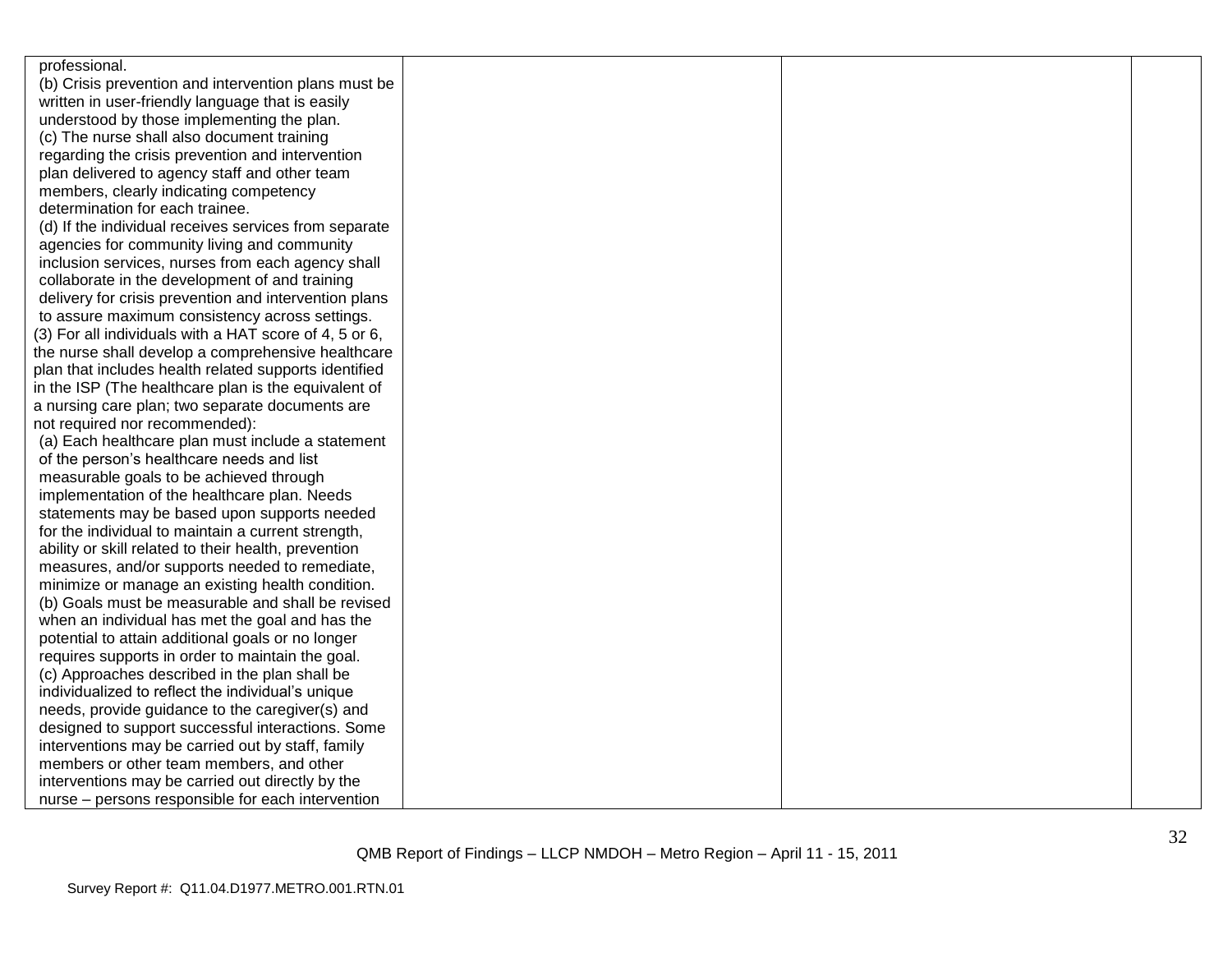shall be specified in the plan. (d) Healthcare plans shall be written in language that will be easily understood by the person(s) identified as implementing the interventions. (e) The nurse shall also document training on the healthcare plan delivered to agency staff and other team members, clearly indicating competency determination for each trainee. If the individual receives services from separate agencies for community living and community inclusion services, nurses from each agency shall collaborate in the development of and training delivery for healthcare plans to assure maximum consistency across settings. (f) Healthcare plans must be updated to reflect relevant discharge orders whenever an individual returns to services following a hospitalization. (g) All crisis prevention and intervention plans and healthcare plans shall include the individual's name and date on each page and shall be signed by the author. (h) Crisis prevention and intervention plans as well as healthcare plans shall be reviewed by the nurse at least quarterly, and updated as needed. **(4) General Nursing Documentation** (a) The nurse shall complete legible and signed progress notes with date and time indicated that describe all interventions or interactions conducted with individuals served as well as all interactions with other healthcare providers serving the individual. All interactions shall be documented whether they occur by phone or in person. (b) For individuals with a HAT score of 4, 5 or 6, or who have identified health concerns in their ISP, the nurse shall provide the interdisciplinary team with a quarterly report that indicates current health status and progress to date on health related ISP desired outcomes and action plans as well as progress toward goals in the healthcare plan. Developmental Disabilities (DD) Waiver Service Standards effective 4/1/2007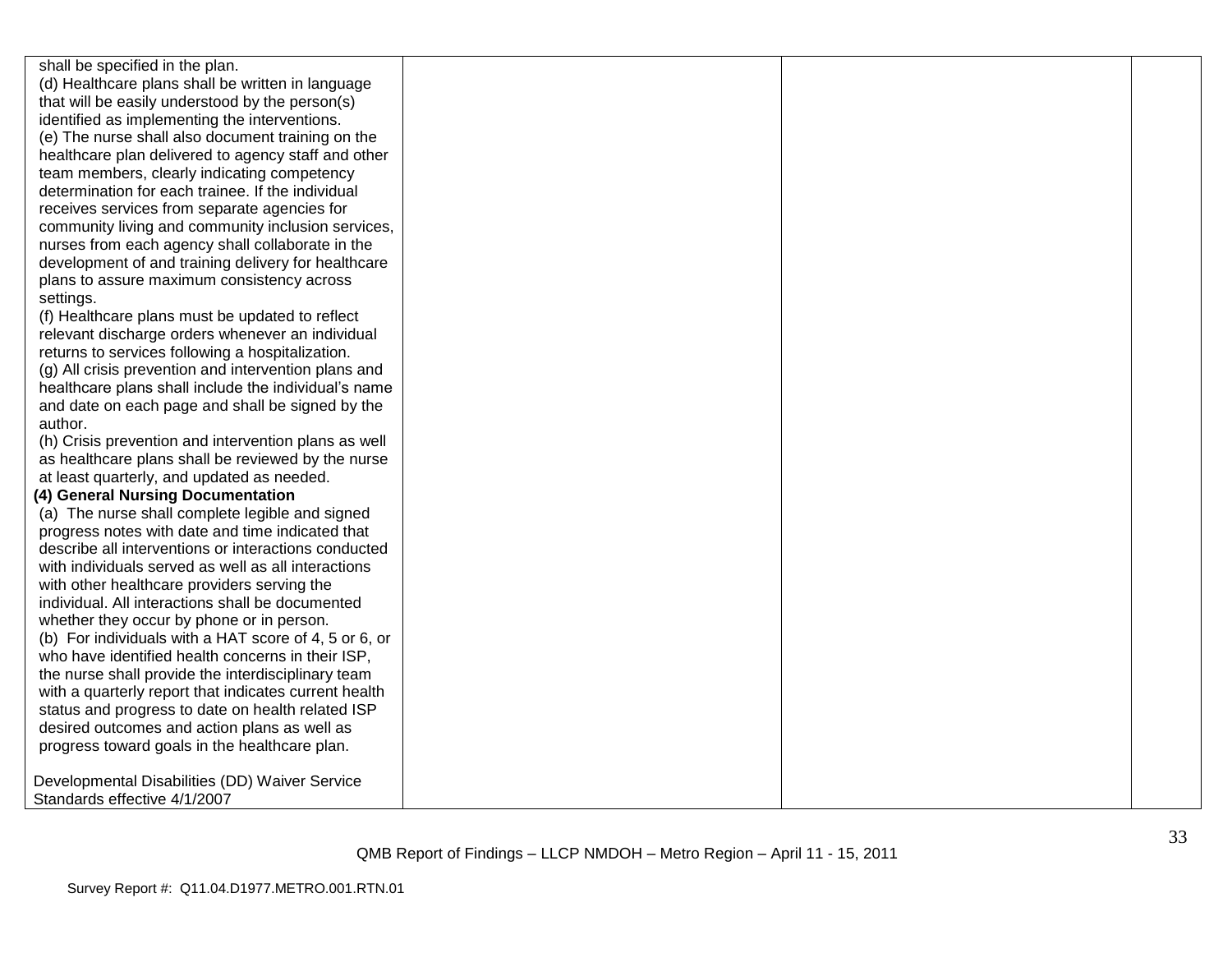| <b>CHAPTER 5 IV. COMMUNITY INCLUSION</b>              |  |  |
|-------------------------------------------------------|--|--|
| <b>SERVICES PROVIDER AGENCY</b>                       |  |  |
| <b>REQUIREMENTS</b>                                   |  |  |
| <b>B. IDT Coordination</b>                            |  |  |
| (1) Community Inclusion Services Provider             |  |  |
| Agencies shall participate on the IDT as specified in |  |  |
| the ISP Regulations (7.26.5 NMAC), and shall          |  |  |
| ensure direct support staff participation as needed   |  |  |
| to plan effectively for the individual; and           |  |  |
|                                                       |  |  |
| (2) Coordinate with the IDT to ensure that each       |  |  |
| individual participating in Community Inclusion       |  |  |
| Services who has a score of 4, 5, or 6 on the HAT     |  |  |
| has a Health Care Plan developed by a licensed        |  |  |
| nurse, and if applicable, a Crisis                    |  |  |
| Prevention/Intervention Plan.                         |  |  |
|                                                       |  |  |
|                                                       |  |  |
|                                                       |  |  |
|                                                       |  |  |
|                                                       |  |  |
|                                                       |  |  |
|                                                       |  |  |
|                                                       |  |  |
|                                                       |  |  |
|                                                       |  |  |
|                                                       |  |  |
|                                                       |  |  |
|                                                       |  |  |
|                                                       |  |  |
|                                                       |  |  |
|                                                       |  |  |
|                                                       |  |  |
|                                                       |  |  |
|                                                       |  |  |
|                                                       |  |  |
|                                                       |  |  |
|                                                       |  |  |
|                                                       |  |  |
|                                                       |  |  |
|                                                       |  |  |
|                                                       |  |  |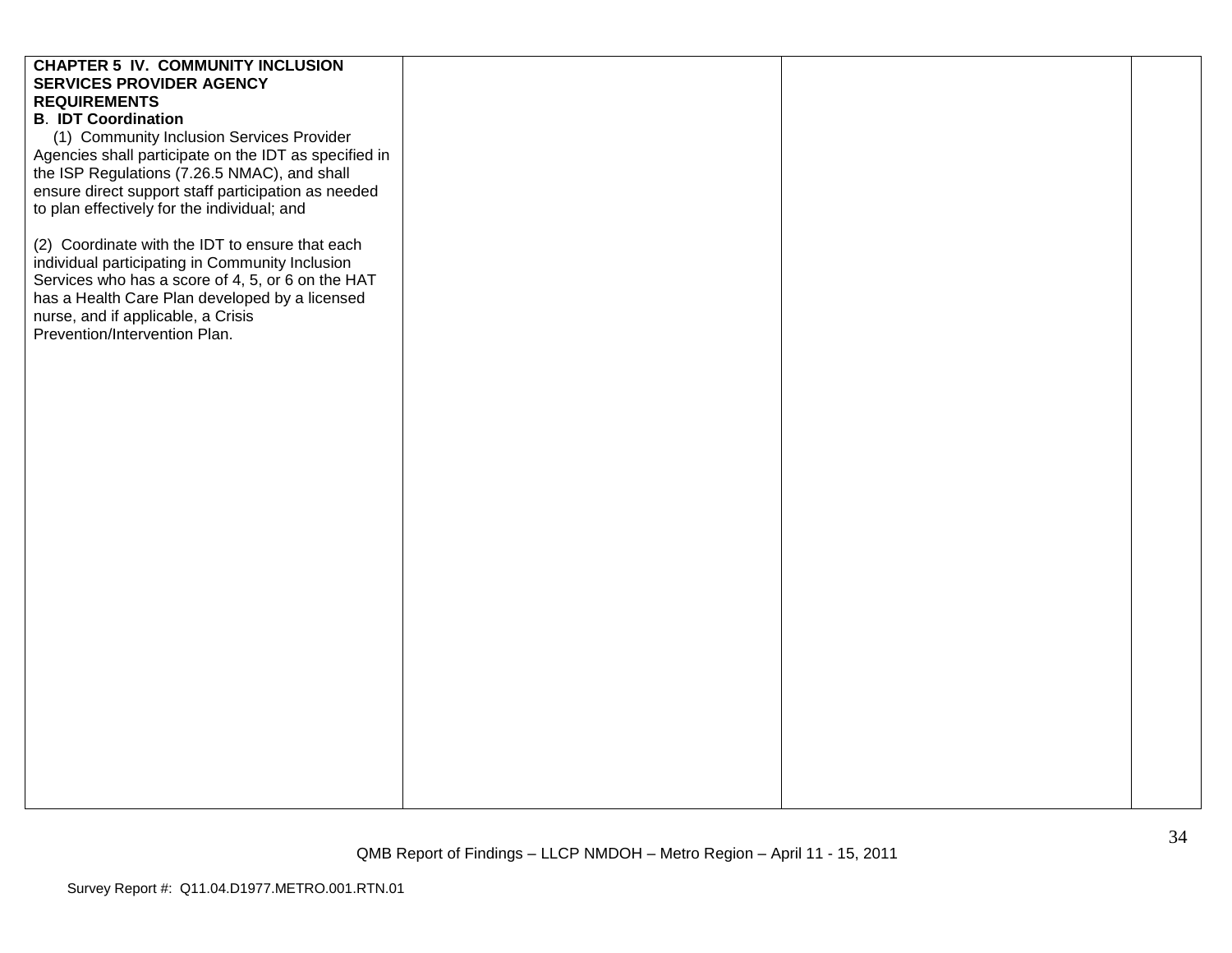| Tag #1A20 DSP Training Documents                                                                                                                                                                                                                                                                                                                                                                                                              | <b>Scope and Severity Rating: D</b>                                                                                                                                                                                                                    |  |
|-----------------------------------------------------------------------------------------------------------------------------------------------------------------------------------------------------------------------------------------------------------------------------------------------------------------------------------------------------------------------------------------------------------------------------------------------|--------------------------------------------------------------------------------------------------------------------------------------------------------------------------------------------------------------------------------------------------------|--|
| Developmental Disabilities (DD) Waiver Service<br>Standards effective 4/1/2007<br><b>CHAPTER 1 IV. GENERAL REQUIREMENTS</b><br>FOR PROVIDER AGENCY SERVICE<br><b>PERSONNEL:</b> The objective of this section is to                                                                                                                                                                                                                           | Based on record review, the Agency failed to ensure<br>that Orientation and Training requirements were met<br>for 30 of 215 Direct Service Professionals.<br>Review of Direct Service Professionals training                                           |  |
| establish personnel standards for DD Medicaid<br>Waiver Provider Agencies for the following services:<br>Community Living Supports, Community Inclusion<br>Services, Respite, Substitute Care and Personal<br>Support Companion Services. These standards<br>apply to all personnel who provide services, whether                                                                                                                             | records found no evidence of the following required<br>DOH/DDSD trainings and certification being<br>completed:<br>• Pre- Service (DSP #122)                                                                                                           |  |
| directly employed or subcontracting with the<br>Provider Agency. Additional personnel requirements<br>and qualifications may be applicable for specific<br>service standards.<br>C. Orientation and Training Requirements:<br>Orientation and training for direct support staff and<br>his or her supervisors shall comply with the<br>DDSD/DOH Policy Governing the Training                                                                 | • Foundation for Health & Wellness (DSP #176)<br>• First Aid (DSP #41, 51, 89, 92, 107, 112, 120,<br>129, 132, 148, 196, 201, 203, 206, 214, 231,<br>232, 233, 234, 235, 236, 238, 239, 248 & 254)<br>• CPR (DSP #41, 51, 89, 107, 120, 129, 132, 148, |  |
| Requirements for Direct Support Staff and Internal<br>Service Coordinators Serving Individuals with<br>Developmental Disabilities to include the following:<br>Each new employee shall receive appropriate<br>(1)<br>orientation, including but not limited to, all<br>policies relating to fire prevention, accident<br>prevention, incident management and<br>reporting, and emergency procedures; and                                      | 201, 231, 232, 234, 235, 236, 238, 239 & 248)<br>• Assisting With Medication Delivery (DSP #51, 89,<br>107, 122, 148, 207, 231, 232, 233, 234, 235,<br>238, 239, 241 & 247)                                                                            |  |
| Individual-specific training for each individual<br>(2)<br>under his or her direct care, as described in the<br>individual service plan, prior to working alone<br>with the individual.                                                                                                                                                                                                                                                       |                                                                                                                                                                                                                                                        |  |
| Department of Health (DOH) Developmental<br><b>Disabilities Supports Division (DDSD) Policy -</b><br><b>Policy Title: Training Requirements for Direct</b><br>Service Agency Staff Policy - Eff. March 1, 2007 -<br><b>II. POLICY STATEMENTS:</b><br>A. Individuals shall receive services from competent<br>and qualified staff.<br>B. Staff shall complete individual-specific (formerly<br>known as "Addendum B") training requirements in |                                                                                                                                                                                                                                                        |  |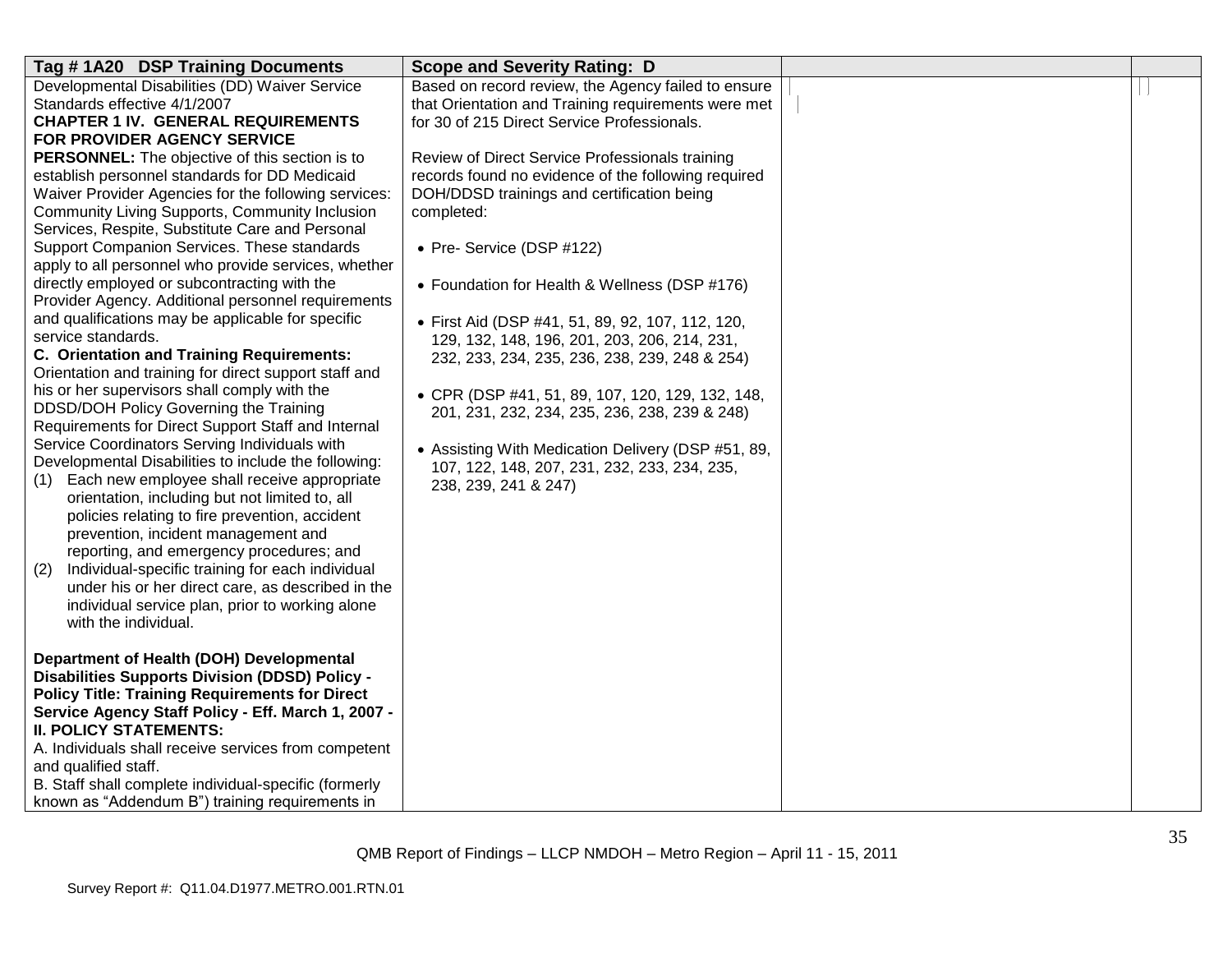| accordance with the specifications described in the   |  |  |
|-------------------------------------------------------|--|--|
| individual service plan (ISP) of each individual      |  |  |
| served.                                               |  |  |
| C. Staff shall complete training on DOH-approved      |  |  |
| incident reporting procedures in accordance with 7    |  |  |
| NMAC 1.13.                                            |  |  |
| D. Staff providing direct services shall complete     |  |  |
| training in universal precautions on an annual basis. |  |  |
| The training materials shall meet Occupational        |  |  |
| Safety and Health Administration (OSHA)               |  |  |
| requirements.                                         |  |  |
| E. Staff providing direct services shall maintain     |  |  |
| certification in first aid and CPR. The training      |  |  |
| materials shall meet OSHA requirements/guidelines.    |  |  |
| F. Staff who may be exposed to hazardous              |  |  |
| chemicals shall complete relevant training in         |  |  |
| accordance with OSHA requirements.                    |  |  |
| G. Staff shall be certified in a DDSD-approved        |  |  |
| behavioral intervention system (e.g., Mandt, CPI)     |  |  |
| before using physical restraint techniques. Staff     |  |  |
| members providing direct services shall maintain      |  |  |
| certification in a DDSD-approved behavioral           |  |  |
| intervention system if an individual they support has |  |  |
| a behavioral crisis plan that includes the use of     |  |  |
| physical restraint techniques.                        |  |  |
| H. Staff shall complete and maintain certification in |  |  |
| a DDSD-approved medication course in accordance       |  |  |
| with the DDSD Medication Delivery Policy M-001.       |  |  |
| I. Staff providing direct services shall complete     |  |  |
| safety training within the first thirty (30) days of  |  |  |
| employment and before working alone with an           |  |  |
| individual receiving services.                        |  |  |
|                                                       |  |  |
|                                                       |  |  |
|                                                       |  |  |
|                                                       |  |  |
|                                                       |  |  |
|                                                       |  |  |
|                                                       |  |  |
|                                                       |  |  |
|                                                       |  |  |
|                                                       |  |  |
|                                                       |  |  |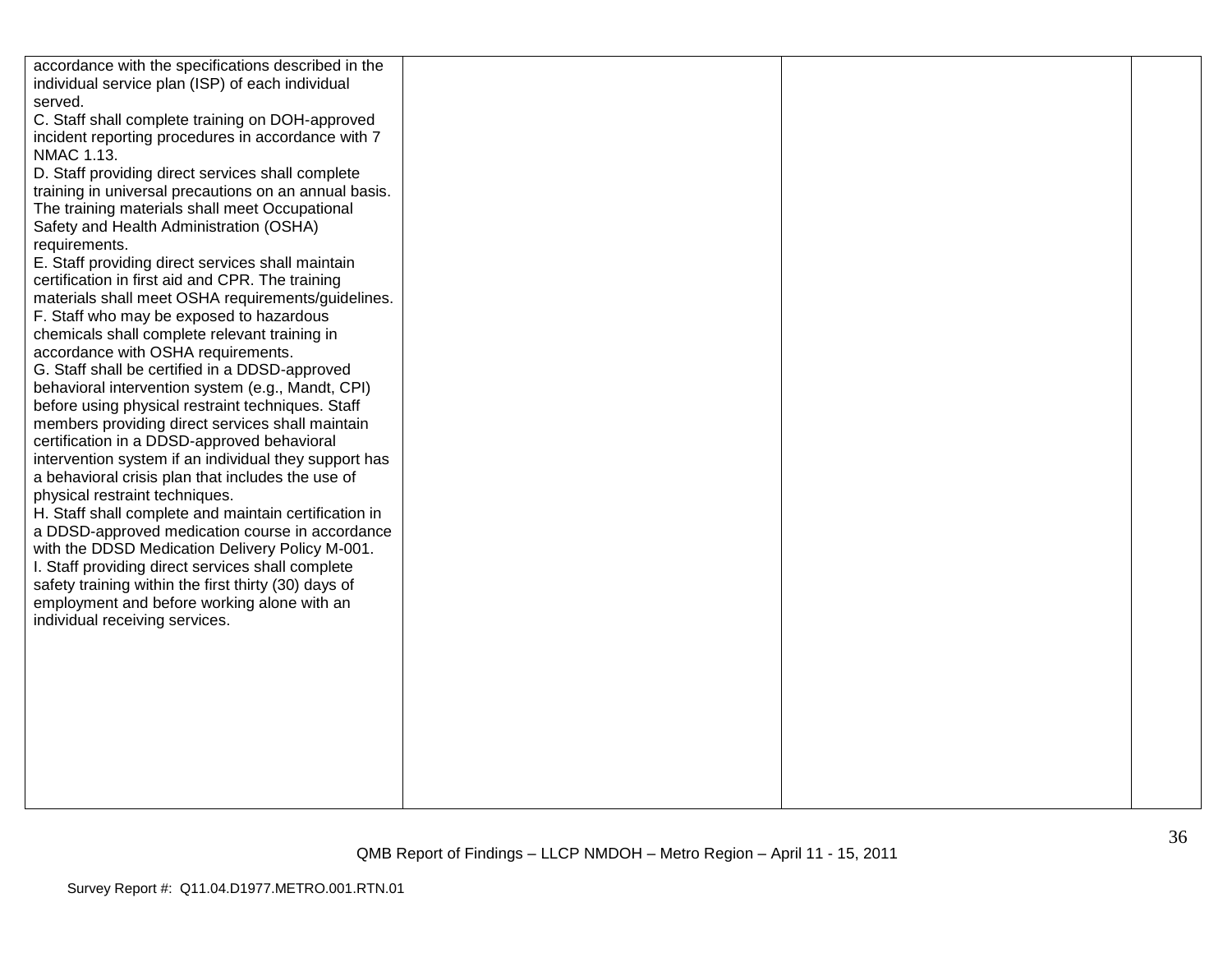| Tag #1A22 Staff Competence                                                                             | <b>Scope and Severity Rating: D</b>                  |  |
|--------------------------------------------------------------------------------------------------------|------------------------------------------------------|--|
| Developmental Disabilities (DD) Waiver Service                                                         | Based on interview, the Agency failed to ensure that |  |
| Standards effective 4/1/2007                                                                           | training competencies were met for 4 of 28 Direct    |  |
| <b>CHAPTER 1 IV. GENERAL REQUIREMENTS</b>                                                              | Service Professionals.                               |  |
| <b>FOR PROVIDER AGENCY SERVICE</b>                                                                     |                                                      |  |
| PERSONNEL: The objective of this section is to                                                         | When DSP were asked if they received                 |  |
| establish personnel standards for DD Medicaid                                                          | Individual Specific Training to work with this       |  |
| Waiver Provider Agencies for the following services:                                                   | Individual, the following was reported:              |  |
| <b>Community Living Supports, Community Inclusion</b>                                                  |                                                      |  |
| Services, Respite, Substitute Care and Personal<br>Support Companion Services. These standards         | • DSP #227 stated, "Some, I'm not very proficient    |  |
| apply to all personnel who provide services, whether                                                   | on the guys, I haven't been here that long."         |  |
| directly employed or subcontracting with the                                                           | (Individual #2)                                      |  |
| Provider Agency. Additional personnel requirements                                                     | When DSP were asked if the individual had a          |  |
| and qualifications may be applicable for specific                                                      | Positive Behavioral Crisis Plan and what the         |  |
| service standards.                                                                                     | plan covered, the following was reported:            |  |
| F. Qualifications for Direct Service Personnel:                                                        |                                                      |  |
| The following employment qualifications and                                                            | • DSP #225 stated, "Yes, for yelling; call the       |  |
| competency requirements are applicable to all                                                          | administration." According to the Individual         |  |
| Direct Service Personnel employed by a Provider                                                        | Specific Training Section of the ISP, the            |  |
| Agency:                                                                                                | individual does not have a Positive Behavioral       |  |
|                                                                                                        | Crisis Plan. (Individual #12)                        |  |
| Direct service personnel shall be eighteen (18)<br>(1)                                                 |                                                      |  |
| years or older. Exception: Adult Habilitation can                                                      | When DSP were asked if they received training        |  |
| employ direct care personnel under the age of                                                          | on the Individual's Occupational Therapy Plan        |  |
| eighteen 18 years, but the employee shall work                                                         | and what the plan covered, the following was         |  |
| directly under a supervisor, who is physically                                                         | reported:                                            |  |
| present at all times;                                                                                  |                                                      |  |
|                                                                                                        | • DSP #225 stated, "No." According to the            |  |
| Direct service personnel shall have the ability<br>(2)<br>to read and carry out the requirements in an | Individual Specific Training Section of the ISP,     |  |
| ISP;                                                                                                   | the Individual requires an Occupational Therapy      |  |
|                                                                                                        | Plan. (Individual #2)                                |  |
| Direct service personnel shall be available to<br>(3)                                                  | • DSP #227 stated, "No." According to the            |  |
| communicate in the language that is                                                                    | Individual Specific Training Section of the ISP,     |  |
| functionally required by the individual or in the                                                      | the Individual requires an Occupational Therapy      |  |
| use of any specific augmentative                                                                       | Plan. (Individual #2)                                |  |
| communication system utilized by the                                                                   |                                                      |  |
| individual;                                                                                            | When DSP were asked if they received training        |  |
|                                                                                                        | on the Individual's Health Care Plans and what       |  |
| Direct service personnel shall meet the<br>(4)                                                         | the plan covered, the following was reported:        |  |
| qualifications specified by DDSD in the Policy                                                         |                                                      |  |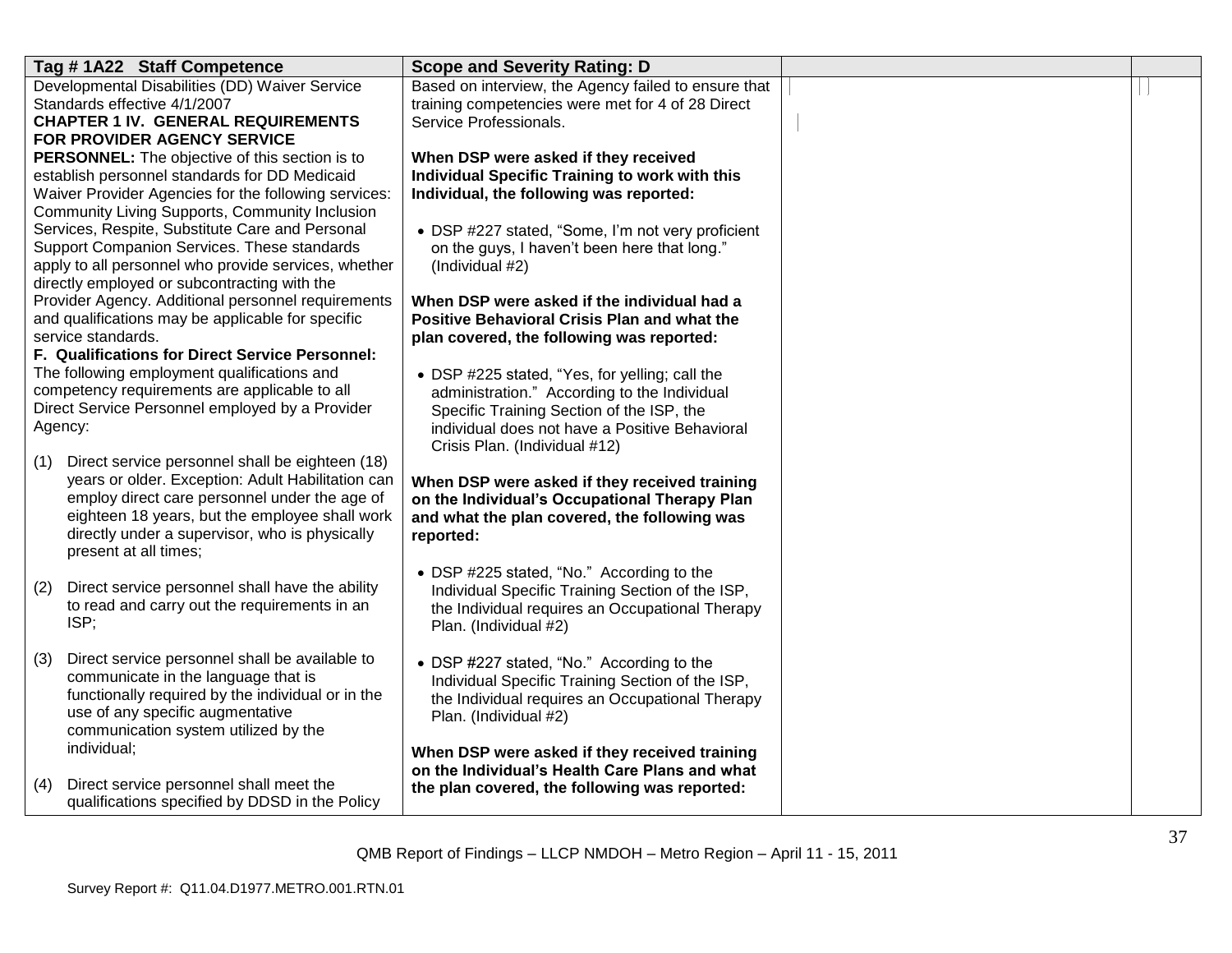|     | Governing the Training Requirements for Direct<br>Support Staff and Internal Service<br>Coordinators, Serving Individuals with<br>Developmental Disabilities; and                                                                                                                                                                                                                                                                                                                                                                                                                                                                                                                                                          | • DSP #154 stated, "Yes, for GERD." As indicated<br>by the Agency file, the Individual has Health Care<br>Plans for aspiration & seizures. (Individual #14)<br>When DSP were asked if they received training                                                                                                                                                                                                                                                                                                                                                                                           |  |
|-----|----------------------------------------------------------------------------------------------------------------------------------------------------------------------------------------------------------------------------------------------------------------------------------------------------------------------------------------------------------------------------------------------------------------------------------------------------------------------------------------------------------------------------------------------------------------------------------------------------------------------------------------------------------------------------------------------------------------------------|--------------------------------------------------------------------------------------------------------------------------------------------------------------------------------------------------------------------------------------------------------------------------------------------------------------------------------------------------------------------------------------------------------------------------------------------------------------------------------------------------------------------------------------------------------------------------------------------------------|--|
| (5) | Direct service Provider Agencies of Respite<br>Services, Substitute Care, Personal Support<br>Services, Nutritional Counseling, Therapists<br>and Nursing shall demonstrate basic<br>knowledge of developmental disabilities and<br>have training or demonstrable qualifications<br>related to the role he or she is performing and<br>complete individual specific training as required<br>in the ISP for each individual he or she support.                                                                                                                                                                                                                                                                              | on the Individual's Crisis Plans and what the<br>plan covered, the following was reported:<br>• DSP #154 stated, "I've got training on the<br>swallowing issue but not on seizures and<br>constipation." As indicated by the Agency file,<br>the Individual has Crisis Plans for<br>gastrointestinal, seizures, aspiration & impaction.<br>(Individual #14)                                                                                                                                                                                                                                            |  |
| (6) | Report required personnel training status to the<br>DDSD Statewide Training Database as<br>specified in DDSD policies as related to<br>training requirements as follows:<br>(a) Initial comprehensive personnel status report<br>(name, date of hire, Social Security number<br>category) on all required personnel to be<br>submitted to DDSD Statewide Training<br>Database within the first ninety (90) calendar<br>days of providing services;<br>(b) Staff who do not wish to use his or her Social<br>Security Number may request an alternative<br>tracking number; and<br>(c) Quarterly personnel update reports sent to<br>DDSD Statewide Training Database to reflect<br>new hires, terminations, inter-provider | When DSP were asked if the Individual has<br>Crisis Plans and what the plan covered, the<br>following was reported:<br>• DSP #72 stated, "Yes, but I don't see them here.<br>I know he has constipation I don't know them all<br>off hand; aspiration of course." As indicated by<br>the Agency file, the Individual also has Crisis<br>Plans for Urinary Retention, Gastrointestinal,<br>GERD, Skeletal Integrity, Osteoporosis and<br>Impaction. (Individual #8)<br>When DSP were asked if they had received<br>training regarding the individual's Seizure<br>Disorder, the following was reported: |  |
|     | Agency position changes, and name<br>changes.<br>Department of Health (DOH) Developmental<br><b>Disabilities Supports Division (DDSD) Policy -</b><br><b>Policy Title: Training Requirements for Direct</b><br>Service Agency Staff Policy - Eff. March 1, 2007 -<br><b>II. POLICY STATEMENTS:</b><br>A. Individuals shall receive services from competent<br>and qualified staff.                                                                                                                                                                                                                                                                                                                                         | • DSP #154 stated, "Make sure they don't hurt<br>himself. Need to call 911 if it lasts a certain<br>amount of time, for other individuals, but there is<br>nothing specific to him. I have been trained on<br>seizures but not on him. There are no seizure<br>logs in the book. No plan in the book. They keep<br>saying he has one, but there is not." According<br>to the ISP, the individual has a diagnosis of<br>Seizures. (Individual #14)                                                                                                                                                      |  |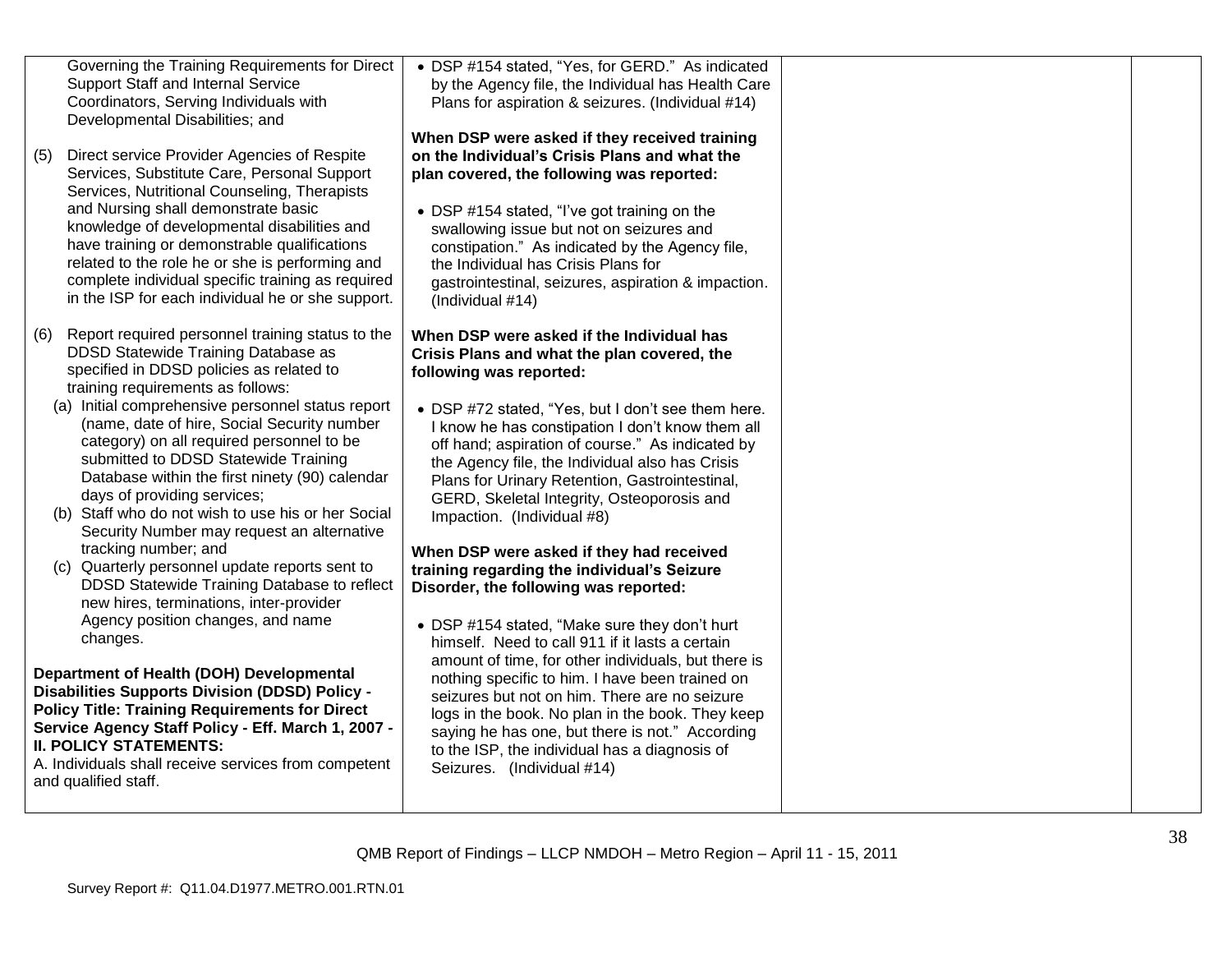| Tag #1A26 (CoP) COR / EAR                               | <b>Scope and Severity Rating: D</b>               |  |
|---------------------------------------------------------|---------------------------------------------------|--|
|                                                         |                                                   |  |
| NMAC 7.1.12.8 REGISTRY ESTABLISHED;                     | Based on record review, the Agency failed to      |  |
| PROVIDER INQUIRY REQUIRED: Upon the                     | maintain documentation in the employee's          |  |
| effective date of this rule, the department has         | personnel records that evidenced inquiry to the   |  |
| established and maintains an accurate and               | Employee Abuse Registry prior to employment for 2 |  |
| complete electronic registry that contains the name,    | of 222 Agency Personnel.                          |  |
| date of birth, address, social security number, and     |                                                   |  |
| other appropriate identifying information of all        | The following Agency Personnel records            |  |
| persons who, while employed by a provider, have         | contained evidence that indicated the Employee    |  |
| been determined by the department, as a result of       | Abuse Registry was completed after hire:          |  |
| an investigation of a complaint, to have engaged in     |                                                   |  |
| a substantiated registry-referred incident of abuse,    | $\bullet$ #184 - Date of hire 2/6/2010. Completed |  |
| neglect or exploitation of a person receiving care or   | $3/1/2011$ .                                      |  |
| services from a provider. Additions and updates to      |                                                   |  |
| the registry shall be posted no later than two (2)      | $*$ #221 - Date of hire 6/26/2010. Completed      |  |
| business days following receipt. Only department        | 7/1/2010                                          |  |
| staff designated by the custodian may access,           |                                                   |  |
| maintain and update the data in the registry.           |                                                   |  |
| Provider requirement to inquire of<br>А.                |                                                   |  |
| registry. A provider, prior to employing or             |                                                   |  |
| contracting with an employee, shall inquire of the      |                                                   |  |
| registry whether the individual under consideration     |                                                   |  |
| for employment or contracting is listed on the          |                                                   |  |
| registry.                                               |                                                   |  |
| <b>B.</b><br>Prohibited employment. A provider may      |                                                   |  |
| not employ or contract with an individual to be an      |                                                   |  |
| employee if the individual is listed on the registry as |                                                   |  |
| having a substantiated registry-referred incident of    |                                                   |  |
| abuse, neglect or exploitation of a person receiving    |                                                   |  |
| care or services from a provider.                       |                                                   |  |
| D.<br>Documentation of inquiry to registry.             |                                                   |  |
| The provider shall maintain documentation in the        |                                                   |  |
| employee's personnel or employment records that         |                                                   |  |
| evidences the fact that the provider made an inquiry    |                                                   |  |
| to the registry concerning that employee prior to       |                                                   |  |
| employment. Such documentation must include             |                                                   |  |
| evidence, based on the response to such inquiry         |                                                   |  |
| received from the custodian by the provider, that the   |                                                   |  |
| employee was not listed on the registry as having a     |                                                   |  |
| substantiated registry-referred incident of abuse,      |                                                   |  |
| neglect or exploitation.                                |                                                   |  |
| Ε.<br>Documentation for other staff. With               |                                                   |  |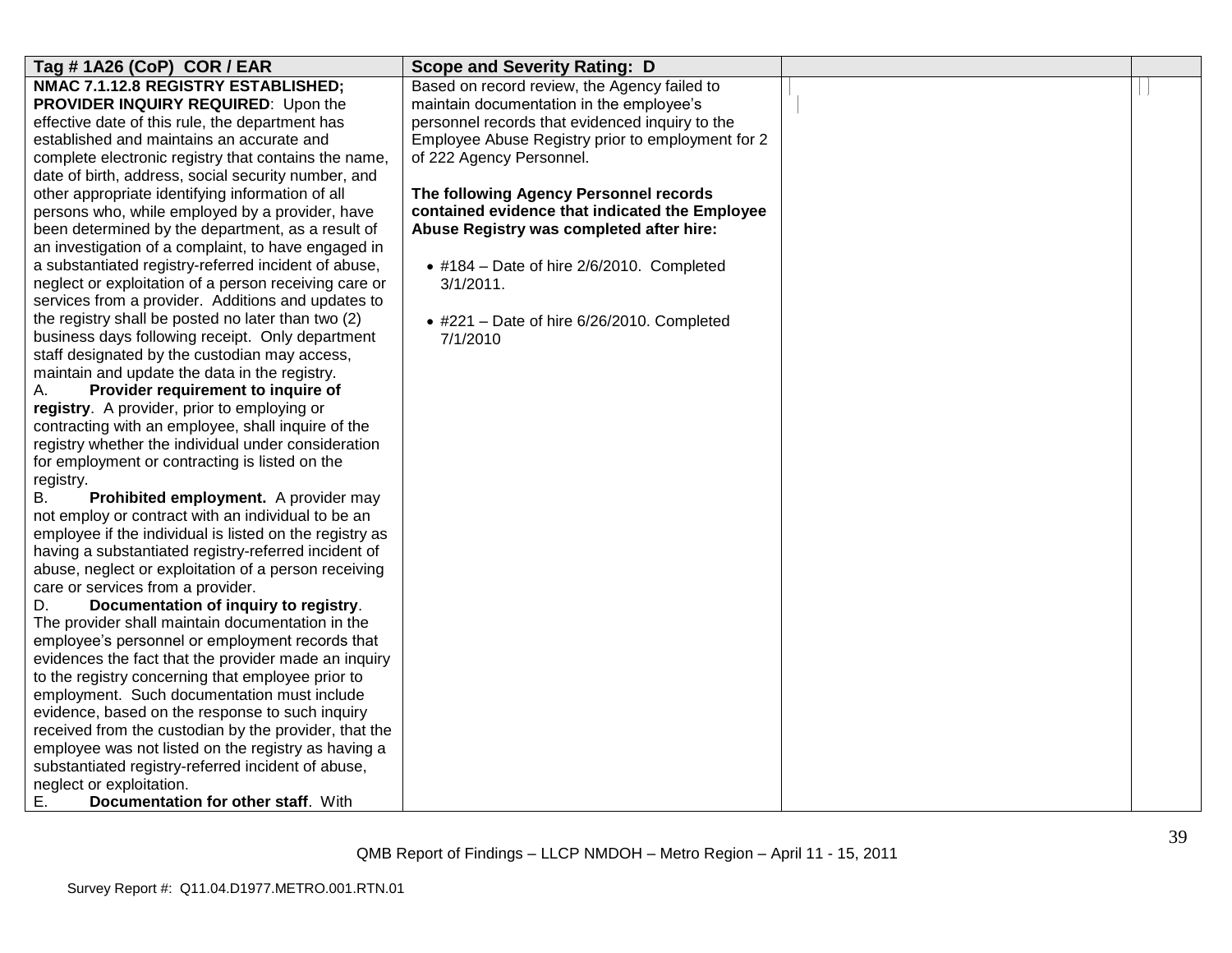respect to all employed or contracted individuals providing direct care who are licensed health care professionals or certified nurse aides, the provider shall maintain documentation reflecting the individual"s current licensure as a health care professional or current certification as a nurse aide. F. **Consequences of noncompliance**. The department or other governmental agency having regulatory enforcement authority over a provider may sanction a provider in accordance with applicable law if the provider fails to make an appropriate and timely inquiry of the registry, or fails to maintain evidence of such inquiry, in connection with the hiring or contracting of an employee; or for employing or contracting any person to work as an employee who is listed on the registry. Such sanctions may include a directed plan of correction, civil monetary penalty not to exceed five thousand dollars (\$5000) per instance, or termination or nonrenewal of any contract with the department or other governmental agency. Developmental Disabilities (DD) Waiver Service Standards effective 4/1/2007 **Chapter 1.IV. General Provider Requirements. D. Criminal History Screening:** All personnel shall be screened by the Provider Agency in regard to the employee"s qualifications, references, and employment history, prior to employment. All Provider Agencies shall comply with the Criminal Records Screening for Caregivers 7.1.12 NMAC and Employee Abuse Registry 7.1.12 NMAC as required by the Department of Health, Division of Health Improvement.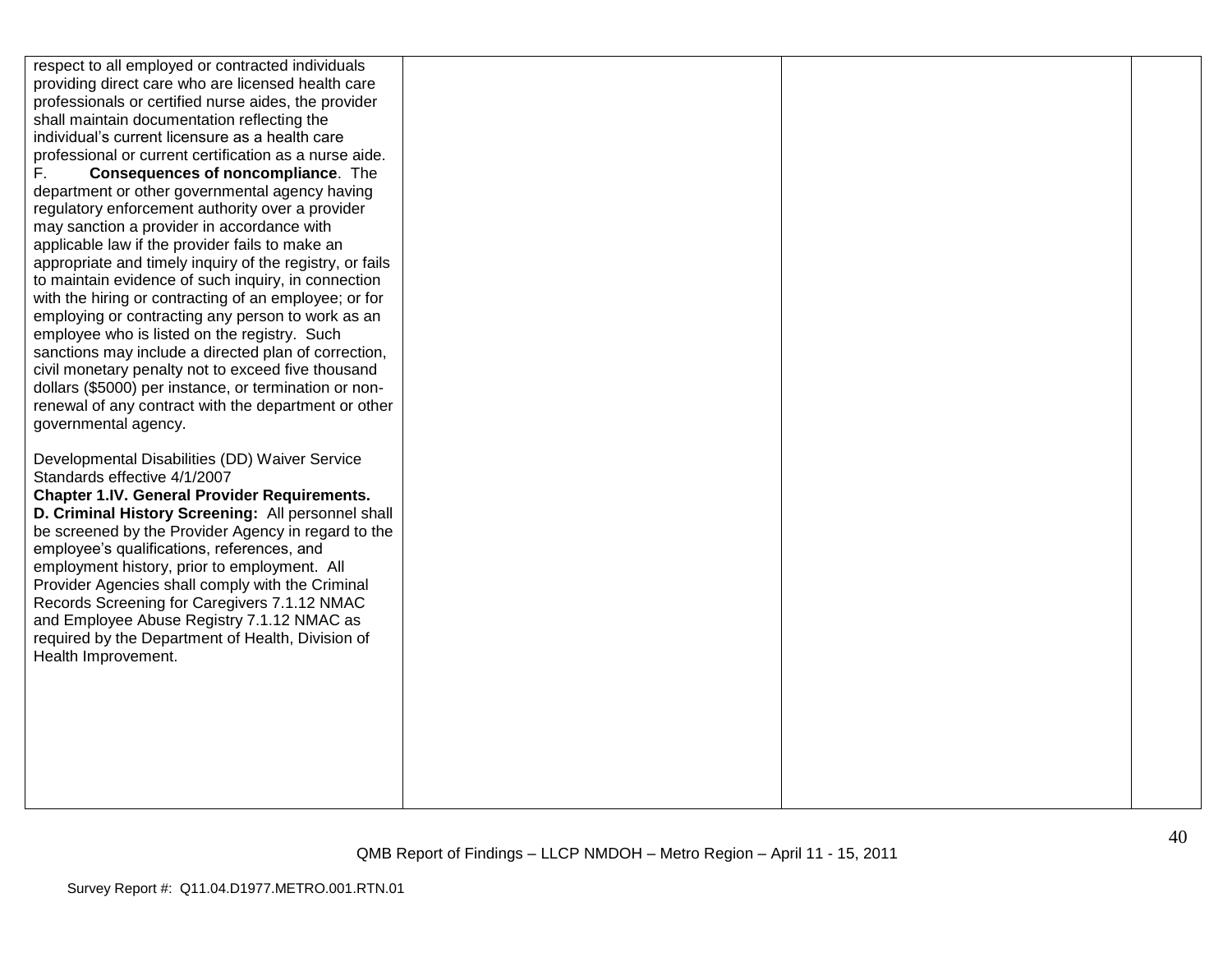| Tag #1A27 (CoP) Late & Failure to Report                           | <b>Scope and Severity Rating: E</b>                |  |
|--------------------------------------------------------------------|----------------------------------------------------|--|
| 7.1.13.9 INCIDENT MANAGEMENT SYSTEM                                | Based on the Incident Management Bureau's Late     |  |
| <b>REPORTING REQUIREMENTS FOR</b>                                  | and Failure Reports, the Agency failed to report   |  |
| <b>COMMUNITY BASED SERVICE PROVIDERS:</b>                          | suspected abuse, neglect, or misappropriation of   |  |
| A. Duty To Report:                                                 | property, unexpected and natural/expected deaths;  |  |
| (1) All community based service providers shall                    | or other reportable incidents to the Division of   |  |
| immediately report abuse, neglect or                               | Health Improvement for 6 of 25 individuals.        |  |
| misappropriation of property to the adult protective               |                                                    |  |
| services division.                                                 | Individual #10                                     |  |
| (2) All community based service providers shall                    | • Incident date 10/30/2010. Allegation was Abuse.  |  |
| report to the division within twenty four (24) hours :             | Incident report was received 11/9/2010. Failure    |  |
| abuse, neglect, or misappropriation of property,                   | to Report. IMB Late & Failure Report indicated     |  |
| unexpected and natural/expected deaths; and other                  | incident of Abuse & Neglect was "Confirmed."       |  |
| reportable incidents                                               |                                                    |  |
| to include:                                                        | Individual #14                                     |  |
| (a) an environmental hazardous condition, which                    | • Incident date 10/5/2010. Allegation was Neglect. |  |
| creates an immediate threat to life or health; or                  | Incident report was received 10/8/2010. Failure    |  |
| (b) admission to a hospital or psychiatric facility or             | to Report. IMB Late & Failure Report indicated     |  |
| the provision of emergency services that results in                | incident of Neglect was "Confirmed."               |  |
| medical care which is unanticipated or unscheduled                 |                                                    |  |
| for the consumer and which would not routinely be                  | Individual #22                                     |  |
| provided by a community based service provider.                    | • Incident date 4/10/2010. Allegation was Neglect. |  |
| (3) All community based service providers shall                    | Incident report was received 4/21/2010. Failure    |  |
| ensure that the reporter with direct knowledge of an               | to Report. IMB Late & Failure Report indicated     |  |
| incident has immediate access to the division                      | incident of Neglect was "Confirmed."               |  |
| incident report form to allow the reporter to respond              |                                                    |  |
| to, report, and document incidents in a timely and                 | Individual #23                                     |  |
| accurate manner.                                                   | • Incident date 9/10/2010. Allegation was Neglect. |  |
| B. Notification: (1) Incident Reporting: Any                       | Incident report was received 11/24/2010. Failure   |  |
| consumer, employee, family member or legal                         | to Report. IMB Late & Failure Report indicated     |  |
| guardian may report an incident independently or                   | incident of Neglect was "Confirmed."               |  |
| through the community based service provider to                    |                                                    |  |
| the division by telephone call, written                            | Individual #24                                     |  |
| correspondence or other forms of communication                     | • Incident date 9/10/2010. Allegation was Neglect. |  |
| utilizing the division's incident report form. The                 | Incident report was received 11/24/2010. Failure   |  |
| incident report form and instructions for the                      | to Report. IMB Late & Failure Report indicated     |  |
| completion and filing are available at the division's              | incident of Neglect was "Confirmed."               |  |
| website,<br>http://dhi.health.state.nm.us/elibrary/ironline/ir.php |                                                    |  |
| or may be obtained from the department by calling                  | Individual #25                                     |  |
| the toll free number.                                              | • Incident date 9/10/2010. Allegation was Neglect. |  |
|                                                                    | Incident report was received 11/24/2010. Failure   |  |
|                                                                    | to Report. IMB Late & Failure Report indicated     |  |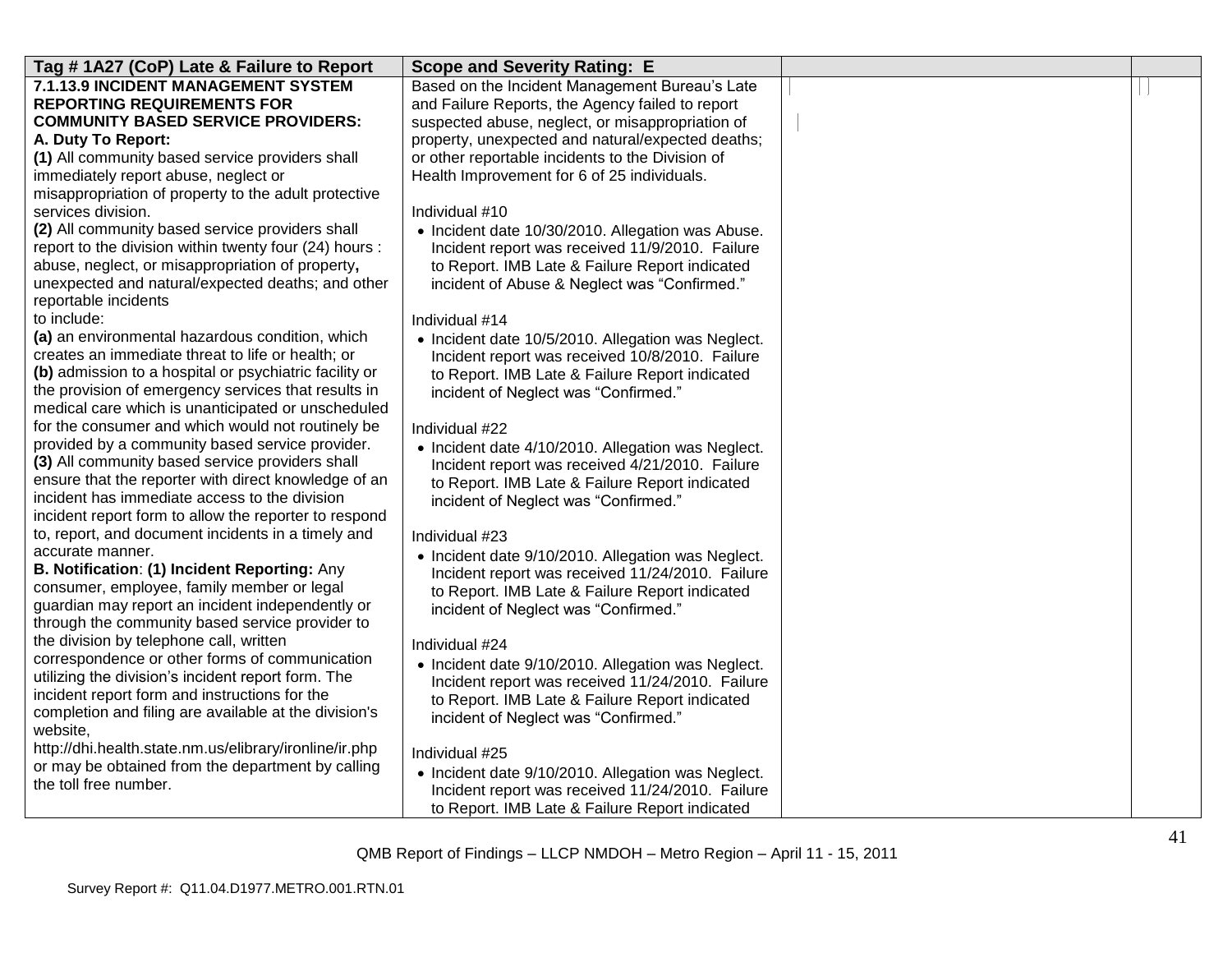| incident of Neglect was "Confirmed." |  |
|--------------------------------------|--|
|                                      |  |
|                                      |  |
|                                      |  |
|                                      |  |
|                                      |  |
|                                      |  |
|                                      |  |
|                                      |  |
|                                      |  |
|                                      |  |
|                                      |  |
|                                      |  |
|                                      |  |
|                                      |  |
|                                      |  |
|                                      |  |
|                                      |  |
|                                      |  |
|                                      |  |
|                                      |  |
|                                      |  |
|                                      |  |
|                                      |  |
|                                      |  |
|                                      |  |
|                                      |  |
|                                      |  |
|                                      |  |
|                                      |  |
|                                      |  |
|                                      |  |
|                                      |  |
|                                      |  |
|                                      |  |
|                                      |  |
|                                      |  |
|                                      |  |
|                                      |  |
|                                      |  |
|                                      |  |
|                                      |  |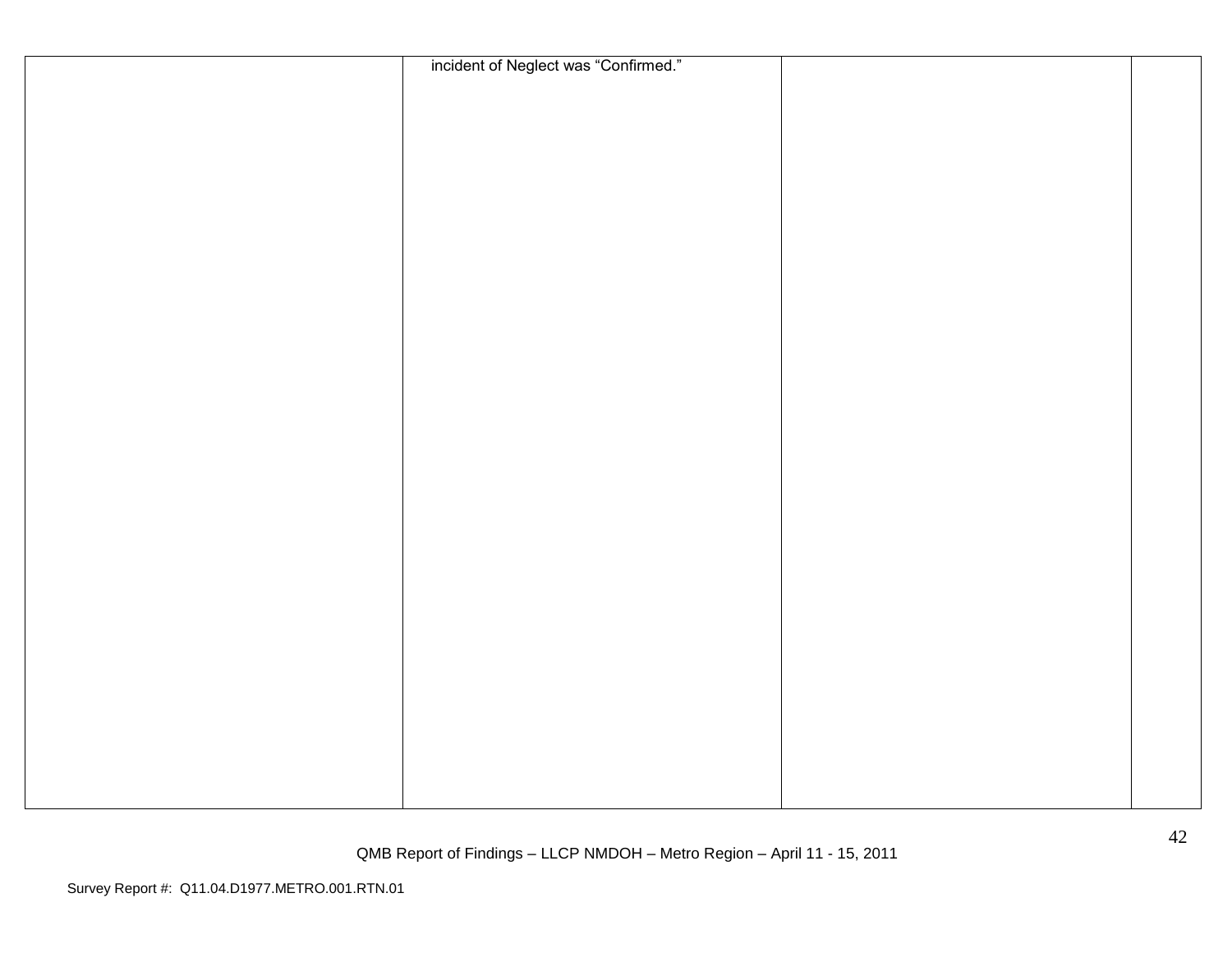| Tag # 1A28.1 (CoP) Incident Mgt. System -                                                                                                                                                                                                                                                                                                                                | <b>Scope &amp; Severity Rating: E</b>                                                                                                                                                                                                                                                                                                    |  |
|--------------------------------------------------------------------------------------------------------------------------------------------------------------------------------------------------------------------------------------------------------------------------------------------------------------------------------------------------------------------------|------------------------------------------------------------------------------------------------------------------------------------------------------------------------------------------------------------------------------------------------------------------------------------------------------------------------------------------|--|
| <b>Personnel Training</b>                                                                                                                                                                                                                                                                                                                                                |                                                                                                                                                                                                                                                                                                                                          |  |
| NMAC 7.1.13.10 INCIDENT MANAGEMENT<br><b>SYSTEM REQUIREMENTS:</b><br>A. General: All licensed health care facilities and<br>community based service providers shall establish<br>and maintain an incident management system,                                                                                                                                             | Based on record review and interview, the Agency<br>failed to provide documentation verifying completion<br>of Incident Management Training for 40 of 222<br>Agency Personnel.                                                                                                                                                           |  |
| which emphasizes the principles of prevention and<br>staff involvement. The licensed health care facility or<br>community based service provider shall ensure that<br>the incident management system policies and<br>procedures requires all employees to be<br>competently trained to respond to, report, and<br>document incidents in a timely and accurate<br>manner. | <b>Direct Service Professional Personnel (DSP):</b><br>• Incident Management Training (Abuse, Neglect &<br>Misappropriation of Consumers' Property) (#59,<br>67, 69, 71, 103, 107, 115, 119, 120, 123, 129,<br>132, 143, 148, 152, 153, 155, 176, 202, 205,<br>206, 207, 215, 224, 229, 230, 231, 234, 236,<br>238, 239, 241, 243 & 247) |  |
| D. Training Documentation: All licensed health<br>care facilities and community based service<br>providers shall prepare training documentation for<br>each employee to include a signed statement<br>indicating the date, time, and place they received<br>their incident management reporting instruction. The                                                         | <b>Service Coordination Personnel (SC):</b><br>• Incident Management Training (Abuse, Neglect &<br>Misappropriation of Consumers' Property) (#255,<br>256, 257, 259, 260 & 261)                                                                                                                                                          |  |
| licensed health care facility and community based<br>service provider shall maintain documentation of an<br>employee's training for a period of at least twelve<br>(12) months, or six (6) months after termination of<br>an employee's employment. Training curricula shall<br>be kept on the provider premises and made                                                | When Direct Service Professionals were asked<br>what two State Agencies must be contacted<br>when there is suspected Abuse, Neglect &<br>Misappropriation of Consumers' Property, the<br>following was reported:                                                                                                                         |  |
| available on request by the department. Training<br>documentation shall be made available immediately<br>upon a division representative's request. Failure to<br>provide employee training documentation shall<br>subject the licensed health care facility or<br>community based service provider to the penalties<br>provided for in this rule.                        | • DSP #132 stated, "DOH and our supervisors and<br>stuff."                                                                                                                                                                                                                                                                               |  |
| <b>Policy Title: Training Requirements for Direct</b><br>Service Agency Staff Policy - Eff. March 1, 2007<br><b>II. POLICY STATEMENTS:</b><br>A. Individuals shall receive services from competent<br>and qualified staff.<br>C. Staff shall complete training on DOH-approved                                                                                           |                                                                                                                                                                                                                                                                                                                                          |  |
| incident reporting procedures in accordance with 7<br>NMAC 1.13.                                                                                                                                                                                                                                                                                                         |                                                                                                                                                                                                                                                                                                                                          |  |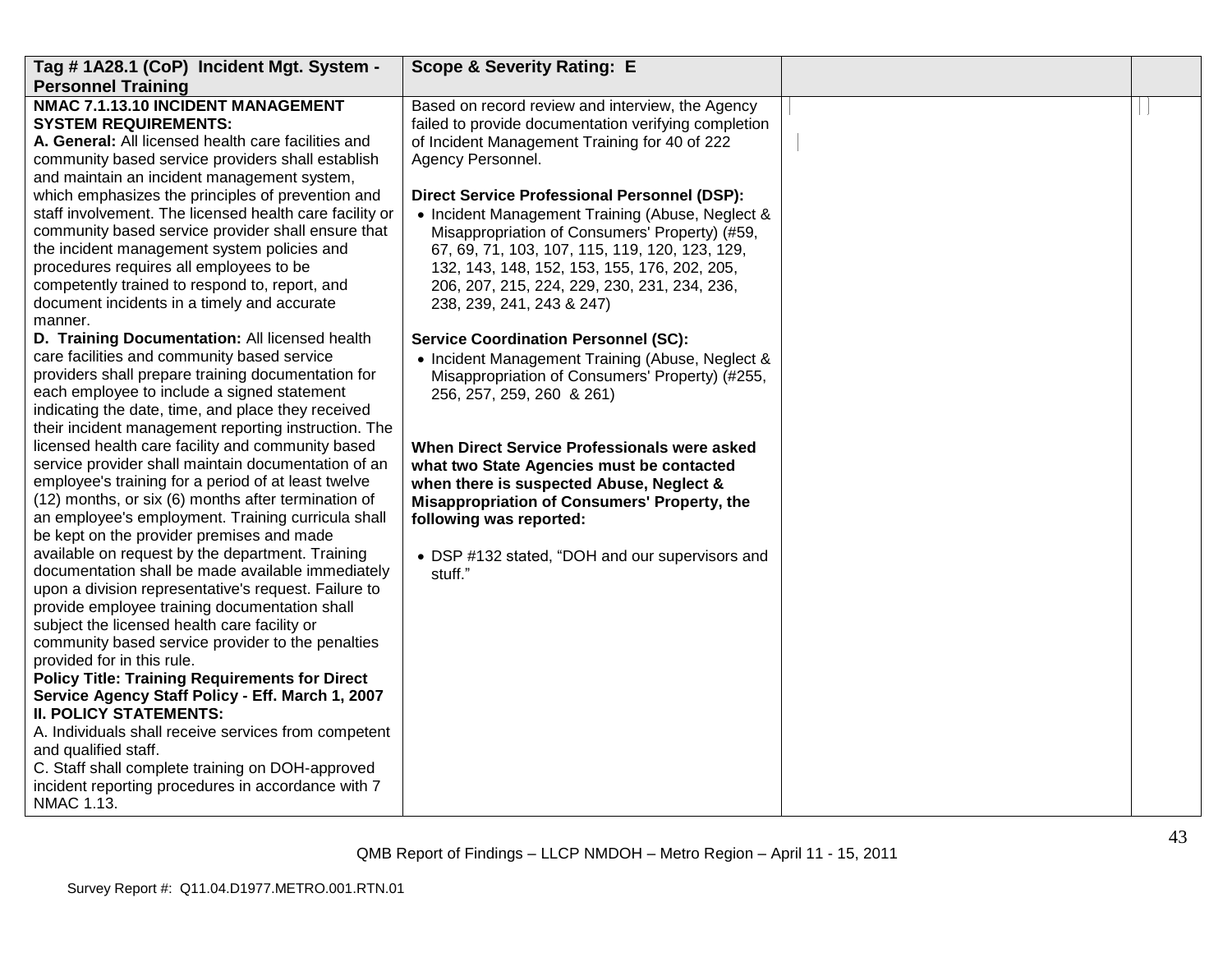| Tag #1A31 (CoP) Client Rights/Human                                                                                                                                                                                                                                                                                                                                                                                                                                                                                                                                                                                                                    | <b>Scope and Severity Rating: D</b>                                                                                                                                                                                                                                                                                                                                                          |  |
|--------------------------------------------------------------------------------------------------------------------------------------------------------------------------------------------------------------------------------------------------------------------------------------------------------------------------------------------------------------------------------------------------------------------------------------------------------------------------------------------------------------------------------------------------------------------------------------------------------------------------------------------------------|----------------------------------------------------------------------------------------------------------------------------------------------------------------------------------------------------------------------------------------------------------------------------------------------------------------------------------------------------------------------------------------------|--|
| <b>Rights</b><br>7.26.3.11 RESTRICTIONS OR LIMITATION OF<br><b>CLIENT'S RIGHTS:</b><br>A. A service provider shall not restrict or limit a<br>client's rights except:                                                                                                                                                                                                                                                                                                                                                                                                                                                                                  | Based on record review, the Agency failed to ensure<br>the rights of Individuals was not restricted or limited<br>for 3 of 21 Individuals.                                                                                                                                                                                                                                                   |  |
| (1) where the restriction or limitation is allowed in<br>an emergency and is necessary to prevent<br>imminent risk of physical harm to the client or<br>another person; or<br>(2) where the interdisciplinary team has determined<br>that the client's limited capacity to exercise the right<br>threatens his or her physical safety; or<br>(3) as provided for in Section 10.1.14 [now<br>Subsection N of 7.26.3.10 NMAC].                                                                                                                                                                                                                           | A review of Agency Individual files found no<br>documentation of Positive Behavior Plans and/or<br>Positive Behavior Crisis Plans, which contain<br>restrictions being reviewed at least quarterly by the<br>Human Rights Committee for Individual #4.<br>A review of Agency Individual files indicated 3 of 11<br>Individuals required Human Rights Committee<br>Approval for restrictions. |  |
| B. Any emergency intervention to prevent physical<br>harm shall be reasonable to prevent harm, shall be<br>the least restrictive intervention necessary to meet<br>the emergency, shall be allowed no longer than<br>necessary and shall be subject to interdisciplinary<br>team (IDT) review. The IDT upon completion of its<br>review may refer its findings to the office of quality<br>assurance. The emergency intervention may be<br>subject to review by the service provider's<br>behavioral support committee or human rights<br>committee in accordance with the behavioral<br>support policies or other department regulation or<br>policy. | No documentation was found regarding Human<br>Rights Approval for the following:<br>• Physical Restraint (Use of gloves after meals) -<br>(Individual #4)<br>• Physical Restraint (Locked cabinets in home) -<br>(Individual #19)<br>• Psychotropic Medications to control behaviors.<br>(Individual #14)                                                                                    |  |
| C. The service provider may adopt reasonable<br>program policies of general applicability to clients<br>served by that service provider that do not violate<br>client rights. [09/12/94; 01/15/97; Recompiled<br>10/31/01]                                                                                                                                                                                                                                                                                                                                                                                                                             |                                                                                                                                                                                                                                                                                                                                                                                              |  |
| <b>Long Term Services Division</b><br><b>Policy Title: Human Rights Committee</b><br>Requirements Eff Date: March 1, 2003<br>IV. POLICY STATEMENT - Human Rights<br>Committees are required for residential service<br>provider agencies. The purpose of these                                                                                                                                                                                                                                                                                                                                                                                         |                                                                                                                                                                                                                                                                                                                                                                                              |  |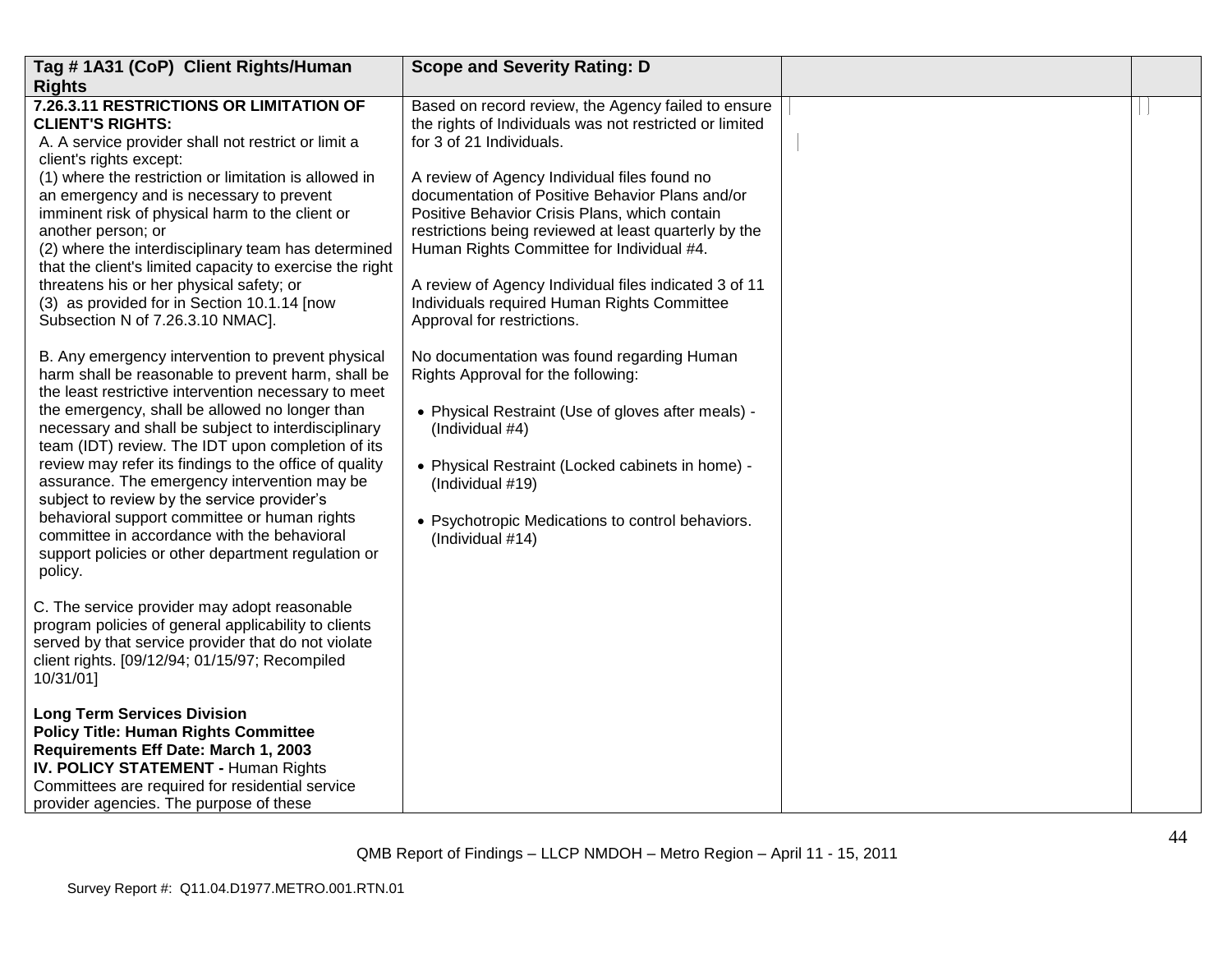| committees with respect to the provision of Behavior<br>Supports is to review and monitor the<br>implementation of certain Behavior Support Plans.                                                                                                                                                                                                                     |  |  |
|------------------------------------------------------------------------------------------------------------------------------------------------------------------------------------------------------------------------------------------------------------------------------------------------------------------------------------------------------------------------|--|--|
| Human Rights Committees may not approve any of<br>the interventions specifically prohibited in the<br>following policies:<br>• Aversive Intervention Prohibitions<br>• Psychotropic Medications Use<br>• Behavioral Support Service Provision.                                                                                                                         |  |  |
| A Human Rights Committee may also serve other<br>agency functions as appropriate, such as the review<br>of internal policies on sexuality and incident<br>management follow-up.                                                                                                                                                                                        |  |  |
| A. HUMAN RIGHTS COMMITTEE ROLE IN<br><b>BEHAVIOR SUPPORTS</b><br>Only those Behavior Support Plans with an aversive<br>intervention included as part of the plan or<br>associated Crisis Intervention Plan need to be<br>reviewed prior to implementation. Plans not<br>containing aversive interventions do not require<br>Human Rights Committee review or approval. |  |  |
| 2. The Human Rights Committee will determine and<br>adopt a written policy stating the frequency and<br>purpose of meetings. Behavior Support Plans<br>approved by the Human Rights Committee will be<br>reviewed at least quarterly.                                                                                                                                  |  |  |
| 3. Records, including minutes of all meetings will be<br>retained at the agency with primary responsibility for<br>implementation for at least five years from the<br>completion of each individual's Individual Service<br>Plan.                                                                                                                                      |  |  |
| <b>Department of Health Developmental Disabilities</b><br><b>Supports Division (DDSD) - Procedure Title:</b><br><b>Medication Assessment and Delivery Procedure</b><br>Eff Date: November 1, 2006<br><b>B. 1. e.</b> If the PRN medication is to be used in                                                                                                            |  |  |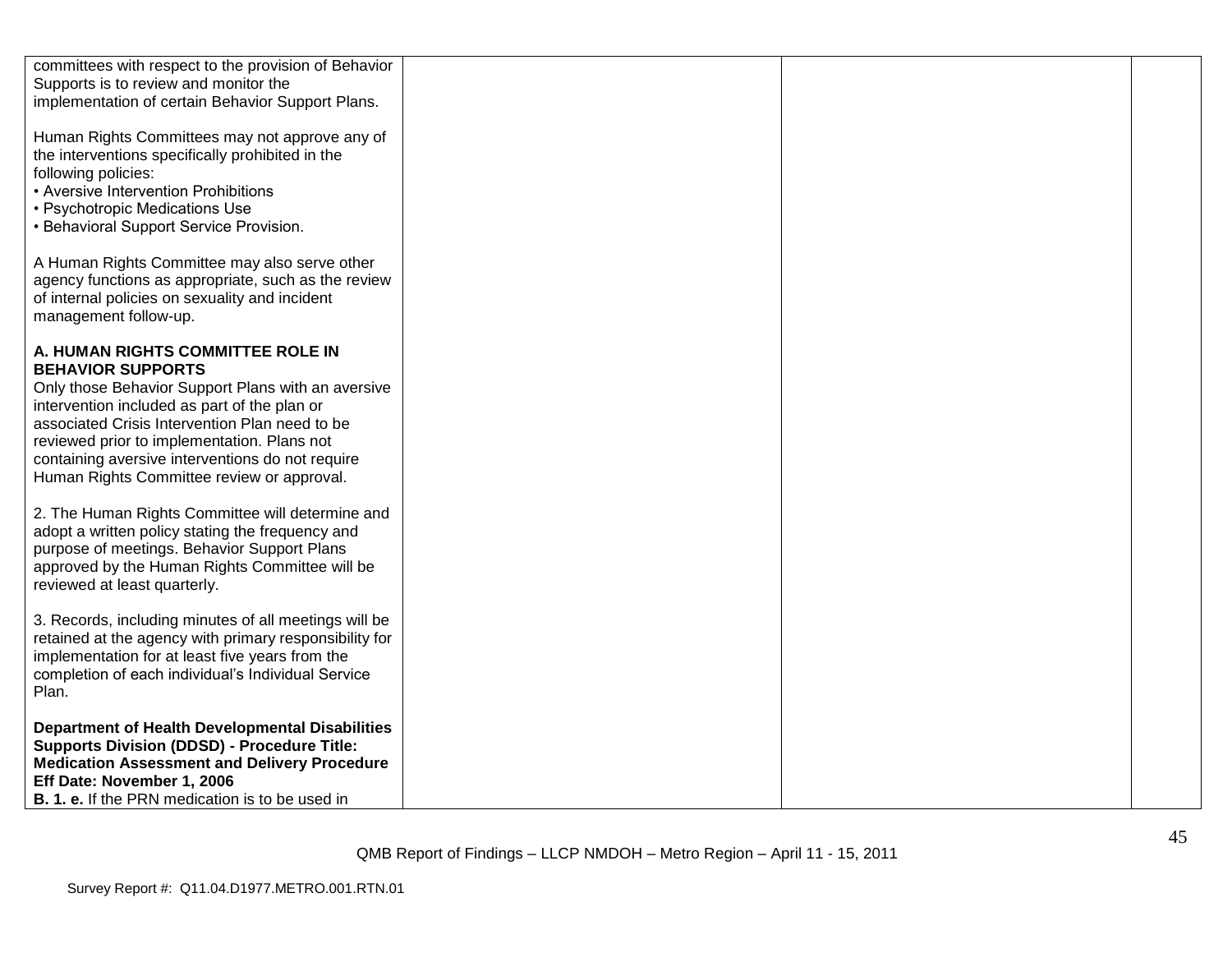| response to psychiatric and/or behavioral symptoms<br>in addition to the above requirements, obtain current<br>written consent from the individual, guardian or<br>surrogate health decision maker and submit for<br>review by the agency's Human Rights Committee<br>(References: Psychotropic Medication Use Policy,<br>Section D, page 5 Use of PRN Psychotropic<br>Medications; and, Human Rights Committee<br>Requirements Policy, Section B, page 4<br>Interventions Requiring Review and Approval - Use<br>of PRN Medications). |  |  |
|----------------------------------------------------------------------------------------------------------------------------------------------------------------------------------------------------------------------------------------------------------------------------------------------------------------------------------------------------------------------------------------------------------------------------------------------------------------------------------------------------------------------------------------|--|--|
|                                                                                                                                                                                                                                                                                                                                                                                                                                                                                                                                        |  |  |
|                                                                                                                                                                                                                                                                                                                                                                                                                                                                                                                                        |  |  |
|                                                                                                                                                                                                                                                                                                                                                                                                                                                                                                                                        |  |  |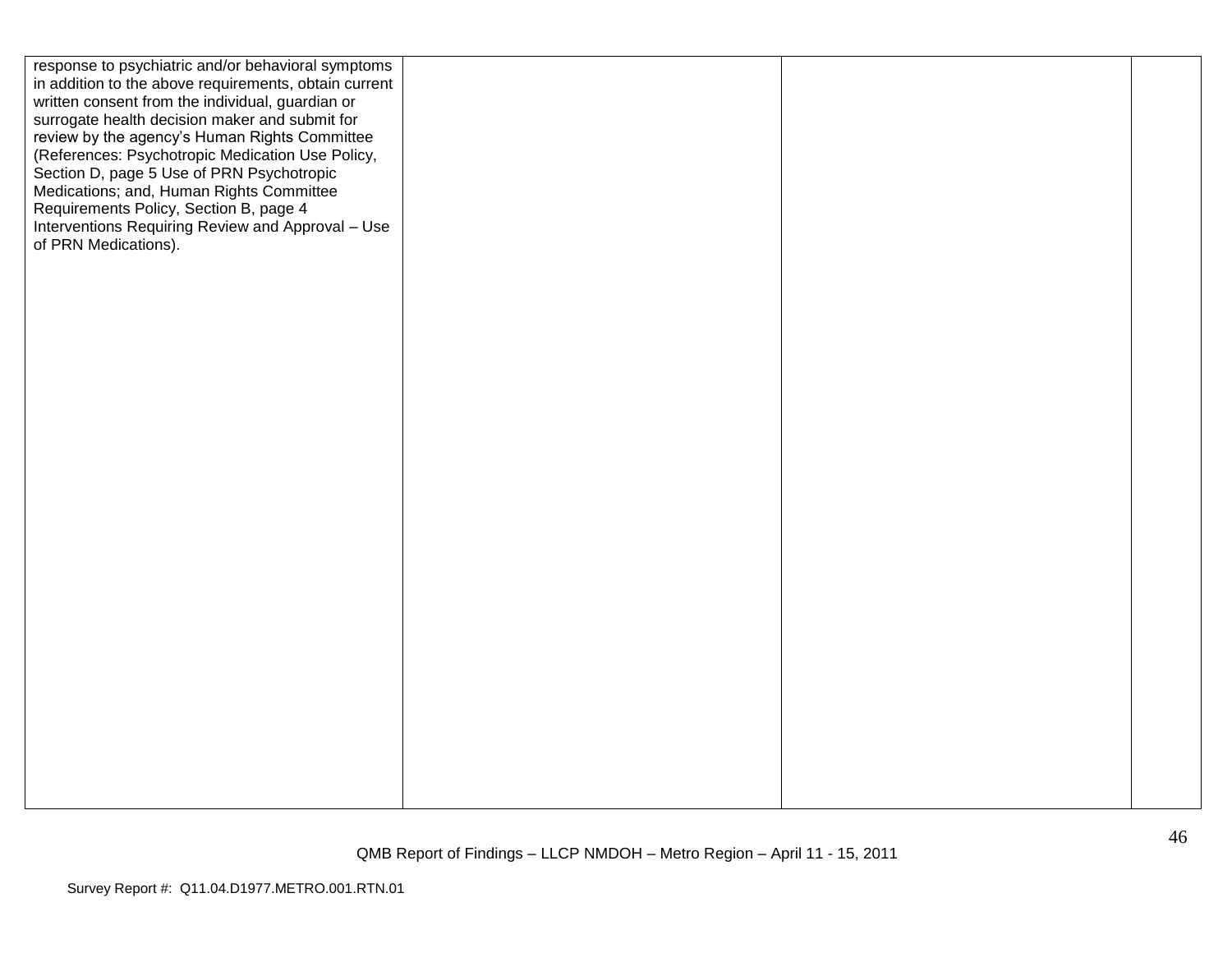| Tag #1A32 & 6L14 (CoP) ISP                                                                                                                                                                                                                        | <b>Scope and Severity Rating: E</b>                                                                                                                                                                                                |  |
|---------------------------------------------------------------------------------------------------------------------------------------------------------------------------------------------------------------------------------------------------|------------------------------------------------------------------------------------------------------------------------------------------------------------------------------------------------------------------------------------|--|
| Implementation                                                                                                                                                                                                                                    |                                                                                                                                                                                                                                    |  |
| NMAC 7.26.5.16.C and D Development of the<br>ISP. Implementation of the ISP. The ISP shall be<br>implemented according to the timelines determined<br>by the IDT and as specified in the ISP for each<br>stated desired outcomes and action plan. | Based on record review, the Agency failed to<br>implement the ISP according to the timelines<br>determined by the IDT and as specified in the ISP<br>for each stated desired outcomes and action plan<br>for 11 of 21 individuals. |  |
| C.<br>The IDT shall review and discuss<br>information and recommendations with the<br>individual, with the goal of supporting the individual<br>in attaining desired outcomes. The IDT develops an                                                | Per Individuals ISP the following was found with<br>regards to the implementation of ISP Outcomes:<br><b>Administrative Files Reviewed:</b>                                                                                        |  |
| ISP based upon the individual's personal vision<br>statement, strengths, needs, interests and                                                                                                                                                     | <b>Family Living Data Collection/Data</b>                                                                                                                                                                                          |  |
| preferences. The ISP is a dynamic document,<br>revised periodically, as needed, and amended to<br>reflect progress towards personal goals and                                                                                                     | Tracking/Progress with regards to ISP<br><b>Outcomes:</b>                                                                                                                                                                          |  |
| achievements consistent with the individual's future                                                                                                                                                                                              | Individual #15                                                                                                                                                                                                                     |  |
| vision. This regulation is consistent with standards<br>established for individual plan development as set                                                                                                                                        | • None supplied for 10/2010 - 3/2011                                                                                                                                                                                               |  |
| forth by the commission on the accreditation of                                                                                                                                                                                                   | Individual #16                                                                                                                                                                                                                     |  |
| rehabilitation facilities (CARF) and/or other program<br>accreditation approved and adopted by the                                                                                                                                                | • None supplied for 12/2010 - 2/2011                                                                                                                                                                                               |  |
| developmental disabilities division and the                                                                                                                                                                                                       | Individual #17                                                                                                                                                                                                                     |  |
| department of health. It is the policy of the<br>developmental disabilities division (DDD), that to the                                                                                                                                           | • None supplied for 10/2010 - 3/2011                                                                                                                                                                                               |  |
| extent permitted by funding, each individual receive                                                                                                                                                                                              | Individual #18                                                                                                                                                                                                                     |  |
| supports and services that will assist and encourage<br>independence and productivity in the community                                                                                                                                            | • None supplied for 10/2010 - 3/2011                                                                                                                                                                                               |  |
| and attempt to prevent regression or loss of current                                                                                                                                                                                              | Individual #19                                                                                                                                                                                                                     |  |
| capabilities. Services and supports include<br>specialized and/or generic services, training,                                                                                                                                                     | • None supplied for 12/2010 - 2/2011                                                                                                                                                                                               |  |
| education and/or treatment as determined by the                                                                                                                                                                                                   | Individual #20                                                                                                                                                                                                                     |  |
| IDT and documented in the ISP.<br>D. The intent is to provide choice and obtain                                                                                                                                                                   | • None supplied for 10/2010 - 3/2011                                                                                                                                                                                               |  |
| opportunities for individuals to live, work and play<br>with full participation in their communities. The<br>following principles provide direction and purpose in<br>planning for individuals with developmental                                 | Individual #21<br>• None supplied for 10/2010 - 3/2011                                                                                                                                                                             |  |
| disabilities.<br>[05/03/94; 01/15/97; Recompiled 10/31/01]                                                                                                                                                                                        | <b>Residential Files Reviewed:</b>                                                                                                                                                                                                 |  |
|                                                                                                                                                                                                                                                   | <b>Supported Living Data Collection/Data</b>                                                                                                                                                                                       |  |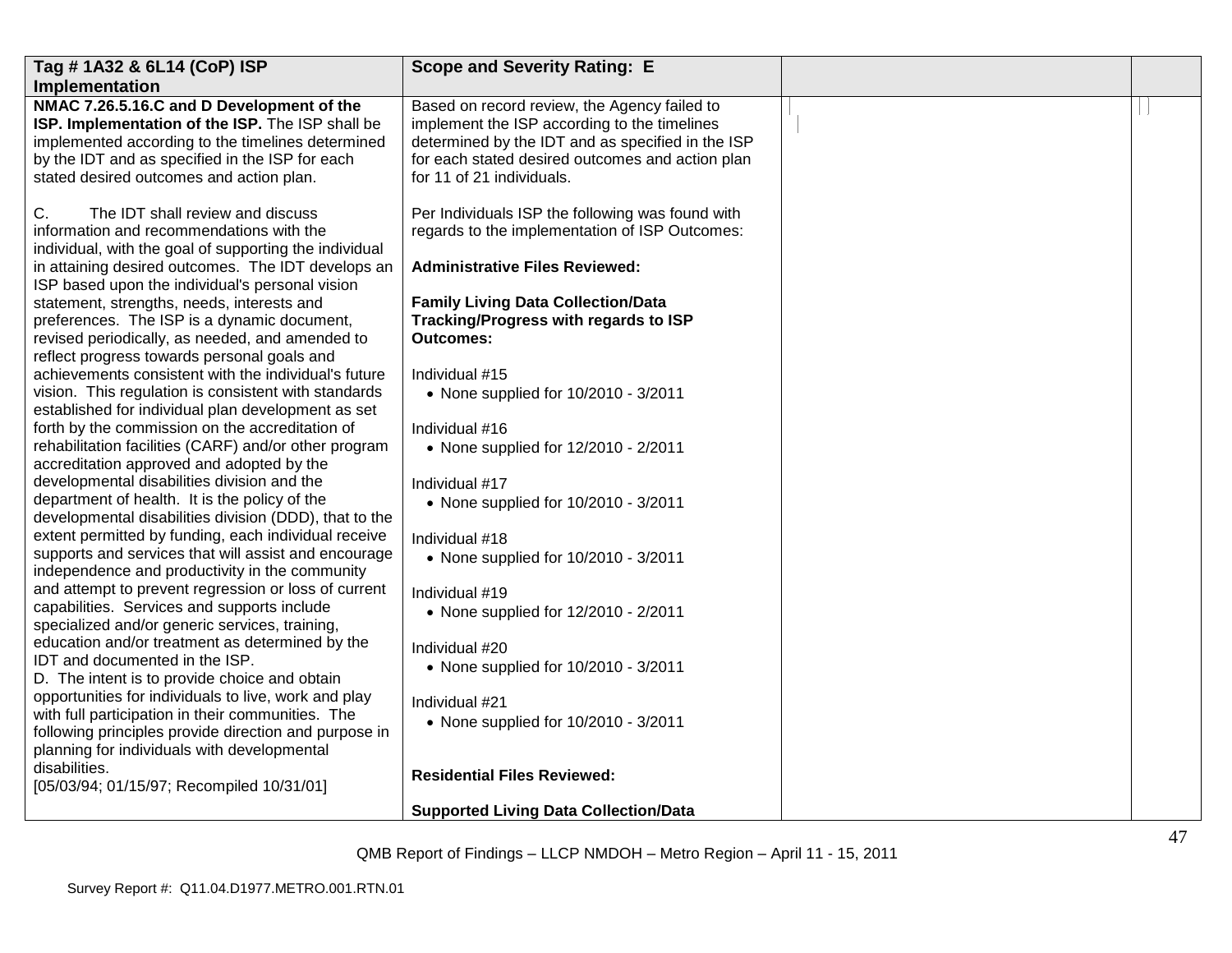| Tracking/Progress with regards to ISP<br><b>Outcomes:</b>                                                                                                                                                                                                                                              |  |
|--------------------------------------------------------------------------------------------------------------------------------------------------------------------------------------------------------------------------------------------------------------------------------------------------------|--|
| Individual #2<br>• None found regarding: "I will make a visual<br>activity calendar, weekly." Action Steps were<br>not being completed at the required frequency<br>indicated in the ISP for $4/1 - 11$ , 2011.                                                                                        |  |
| • None found regarding: "I will participate in<br>physical activities 3x a week." Action Steps<br>were not being completed at the required<br>frequency indicated in the ISP for $4/1 - 11$ ,<br>2011.                                                                                                 |  |
| Individual #3<br>"(Individual #3) will work with staff to learn how<br>to introduce her self." Per Live Outcome<br>Statement this action step is to be completed<br>daily. Action Steps were not being completed at<br>the required frequency indicated in the ISP for<br>4/1, 5, 6, 9, 10 & 11, 2011. |  |
| Individual #9<br>• "(Individual #9) will research where she'd like to<br>go." is to be completed once weekly. Outcome<br>was not being completed at the required<br>frequency indicated in the ISP for $4/1 - 11$ ,<br>2011.                                                                           |  |
| • "(Individual #9) will check and save, if<br>necessary, money to afford her trip." is to be<br>completed once weekly. Outcome was not<br>being completed at the required frequency<br>indicated in the ISP for $4/1 - 11$ , 2011.                                                                     |  |
| Individual #11<br>• None found regarding: "Everyday (Individual<br>#11) will follow a daily schedule using pictures<br>for the next six months." Action Steps were not<br>being completed at the required frequency<br>indicated in the ISP for $4/1 - 11$ , 2011.                                     |  |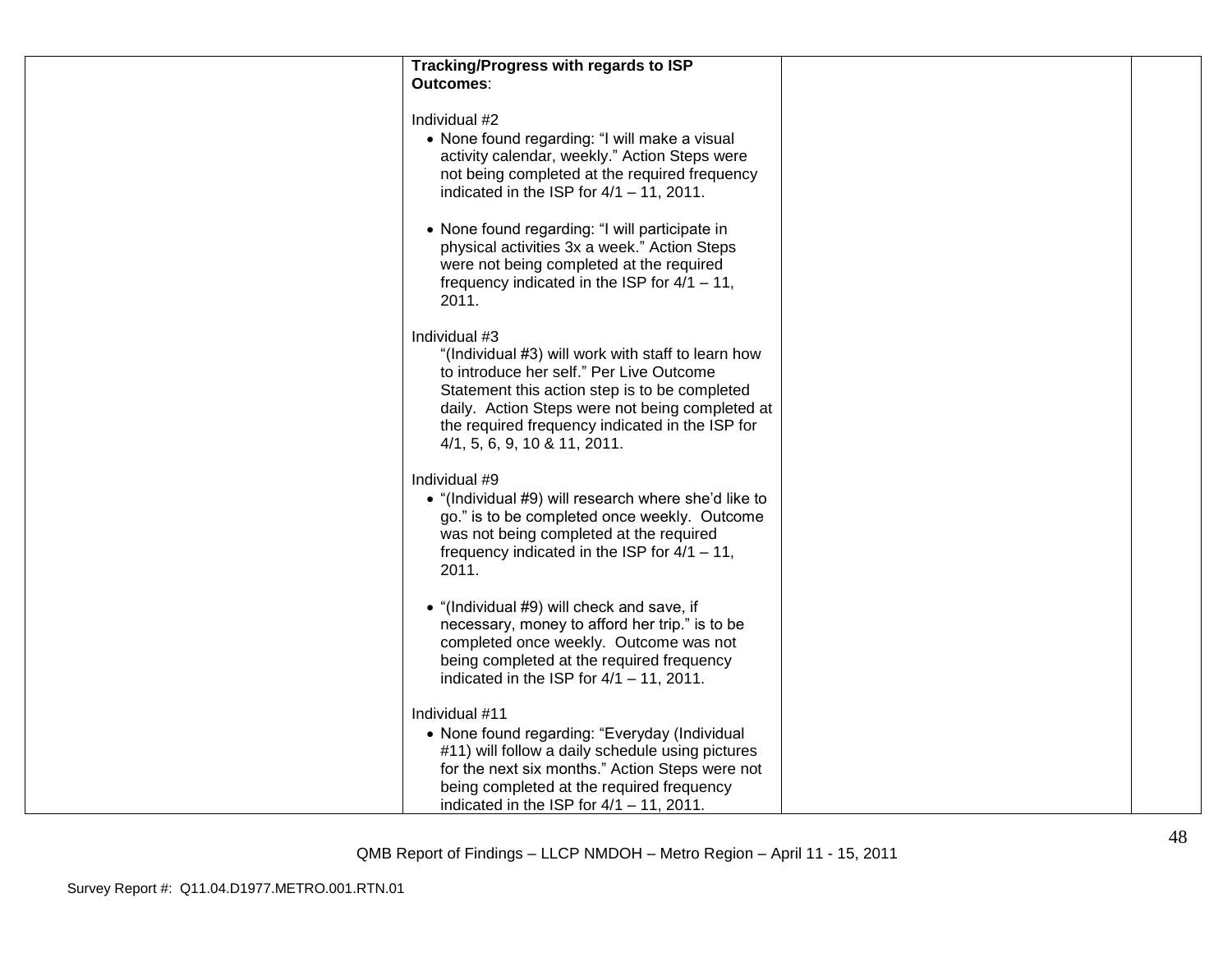| Tag #1A33.1 Board of Pharmacy - Lic                 | <b>Scope and Severity Rating: A</b>                |  |
|-----------------------------------------------------|----------------------------------------------------|--|
| <b>New Mexico Board of Pharmacy Model Custodial</b> | Based on observation, the Agency failed to provide |  |
| <b>Drug Procedures Manual</b>                       | the current Custodial Drug Permit from the New     |  |
| 6. Display of License and Inspection Reports        | Mexico Board of Pharmacy, the current registration |  |
| A. The following are required to be publicly        | from the Consultant Pharmacist, or the current New |  |
| displayed:                                          | Mexico Board of Pharmacy Inspection Report for 1   |  |
| □ Current Custodial Drug Permit from the NM         | of 17 residences:                                  |  |
| Board of Pharmacy                                   |                                                    |  |
| Current registration from the consultant<br>$\Box$  | Individual Residence:                              |  |
| pharmacist                                          |                                                    |  |
| Current NM Board of Pharmacy Inspection<br>$\Box$   | • Current NM Board of Pharmacy Inspection          |  |
| Report                                              | Report (#14)                                       |  |
|                                                     |                                                    |  |
|                                                     |                                                    |  |
|                                                     |                                                    |  |
|                                                     |                                                    |  |
|                                                     |                                                    |  |
|                                                     |                                                    |  |
|                                                     |                                                    |  |
|                                                     |                                                    |  |
|                                                     |                                                    |  |
|                                                     |                                                    |  |
|                                                     |                                                    |  |
|                                                     |                                                    |  |
|                                                     |                                                    |  |
|                                                     |                                                    |  |
|                                                     |                                                    |  |
|                                                     |                                                    |  |
|                                                     |                                                    |  |
|                                                     |                                                    |  |
|                                                     |                                                    |  |
|                                                     |                                                    |  |
|                                                     |                                                    |  |
|                                                     |                                                    |  |
|                                                     |                                                    |  |
|                                                     |                                                    |  |
|                                                     |                                                    |  |
|                                                     |                                                    |  |
|                                                     |                                                    |  |
|                                                     |                                                    |  |
|                                                     |                                                    |  |
|                                                     |                                                    |  |
|                                                     |                                                    |  |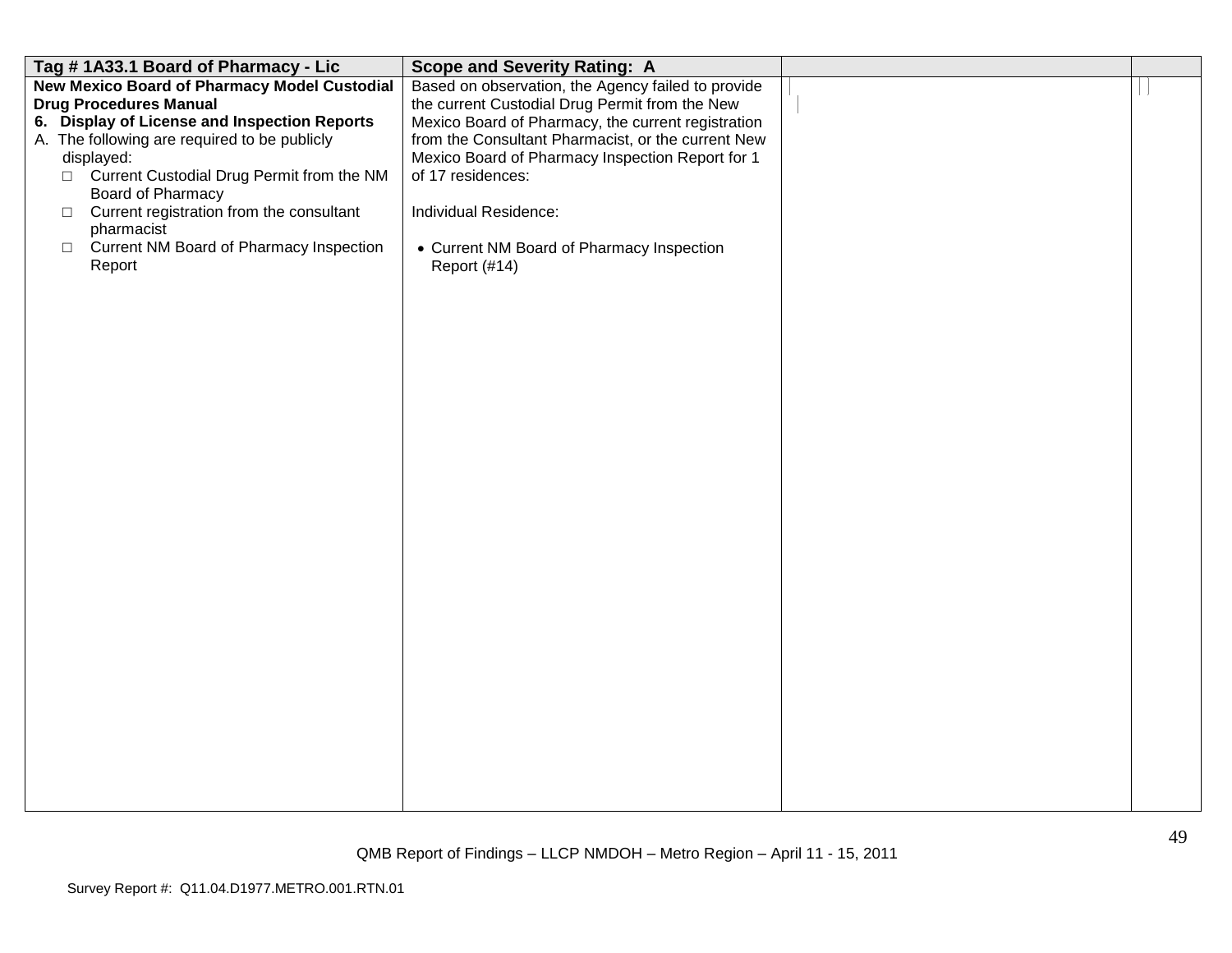| Tag #1A37 Individual Specific Training                                                                                                                                                                                                                                                                                                                                                                                                                                                                                                                        | <b>Scope and Severity Rating: D</b>                                                                                                                                                                      |  |
|---------------------------------------------------------------------------------------------------------------------------------------------------------------------------------------------------------------------------------------------------------------------------------------------------------------------------------------------------------------------------------------------------------------------------------------------------------------------------------------------------------------------------------------------------------------|----------------------------------------------------------------------------------------------------------------------------------------------------------------------------------------------------------|--|
| Developmental Disabilities (DD) Waiver Service<br>Standards effective 4/1/2007<br><b>CHAPTER 1 IV. GENERAL REQUIREMENTS</b><br>FOR PROVIDER AGENCY SERVICE                                                                                                                                                                                                                                                                                                                                                                                                    | Based on record review, the Agency failed to ensure<br>that Individual Specific Training requirements were<br>met for 30 of 222 Agency Personnel.                                                        |  |
| <b>PERSONNEL:</b> The objective of this section is to<br>establish personnel standards for DD Medicaid<br>Waiver Provider Agencies for the following services:                                                                                                                                                                                                                                                                                                                                                                                                | Review of personnel records found no evidence of<br>the following:                                                                                                                                       |  |
| <b>Community Living Supports, Community Inclusion</b><br>Services, Respite, Substitute Care and Personal<br>Support Companion Services. These standards<br>apply to all personnel who provide services, whether<br>directly employed or subcontracting with the                                                                                                                                                                                                                                                                                               | <b>Direct Service Professional Personnel (DSP):</b><br>Individual Specific Training (#51, 55, 81, 87, 89,<br>99, 101, 106, 113, 122, 123, 128, 129, 148,<br>151, 155, 160, 162, 167, 197, 211, 222, 231, |  |
| Provider Agency. Additional personnel requirements<br>and qualifications may be applicable for specific<br>service standards.                                                                                                                                                                                                                                                                                                                                                                                                                                 | 232, 233, 234, 235, 236 & 248)<br><b>Service Coordination Personnel (SC):</b>                                                                                                                            |  |
| <b>C. Orientation and Training Requirements:</b><br>Orientation and training for direct support staff and<br>his or her supervisors shall comply with the<br>DDSD/DOH Policy Governing the Training<br>Requirements for Direct Support Staff and Internal<br>Service Coordinators Serving Individuals with<br>Developmental Disabilities to include the following:<br>Individual-specific training for each individual<br>(2)<br>under his or her direct care, as described in the<br>individual service plan, prior to working alone<br>with the individual. | Individual Specific Training (#259)<br>$\bullet$                                                                                                                                                         |  |
| Department of Health (DOH) Developmental<br><b>Disabilities Supports Division (DDSD) Policy -</b><br><b>Policy Title: Training Requirements for Direct</b><br>Service Agency Staff Policy - Eff. March 1, 2007 -<br><b>II. POLICY STATEMENTS:</b><br>A. Individuals shall receive services from competent<br>and qualified staff.<br><b>B.</b> Staff shall complete individual-specific (formerly<br>known as "Addendum B") training requirements in<br>accordance with the specifications described in the                                                   |                                                                                                                                                                                                          |  |
| individual service plan (ISP) of each individual<br>served.                                                                                                                                                                                                                                                                                                                                                                                                                                                                                                   |                                                                                                                                                                                                          |  |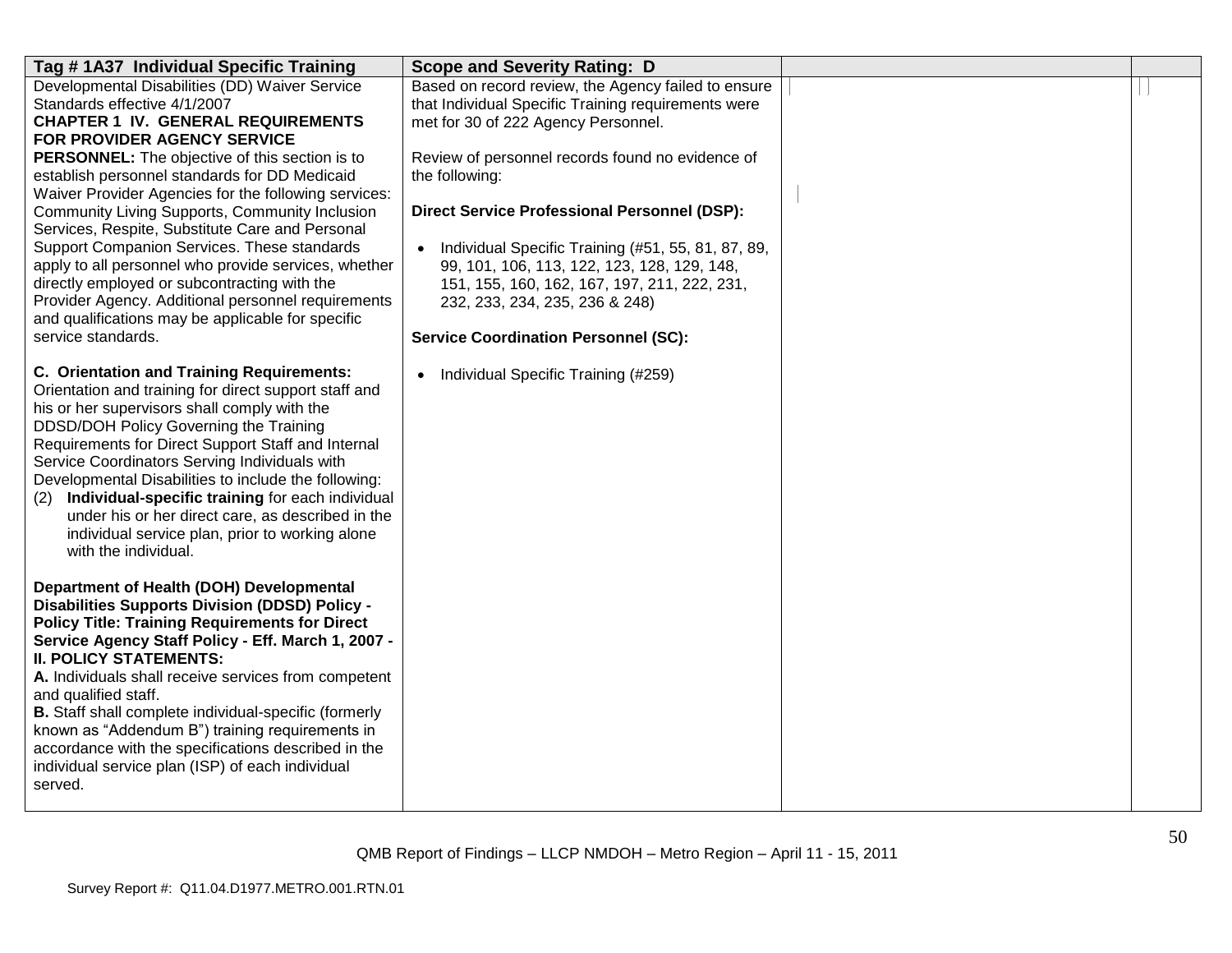| Tag # 5125 SE Reimbursement                                                                               | <b>Scope and Severity Rating: B</b>            |  |
|-----------------------------------------------------------------------------------------------------------|------------------------------------------------|--|
| Developmental Disabilities (DD) Waiver Service                                                            | Based on record review, the Agency failed to   |  |
| Standards effective 4/1/2007                                                                              | provide written or electronic documentation as |  |
| <b>CHAPTER 1 III. PROVIDER AGENCY</b>                                                                     | evidence for each unit billed for Supported    |  |
| DOCUMENTATION OF SERVICE DELIVERY AND                                                                     | Employment Services for 4 of 6 individuals     |  |
| <b>LOCATION</b>                                                                                           |                                                |  |
| A. General: All Provider Agencies shall maintain                                                          | Individual #2                                  |  |
| all records necessary to fully disclose the                                                               | January 2011                                   |  |
| service, quality, quantity and clinical necessity                                                         | • The Agency billed 3 units of Supported       |  |
| furnished to individuals who are currently                                                                | Employment on 01/08/2011. Documentation        |  |
| receiving services. The Provider Agency                                                                   | received accounted for 2 units.                |  |
| records shall be sufficiently detailed to                                                                 |                                                |  |
| substantiate the date, time, individual name,                                                             | • The Agency billed 3 units of Supported       |  |
| servicing Provider Agency, level of services,                                                             | Employment on 01/20/2011. Documentation        |  |
| and length of a session of service billed.<br><b>Billable Units:</b> The documentation of the<br>В.       | received accounted for 2.5 units.              |  |
| billable time spent with an individual shall be                                                           | Individual #9                                  |  |
| kept on the written or electronic record that is                                                          | December 2010                                  |  |
| prepared prior to a request for reimbursement                                                             | • The Agency billed 2 units of Supported       |  |
| from the HSD. For each unit billed, the record                                                            | Employment on 12/06/2010. No documentation     |  |
| shall contain the following:                                                                              | found to justify billing.                      |  |
| (1)<br>Date, start and end time of each service                                                           |                                                |  |
| encounter or other billable service interval;                                                             | • The Agency billed 2 units of Support         |  |
| (2)<br>A description of what occurred during the                                                          | Employment on 12/29/2010. Documentation        |  |
| encounter or service interval; and                                                                        | did not contain a date to justify billing on   |  |
| The signature or authenticated name of staff<br>(3)                                                       | 12/29/2010.                                    |  |
| providing the service.                                                                                    |                                                |  |
|                                                                                                           | • The Agency billed 2 units of Supported       |  |
| MAD-MR: 03-59 Eff 1/1/2004                                                                                | Employment on 12/30/2010. No documentation     |  |
| 8.314.1 BI RECORD KEEPING AND                                                                             | found to justify billing.                      |  |
| <b>DOCUMENTATION REQUIREMENTS:</b>                                                                        |                                                |  |
| Providers must maintain all records necessary to<br>fully disclose the extent of the services provided to | January 2011                                   |  |
| the Medicaid recipient. Services that have been                                                           | • The Agency billed 1 units of Supported       |  |
| billed to Medicaid, but are not substantiated in a                                                        | Employment on 01/04/2011. No documentation     |  |
| treatment plan and/or patient records for the                                                             | found to justify billing.                      |  |
| recipient are subject to recoupment.                                                                      |                                                |  |
|                                                                                                           | • The Agency billed 2 units of Supported       |  |
| Developmental Disabilities (DD) Waiver Service                                                            | Employment on 01/05/2011. Documentation        |  |
| Standards effective 4/1/2007                                                                              | received accounted for 1.5 units.              |  |
| <b>CHAPTER 5 VII. SUPPORTED EMPLOYMENT</b>                                                                | February 2011                                  |  |
| <b>SERVICES REQUIREMENTS</b>                                                                              |                                                |  |
|                                                                                                           | • The Agency billed 2 units of Supported       |  |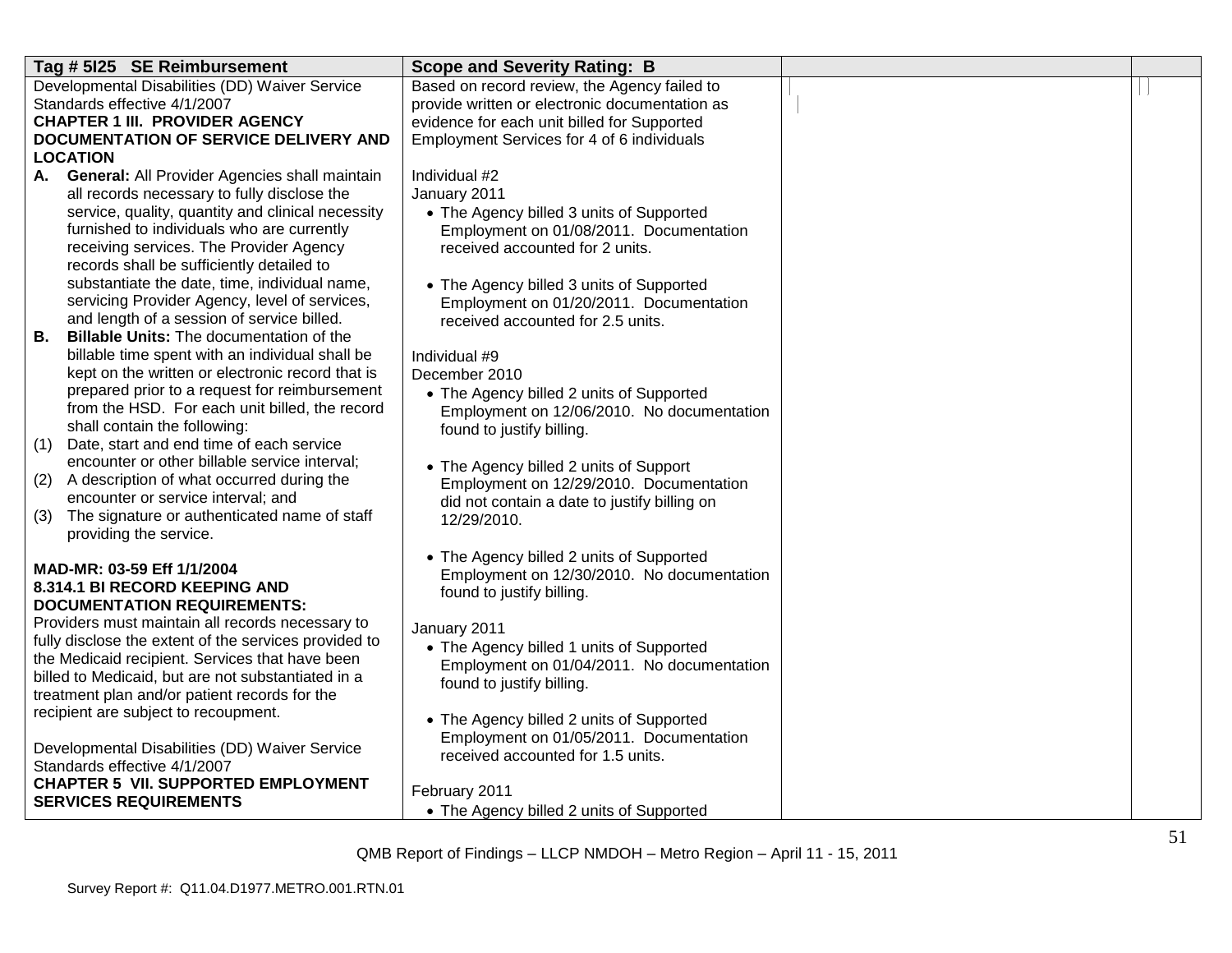| <b>E.</b> Reimbursement                               | Employment on 02/23/2011. Documentation    |  |
|-------------------------------------------------------|--------------------------------------------|--|
| (1) Billable Unit:                                    | received accounted for 1 unit.             |  |
| (a) Job Development is a single flat fee unit per ISP | Individual #12                             |  |
| year payable once an individual is placed in a job.   | January 2011                               |  |
|                                                       | • The Agency billed 3 units of Supported   |  |
|                                                       |                                            |  |
| (b) The billable unit for Individual Supported        | Employment on 01/31/2011. No documentation |  |
| <b>Employment</b> is one hour with a maximum of four  | found to justify billing.                  |  |
| hours a month. The Individual Supported               |                                            |  |
| Employment hourly rate is for face-to-face time       | February 2011                              |  |
| which is supported by non face-to-face activities as  | • The Agency billed 2 units of Supported   |  |
| specified in the ISP and the performance based        | Employment on 02/03/2011. No Documentation |  |
| contract as negotiated annually with the provider     | found to justify billing.                  |  |
| agency. Individual Supported Employment is a          |                                            |  |
| minimum of one unit per month. If an individual       | Individual #13                             |  |
| needs less then one hour of face-to-face service per  | December 2010                              |  |
| month the IDT Members shall consider whether          | • The Agency billed 3 units of Supported   |  |
| Supported Employment Services need to be              | Employment on 12/06/2010. No Documentation |  |
| continued. Examples of non face-to-face services      | found to justify billing.                  |  |
| include:                                              |                                            |  |
| (i) Researching potential employers via               |                                            |  |
| telephone, Internet, or visits;                       | • The Agency billed 1 unit of Supported    |  |
| (ii) Writing, printing, mailing, copying, emailing    | Employment on 12/10/2010. No Documentation |  |
| applications, resume, references and                  | found to justify billing.                  |  |
| corresponding documents;                              |                                            |  |
| (iii) Arranging appointments for job tours,           | • The Agency billed 2 units of Supported   |  |
|                                                       | Employment on 12/20/2010. No Documentation |  |
| interviews, and job trials;                           | found to justify billing.                  |  |
| (iv) Documenting job search and acquisition           |                                            |  |
| progress;                                             | January 2011                               |  |
| (v) Contacting employer, supervisor, co-              | • The Agency billed 1 unit of Supported    |  |
| workers and other IDT team members to                 | Employment on 01/19/2011. No Documentation |  |
| assess individual's progress, needs and               | found to justify billing.                  |  |
| satisfaction; and                                     |                                            |  |
| (vi) Meetings with individual surrounding job         | • The Agency billed 2 units of Supported   |  |
| development or retention not at the                   | Employment on 01/20/2011. No Documentation |  |
| employer's site.                                      | found to justify billing.                  |  |
| (c) Intensive Supported Employment services are       |                                            |  |
| intended for individuals who need one-to-one, face-   | • The Agency billed 1 unit of Supported    |  |
| to-face support for 32 or more hours per month. The   | Employment on 01/21/2011. No Documentation |  |
| billable unit is one hour.                            | found to justify billing.                  |  |
|                                                       |                                            |  |
| (d) Group Supported Employment is a fifteen-          |                                            |  |
|                                                       | February 2011                              |  |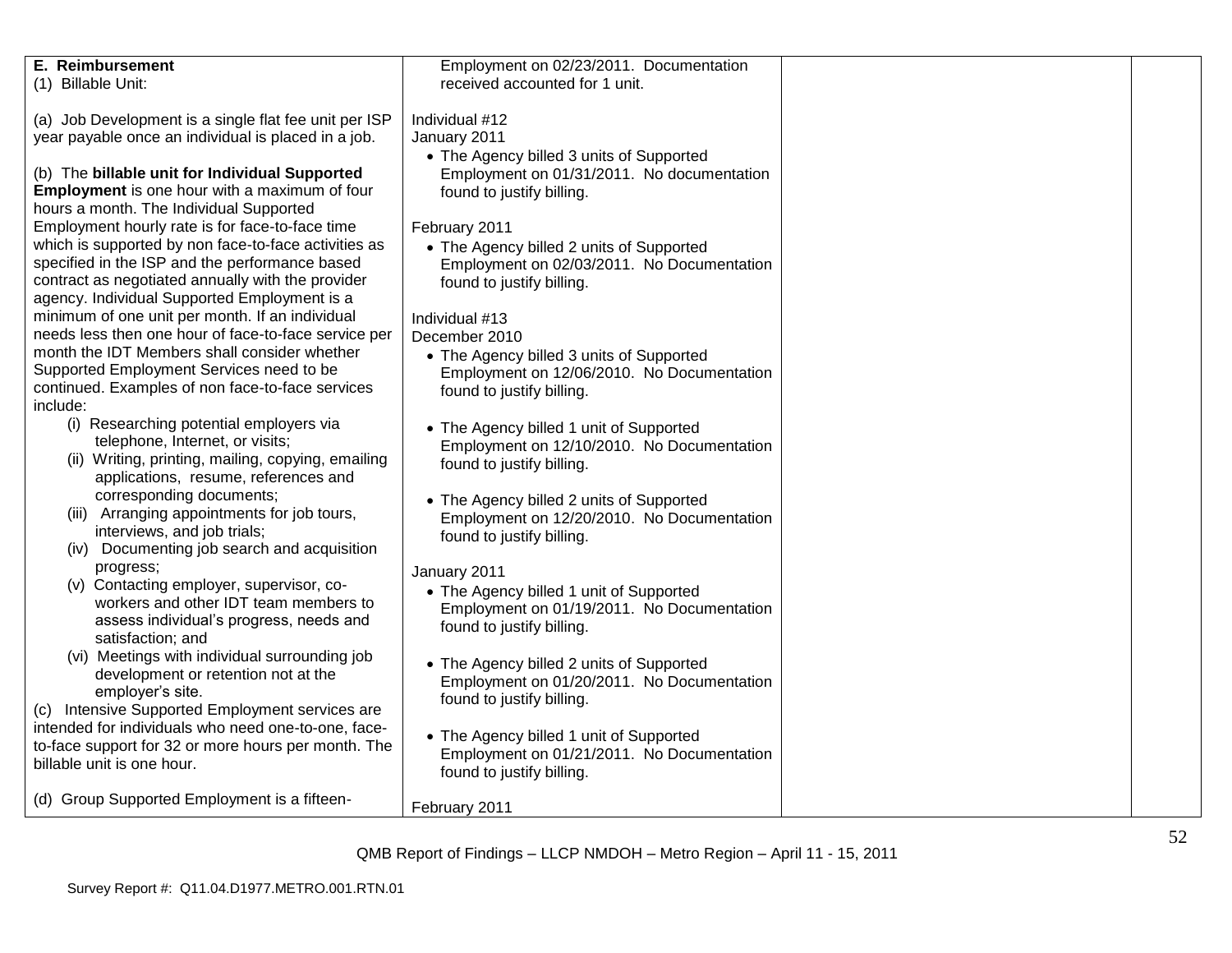| minute unit.                                                                                                                                                                     | • The Agency billed 2 units of Supported<br>Employment on 02/21/2011. No Documentation |  |
|----------------------------------------------------------------------------------------------------------------------------------------------------------------------------------|----------------------------------------------------------------------------------------|--|
| (e) Self-employment is a fifteen minute unit.                                                                                                                                    | found to justify billing.                                                              |  |
| (4) Billable Activities include:                                                                                                                                                 |                                                                                        |  |
| (a) Activities conducted within the scope of<br>services;                                                                                                                        |                                                                                        |  |
| (b) Job development and related activities for up to<br>ninety (90) calendar days) that result in employment<br>of the individual for at least thirty (30) calendar days;<br>and |                                                                                        |  |
| (c) Job development services shall not exceed<br>ninety (90) calendar days, without written approval<br>from the DDSD Regional Office.                                           |                                                                                        |  |
|                                                                                                                                                                                  |                                                                                        |  |
|                                                                                                                                                                                  |                                                                                        |  |
|                                                                                                                                                                                  |                                                                                        |  |
|                                                                                                                                                                                  |                                                                                        |  |
|                                                                                                                                                                                  |                                                                                        |  |
|                                                                                                                                                                                  |                                                                                        |  |
|                                                                                                                                                                                  |                                                                                        |  |
|                                                                                                                                                                                  |                                                                                        |  |
|                                                                                                                                                                                  |                                                                                        |  |
|                                                                                                                                                                                  |                                                                                        |  |
|                                                                                                                                                                                  |                                                                                        |  |
|                                                                                                                                                                                  |                                                                                        |  |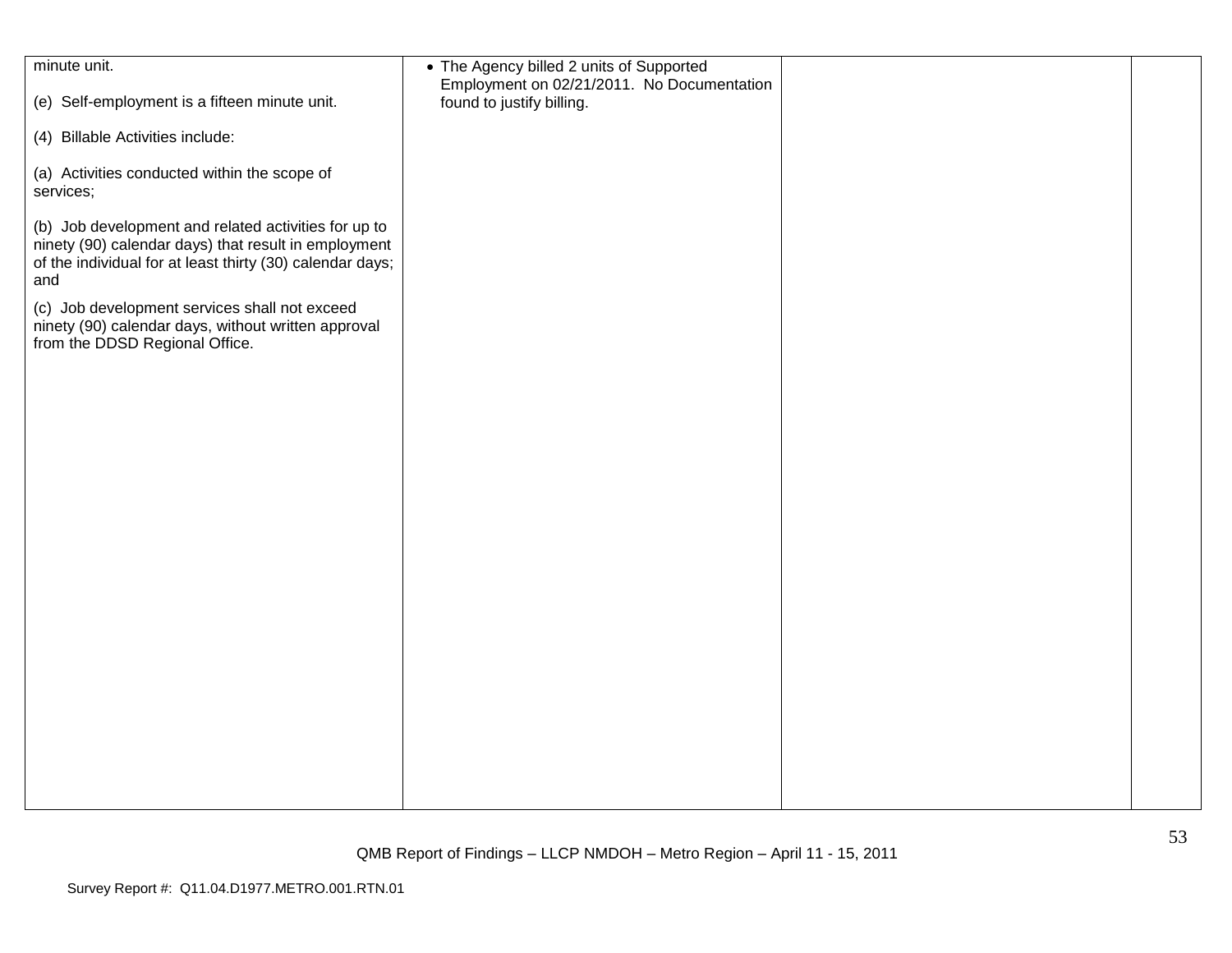|           | Tag # 5144 AH Reimbursement                                                        | Scope and Severity Rating: C                                                        |  |
|-----------|------------------------------------------------------------------------------------|-------------------------------------------------------------------------------------|--|
|           | Developmental Disabilities (DD) Waiver Service                                     | Based on record review, the Agency failed to                                        |  |
|           | Standards effective 4/1/2007                                                       | provide written or electronic documentation as                                      |  |
|           | <b>CHAPTER 1 III. PROVIDER AGENCY</b>                                              | evidence for each unit billed for Adult Habilitation                                |  |
|           | DOCUMENTATION OF SERVICE DELIVERY AND                                              | Services for 13 of 15 individuals.                                                  |  |
|           | <b>LOCATION</b>                                                                    |                                                                                     |  |
|           | A. General: All Provider Agencies shall maintain                                   | Individual #1                                                                       |  |
|           | all records necessary to fully disclose the                                        | December 2010                                                                       |  |
|           | service, quality, quantity and clinical necessity                                  | • The Agency billed 446 units of Adult Habilitation                                 |  |
|           | furnished to individuals who are currently                                         | from 12/01/2010 through 12/24/2010.                                                 |  |
|           | receiving services. The Provider Agency                                            | Documentation received accounted for 371                                            |  |
|           | records shall be sufficiently detailed to                                          | units.                                                                              |  |
|           | substantiate the date, time, individual name,                                      |                                                                                     |  |
|           | servicing Provider Agency, level of services,                                      | Individual #2                                                                       |  |
|           | and length of a session of service billed.                                         | January 2010                                                                        |  |
| <b>B.</b> | <b>Billable Units: The documentation of the</b>                                    | • The Agency billed 73 units of Adult Habilitation                                  |  |
|           | billable time spent with an individual shall be                                    | from 01/16/2011 through 01/21/2011.                                                 |  |
|           | kept on the written or electronic record that is                                   | Documentation received accounted for 65 units.                                      |  |
|           | prepared prior to a request for reimbursement                                      |                                                                                     |  |
|           | from the HSD. For each unit billed, the record                                     | Individual #4                                                                       |  |
|           | shall contain the following:                                                       | December 2010                                                                       |  |
| (1)       | Date, start and end time of each service                                           | • The Agency billed 233 units of Adult Habilitation                                 |  |
|           | encounter or other billable service interval;                                      | from 12/01/2010 through 12/11/2011.                                                 |  |
| (2)       | A description of what occurred during the                                          | Documentation received accounted for 232                                            |  |
| (3)       | encounter or service interval; and<br>The signature or authenticated name of staff | units.                                                                              |  |
|           | providing the service.                                                             |                                                                                     |  |
|           |                                                                                    | January 2011                                                                        |  |
|           | MAD-MR: 03-59 Eff 1/1/2004                                                         | • The Agency billed 63 units of Adult Habilitation                                  |  |
|           | 8.314.1 BI RECORD KEEPING AND                                                      | from 01/28/2011 through 01/30/2011. The                                             |  |
|           | <b>DOCUMENTATION REQUIREMENTS:</b>                                                 | above mentioned dates were consecutively                                            |  |
|           | Providers must maintain all records necessary to                                   | listed with the exception of 01/30/2011.<br>Documentation did not contain a date on |  |
|           | fully disclose the extent of the services provided to                              | 01/30/2011 to justify billing.                                                      |  |
|           | the Medicaid recipient. Services that have been                                    |                                                                                     |  |
|           | billed to Medicaid, but are not substantiated in a                                 | Individual #5                                                                       |  |
|           | treatment plan and/or patient records for the                                      | • The Agency billed 241 units of Adult Habilitation                                 |  |
|           | recipient are subject to recoupment.                                               | on 12/01/2010 through 12/11/2010. The above                                         |  |
|           |                                                                                    | mentioned dates were consecutively listed with                                      |  |
|           | Developmental Disabilities (DD) Waiver Service                                     | the exception of 12/02/2011. Documentation                                          |  |
|           | Standards effective 4/1/2007                                                       | did not contain a date to justify billing on                                        |  |
|           | <b>CHAPTER 5 XVI. REIMBURSEMENT</b>                                                | 12/02/2011.                                                                         |  |
|           | A. Billable Unit. A billable unit for Adult Habilitation                           |                                                                                     |  |
|           |                                                                                    |                                                                                     |  |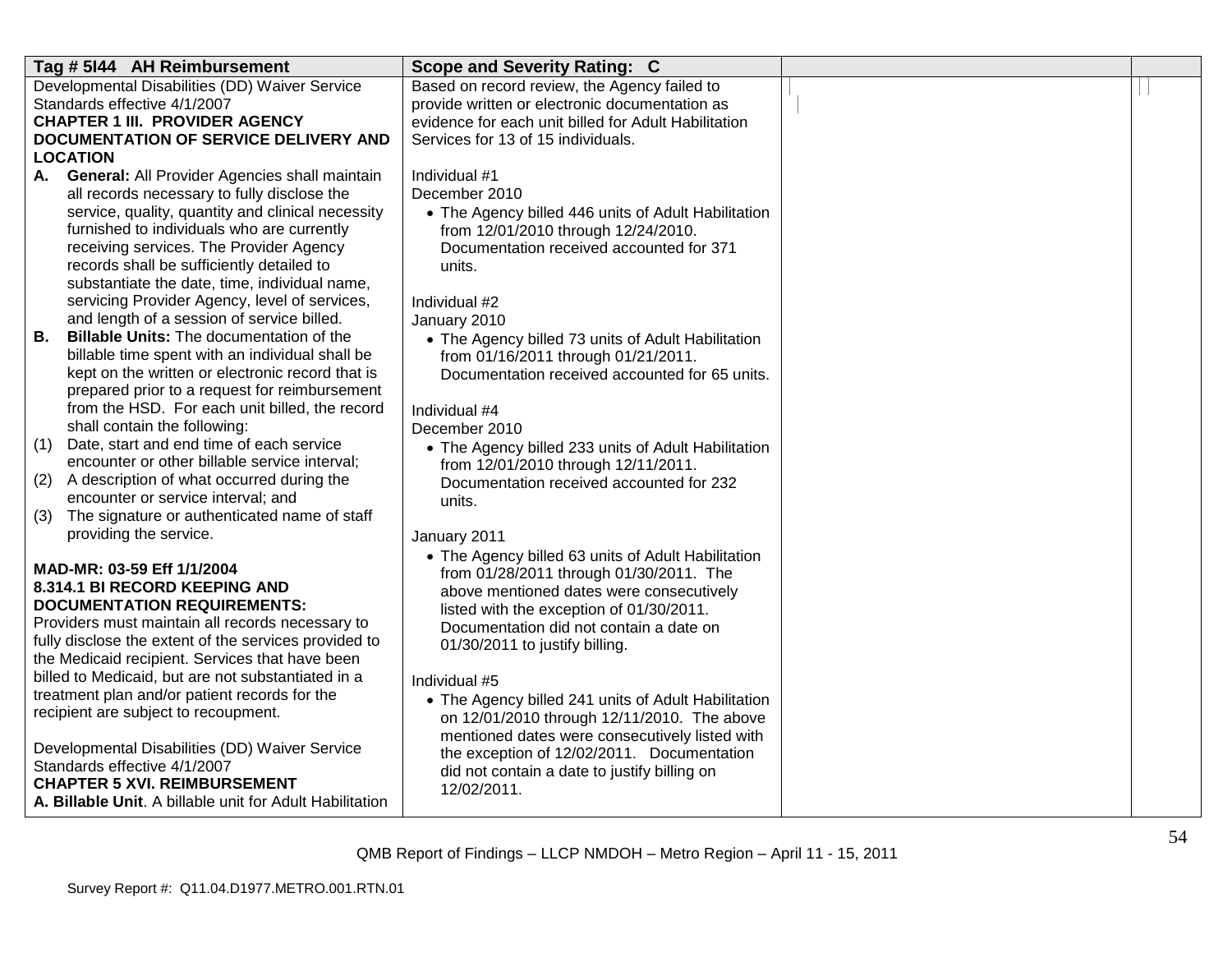| Services is in 15-minute increments hour. The rate     | Individual #6                                                                                  |  |
|--------------------------------------------------------|------------------------------------------------------------------------------------------------|--|
| is based on the individual's level of care.            | December 2010                                                                                  |  |
|                                                        |                                                                                                |  |
| <b>B. Billable Activities</b>                          | • The Agency billed 10 units of Adult Habilitation<br>on 12/01/2010. No documentation found to |  |
| (1) The Community Inclusion Provider Agency can        |                                                                                                |  |
| bill for those activities listed and described on the  | justify billing.                                                                               |  |
|                                                        |                                                                                                |  |
| ISP and within the Scope of Service. Partial units     | • The Agency billed 212 units of Adult Habilitation                                            |  |
| are allowable. Billable units are face-to-face, except | from 12/05/2010 through 12/19/2011.                                                            |  |
| that Adult Habilitation services may be non-face-to-   | Documentation received accounted for 188                                                       |  |
| face under the following conditions: (a) Time that is  | units.                                                                                         |  |
| non face-to-face is documented separately and          |                                                                                                |  |
| clearly identified as to the nature of the activity;   | January 2011                                                                                   |  |
| and(b) Non face-to-face hours do not exceed 5% of      | • The Agency billed 39 units of Adult Habilitation                                             |  |
| the monthly billable hours.                            | from 01/04/2011 through 01/06/2011.                                                            |  |
| (2) Adult Habilitation Services can be provided with   | Documentation received accounted for 35 units.                                                 |  |
| any other services, insofar as the services are not    |                                                                                                |  |
| reported for the same hours on the same day,           | • The Agency billed 290 units of Adult Habilitation                                            |  |
| except that Therapy Services and Case                  | from 01/08/2011 through 01/26/2011.                                                            |  |
| Management may be provided and billed for the          | Documentation received accounted for 273                                                       |  |
| same hours                                             | units.                                                                                         |  |
|                                                        |                                                                                                |  |
|                                                        | • The Agency billed 34 units of Adult Habilitation                                             |  |
|                                                        | from 01/28/2011 through 01/30/2011.                                                            |  |
|                                                        | Documentation received accounted for 27 units.                                                 |  |
|                                                        |                                                                                                |  |
|                                                        | Individual #7                                                                                  |  |
|                                                        | December 2010                                                                                  |  |
|                                                        | • The Agency billed 399 units of Adult Habilitation                                            |  |
|                                                        | from 12/01/2010 through 12/25/2011.                                                            |  |
|                                                        | Documentation received accounted for 395                                                       |  |
|                                                        | units.                                                                                         |  |
|                                                        |                                                                                                |  |
|                                                        | • The Agency billed 109 units of Adult Habilitation                                            |  |
|                                                        | from 12/26/2010 through 12/31/2011.                                                            |  |
|                                                        | Documentation received accounted for 105                                                       |  |
|                                                        | units.                                                                                         |  |
|                                                        |                                                                                                |  |
|                                                        | Individual #8                                                                                  |  |
|                                                        | December 2010                                                                                  |  |
|                                                        | • The Agency billed 150 units of Adult Habilitation                                            |  |
|                                                        | from 12/04/2010 through 12/11/2010. The                                                        |  |
|                                                        | above mentioned dates were consecutively                                                       |  |
|                                                        |                                                                                                |  |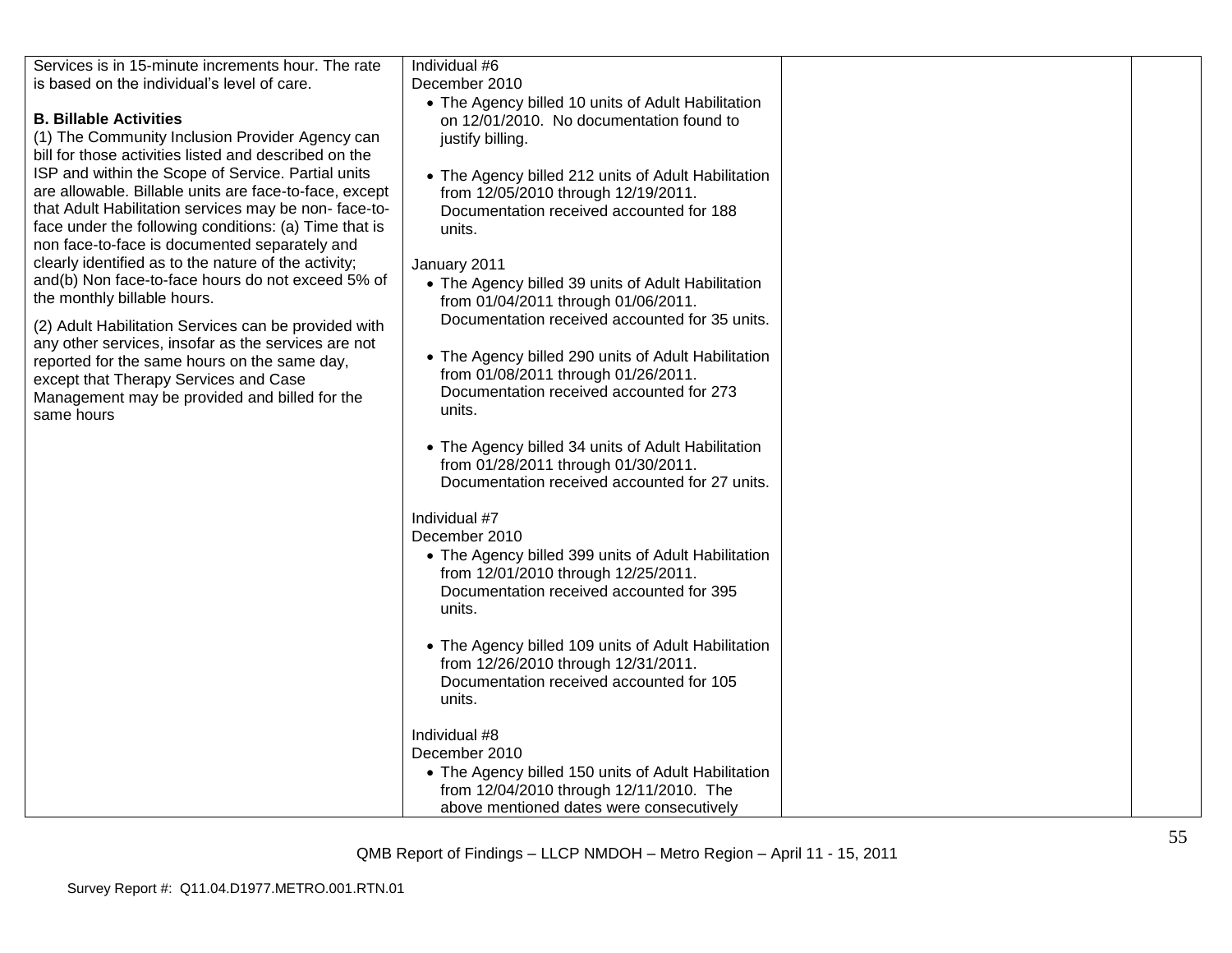| listed with the exception of 12/07/2010.<br>Documentation did not contain a date to justify<br>billing on 12/07/2010.                                                                                                                                                              |  |
|------------------------------------------------------------------------------------------------------------------------------------------------------------------------------------------------------------------------------------------------------------------------------------|--|
| • The Agency billed 181 units of Adult Habilitation<br>from 12/13/2010 through 12/22/2010. The<br>above mentioned dates were consecutively<br>listed with the exception of 12/16/2010.<br>Documentation did not contain a date to justify<br>billing on 12/16/2010.                |  |
| January 2011<br>• The Agency billed 105 units of Adult Habilitation<br>from 01/02/2011 through 01/06/2011.<br>Documentation received accounted for 87 units.                                                                                                                       |  |
| • The Agency billed 60 units of Adult Habilitation<br>from 01/13/2011 through 01/16/2011.<br>Documentation received accounted for 59 units.                                                                                                                                        |  |
| Individual #9<br>December 2010<br>• The Agency billed 20 units of Adult Habilitation<br>from 12/06/2010 through 12/08/2010.<br>Documentation received accounted for 18 units.                                                                                                      |  |
| • The Agency billed 51 units of Adult Habilitation<br>from 12/17/2010 through 12/20/2010. The<br>above mentioned dates were consecutively<br>listed with the exception of 12/17/2010.<br>Documentation did not contain a date to justify<br>billing on 12/17/2010.                 |  |
| January 2011<br>• The Agency billed 19 units of Adult Habilitation<br>from 01/13/2011 through 01/14/2011. The<br>above mentioned dates were consecutively<br>listed with the exception of 01/13/2011.<br>Documentation did not contain a date to justify<br>billing on 01/13/2011. |  |
| • The Agency billed 25 units of Adult Habilitation                                                                                                                                                                                                                                 |  |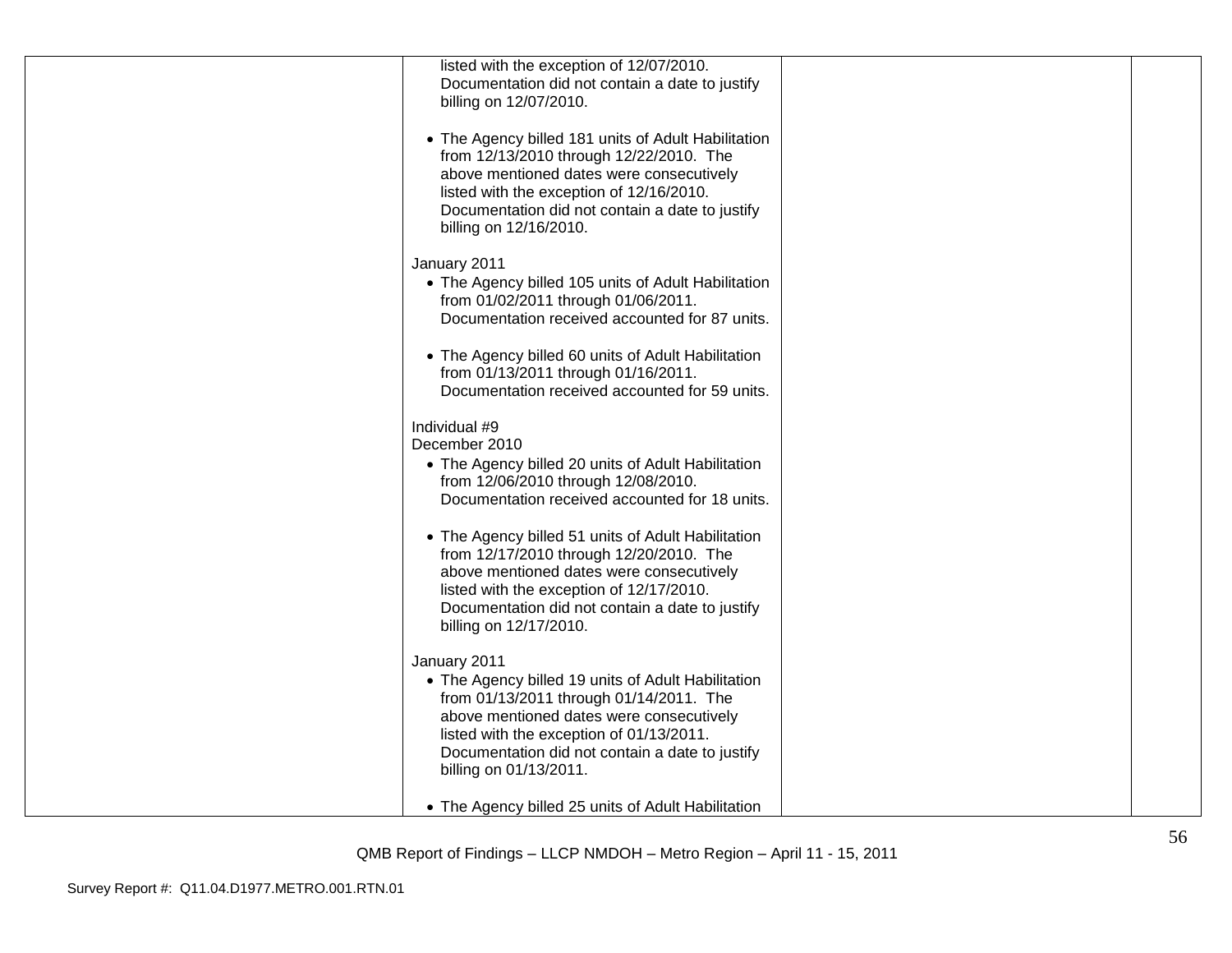| from 01/30/2011 through 01/31/2011.                 |  |
|-----------------------------------------------------|--|
| Documentation received accounted for 10 units.      |  |
|                                                     |  |
| February 2011                                       |  |
|                                                     |  |
| • The Agency billed 15 units of Adult Habilitation  |  |
| from 02/09/2011 through 2/10/2011.                  |  |
| Documentation received accounted for 9 units.       |  |
|                                                     |  |
| Individual #10                                      |  |
|                                                     |  |
| December 2010                                       |  |
| • The Agency billed 46 units of Adult Habilitation  |  |
| from 12/28/2010 through 12/31/2010.                 |  |
| Documentation received accounted for 31 units.      |  |
|                                                     |  |
|                                                     |  |
| January 2011                                        |  |
| • The Agency billed 135 units of Adult Habilitation |  |
| from 01/01/2011 through 01/12/2011.                 |  |
| Documentation received accounted for 124            |  |
| units.                                              |  |
|                                                     |  |
|                                                     |  |
| • The Agency billed 85 units of Adult Habilitation  |  |
| from 01/13/2011 through 01/18/2011.                 |  |
| Documentation received accounted for 80 units.      |  |
|                                                     |  |
|                                                     |  |
| • The Agency billed 25 units of Adult Habilitation  |  |
| from 1/26/2011 through 01/27/2011.                  |  |
| Documentation received accounted for 22 units.      |  |
|                                                     |  |
| February 2011                                       |  |
| • The Agency billed 65 units of Adult Habilitation  |  |
|                                                     |  |
| from 02/02/2011 through 2/07/2011.                  |  |
| Documentation received accounted for 63 units.      |  |
|                                                     |  |
| • The Agency billed 20 units of Adult Habilitation  |  |
| from 02/14/2011 through 2/17/2011.                  |  |
| Documentation received accounted for 12.25          |  |
|                                                     |  |
| units.                                              |  |
|                                                     |  |
| • The Agency billed 114 units of Adult Habilitation |  |
| from 02/19/2011 through 02/26/2011.                 |  |
| Documentation received accounted for 103            |  |
|                                                     |  |
| units.                                              |  |
|                                                     |  |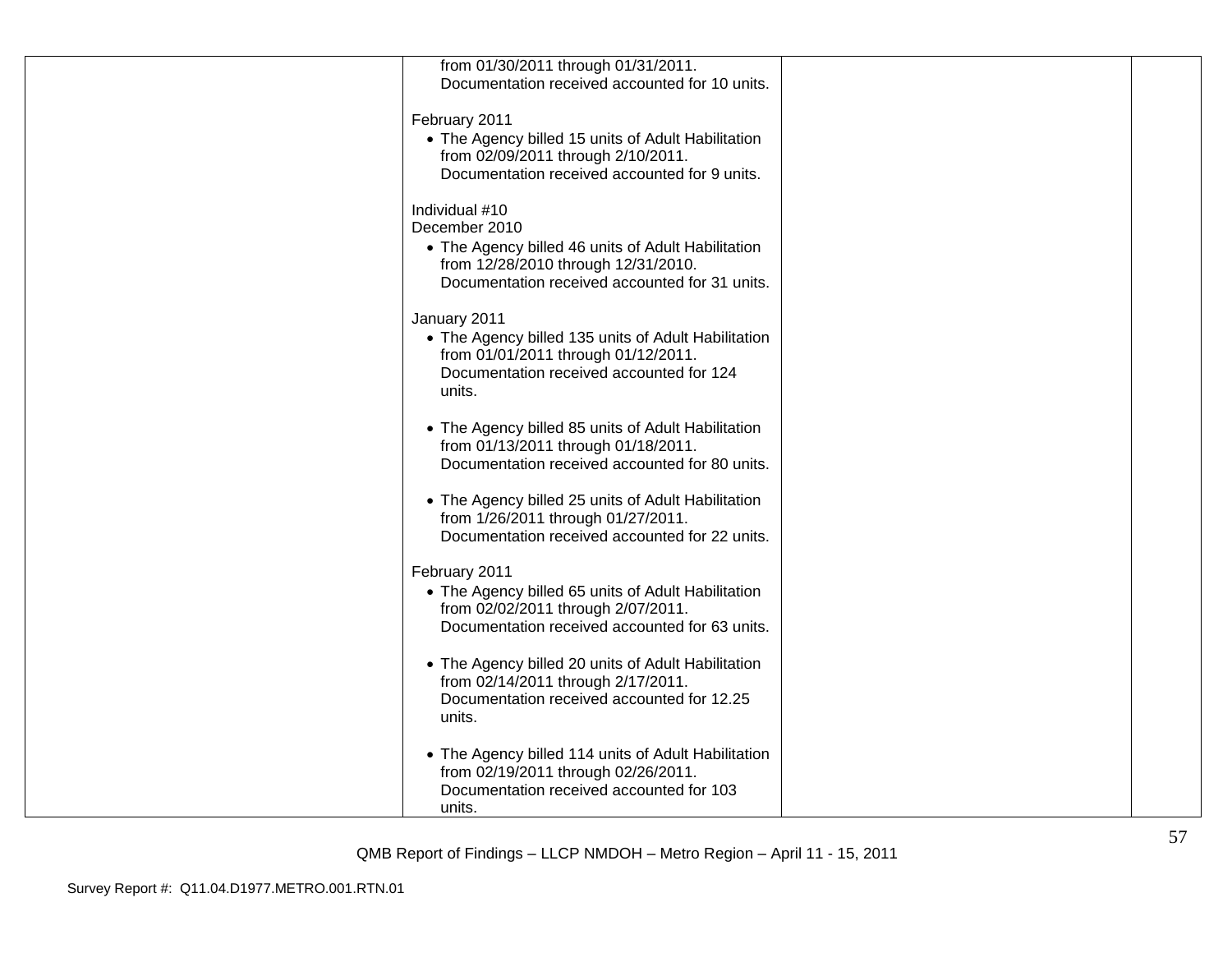| Individual #11<br>February 2011<br>• The Agency billed 63 units of Adult Habilitation<br>from 02/05/2011 through 02/09/2011. The<br>above mentioned dates were consecutively<br>listed with the exception of 02/06/2011 &<br>02/07/2011. Documentation did not contain a<br>date to justify billing on 02/06/2011 &<br>02/07/2011. |  |
|------------------------------------------------------------------------------------------------------------------------------------------------------------------------------------------------------------------------------------------------------------------------------------------------------------------------------------|--|
| Individual \$12<br>December 2010<br>• The Agency billed 9 units of Adult Habilitation<br>on 12/09/2010. Documentation did not contain<br>an end time to justify billing.                                                                                                                                                           |  |
| • The Agency billed 54 units of Adult Habilitation<br>from 12/30/2010 through 12/31/2010. No<br>documentation found to justify billing.                                                                                                                                                                                            |  |
| Individual #13<br>December 2010<br>• The Agency billed 113 units of Adult Habilitation<br>from 12/26/2010 through 12/31/2010.<br>Documentation received accounted for 110<br>units.                                                                                                                                                |  |
| January 2011<br>• The Agency billed 169 units of Adult Habilitation<br>from 01/01/2011 through 01/10/2011.<br>Documentation received accounted for 168<br>units.                                                                                                                                                                   |  |
| • The Agency billed 121 units of Adult Habilitation<br>from 01/23/2011 through 01/30/2011.<br>Documentation received accounted for 97 units.                                                                                                                                                                                       |  |
| February 2011<br>• The Agency billed 70 units of Adult Habilitation<br>from 02/02/2011 through 02/07/2011.<br>Documentation received accounted for 46 units.                                                                                                                                                                       |  |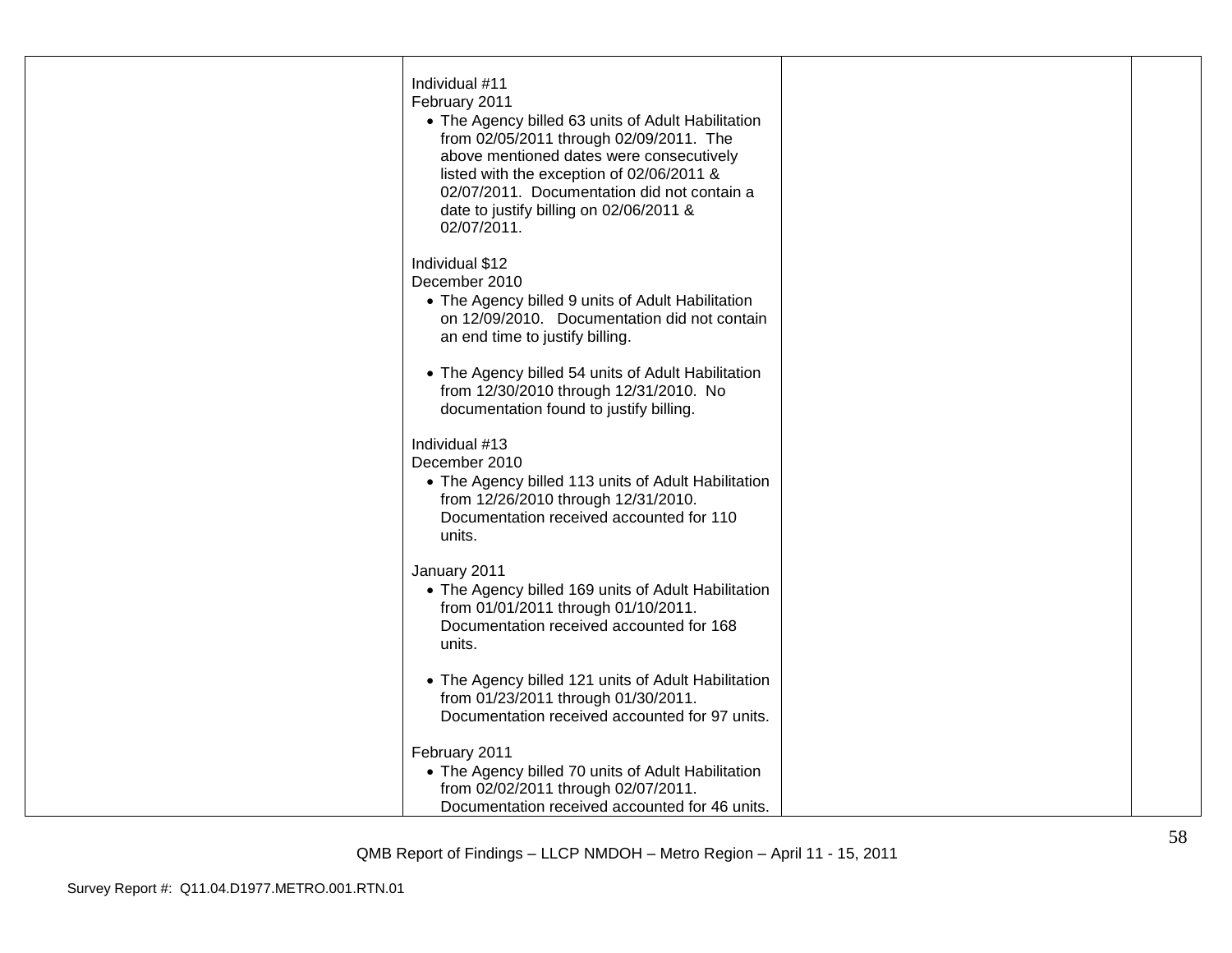| • The Agency billed 61 units of Adult Habilitation<br>from 02/09/2011 through 02/11/2011. The<br>above mentioned dates were consecutively<br>listed with the exception of 02/09/2011.<br>Documentation did not contain a date to justify<br>billing on 02/09/2011.<br>• The Agency billed 84 units of Adult Habilitation<br>from 02/13/2011 through 02/18/2011.<br>Documentation received accounted for 77 units.<br>Individual #14<br>December 2010<br>• The Agency billed 54 units of Adult Habilitation<br>from 12/11/2010 through 12/13/2010. No<br>documentation found to justify billing.<br>• The Agency billed 47 units of Adult Habilitation<br>from 12/15/2010 through 12/19/2010.<br>Documentation received accounted for 17 units.<br>January 2011<br>• The Agency billed 72 units of Adult Habilitation<br>from 01/13/2011 through 01/17/2011.<br>Documentation received accounted for 62 units.<br>• The Agency billed 90 units of Adult Habilitation<br>from 01/19/2011 through 01/26/2011.<br>Documentation received accounted for 26 units.<br>Individual #16<br>December 2010 |  |
|-------------------------------------------------------------------------------------------------------------------------------------------------------------------------------------------------------------------------------------------------------------------------------------------------------------------------------------------------------------------------------------------------------------------------------------------------------------------------------------------------------------------------------------------------------------------------------------------------------------------------------------------------------------------------------------------------------------------------------------------------------------------------------------------------------------------------------------------------------------------------------------------------------------------------------------------------------------------------------------------------------------------------------------------------------------------------------------------------|--|
| • The Agency billed 18 units of Adult Habilitation<br>on 12/14/2010. Documentation received<br>accounted for 17 units.                                                                                                                                                                                                                                                                                                                                                                                                                                                                                                                                                                                                                                                                                                                                                                                                                                                                                                                                                                          |  |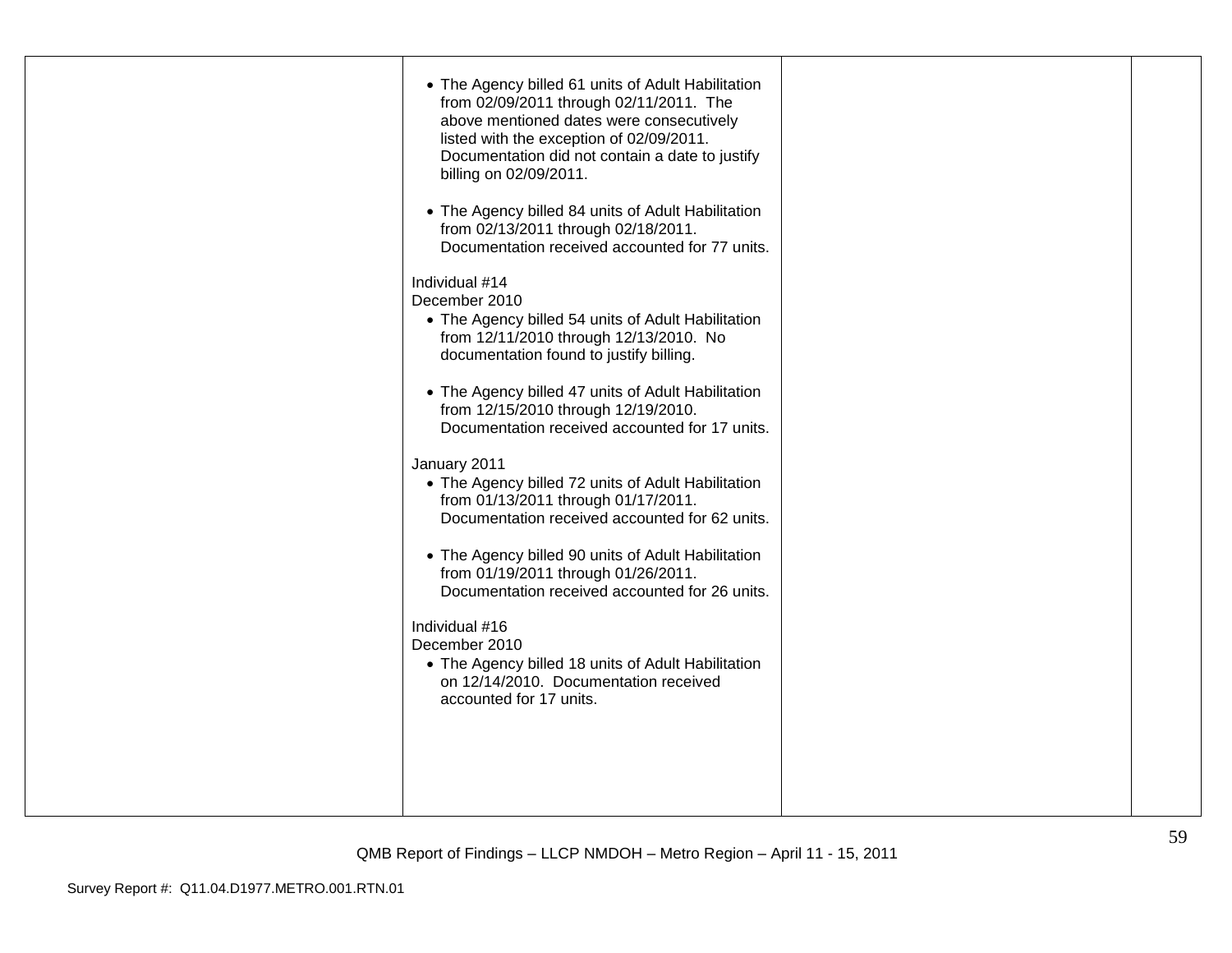| Tag # 6L06 (CoP) - FL Requirements                                                            | <b>Scope and Severity Rating: F</b>                        |  |
|-----------------------------------------------------------------------------------------------|------------------------------------------------------------|--|
| Developmental Disabilities (DD) Waiver Service                                                | Based on record review, the Agency failed complete         |  |
| Standards effective 4/1/2007                                                                  | all DDSD requirements for approval of each direct          |  |
|                                                                                               | support provider for 7 of 7 individuals.                   |  |
| <b>CHAPTER 6. III. REQUIREMENTS UNIQUE TO</b>                                                 |                                                            |  |
| <b>FAMILY LIVING SERVICES</b>                                                                 | The following was not found, not current and/or            |  |
| A. Support to Individuals in Family Living: The                                               | incomplete:                                                |  |
| Family Living Services Provider Agency shall<br>provide and document:                         |                                                            |  |
|                                                                                               | • Monthly Consultation with the Direct Support<br>Provider |  |
| Monthly consultation, by agency supervisors or<br>(5)                                         | ° Individual #16 - None found for 12/2010,                 |  |
| internal service coordinators, with the direct                                                | 1/2011 & 3/2011.                                           |  |
| support provider to include:                                                                  |                                                            |  |
|                                                                                               |                                                            |  |
| (a) Review, advise, and prompt the                                                            | • Family Living (Initial) Home Study                       |  |
| implementation of the individual's ISP                                                        | ° Individual #15 - Not Found.                              |  |
| Action Plans, schedule of activities and                                                      |                                                            |  |
| appointments; and                                                                             | <sup>o</sup> Individual #17 - Not Found.                   |  |
|                                                                                               |                                                            |  |
| (b) Assist with service or support issues raised                                              | ° Individual #18 - Not Found.                              |  |
| by the direct support provider or observed<br>by supervisor, service coordinator or other     |                                                            |  |
| <b>IDT</b> members.                                                                           | ° Individual #19 - Not Found.                              |  |
|                                                                                               |                                                            |  |
| <b>B. Home Studies.</b> The Family Living Services                                            | ° Individual #20 - Not Found.                              |  |
| Provider Agency shall complete all DDSD                                                       |                                                            |  |
| requirements for approval of each direct support                                              | ° Individual #21 - Not Found.                              |  |
| provider, including completion of an approved home                                            |                                                            |  |
| study and training prior to placement. After the initial                                      |                                                            |  |
| home study, an updated home study shall be                                                    |                                                            |  |
| completed annually. The home study must also be                                               |                                                            |  |
| updated each time there is a change in family                                                 |                                                            |  |
| composition or when the family moves to a new<br>home. The content and procedures used by the |                                                            |  |
| Provider Agency to conduct home studies shall be                                              |                                                            |  |
| approved by DDSD.                                                                             |                                                            |  |
|                                                                                               |                                                            |  |
| Developmental Disabilities (DD) Waiver Service                                                |                                                            |  |
| Standards effective 4/1/2007                                                                  |                                                            |  |
| <b>CHAPTER 1. I. PROVIDER AGENCY</b>                                                          |                                                            |  |
| <b>ENROLLMENT PROCESS</b>                                                                     |                                                            |  |
| D. Scope of DDSD Agreement                                                                    |                                                            |  |
|                                                                                               |                                                            |  |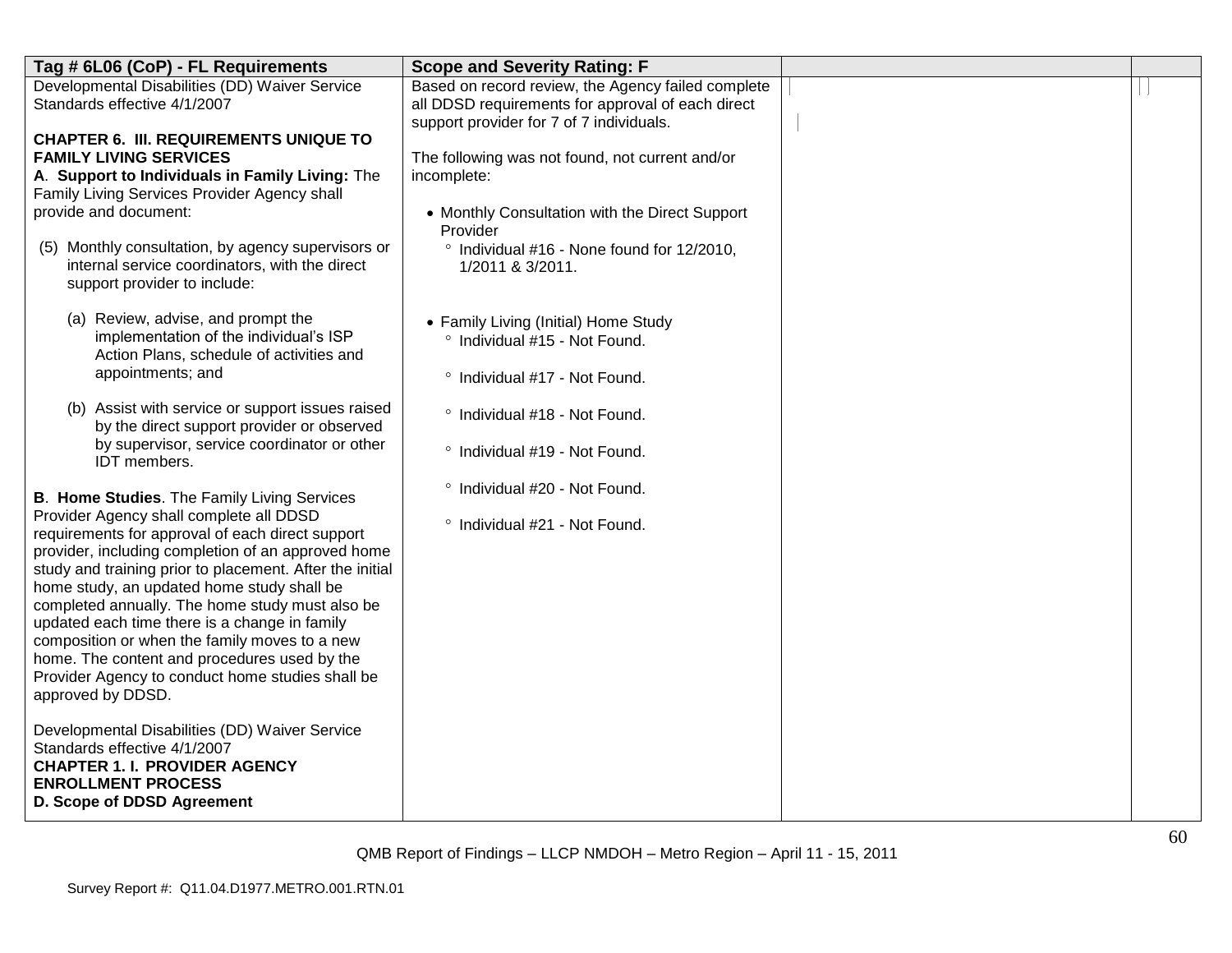| (4) Provider Agencies must have prior written<br>approval of the Department of Health to<br>subcontract any service other than Respite;<br>NMAC 8.314.5.10 - DEVELOPMENTAL<br><b>DISABILITIES HOME AND COMMUNITY-BASED</b><br><b>SERVICES WAIVER</b>                                                                                                                                                                                                                                                                                                                                                                                                                                                                                                                                                                                      |  |  |
|-------------------------------------------------------------------------------------------------------------------------------------------------------------------------------------------------------------------------------------------------------------------------------------------------------------------------------------------------------------------------------------------------------------------------------------------------------------------------------------------------------------------------------------------------------------------------------------------------------------------------------------------------------------------------------------------------------------------------------------------------------------------------------------------------------------------------------------------|--|--|
| <b>ELIGIBLE PROVIDERS:</b><br>I. Qualifications for community living service<br>providers: There are three types of community<br>living services: Family living, supported living and<br>independent living. Community living providers must<br>meet all qualifications set forth by the DOH/DDSD,<br>DDW definitions and service standards.<br>(1) Family living service providers for adults must<br>meet the qualifications for staff required by the<br>DOH/DDSD, DDW service definitions and<br>standards. The direct care provider employed by or<br>subcontracting with the provider agency must be<br>approved through a home study completed prior to<br>provision of services and conducted<br>at subsequent intervals required of the provider<br>agency. All family living sub-contracts must be<br>approved by the DOH/DDSD. |  |  |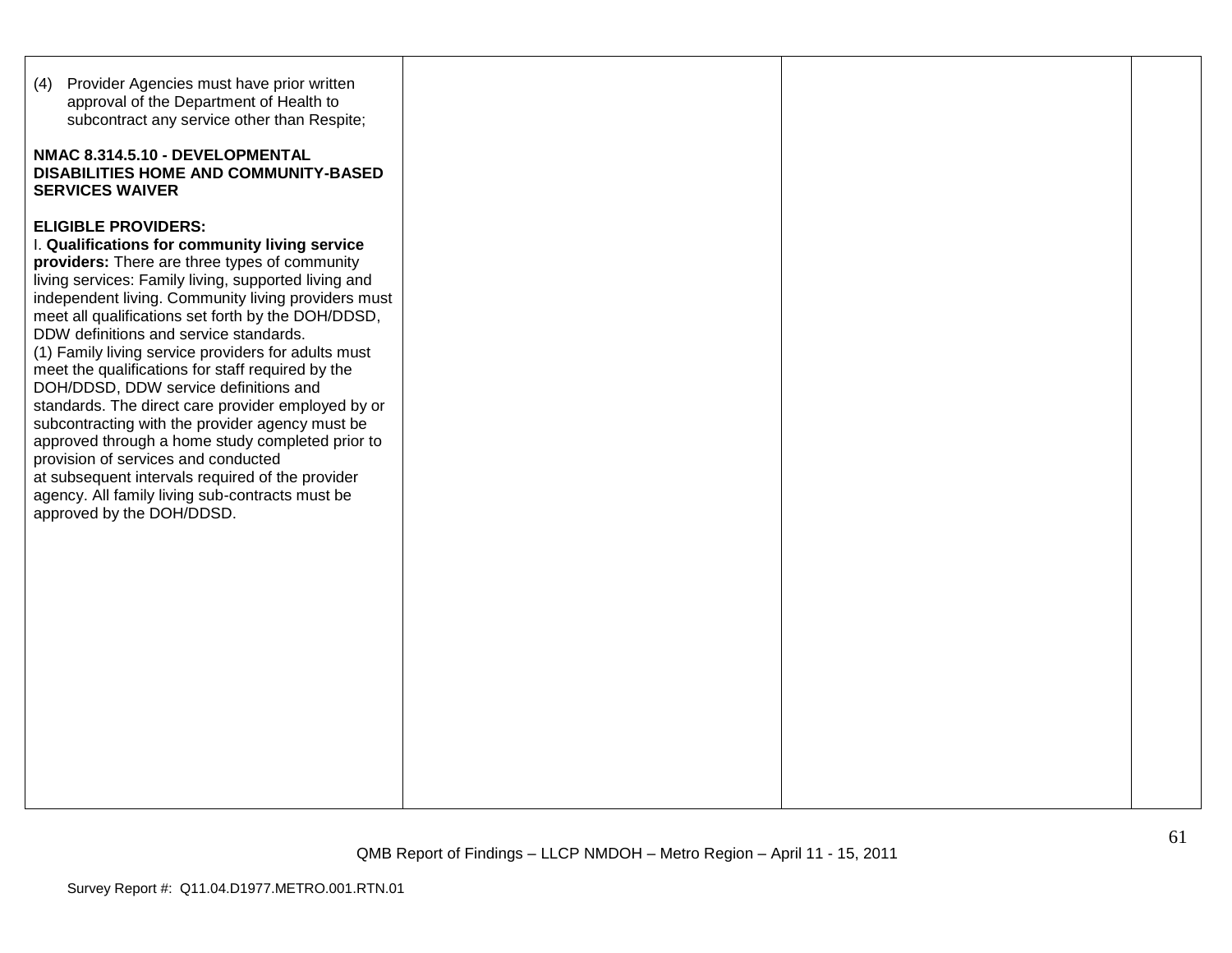| Tag # 6L13 (CoP) - CL Healthcare Reqts.                                                                  | <b>Scope and Severity Rating: D</b>                |  |
|----------------------------------------------------------------------------------------------------------|----------------------------------------------------|--|
| Developmental Disabilities (DD) Waiver Service                                                           | Based on record review, the Agency failed to       |  |
| Standards effective 4/1/2007                                                                             | provide documentation of annual physical           |  |
| <b>CHAPTER 6. VI. GENERAL REQUIREMENTS</b>                                                               | examinations and/or other examinations as          |  |
| <b>FOR COMMUNITY LIVING</b>                                                                              | specified by a licensed physician for 3 of 21      |  |
| G. Health Care Requirements for Community                                                                | individuals receiving Community Living Services.   |  |
| <b>Living Services.</b>                                                                                  |                                                    |  |
| (1) The Community Living Service providers shall                                                         | The following was not found, incomplete and/or not |  |
| ensure completion of a HAT for each individual                                                           | current:                                           |  |
| receiving this service. The HAT shall be completed                                                       |                                                    |  |
| 2 weeks prior to the annual ISP meeting and                                                              | • Dental Exam                                      |  |
| submitted to the Case Manager and all other IDT                                                          | ° Individual #2 - As indicated by collateral       |  |
| Members. A revised HAT is required to also be                                                            | documentation reviewed, exam was completed         |  |
| submitted whenever the individual's health status                                                        | on 9/23/2010. Follow-up was to be completed in     |  |
| changes significantly. For individuals who are newly                                                     | 6 months. No evidence of follow-up found.          |  |
| allocated to the DD Waiver program, the HAT may<br>be completed within 2 weeks following the initial ISP |                                                    |  |
| meeting and submitted with any strategies and                                                            | ° Individual #20 - As indicated by the DDSD file   |  |
| support plans indicated in the ISP, or within 72                                                         | matrix Dental Exams are to be conducted            |  |
| hours following admission into direct services, which                                                    | annually. No evidence of exam was found.           |  |
| ever comes first.                                                                                        | • Vision Exam                                      |  |
| (2) Each individual will have a Health Care                                                              | ° Individual #3 - As indicated by collateral       |  |
| Coordinator, designated by the IDT. When the                                                             | documentation reviewed, exam was completed         |  |
| individual's HAT score is 4, 5 or 6 the Health Care                                                      | on 11/5/2009. Follow-up was to be completed in     |  |
| Coordinator shall be an IDT member, other than the                                                       | 1 year. No evidence of follow-up found.            |  |
| individual. The Health Care Coordinator shall                                                            |                                                    |  |
| oversee and monitor health care services for the                                                         | • Cholesterol & Blood Glucose                      |  |
| individual in accordance with these standards. In                                                        | ° Individual #2 - As indicated by collateral       |  |
| circumstances where no IDT member voluntarily                                                            | documentation reviewed, lab work was ordered       |  |
| accepts designation as the health care coordinator,                                                      | on 2/11/2010. No evidence of lab results were      |  |
| the community living provider shall assign a staff                                                       | found.                                             |  |
| member to this role.                                                                                     |                                                    |  |
| (3) For each individual receiving Community Living                                                       | • Blood Levels                                     |  |
| Services, the provider agency shall ensure and                                                           | ° Individual #2 - As indicated by collateral       |  |
| document the following:<br>(a) Provision of health care oversight consistent                             | documentation reviewed, lab work was ordered       |  |
| with these Standards as detailed in Chapter                                                              | on 2/11/2010. No evidence of lab results were      |  |
| One section III E: Healthcare Documentation                                                              | found.                                             |  |
| by Nurses For Community Living Services,                                                                 |                                                    |  |
| Community Inclusion Services and Private                                                                 |                                                    |  |
| Duty Nursing Services.                                                                                   |                                                    |  |
| b) That each individual with a score of 4, 5, or 6                                                       |                                                    |  |
|                                                                                                          |                                                    |  |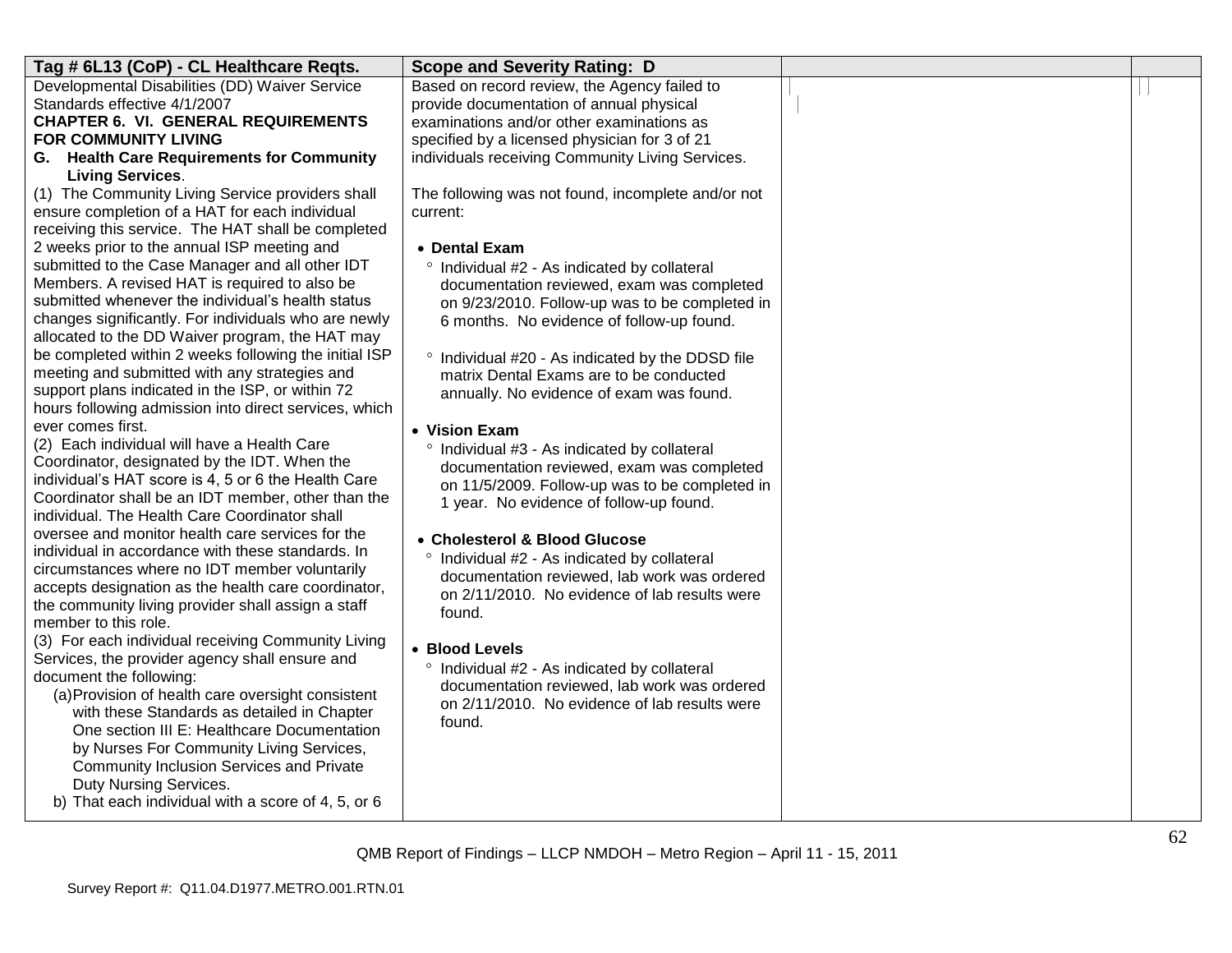| on the HAT, has a Health Care Plan<br>developed by a licensed nurse.<br>(c) That an individual with chronic condition(s)<br>with the potential to exacerbate into a life<br>threatening condition, has Crisis Prevention/<br>Intervention Plan(s) developed by a licensed<br>nurse or other appropriate professional for<br>each such condition.<br>(4) That an average of 3 hours of documented<br>nutritional counseling is available annually, if<br>recommended by the IDT.<br>(5) That the physical property and grounds are free<br>of hazards to the individual's health and safety.<br>(6) In addition, for each individual receiving<br>Supported Living or Family Living Services, the<br>provider shall verify and document the following:<br>(a) The individual has a primary licensed<br>physician;<br>(b) The individual receives an annual physical<br>examination and other examinations as<br>specified by a licensed physician;<br>(c) The individual receives annual dental check-<br>ups and other check-ups as specified by a<br>licensed dentist;<br>(d) The individual receives eye examinations as<br>specified by a licensed optometrist or<br>ophthalmologist; and<br>(e) Agency activities that occur as follow-up to<br>medical appointments (e.g. treatment, visits to |  |  |
|-----------------------------------------------------------------------------------------------------------------------------------------------------------------------------------------------------------------------------------------------------------------------------------------------------------------------------------------------------------------------------------------------------------------------------------------------------------------------------------------------------------------------------------------------------------------------------------------------------------------------------------------------------------------------------------------------------------------------------------------------------------------------------------------------------------------------------------------------------------------------------------------------------------------------------------------------------------------------------------------------------------------------------------------------------------------------------------------------------------------------------------------------------------------------------------------------------------------------------------------------------------------------------------------------------|--|--|
|                                                                                                                                                                                                                                                                                                                                                                                                                                                                                                                                                                                                                                                                                                                                                                                                                                                                                                                                                                                                                                                                                                                                                                                                                                                                                                     |  |  |
|                                                                                                                                                                                                                                                                                                                                                                                                                                                                                                                                                                                                                                                                                                                                                                                                                                                                                                                                                                                                                                                                                                                                                                                                                                                                                                     |  |  |
|                                                                                                                                                                                                                                                                                                                                                                                                                                                                                                                                                                                                                                                                                                                                                                                                                                                                                                                                                                                                                                                                                                                                                                                                                                                                                                     |  |  |
|                                                                                                                                                                                                                                                                                                                                                                                                                                                                                                                                                                                                                                                                                                                                                                                                                                                                                                                                                                                                                                                                                                                                                                                                                                                                                                     |  |  |
|                                                                                                                                                                                                                                                                                                                                                                                                                                                                                                                                                                                                                                                                                                                                                                                                                                                                                                                                                                                                                                                                                                                                                                                                                                                                                                     |  |  |
|                                                                                                                                                                                                                                                                                                                                                                                                                                                                                                                                                                                                                                                                                                                                                                                                                                                                                                                                                                                                                                                                                                                                                                                                                                                                                                     |  |  |
|                                                                                                                                                                                                                                                                                                                                                                                                                                                                                                                                                                                                                                                                                                                                                                                                                                                                                                                                                                                                                                                                                                                                                                                                                                                                                                     |  |  |
|                                                                                                                                                                                                                                                                                                                                                                                                                                                                                                                                                                                                                                                                                                                                                                                                                                                                                                                                                                                                                                                                                                                                                                                                                                                                                                     |  |  |
|                                                                                                                                                                                                                                                                                                                                                                                                                                                                                                                                                                                                                                                                                                                                                                                                                                                                                                                                                                                                                                                                                                                                                                                                                                                                                                     |  |  |
|                                                                                                                                                                                                                                                                                                                                                                                                                                                                                                                                                                                                                                                                                                                                                                                                                                                                                                                                                                                                                                                                                                                                                                                                                                                                                                     |  |  |
|                                                                                                                                                                                                                                                                                                                                                                                                                                                                                                                                                                                                                                                                                                                                                                                                                                                                                                                                                                                                                                                                                                                                                                                                                                                                                                     |  |  |
|                                                                                                                                                                                                                                                                                                                                                                                                                                                                                                                                                                                                                                                                                                                                                                                                                                                                                                                                                                                                                                                                                                                                                                                                                                                                                                     |  |  |
|                                                                                                                                                                                                                                                                                                                                                                                                                                                                                                                                                                                                                                                                                                                                                                                                                                                                                                                                                                                                                                                                                                                                                                                                                                                                                                     |  |  |
|                                                                                                                                                                                                                                                                                                                                                                                                                                                                                                                                                                                                                                                                                                                                                                                                                                                                                                                                                                                                                                                                                                                                                                                                                                                                                                     |  |  |
|                                                                                                                                                                                                                                                                                                                                                                                                                                                                                                                                                                                                                                                                                                                                                                                                                                                                                                                                                                                                                                                                                                                                                                                                                                                                                                     |  |  |
| specialists, changes in medication or daily                                                                                                                                                                                                                                                                                                                                                                                                                                                                                                                                                                                                                                                                                                                                                                                                                                                                                                                                                                                                                                                                                                                                                                                                                                                         |  |  |
| routine).                                                                                                                                                                                                                                                                                                                                                                                                                                                                                                                                                                                                                                                                                                                                                                                                                                                                                                                                                                                                                                                                                                                                                                                                                                                                                           |  |  |
|                                                                                                                                                                                                                                                                                                                                                                                                                                                                                                                                                                                                                                                                                                                                                                                                                                                                                                                                                                                                                                                                                                                                                                                                                                                                                                     |  |  |
|                                                                                                                                                                                                                                                                                                                                                                                                                                                                                                                                                                                                                                                                                                                                                                                                                                                                                                                                                                                                                                                                                                                                                                                                                                                                                                     |  |  |
|                                                                                                                                                                                                                                                                                                                                                                                                                                                                                                                                                                                                                                                                                                                                                                                                                                                                                                                                                                                                                                                                                                                                                                                                                                                                                                     |  |  |
|                                                                                                                                                                                                                                                                                                                                                                                                                                                                                                                                                                                                                                                                                                                                                                                                                                                                                                                                                                                                                                                                                                                                                                                                                                                                                                     |  |  |
|                                                                                                                                                                                                                                                                                                                                                                                                                                                                                                                                                                                                                                                                                                                                                                                                                                                                                                                                                                                                                                                                                                                                                                                                                                                                                                     |  |  |
|                                                                                                                                                                                                                                                                                                                                                                                                                                                                                                                                                                                                                                                                                                                                                                                                                                                                                                                                                                                                                                                                                                                                                                                                                                                                                                     |  |  |
|                                                                                                                                                                                                                                                                                                                                                                                                                                                                                                                                                                                                                                                                                                                                                                                                                                                                                                                                                                                                                                                                                                                                                                                                                                                                                                     |  |  |
|                                                                                                                                                                                                                                                                                                                                                                                                                                                                                                                                                                                                                                                                                                                                                                                                                                                                                                                                                                                                                                                                                                                                                                                                                                                                                                     |  |  |
|                                                                                                                                                                                                                                                                                                                                                                                                                                                                                                                                                                                                                                                                                                                                                                                                                                                                                                                                                                                                                                                                                                                                                                                                                                                                                                     |  |  |
|                                                                                                                                                                                                                                                                                                                                                                                                                                                                                                                                                                                                                                                                                                                                                                                                                                                                                                                                                                                                                                                                                                                                                                                                                                                                                                     |  |  |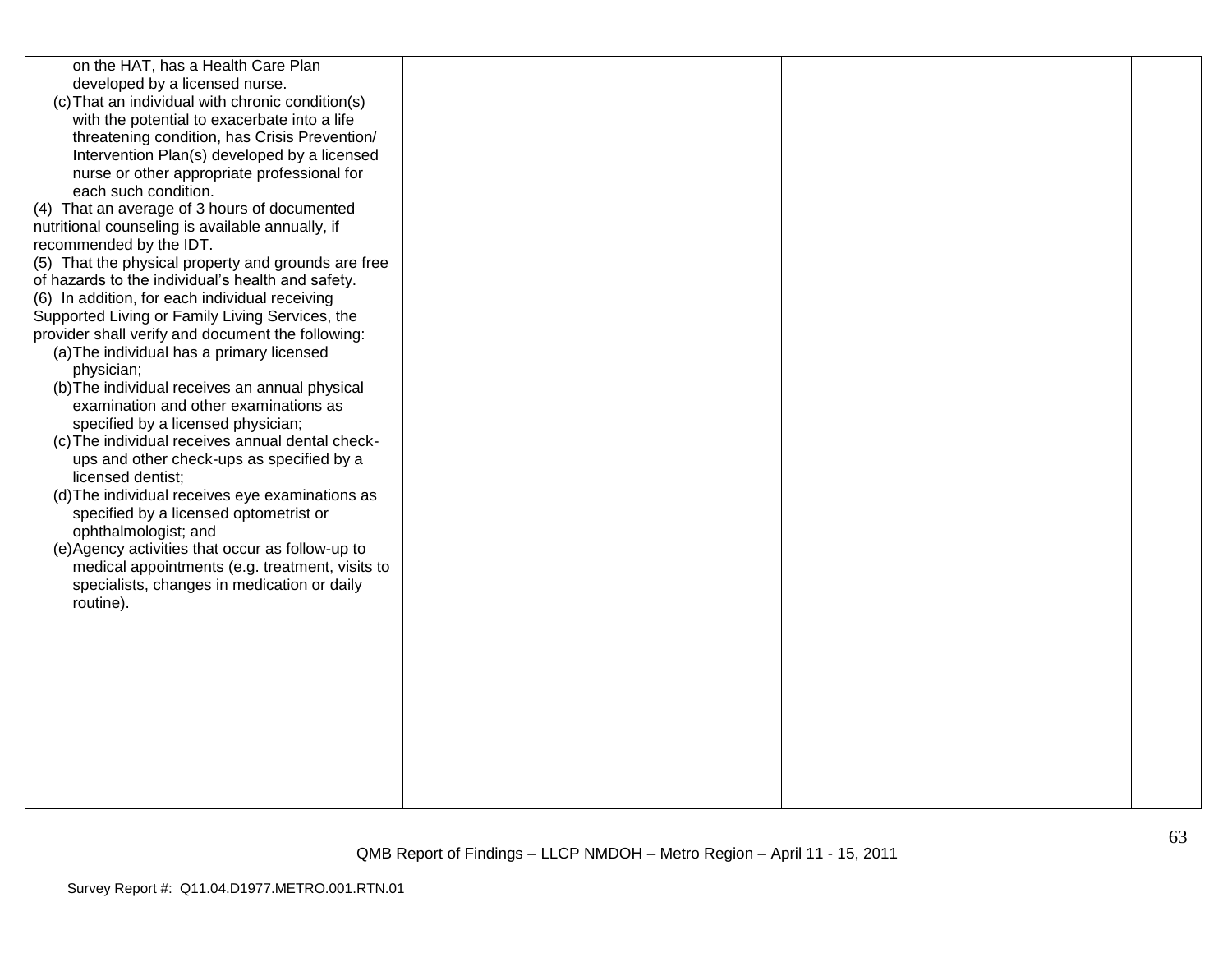| Developmental Disabilities (DD) Waiver Service<br>maintain a complete and confidential case file in the<br>Standards effective 4/1/2007<br>residence for 16 of 21 Individuals receiving Family<br><b>CHAPTER 6. VIII. COMMUNITY LIVING</b><br>Living Services & Supported Living Services.<br><b>SERVICE PROVIDER AGENCY REQUIREMENTS</b><br>A. Residence Case File: For individuals receiving<br>Supported Living or Family Living, the Agency shall<br>The following was not found, incomplete and/or not<br>maintain in the individual's home a complete and<br>current:<br>current confidential case file for each individual. For<br>individuals receiving Independent Living Services,<br>• Current Emergency & Personal Identification<br>rather than maintaining this file at the individual's<br><b>Information</b><br>home, the complete and current confidential case<br>Did not contain current address Information<br>$\circ$<br>file for each individual shall be maintained at the<br>(#12)<br>agency's administrative site. Each file shall include<br>the following:<br>° Did not contain current home phone Information<br>(1) Complete and current ISP and all supplemental<br>(#12)<br>plans specific to the individual;<br>(2) Complete and current Health Assessment Tool;<br>• Positive Behavioral Plan (#1, 3, 12 & 20)<br>(3) Current emergency contact information, which<br>includes the individual's address, telephone<br>• Positive Behavioral Crisis Plan (#2, 9, 10, 11, 19<br>number, names and telephone numbers of<br>& 20)<br>residential Community Living Support providers,<br>relatives, or guardian or conservator, primary care<br>• Speech Therapy Plan $(\#1, 4, 7 \& 8)$<br>physician's name(s) and telephone number(s),<br>pharmacy name, address and telephone number<br>• Occupational Therapy Plan (#2 & 18)<br>and dentist name, address and telephone number,<br>and health plan;<br>• Special Health Care Needs<br>(4) Up-to-date progress notes, signed and dated by<br>Meal Time Plan (#4 & 21)<br>the person making the note for at least the past<br><sup>o</sup> Nutritional Plan (#16 & 21)<br>month (older notes may be transferred to the<br>° Oral Hygiene plan of care (#9)<br>agency office);<br>• Health Care Plans<br>(5) Data collected to document ISP Action Plan<br>Aspiration (#3 & 9)<br>implementation<br>$\degree$ Asthma (#11)<br>(6) Progress notes written by direct care staff and<br><sup>o</sup> Alteration in thought process (#9)<br>by nurses regarding individual health status and<br>° Chronic pain (#3)<br>physical conditions including action taken in<br>° PRN Ativan 2mg Agitation protocol (#9)<br>response to identified changes in condition for at<br>$\degree$ Skin Integrity (#14)<br>least the past month;<br>(7) Physician's or qualified health care providers<br>• Crisis Plan<br>written orders; | Tag # 6L14 Residential Case File | <b>Scope and Severity Rating: E</b>          |  |
|------------------------------------------------------------------------------------------------------------------------------------------------------------------------------------------------------------------------------------------------------------------------------------------------------------------------------------------------------------------------------------------------------------------------------------------------------------------------------------------------------------------------------------------------------------------------------------------------------------------------------------------------------------------------------------------------------------------------------------------------------------------------------------------------------------------------------------------------------------------------------------------------------------------------------------------------------------------------------------------------------------------------------------------------------------------------------------------------------------------------------------------------------------------------------------------------------------------------------------------------------------------------------------------------------------------------------------------------------------------------------------------------------------------------------------------------------------------------------------------------------------------------------------------------------------------------------------------------------------------------------------------------------------------------------------------------------------------------------------------------------------------------------------------------------------------------------------------------------------------------------------------------------------------------------------------------------------------------------------------------------------------------------------------------------------------------------------------------------------------------------------------------------------------------------------------------------------------------------------------------------------------------------------------------------------------------------------------------------------------------------------------------------------------------------------------------------------------------------------------------------------------------------------------------------------------------------------------------------------------------------------------------------------------------------------------------------------------------------------------------------------------------------------------------------------------------------------------------------------------------------------------------------|----------------------------------|----------------------------------------------|--|
|                                                                                                                                                                                                                                                                                                                                                                                                                                                                                                                                                                                                                                                                                                                                                                                                                                                                                                                                                                                                                                                                                                                                                                                                                                                                                                                                                                                                                                                                                                                                                                                                                                                                                                                                                                                                                                                                                                                                                                                                                                                                                                                                                                                                                                                                                                                                                                                                                                                                                                                                                                                                                                                                                                                                                                                                                                                                                                      |                                  | Based on record review, the Agency failed to |  |
|                                                                                                                                                                                                                                                                                                                                                                                                                                                                                                                                                                                                                                                                                                                                                                                                                                                                                                                                                                                                                                                                                                                                                                                                                                                                                                                                                                                                                                                                                                                                                                                                                                                                                                                                                                                                                                                                                                                                                                                                                                                                                                                                                                                                                                                                                                                                                                                                                                                                                                                                                                                                                                                                                                                                                                                                                                                                                                      |                                  |                                              |  |
|                                                                                                                                                                                                                                                                                                                                                                                                                                                                                                                                                                                                                                                                                                                                                                                                                                                                                                                                                                                                                                                                                                                                                                                                                                                                                                                                                                                                                                                                                                                                                                                                                                                                                                                                                                                                                                                                                                                                                                                                                                                                                                                                                                                                                                                                                                                                                                                                                                                                                                                                                                                                                                                                                                                                                                                                                                                                                                      |                                  |                                              |  |
|                                                                                                                                                                                                                                                                                                                                                                                                                                                                                                                                                                                                                                                                                                                                                                                                                                                                                                                                                                                                                                                                                                                                                                                                                                                                                                                                                                                                                                                                                                                                                                                                                                                                                                                                                                                                                                                                                                                                                                                                                                                                                                                                                                                                                                                                                                                                                                                                                                                                                                                                                                                                                                                                                                                                                                                                                                                                                                      |                                  |                                              |  |
|                                                                                                                                                                                                                                                                                                                                                                                                                                                                                                                                                                                                                                                                                                                                                                                                                                                                                                                                                                                                                                                                                                                                                                                                                                                                                                                                                                                                                                                                                                                                                                                                                                                                                                                                                                                                                                                                                                                                                                                                                                                                                                                                                                                                                                                                                                                                                                                                                                                                                                                                                                                                                                                                                                                                                                                                                                                                                                      |                                  |                                              |  |
|                                                                                                                                                                                                                                                                                                                                                                                                                                                                                                                                                                                                                                                                                                                                                                                                                                                                                                                                                                                                                                                                                                                                                                                                                                                                                                                                                                                                                                                                                                                                                                                                                                                                                                                                                                                                                                                                                                                                                                                                                                                                                                                                                                                                                                                                                                                                                                                                                                                                                                                                                                                                                                                                                                                                                                                                                                                                                                      |                                  |                                              |  |
|                                                                                                                                                                                                                                                                                                                                                                                                                                                                                                                                                                                                                                                                                                                                                                                                                                                                                                                                                                                                                                                                                                                                                                                                                                                                                                                                                                                                                                                                                                                                                                                                                                                                                                                                                                                                                                                                                                                                                                                                                                                                                                                                                                                                                                                                                                                                                                                                                                                                                                                                                                                                                                                                                                                                                                                                                                                                                                      |                                  |                                              |  |
|                                                                                                                                                                                                                                                                                                                                                                                                                                                                                                                                                                                                                                                                                                                                                                                                                                                                                                                                                                                                                                                                                                                                                                                                                                                                                                                                                                                                                                                                                                                                                                                                                                                                                                                                                                                                                                                                                                                                                                                                                                                                                                                                                                                                                                                                                                                                                                                                                                                                                                                                                                                                                                                                                                                                                                                                                                                                                                      |                                  |                                              |  |
|                                                                                                                                                                                                                                                                                                                                                                                                                                                                                                                                                                                                                                                                                                                                                                                                                                                                                                                                                                                                                                                                                                                                                                                                                                                                                                                                                                                                                                                                                                                                                                                                                                                                                                                                                                                                                                                                                                                                                                                                                                                                                                                                                                                                                                                                                                                                                                                                                                                                                                                                                                                                                                                                                                                                                                                                                                                                                                      |                                  |                                              |  |
|                                                                                                                                                                                                                                                                                                                                                                                                                                                                                                                                                                                                                                                                                                                                                                                                                                                                                                                                                                                                                                                                                                                                                                                                                                                                                                                                                                                                                                                                                                                                                                                                                                                                                                                                                                                                                                                                                                                                                                                                                                                                                                                                                                                                                                                                                                                                                                                                                                                                                                                                                                                                                                                                                                                                                                                                                                                                                                      |                                  |                                              |  |
|                                                                                                                                                                                                                                                                                                                                                                                                                                                                                                                                                                                                                                                                                                                                                                                                                                                                                                                                                                                                                                                                                                                                                                                                                                                                                                                                                                                                                                                                                                                                                                                                                                                                                                                                                                                                                                                                                                                                                                                                                                                                                                                                                                                                                                                                                                                                                                                                                                                                                                                                                                                                                                                                                                                                                                                                                                                                                                      |                                  |                                              |  |
|                                                                                                                                                                                                                                                                                                                                                                                                                                                                                                                                                                                                                                                                                                                                                                                                                                                                                                                                                                                                                                                                                                                                                                                                                                                                                                                                                                                                                                                                                                                                                                                                                                                                                                                                                                                                                                                                                                                                                                                                                                                                                                                                                                                                                                                                                                                                                                                                                                                                                                                                                                                                                                                                                                                                                                                                                                                                                                      |                                  |                                              |  |
|                                                                                                                                                                                                                                                                                                                                                                                                                                                                                                                                                                                                                                                                                                                                                                                                                                                                                                                                                                                                                                                                                                                                                                                                                                                                                                                                                                                                                                                                                                                                                                                                                                                                                                                                                                                                                                                                                                                                                                                                                                                                                                                                                                                                                                                                                                                                                                                                                                                                                                                                                                                                                                                                                                                                                                                                                                                                                                      |                                  |                                              |  |
|                                                                                                                                                                                                                                                                                                                                                                                                                                                                                                                                                                                                                                                                                                                                                                                                                                                                                                                                                                                                                                                                                                                                                                                                                                                                                                                                                                                                                                                                                                                                                                                                                                                                                                                                                                                                                                                                                                                                                                                                                                                                                                                                                                                                                                                                                                                                                                                                                                                                                                                                                                                                                                                                                                                                                                                                                                                                                                      |                                  |                                              |  |
|                                                                                                                                                                                                                                                                                                                                                                                                                                                                                                                                                                                                                                                                                                                                                                                                                                                                                                                                                                                                                                                                                                                                                                                                                                                                                                                                                                                                                                                                                                                                                                                                                                                                                                                                                                                                                                                                                                                                                                                                                                                                                                                                                                                                                                                                                                                                                                                                                                                                                                                                                                                                                                                                                                                                                                                                                                                                                                      |                                  |                                              |  |
|                                                                                                                                                                                                                                                                                                                                                                                                                                                                                                                                                                                                                                                                                                                                                                                                                                                                                                                                                                                                                                                                                                                                                                                                                                                                                                                                                                                                                                                                                                                                                                                                                                                                                                                                                                                                                                                                                                                                                                                                                                                                                                                                                                                                                                                                                                                                                                                                                                                                                                                                                                                                                                                                                                                                                                                                                                                                                                      |                                  |                                              |  |
|                                                                                                                                                                                                                                                                                                                                                                                                                                                                                                                                                                                                                                                                                                                                                                                                                                                                                                                                                                                                                                                                                                                                                                                                                                                                                                                                                                                                                                                                                                                                                                                                                                                                                                                                                                                                                                                                                                                                                                                                                                                                                                                                                                                                                                                                                                                                                                                                                                                                                                                                                                                                                                                                                                                                                                                                                                                                                                      |                                  |                                              |  |
|                                                                                                                                                                                                                                                                                                                                                                                                                                                                                                                                                                                                                                                                                                                                                                                                                                                                                                                                                                                                                                                                                                                                                                                                                                                                                                                                                                                                                                                                                                                                                                                                                                                                                                                                                                                                                                                                                                                                                                                                                                                                                                                                                                                                                                                                                                                                                                                                                                                                                                                                                                                                                                                                                                                                                                                                                                                                                                      |                                  |                                              |  |
|                                                                                                                                                                                                                                                                                                                                                                                                                                                                                                                                                                                                                                                                                                                                                                                                                                                                                                                                                                                                                                                                                                                                                                                                                                                                                                                                                                                                                                                                                                                                                                                                                                                                                                                                                                                                                                                                                                                                                                                                                                                                                                                                                                                                                                                                                                                                                                                                                                                                                                                                                                                                                                                                                                                                                                                                                                                                                                      |                                  |                                              |  |
|                                                                                                                                                                                                                                                                                                                                                                                                                                                                                                                                                                                                                                                                                                                                                                                                                                                                                                                                                                                                                                                                                                                                                                                                                                                                                                                                                                                                                                                                                                                                                                                                                                                                                                                                                                                                                                                                                                                                                                                                                                                                                                                                                                                                                                                                                                                                                                                                                                                                                                                                                                                                                                                                                                                                                                                                                                                                                                      |                                  |                                              |  |
|                                                                                                                                                                                                                                                                                                                                                                                                                                                                                                                                                                                                                                                                                                                                                                                                                                                                                                                                                                                                                                                                                                                                                                                                                                                                                                                                                                                                                                                                                                                                                                                                                                                                                                                                                                                                                                                                                                                                                                                                                                                                                                                                                                                                                                                                                                                                                                                                                                                                                                                                                                                                                                                                                                                                                                                                                                                                                                      |                                  |                                              |  |
|                                                                                                                                                                                                                                                                                                                                                                                                                                                                                                                                                                                                                                                                                                                                                                                                                                                                                                                                                                                                                                                                                                                                                                                                                                                                                                                                                                                                                                                                                                                                                                                                                                                                                                                                                                                                                                                                                                                                                                                                                                                                                                                                                                                                                                                                                                                                                                                                                                                                                                                                                                                                                                                                                                                                                                                                                                                                                                      |                                  |                                              |  |
|                                                                                                                                                                                                                                                                                                                                                                                                                                                                                                                                                                                                                                                                                                                                                                                                                                                                                                                                                                                                                                                                                                                                                                                                                                                                                                                                                                                                                                                                                                                                                                                                                                                                                                                                                                                                                                                                                                                                                                                                                                                                                                                                                                                                                                                                                                                                                                                                                                                                                                                                                                                                                                                                                                                                                                                                                                                                                                      |                                  |                                              |  |
|                                                                                                                                                                                                                                                                                                                                                                                                                                                                                                                                                                                                                                                                                                                                                                                                                                                                                                                                                                                                                                                                                                                                                                                                                                                                                                                                                                                                                                                                                                                                                                                                                                                                                                                                                                                                                                                                                                                                                                                                                                                                                                                                                                                                                                                                                                                                                                                                                                                                                                                                                                                                                                                                                                                                                                                                                                                                                                      |                                  |                                              |  |
|                                                                                                                                                                                                                                                                                                                                                                                                                                                                                                                                                                                                                                                                                                                                                                                                                                                                                                                                                                                                                                                                                                                                                                                                                                                                                                                                                                                                                                                                                                                                                                                                                                                                                                                                                                                                                                                                                                                                                                                                                                                                                                                                                                                                                                                                                                                                                                                                                                                                                                                                                                                                                                                                                                                                                                                                                                                                                                      |                                  |                                              |  |
|                                                                                                                                                                                                                                                                                                                                                                                                                                                                                                                                                                                                                                                                                                                                                                                                                                                                                                                                                                                                                                                                                                                                                                                                                                                                                                                                                                                                                                                                                                                                                                                                                                                                                                                                                                                                                                                                                                                                                                                                                                                                                                                                                                                                                                                                                                                                                                                                                                                                                                                                                                                                                                                                                                                                                                                                                                                                                                      |                                  |                                              |  |
|                                                                                                                                                                                                                                                                                                                                                                                                                                                                                                                                                                                                                                                                                                                                                                                                                                                                                                                                                                                                                                                                                                                                                                                                                                                                                                                                                                                                                                                                                                                                                                                                                                                                                                                                                                                                                                                                                                                                                                                                                                                                                                                                                                                                                                                                                                                                                                                                                                                                                                                                                                                                                                                                                                                                                                                                                                                                                                      |                                  |                                              |  |
|                                                                                                                                                                                                                                                                                                                                                                                                                                                                                                                                                                                                                                                                                                                                                                                                                                                                                                                                                                                                                                                                                                                                                                                                                                                                                                                                                                                                                                                                                                                                                                                                                                                                                                                                                                                                                                                                                                                                                                                                                                                                                                                                                                                                                                                                                                                                                                                                                                                                                                                                                                                                                                                                                                                                                                                                                                                                                                      |                                  |                                              |  |
|                                                                                                                                                                                                                                                                                                                                                                                                                                                                                                                                                                                                                                                                                                                                                                                                                                                                                                                                                                                                                                                                                                                                                                                                                                                                                                                                                                                                                                                                                                                                                                                                                                                                                                                                                                                                                                                                                                                                                                                                                                                                                                                                                                                                                                                                                                                                                                                                                                                                                                                                                                                                                                                                                                                                                                                                                                                                                                      |                                  |                                              |  |
|                                                                                                                                                                                                                                                                                                                                                                                                                                                                                                                                                                                                                                                                                                                                                                                                                                                                                                                                                                                                                                                                                                                                                                                                                                                                                                                                                                                                                                                                                                                                                                                                                                                                                                                                                                                                                                                                                                                                                                                                                                                                                                                                                                                                                                                                                                                                                                                                                                                                                                                                                                                                                                                                                                                                                                                                                                                                                                      |                                  |                                              |  |
|                                                                                                                                                                                                                                                                                                                                                                                                                                                                                                                                                                                                                                                                                                                                                                                                                                                                                                                                                                                                                                                                                                                                                                                                                                                                                                                                                                                                                                                                                                                                                                                                                                                                                                                                                                                                                                                                                                                                                                                                                                                                                                                                                                                                                                                                                                                                                                                                                                                                                                                                                                                                                                                                                                                                                                                                                                                                                                      |                                  |                                              |  |
|                                                                                                                                                                                                                                                                                                                                                                                                                                                                                                                                                                                                                                                                                                                                                                                                                                                                                                                                                                                                                                                                                                                                                                                                                                                                                                                                                                                                                                                                                                                                                                                                                                                                                                                                                                                                                                                                                                                                                                                                                                                                                                                                                                                                                                                                                                                                                                                                                                                                                                                                                                                                                                                                                                                                                                                                                                                                                                      |                                  |                                              |  |
|                                                                                                                                                                                                                                                                                                                                                                                                                                                                                                                                                                                                                                                                                                                                                                                                                                                                                                                                                                                                                                                                                                                                                                                                                                                                                                                                                                                                                                                                                                                                                                                                                                                                                                                                                                                                                                                                                                                                                                                                                                                                                                                                                                                                                                                                                                                                                                                                                                                                                                                                                                                                                                                                                                                                                                                                                                                                                                      |                                  |                                              |  |
|                                                                                                                                                                                                                                                                                                                                                                                                                                                                                                                                                                                                                                                                                                                                                                                                                                                                                                                                                                                                                                                                                                                                                                                                                                                                                                                                                                                                                                                                                                                                                                                                                                                                                                                                                                                                                                                                                                                                                                                                                                                                                                                                                                                                                                                                                                                                                                                                                                                                                                                                                                                                                                                                                                                                                                                                                                                                                                      |                                  |                                              |  |
|                                                                                                                                                                                                                                                                                                                                                                                                                                                                                                                                                                                                                                                                                                                                                                                                                                                                                                                                                                                                                                                                                                                                                                                                                                                                                                                                                                                                                                                                                                                                                                                                                                                                                                                                                                                                                                                                                                                                                                                                                                                                                                                                                                                                                                                                                                                                                                                                                                                                                                                                                                                                                                                                                                                                                                                                                                                                                                      |                                  |                                              |  |
|                                                                                                                                                                                                                                                                                                                                                                                                                                                                                                                                                                                                                                                                                                                                                                                                                                                                                                                                                                                                                                                                                                                                                                                                                                                                                                                                                                                                                                                                                                                                                                                                                                                                                                                                                                                                                                                                                                                                                                                                                                                                                                                                                                                                                                                                                                                                                                                                                                                                                                                                                                                                                                                                                                                                                                                                                                                                                                      |                                  |                                              |  |
|                                                                                                                                                                                                                                                                                                                                                                                                                                                                                                                                                                                                                                                                                                                                                                                                                                                                                                                                                                                                                                                                                                                                                                                                                                                                                                                                                                                                                                                                                                                                                                                                                                                                                                                                                                                                                                                                                                                                                                                                                                                                                                                                                                                                                                                                                                                                                                                                                                                                                                                                                                                                                                                                                                                                                                                                                                                                                                      |                                  |                                              |  |
|                                                                                                                                                                                                                                                                                                                                                                                                                                                                                                                                                                                                                                                                                                                                                                                                                                                                                                                                                                                                                                                                                                                                                                                                                                                                                                                                                                                                                                                                                                                                                                                                                                                                                                                                                                                                                                                                                                                                                                                                                                                                                                                                                                                                                                                                                                                                                                                                                                                                                                                                                                                                                                                                                                                                                                                                                                                                                                      |                                  |                                              |  |
|                                                                                                                                                                                                                                                                                                                                                                                                                                                                                                                                                                                                                                                                                                                                                                                                                                                                                                                                                                                                                                                                                                                                                                                                                                                                                                                                                                                                                                                                                                                                                                                                                                                                                                                                                                                                                                                                                                                                                                                                                                                                                                                                                                                                                                                                                                                                                                                                                                                                                                                                                                                                                                                                                                                                                                                                                                                                                                      |                                  |                                              |  |
| (8) Progress notes documenting implementation of                                                                                                                                                                                                                                                                                                                                                                                                                                                                                                                                                                                                                                                                                                                                                                                                                                                                                                                                                                                                                                                                                                                                                                                                                                                                                                                                                                                                                                                                                                                                                                                                                                                                                                                                                                                                                                                                                                                                                                                                                                                                                                                                                                                                                                                                                                                                                                                                                                                                                                                                                                                                                                                                                                                                                                                                                                                     |                                  | $°$ Diabetes (#7)                            |  |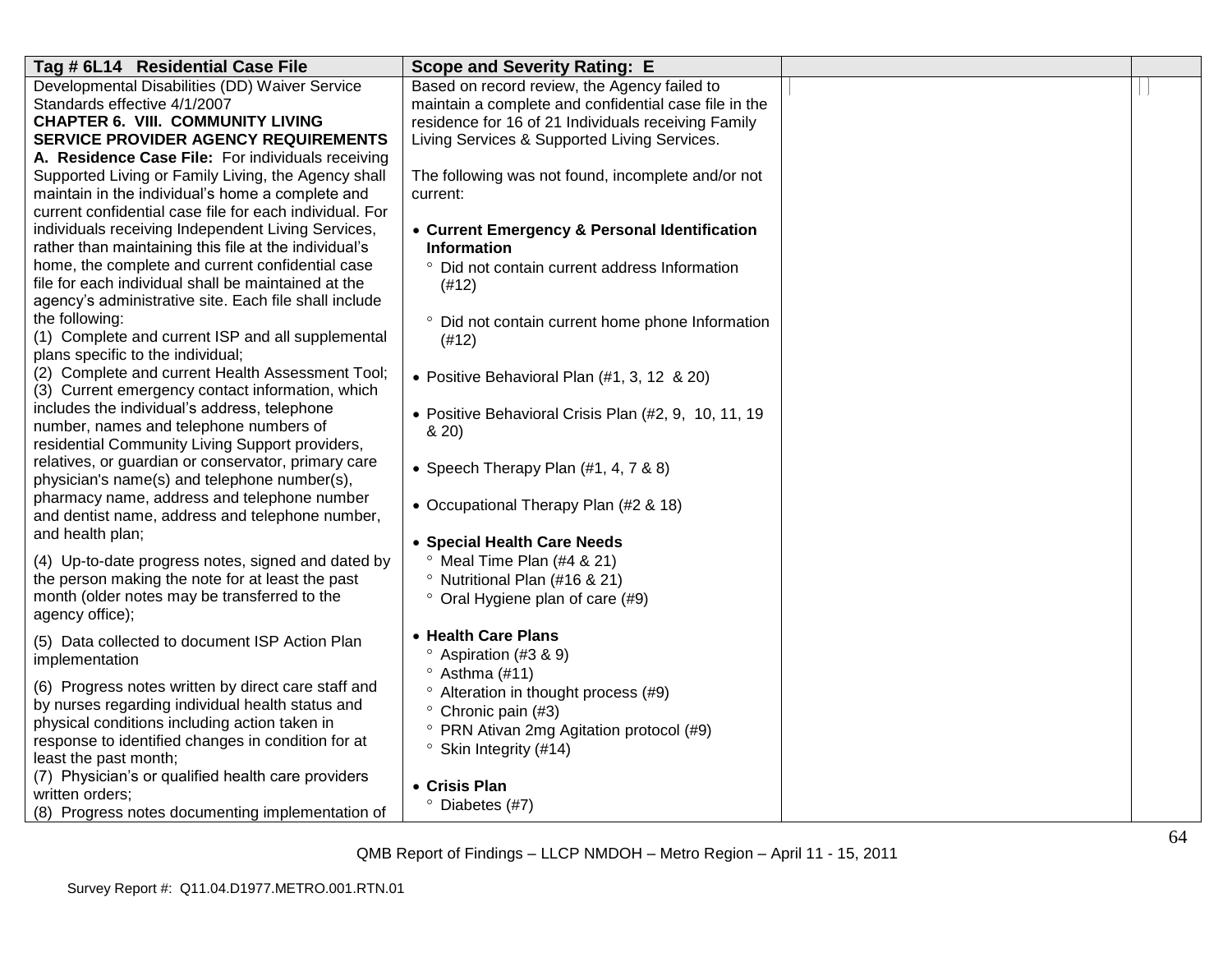| a physician's or qualified health care provider's    | Gastrointestinal (#3, 7 & 14)                            |  |
|------------------------------------------------------|----------------------------------------------------------|--|
| order(s);                                            | <sup>o</sup> Hemo chromatosis Factor (#7)                |  |
| (9) Medication Administration Record (MAR) for the   | $^{\circ}$ Hypertension (#7)                             |  |
| past three (3) months which includes:                |                                                          |  |
| (a) The name of the individual;                      | • Progress Notes/Daily Contacts Logs:                    |  |
| (b) A transcription of the healthcare practitioners  | $\degree$ Individual #16 - None found for 4/1 - 12, 2011 |  |
| prescription including the brand and generic         |                                                          |  |
| name of the medication;                              |                                                          |  |
| Diagnosis for which the medication is<br>(C)         |                                                          |  |
| prescribed;                                          |                                                          |  |
| (d) Dosage, frequency and method/route of            |                                                          |  |
| delivery;                                            |                                                          |  |
| (e) Times and dates of delivery;                     |                                                          |  |
| Initials of person administering or assisting with   |                                                          |  |
| medication; and                                      |                                                          |  |
| (g) An explanation of any medication irregularity,   |                                                          |  |
| allergic reaction or adverse effect.                 |                                                          |  |
| (h) For PRN medication an explanation for the use    |                                                          |  |
| of the PRN must include:                             |                                                          |  |
| Observable signs/symptoms or<br>(1)                  |                                                          |  |
| circumstances in which the medication is to          |                                                          |  |
| be used, and                                         |                                                          |  |
| (ii) Documentation of the effectiveness/result       |                                                          |  |
| of the PRN delivered.                                |                                                          |  |
| A MAR is not required for individuals<br>(1)         |                                                          |  |
| participating in Independent Living Services         |                                                          |  |
| who self-administer their own medication.            |                                                          |  |
| However, when medication administration is           |                                                          |  |
| provided as part of the Independent Living           |                                                          |  |
| Service a MAR must be maintained at the              |                                                          |  |
| individual's home and an updated copy must           |                                                          |  |
| be placed in the agency file on a weekly basis.      |                                                          |  |
| (10) Record of visits to healthcare practitioners    |                                                          |  |
| including any treatment provided at the visit and a  |                                                          |  |
| record of all diagnostic testing for the current ISP |                                                          |  |
| year; and                                            |                                                          |  |
| (11) Medical History to include: demographic data,   |                                                          |  |
| current and past medical diagnoses including the     |                                                          |  |
| cause (if known) of the developmental disability and |                                                          |  |
| any psychiatric diagnosis, allergies (food,          |                                                          |  |
| environmental, medications), status of routine adult |                                                          |  |
| health care screenings, immunizations, hospital      |                                                          |  |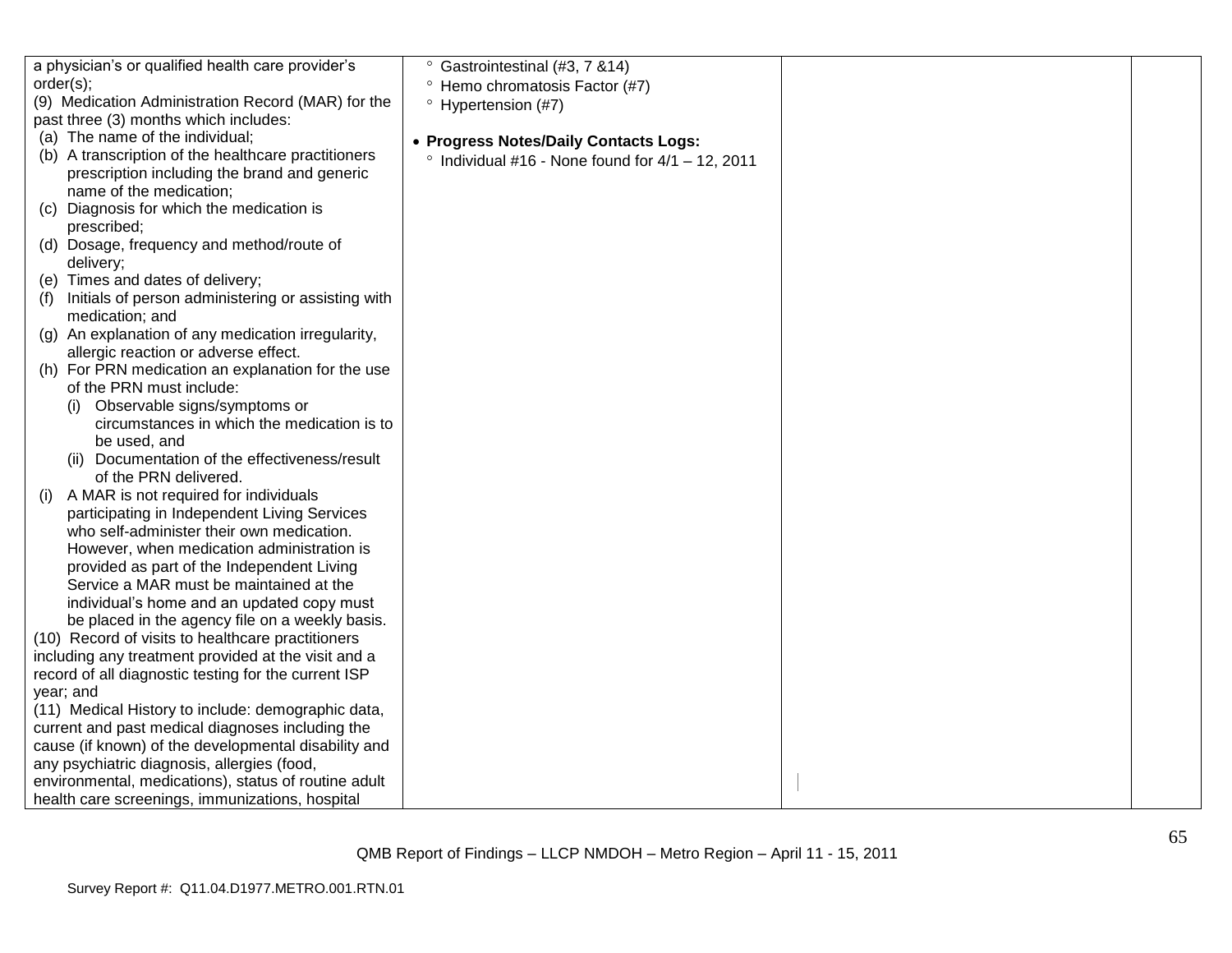| discharge summaries for past twelve (12) months,<br>past medical history including hospitalizations,<br>surgeries, injuries, family history and current<br>physical exam. |  |  |
|---------------------------------------------------------------------------------------------------------------------------------------------------------------------------|--|--|
|                                                                                                                                                                           |  |  |
|                                                                                                                                                                           |  |  |
|                                                                                                                                                                           |  |  |
|                                                                                                                                                                           |  |  |
|                                                                                                                                                                           |  |  |
|                                                                                                                                                                           |  |  |
|                                                                                                                                                                           |  |  |
|                                                                                                                                                                           |  |  |
|                                                                                                                                                                           |  |  |
|                                                                                                                                                                           |  |  |
|                                                                                                                                                                           |  |  |
|                                                                                                                                                                           |  |  |
|                                                                                                                                                                           |  |  |
|                                                                                                                                                                           |  |  |
|                                                                                                                                                                           |  |  |
|                                                                                                                                                                           |  |  |
|                                                                                                                                                                           |  |  |
|                                                                                                                                                                           |  |  |
|                                                                                                                                                                           |  |  |
|                                                                                                                                                                           |  |  |
|                                                                                                                                                                           |  |  |
|                                                                                                                                                                           |  |  |
|                                                                                                                                                                           |  |  |
|                                                                                                                                                                           |  |  |
|                                                                                                                                                                           |  |  |
|                                                                                                                                                                           |  |  |
|                                                                                                                                                                           |  |  |
|                                                                                                                                                                           |  |  |
|                                                                                                                                                                           |  |  |
|                                                                                                                                                                           |  |  |
|                                                                                                                                                                           |  |  |
|                                                                                                                                                                           |  |  |
|                                                                                                                                                                           |  |  |
|                                                                                                                                                                           |  |  |
|                                                                                                                                                                           |  |  |
|                                                                                                                                                                           |  |  |
|                                                                                                                                                                           |  |  |
|                                                                                                                                                                           |  |  |
|                                                                                                                                                                           |  |  |
|                                                                                                                                                                           |  |  |
|                                                                                                                                                                           |  |  |
|                                                                                                                                                                           |  |  |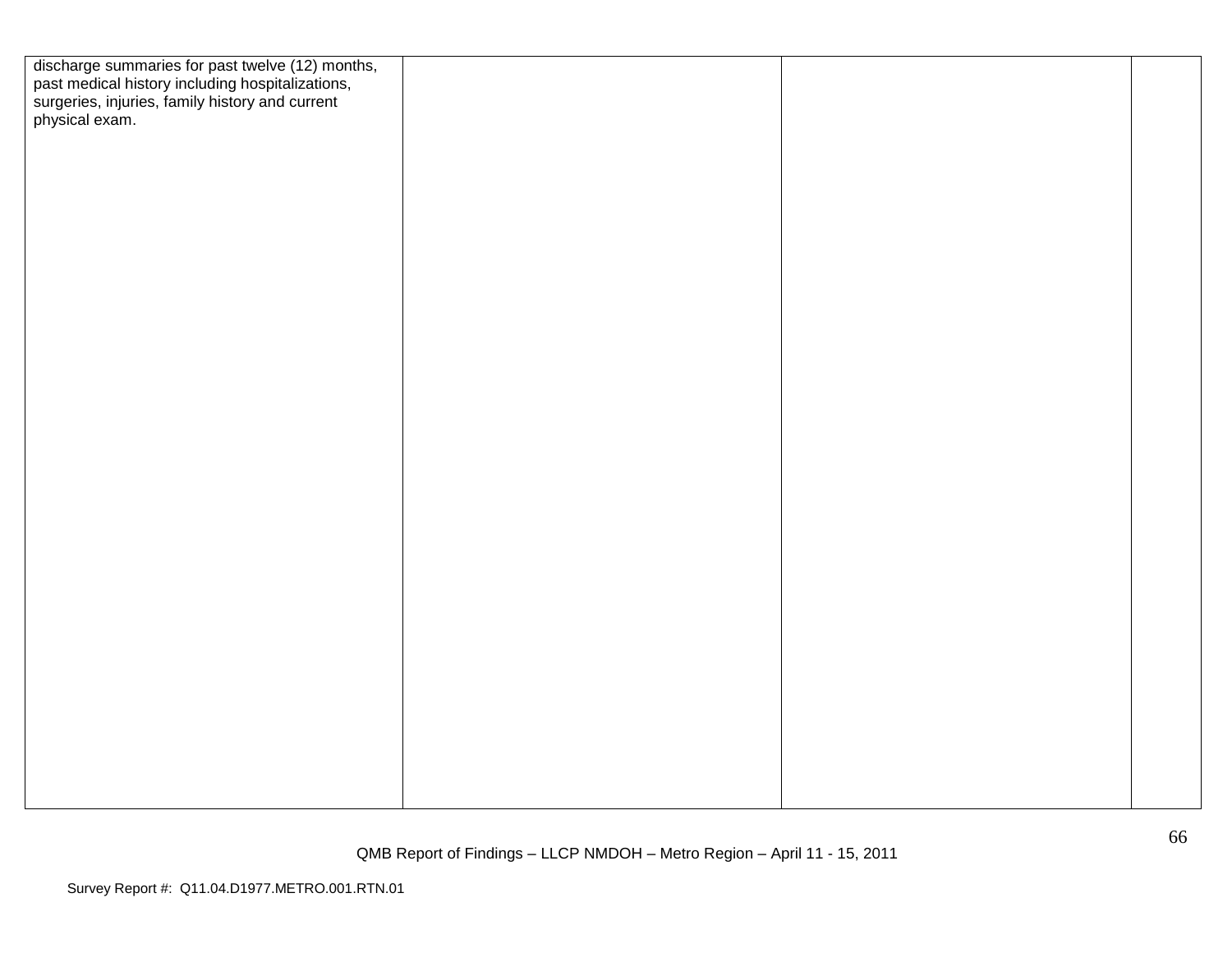|     | Tag # 6L17 Reporting Requirements<br>(Community Living Quarterly Reports)                                                                                                                                                                                                                                                                                                                    | <b>Scope and Severity Rating: B</b>                                                                                                                                                                                                                                                                                               |  |
|-----|----------------------------------------------------------------------------------------------------------------------------------------------------------------------------------------------------------------------------------------------------------------------------------------------------------------------------------------------------------------------------------------------|-----------------------------------------------------------------------------------------------------------------------------------------------------------------------------------------------------------------------------------------------------------------------------------------------------------------------------------|--|
|     | Developmental Disabilities (DD) Waiver Service<br>Standards effective 4/1/2007<br><b>CHAPTER 6. VIII. COMMUNITY LIVING</b><br><b>SERVICE PROVIDER AGENCY REQUIREMENTS</b>                                                                                                                                                                                                                    | Based on record review, the Agency failed to<br>complete written quarterly status reports for 4 of 21<br>individuals receiving Community Living Services.                                                                                                                                                                         |  |
|     | D. Community Living Service Provider Agency<br><b>Reporting Requirements: All Community Living</b><br>Support providers shall submit written quarterly<br>status reports to the individual's Case Manager and<br>other IDT Members no later than fourteen (14) days<br>following the end of each ISP quarter. The quarterly<br>reports shall contain the following written<br>documentation: | <b>Family Living Quarterly Reports:</b><br>$\bullet$ Individual #19 - None found for 3/2010 - 3/2011<br><b>Family Living Annual Assessment</b><br>• Individual #16 - None found for 3/2010 - 3/2011<br>$\bullet$ Individual #19 - None found for $7/2009$ - $7/2010$<br>$\bullet$ Individual #20 - None found for 9/2009 - 9/2010 |  |
| (1) | Timely completion of relevant activities from<br><b>ISP Action Plans</b>                                                                                                                                                                                                                                                                                                                     | • Individual #21 - None found for 10/2009 -<br>10/2010                                                                                                                                                                                                                                                                            |  |
| (2) | Progress towards desired outcomes in the ISP<br>accomplished during the quarter;                                                                                                                                                                                                                                                                                                             |                                                                                                                                                                                                                                                                                                                                   |  |
| (3) | Significant changes in routine or staffing;                                                                                                                                                                                                                                                                                                                                                  |                                                                                                                                                                                                                                                                                                                                   |  |
| (4) | Unusual or significant life events;                                                                                                                                                                                                                                                                                                                                                          |                                                                                                                                                                                                                                                                                                                                   |  |
| (5) | Updates on health status, including medication<br>and durable medical equipment needs<br>identified during the quarter; and                                                                                                                                                                                                                                                                  |                                                                                                                                                                                                                                                                                                                                   |  |
| (6) | Data reports as determined by IDT members.                                                                                                                                                                                                                                                                                                                                                   |                                                                                                                                                                                                                                                                                                                                   |  |
|     |                                                                                                                                                                                                                                                                                                                                                                                              |                                                                                                                                                                                                                                                                                                                                   |  |
|     |                                                                                                                                                                                                                                                                                                                                                                                              |                                                                                                                                                                                                                                                                                                                                   |  |
|     |                                                                                                                                                                                                                                                                                                                                                                                              |                                                                                                                                                                                                                                                                                                                                   |  |
|     |                                                                                                                                                                                                                                                                                                                                                                                              |                                                                                                                                                                                                                                                                                                                                   |  |
|     |                                                                                                                                                                                                                                                                                                                                                                                              |                                                                                                                                                                                                                                                                                                                                   |  |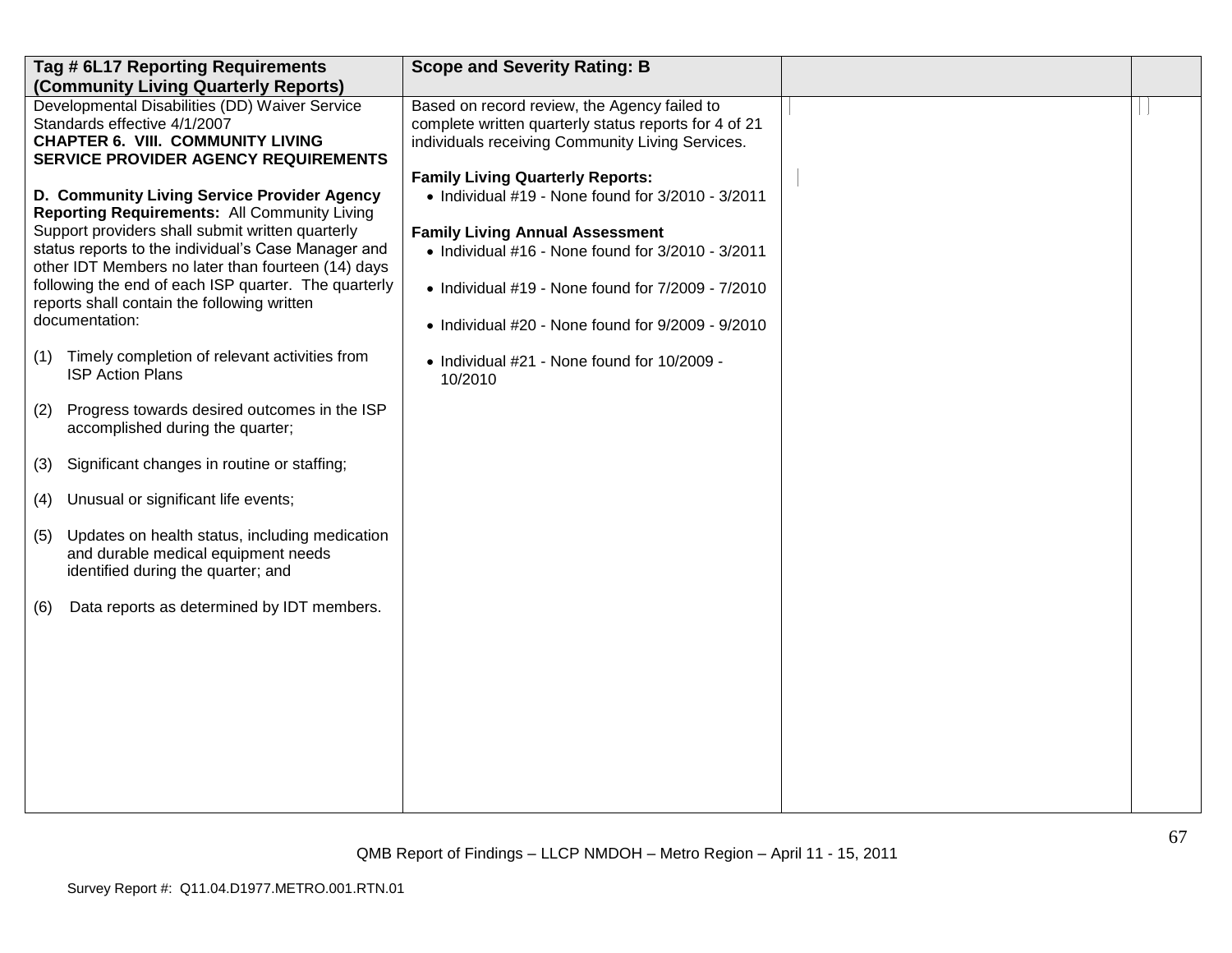| Tag # 6L25 (CoP) Residential Health &                                                       | <b>Scope and Severity Rating: E</b>                                                                    |  |
|---------------------------------------------------------------------------------------------|--------------------------------------------------------------------------------------------------------|--|
| <b>Safety (Supported Living &amp; Family Living)</b>                                        |                                                                                                        |  |
| Developmental Disabilities (DD) Waiver Service                                              | Based on observation, the Agency failed to ensure                                                      |  |
| Standards effective 4/1/2007                                                                | that each individual's residence met all                                                               |  |
| <b>CHAPTER 6. VIII. COMMUNITY LIVING</b>                                                    | requirements within the standard for 11 of 17                                                          |  |
| <b>SERVICE PROVIDER AGENCY REQUIREMENTS</b>                                                 | Supported Living & Family Living residences.                                                           |  |
| L. Residence Requirements for Family Living                                                 |                                                                                                        |  |
| <b>Services and Supported Living Services</b>                                               | The following items were not found, not functioning                                                    |  |
| (1) Supported Living Services and Family Living                                             | or incomplete:                                                                                         |  |
| Services providers shall assure that each                                                   |                                                                                                        |  |
| individual's residence has:                                                                 | <b>Supported Living Requirements:</b>                                                                  |  |
| (a) Battery operated or electric smoke detectors,                                           |                                                                                                        |  |
| heat sensors, or a sprinkler system installed in                                            | • Accessible written documentation of actual                                                           |  |
| the residence;                                                                              | evacuation drills occurring at least three (3) times                                                   |  |
| (b) General-purpose first aid kit;                                                          | a year. For Supported Living evacuation drills                                                         |  |
| (c) When applicable due to an individual's health                                           | shall occur at least once a year during each shift                                                     |  |
| status, a blood borne pathogens kit;                                                        | (#7)                                                                                                   |  |
| (d) Accessible written procedures for emergency<br>evacuation e.g. fire and weather-related |                                                                                                        |  |
| threats;                                                                                    | • Accessible written procedures for the safe storage                                                   |  |
| (e) Accessible telephone numbers of poison                                                  | of all medications with dispensing instructions for                                                    |  |
| control centers located within the line of sight of                                         | each individual that are consistent with the                                                           |  |
| the telephone;                                                                              | Assisting with Medication Administration training<br>or each individual's ISP (#3, 6, 10, 11, 13 & 14) |  |
| Accessible written documentation of actual<br>(f)                                           |                                                                                                        |  |
| evacuation drills occurring at least three (3)                                              | • Accessible written procedures for emergency                                                          |  |
| times a year. For Supported Living evacuation                                               | placement and relocation of individuals in the                                                         |  |
| drills shall occur at least once a year during                                              | event of an emergency evacuation that makes the                                                        |  |
| each shift;                                                                                 | residence unsuitable for occupancy. The                                                                |  |
| Accessible written procedures for the safe<br>(g)                                           | emergency evacuation procedures shall address,                                                         |  |
| storage of all medications with dispensing                                                  | but are not limited to, fire, chemical and/or                                                          |  |
| instructions for each individual that are                                                   | hazardous waste spills, and flooding (#3, 6,13 &                                                       |  |
| consistent with the Assisting with Medication                                               | (14)                                                                                                   |  |
| Administration training or each individual's ISP;                                           |                                                                                                        |  |
| and                                                                                         | Note:                                                                                                  |  |
| Accessible written procedures for emergency<br>(h)                                          | • Individuals #10 & 11 share a residence                                                               |  |
| placement and relocation of individuals in the                                              |                                                                                                        |  |
| event of an emergency evacuation that makes                                                 | <b>Family Living Requirements:</b>                                                                     |  |
| the residence unsuitable for occupancy. The                                                 |                                                                                                        |  |
| emergency evacuation procedures shall                                                       | • Accessible telephone numbers of poison control                                                       |  |
| address, but are not limited to, fire, chemical                                             | centers located within the line of sight of the                                                        |  |
| and/or hazardous waste spills, and flooding.                                                | telephone (#18)                                                                                        |  |
|                                                                                             |                                                                                                        |  |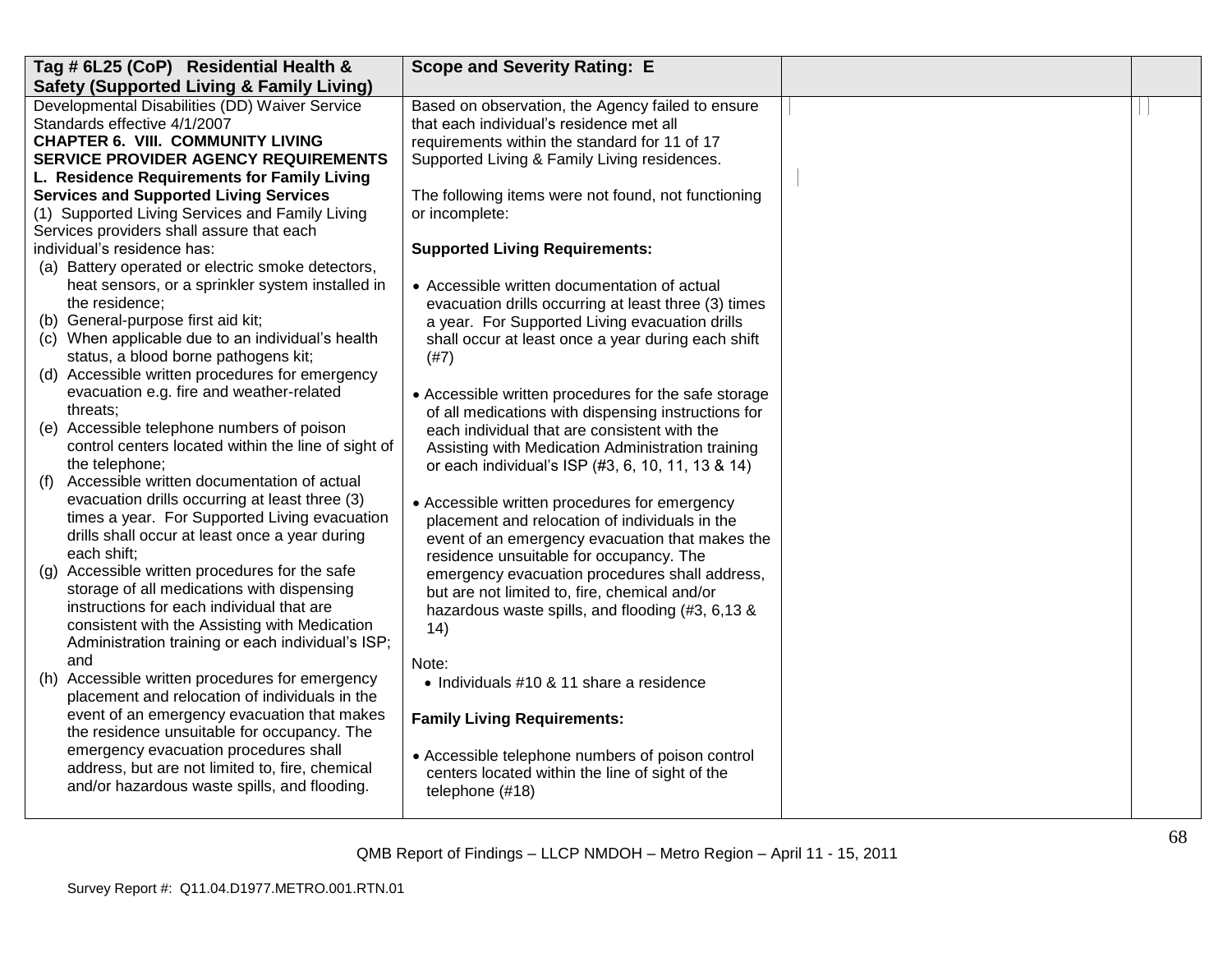| • Accessible written procedures for the safe storage<br>of all medications with dispensing instructions for<br>each individual that are consistent with the<br>Assisting with Medication Administration training<br>or each individual's ISP (#20)<br>• Accessible written procedures for emergency<br>placement and relocation of individuals in the<br>event of an emergency evacuation that makes the<br>residence unsuitable for occupancy. The<br>emergency evacuation procedures shall address,<br>but are not limited to, fire, chemical and/or<br>hazardous waste spills, and flooding (#15, 16 &<br>20) |  |
|------------------------------------------------------------------------------------------------------------------------------------------------------------------------------------------------------------------------------------------------------------------------------------------------------------------------------------------------------------------------------------------------------------------------------------------------------------------------------------------------------------------------------------------------------------------------------------------------------------------|--|
|                                                                                                                                                                                                                                                                                                                                                                                                                                                                                                                                                                                                                  |  |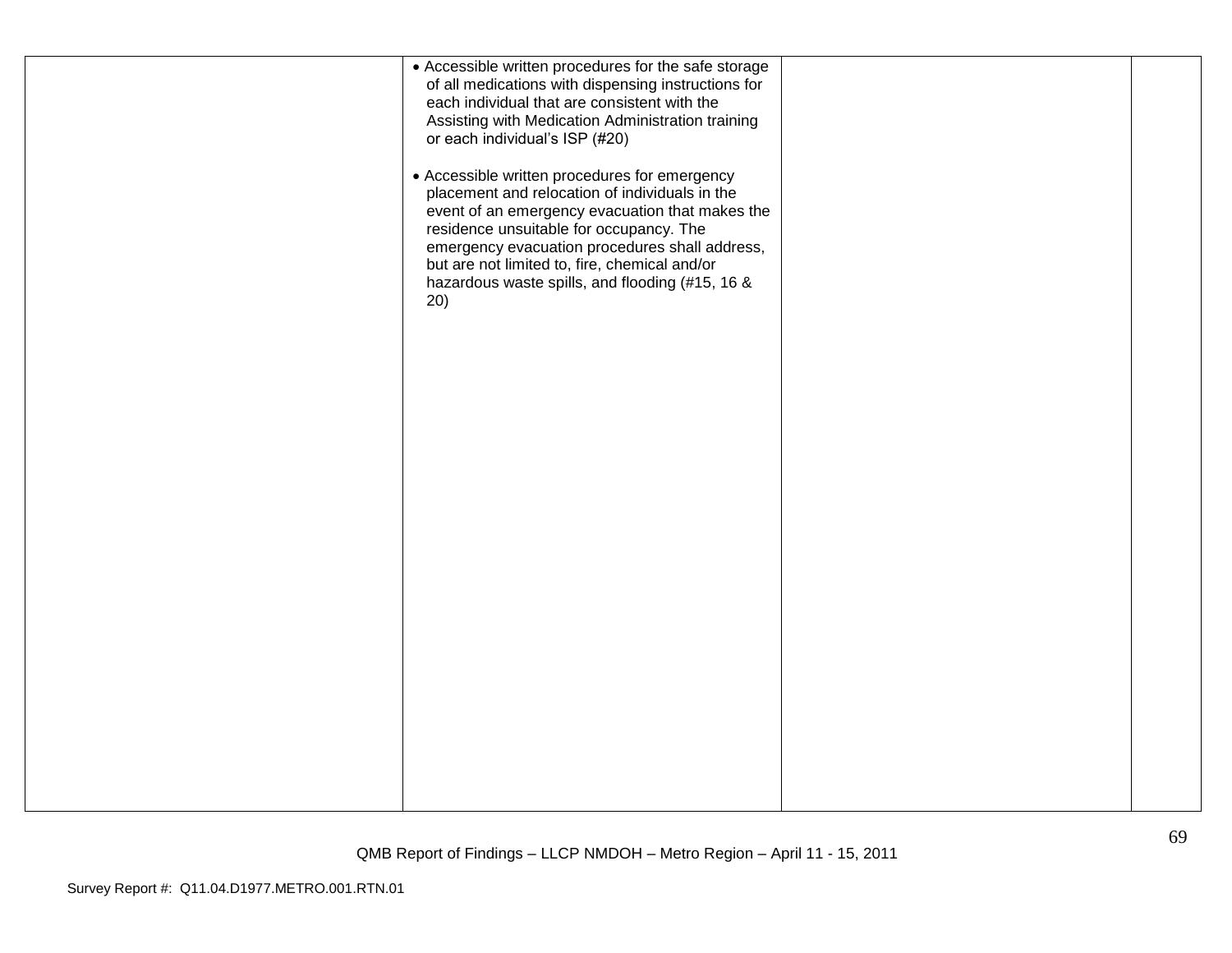| Tag # 6L26 SL Reimbursement                                                          | <b>Scope and Severity Rating: B</b>                                                            |  |
|--------------------------------------------------------------------------------------|------------------------------------------------------------------------------------------------|--|
| Developmental Disabilities (DD) Waiver Service                                       | Based on record review, the Agency failed to                                                   |  |
| Standards effective 4/1/2007                                                         | provide written or electronic documentation as                                                 |  |
| <b>CHAPTER 1 III. PROVIDER AGENCY</b>                                                | evidence for each unit billed for Supported Living                                             |  |
| DOCUMENTATION OF SERVICE DELIVERY AND                                                | Services for 4 of 14 individuals.                                                              |  |
| LOCATION                                                                             |                                                                                                |  |
| <b>General: All Provider Agencies shall maintain</b><br>Individual #7<br>А.          |                                                                                                |  |
| all records necessary to fully disclose the<br>December 2010                         |                                                                                                |  |
| service, quality, quantity and clinical necessity                                    | • The Agency billed 25 units of Supported Living                                               |  |
| furnished to individuals who are currently                                           | Services from 12/01/2010 through 12/25/2010.                                                   |  |
| receiving services. The Provider Agency<br>records shall be sufficiently detailed to | Documentation for 12/1 - 25 only contained                                                     |  |
| substantiate the date, time, individual name,                                        | initials. Documentation did not contain a full                                                 |  |
| servicing Provider Agency, level of services,                                        | signature/authenticated name of the staff<br>providing the service to justify billing for each |  |
| and length of a session of service billed.<br>unit billed.                           |                                                                                                |  |
| <b>Billable Units: The documentation of the</b><br>В.                                |                                                                                                |  |
| billable time spent with an individual shall be                                      | • The Agency billed 6 units of Supported Living                                                |  |
| kept on the written or electronic record that is                                     | Services from 12/26/2010 through 12/31/2010.                                                   |  |
| prepared prior to a request for reimbursement                                        | Documentation for 12/26 - 31 only contained                                                    |  |
| from the HSD. For each unit billed, the record                                       | initials. Documentation did not contain a full                                                 |  |
| shall contain the following:                                                         | signature/authenticated name of the staff                                                      |  |
| Date, start and end time of each service<br>(1)                                      | providing the service to justify billing for each                                              |  |
| encounter or other billable service interval;<br>unit billed.                        |                                                                                                |  |
| A description of what occurred during the<br>(2)                                     |                                                                                                |  |
| encounter or service interval; and<br>January 2011                                   |                                                                                                |  |
| The signature or authenticated name of staff<br>(3)                                  | • The Agency billed 26 units of Supported Living                                               |  |
| providing the service.                                                               | Services from 01/01/2011 through 01/26/2011.                                                   |  |
|                                                                                      | Documentation for $1/1 - 26$ only contained                                                    |  |
| MAD-MR: 03-59 Eff 1/1/2004<br><b>8.314.1 BI RECORD KEEPING AND</b>                   | initials. Documentation did not contain a full                                                 |  |
| <b>DOCUMENTATION REQUIREMENTS:</b>                                                   | signature/authenticated name of the staff                                                      |  |
| Providers must maintain all records necessary to<br>unit billed.                     | providing the service to justify billing for each                                              |  |
| fully disclose the extent of the services provided to                                |                                                                                                |  |
| the Medicaid recipient. Services that have been                                      | • The Agency billed 5 units of Supported Living                                                |  |
| billed to Medicaid, but are not substantiated in a                                   | Services from 01/27/2011 through 01/31/2011.                                                   |  |
| treatment plan and/or patient records for the                                        | Documentation for 1/27 - 31 only contained                                                     |  |
| recipient are subject to recoupment.                                                 | initials. Documentation did not contain a full                                                 |  |
|                                                                                      | signature/authenticated name of the staff                                                      |  |
| Developmental Disabilities (DD) Waiver Service                                       | providing the service to justify billing for each                                              |  |
| Standards effective 4/1/2007<br>unit billed.                                         |                                                                                                |  |
| <b>CHAPTER 6. IX. REIMBURSEMENT FOR</b>                                              |                                                                                                |  |
| <b>COMMUNITY LIVING SERVICES</b><br>February 2011                                    |                                                                                                |  |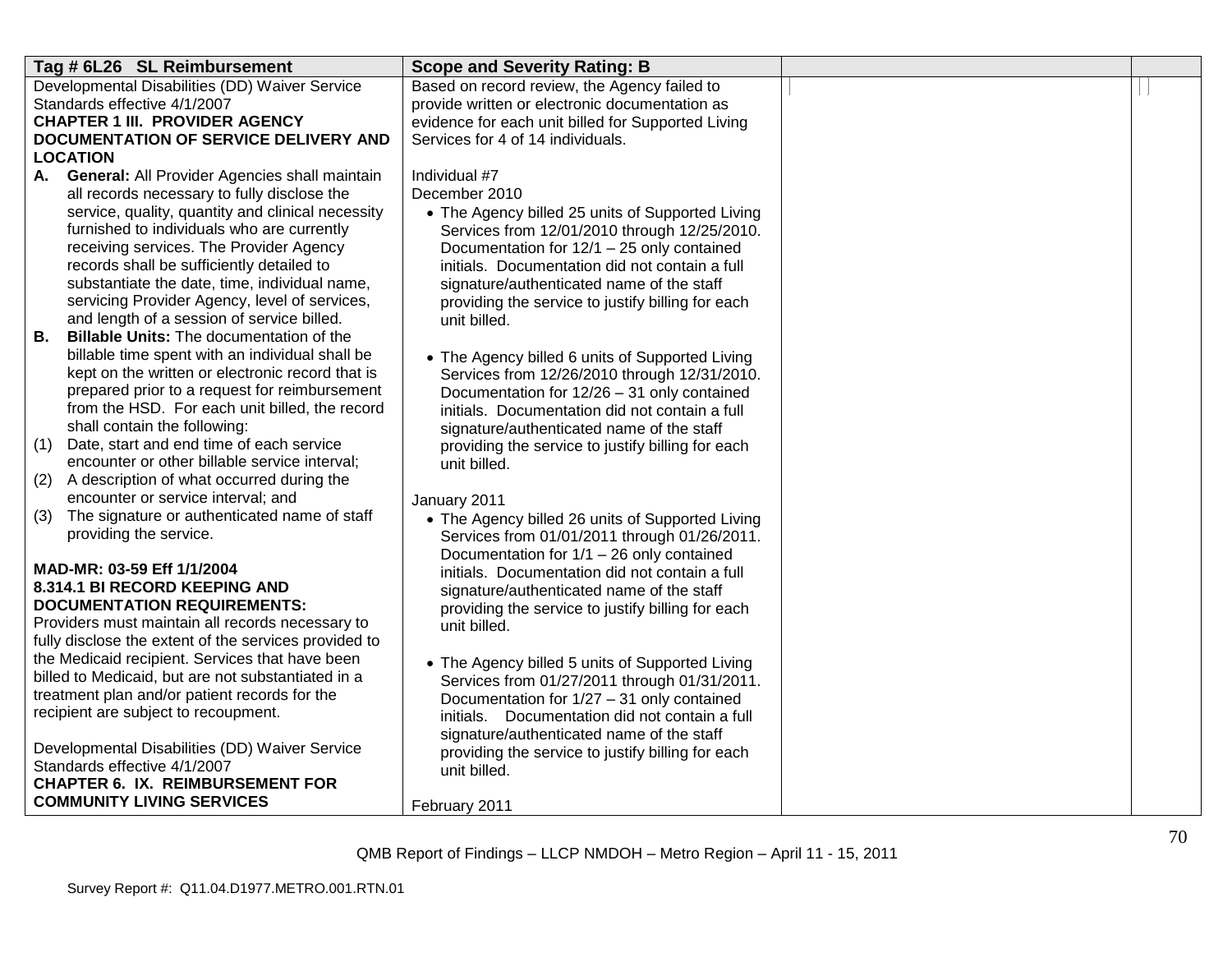| A. Reimbursement for Supported Living Services<br>Billable Unit. The billable Unit for Supported<br>(1)<br>Living Services is based on a daily rate. The<br>daily rate cannot exceed 340 billable days a<br>year.<br><b>Billable Activities</b><br>(2)<br>(a) Direct care provided to an individual in the<br>residence any portion of the day.<br>(b) Direct support provided to an individual by<br>community living direct service staff away<br>from the residence, e.g., in the community.<br>(c) Any activities in which direct support staff<br>provides in accordance with the Scope of<br>Services.<br>(3) Non-Billable Activities<br>(a) The Supported Living Services provider shall<br>not bill DD Waiver for Room and Board.<br>(b) Personal care, respite, nutritional counseling<br>and nursing supports shall not be billed as<br>separate services for an individual receiving<br>Supported Living Services.<br>(c) The provider shall not bill when an individual<br>is hospitalized or in an institutional care<br>setting. | • The Agency billed 26 units of Supported Living<br>Services from 02/01/2011 through 02/26/2011.<br>Documentation for $2/1 - 26$ only contained<br>initials. Documentation did not contain a full<br>signature/authenticated name of the staff<br>providing the service to justify billing for each<br>unit billed.<br>Individual #8<br>December 2010<br>• The Agency billed 29 units of Supported Living<br>Services from 12/01/2010 through 12/29/2010.<br>Documentation for 12/1 - 29 only contained<br>initials. Documentation did not contain a full<br>signature/authenticated name of the staff<br>providing the service to justify billing for each<br>unit billed.<br>• The Agency billed 2 units of Supported Living<br>Services from 12/30/2010 through 12/31/2010.<br>Documentation for 12/30 - 31 only contained<br>initials. Documentation did not contain a full<br>signature/authenticated name of the staff<br>providing the service to justify billing for each<br>unit billed.<br>January 2011<br>• The Agency billed 18 units of Supported Living |  |
|------------------------------------------------------------------------------------------------------------------------------------------------------------------------------------------------------------------------------------------------------------------------------------------------------------------------------------------------------------------------------------------------------------------------------------------------------------------------------------------------------------------------------------------------------------------------------------------------------------------------------------------------------------------------------------------------------------------------------------------------------------------------------------------------------------------------------------------------------------------------------------------------------------------------------------------------------------------------------------------------------------------------------------------------|-----------------------------------------------------------------------------------------------------------------------------------------------------------------------------------------------------------------------------------------------------------------------------------------------------------------------------------------------------------------------------------------------------------------------------------------------------------------------------------------------------------------------------------------------------------------------------------------------------------------------------------------------------------------------------------------------------------------------------------------------------------------------------------------------------------------------------------------------------------------------------------------------------------------------------------------------------------------------------------------------------------------------------------------------------------------------|--|
|                                                                                                                                                                                                                                                                                                                                                                                                                                                                                                                                                                                                                                                                                                                                                                                                                                                                                                                                                                                                                                                | Services from 01/01/2011 through 01/18/2011.<br>Documentation did not contain a full<br>signature/authenticated name of the staff<br>providing the service to justify billing for each<br>unit billed.<br>• The Agency billed 10 units of Supported Living<br>Services from 01/22/2011 through 01/31/2011.                                                                                                                                                                                                                                                                                                                                                                                                                                                                                                                                                                                                                                                                                                                                                            |  |
|                                                                                                                                                                                                                                                                                                                                                                                                                                                                                                                                                                                                                                                                                                                                                                                                                                                                                                                                                                                                                                                | Documentation for 1/22 - 31 only contained<br>initials. Documentation did not contain a full<br>signature/authenticated name of the staff<br>providing the service to justify billing for each<br>unit billed.                                                                                                                                                                                                                                                                                                                                                                                                                                                                                                                                                                                                                                                                                                                                                                                                                                                        |  |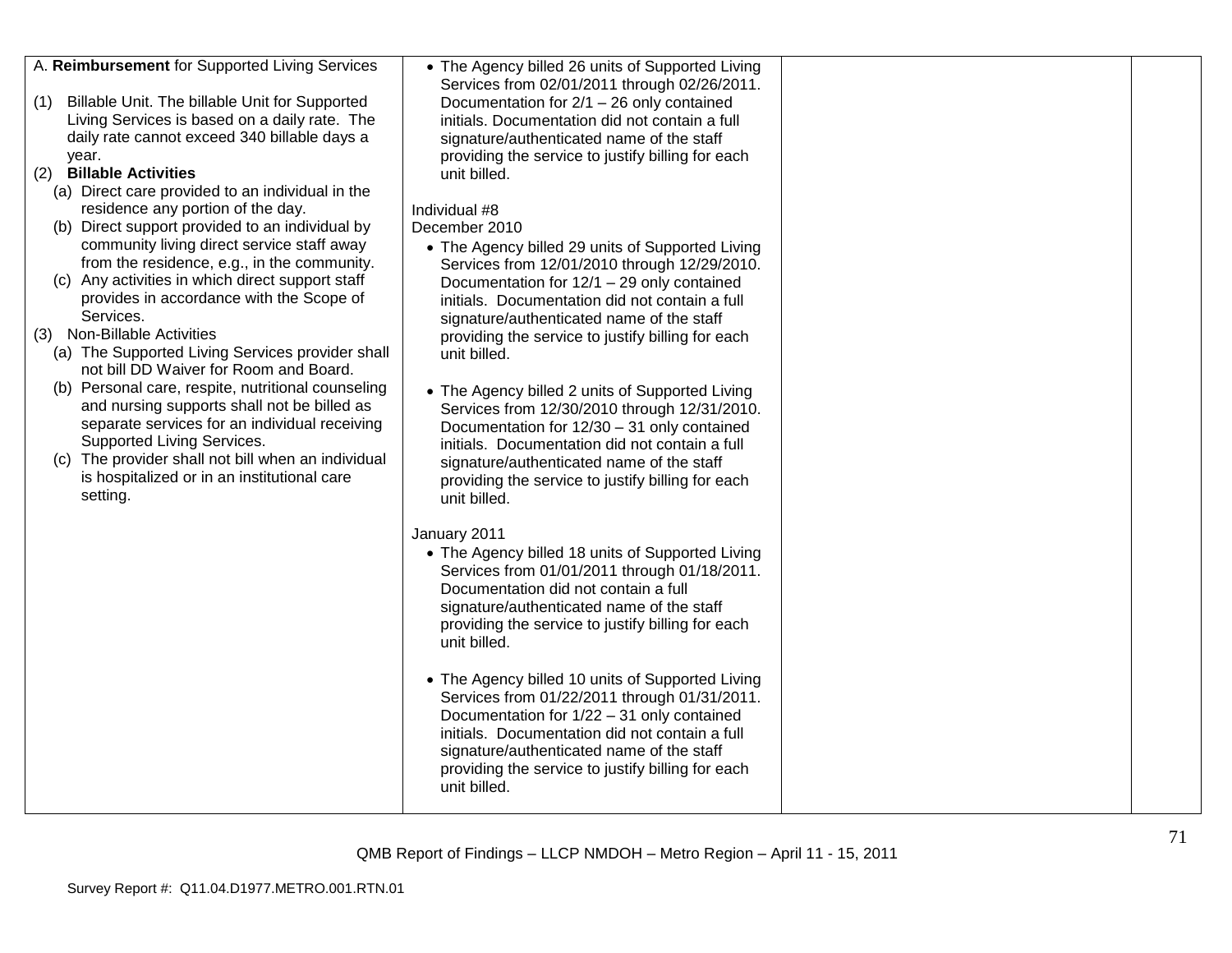| February 2011<br>• The Agency billed 28 units of Supported Living<br>Services from 02/01/2011 through 02/28/2011.<br>Documentation for 2/1 - 28 only contained<br>initials. Documentation did not contain a full<br>signature/authenticated name of the staff<br>providing the service to justify billing for each<br>unit billed. |  |
|------------------------------------------------------------------------------------------------------------------------------------------------------------------------------------------------------------------------------------------------------------------------------------------------------------------------------------|--|
| • The Agency billed 28 units of Supported Living<br>from 02/01/2011 through 02/28/2011. No<br>documentation found on 02/15, 16 & 17 to<br>justify billing.                                                                                                                                                                         |  |
| Individual #9                                                                                                                                                                                                                                                                                                                      |  |
| December 2010                                                                                                                                                                                                                                                                                                                      |  |
| • The Agency billed 24 units of Supported Living<br>Services from 12/01/2010 through 12/24/2010.<br>Documentation only contained initials on 12/04,<br>11, 13, 21, 22 & 24. Documentation did not<br>contain a full signature/authenticated name of<br>the staff providing the service to justify billing for<br>each unit billed. |  |
| • The Agency billed 2 units of Supported Living<br>Services from 12/27/2010 through 12/28/2010.<br>Documentation only contained initials on 12/28.<br>Documentation did not contain a full<br>signature/authenticated name of the staff<br>providing the service to justify billing for each<br>unit billed.                       |  |
| January 2011                                                                                                                                                                                                                                                                                                                       |  |
| • The Agency billed 25 units of Supported Living<br>Services from 01/01/2011 through 01/25/2011.<br>Documentation only contained initials on 01/05,<br>15 & 22. Documentation did not contain a full<br>signature/authenticated name of the staff<br>providing the service to justify billing for each<br>unit billed.             |  |
| • The Agency billed 6 units of Supported Living                                                                                                                                                                                                                                                                                    |  |
|                                                                                                                                                                                                                                                                                                                                    |  |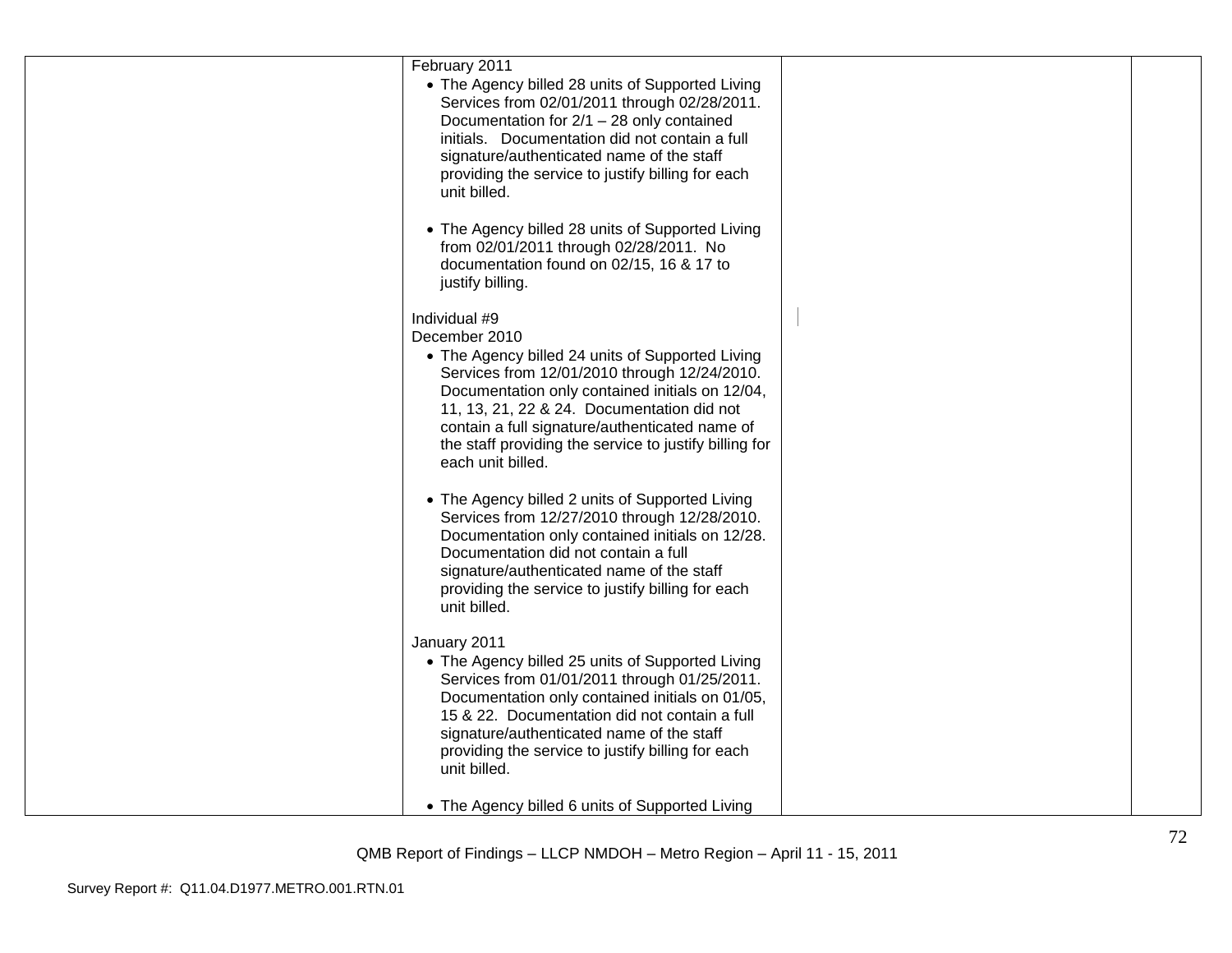| Services from 01/26/2011 through 01/31/2011.<br>Documentation only contained initials on<br>01/30/2011. Documentation did not contain a<br>full signature/authenticated name of the staff<br>providing the service to justify billing for each<br>unit billed.                                                                                                                                                                                                                                                      |  |
|---------------------------------------------------------------------------------------------------------------------------------------------------------------------------------------------------------------------------------------------------------------------------------------------------------------------------------------------------------------------------------------------------------------------------------------------------------------------------------------------------------------------|--|
| February 2011<br>• The Agency billed 24 units of Supported Living<br>Services from 02/01/2011 through 02/24/2011.<br>Documentation only contained initials on 02/05,<br>09, 11, 12, 16, 19 & 20. Documentation did not<br>contain a full signature/authenticated name of<br>the staff providing the service to justify billing for<br>each unit billed.                                                                                                                                                             |  |
| Individual #13<br>December 2010<br>• The Agency billed 21 units of Supported Living<br>Services from 12/01/2010 through 12/21/2010.<br>Documentation on 12/18 did not contain a<br>signature/authenticated name of the staff<br>providing the service to justify billing.<br>• The Agency billed 10 units of Supported Living<br>Services from 12/22/2010 through 12/31/2010.<br>Documentation on 12/29 did not contain a<br>signature/authenticated name of the staff<br>providing the service to justify billing. |  |
|                                                                                                                                                                                                                                                                                                                                                                                                                                                                                                                     |  |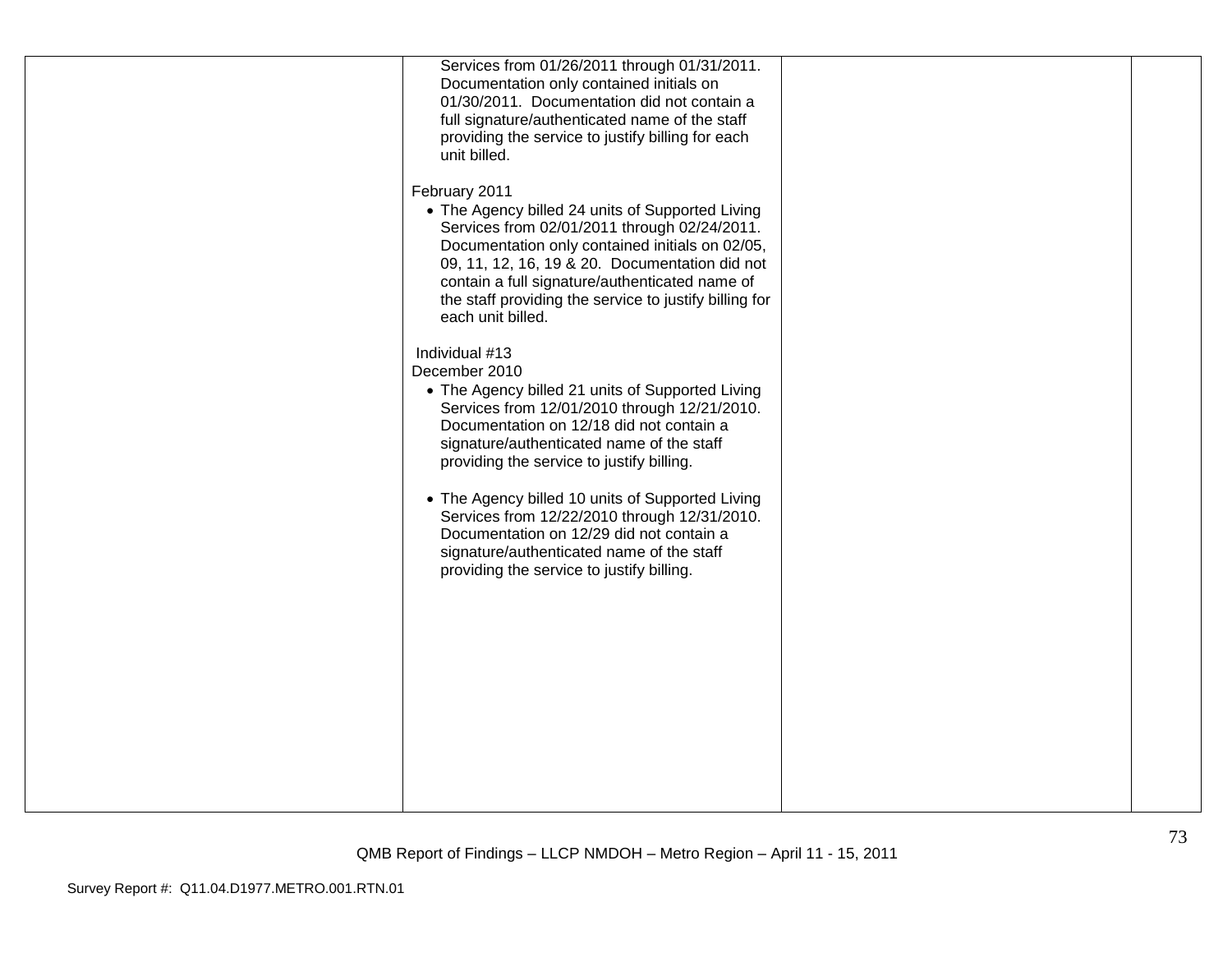| Tag # 6L27 FL Reimbursement                                                                     | <b>Scope and Severity Rating: C</b>                                                               |  |
|-------------------------------------------------------------------------------------------------|---------------------------------------------------------------------------------------------------|--|
| Developmental Disabilities (DD) Waiver Service                                                  | Based on record review, the Agency failed to                                                      |  |
| Standards effective 4/1/2007                                                                    | provide written or electronic documentation as                                                    |  |
| <b>CHAPTER 1 III. PROVIDER AGENCY</b>                                                           | evidence for each unit billed for Family Living                                                   |  |
| DOCUMENTATION OF SERVICE DELIVERY AND                                                           | Services for 7 of 7 individuals.                                                                  |  |
| <b>LOCATION</b>                                                                                 |                                                                                                   |  |
| A. General: All Provider Agencies shall maintain                                                | Individual #15                                                                                    |  |
| all records necessary to fully disclose the                                                     | December 2010                                                                                     |  |
| service, quality, quantity and clinical necessity<br>furnished to individuals who are currently | • The Agency billed 31 units of Family Living from                                                |  |
| receiving services. The Provider Agency                                                         | 12/01/2010 through 12/31/2010. No                                                                 |  |
| records shall be sufficiently detailed to                                                       | documentation was found for 12/01, 02, 03, 04,<br>05, 06, 07, 08, 09, 10, 11, 12, 13, 14, 15, 16, |  |
| substantiate the date, time, individual name,                                                   | 17, 18, 19, 20, 21, 22, 23, 24, 25, 26, 27, 28,                                                   |  |
| servicing Provider Agency, level of services,                                                   | 29, 30 & 31 to justify billing.                                                                   |  |
| and length of a session of service billed.                                                      |                                                                                                   |  |
| <b>Billable Units:</b> The documentation of the<br>В.                                           | January 2011                                                                                      |  |
| billable time spent with an individual shall be                                                 | • The Agency billed 31 units of Family Living from                                                |  |
| kept on the written or electronic record that is                                                | 01/01/2011 through 01/31/2010. No                                                                 |  |
| prepared prior to a request for reimbursement                                                   | documentation was found for 01/01, 02, 03, 04,                                                    |  |
| from the HSD. For each unit billed, the record                                                  | 05, 06, 07, 08, 09, 10, 11, 12, 13, 14, 15, 16,                                                   |  |
| shall contain the following:                                                                    | 17, 18, 19, 20, 21, 22, 23, 24, 25, 26, 27, 28,                                                   |  |
| Date, start and end time of each service<br>(1)                                                 | 29, 30 & 31 to justify billing.                                                                   |  |
| encounter or other billable service interval;                                                   |                                                                                                   |  |
| A description of what occurred during the<br>(2)                                                | February 2011                                                                                     |  |
| encounter or service interval; and                                                              | • The Agency billed 15 units of Family Living from                                                |  |
| The signature or authenticated name of staff<br>(3)                                             | 02/01/2011 through 02/15/2011. No                                                                 |  |
| providing the service.                                                                          | documentation was found for 02/01, 02, 03, 04,                                                    |  |
| MAD-MR: 03-59 Eff 1/1/2004                                                                      | 05, 06, 07, 08, 09, 10, 11, 12, 13, 14 & 15 to                                                    |  |
| 8.314.1 BI RECORD KEEPING AND                                                                   | justify billing.                                                                                  |  |
| <b>DOCUMENTATION REQUIREMENTS:</b>                                                              | Individual #16                                                                                    |  |
| Providers must maintain all records necessary to                                                | December 2010                                                                                     |  |
| fully disclose the extent of the services provided to                                           | • The Agency billed 31 units of Family Living from                                                |  |
| the Medicaid recipient. Services that have been                                                 | 12/01/2010 through 12/31/2010. No                                                                 |  |
| billed to Medicaid, but are not substantiated in a                                              | documentation was found for 12/01, 02, 03, 04,                                                    |  |
| treatment plan and/or patient records for the                                                   | 05, 06, 07, 08, 09, 10, 11, 12, 13, 14, 15, 16,                                                   |  |
| recipient are subject to recoupment.                                                            | 17, 18, 19, 20, 21, 22, 23, 24, 25, 26, 27, 28,                                                   |  |
|                                                                                                 | 29, 30 & 31 to justify billing.                                                                   |  |
| Developmental Disabilities (DD) Waiver Service                                                  |                                                                                                   |  |
| Standards effective 4/1/2007                                                                    | January 2011                                                                                      |  |
| <b>CHAPTER 6. IX. REIMBURSEMENT FOR</b>                                                         | • The Agency billed 31 units of Family Living from                                                |  |
| <b>COMMUNITY LIVING SERVICES</b>                                                                | 01/01/2011 through 01/31/2010. No                                                                 |  |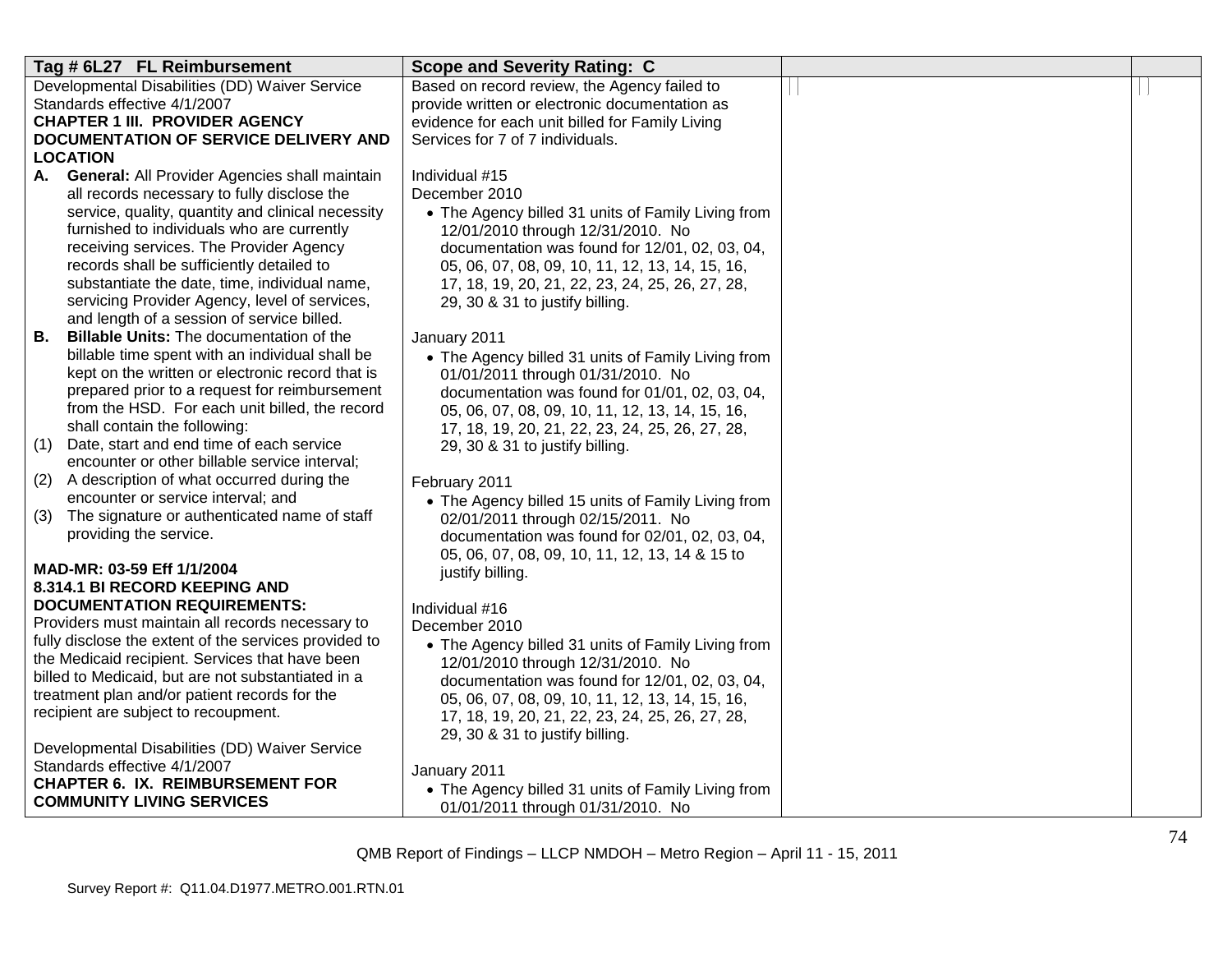| B. Reimbursement for Family Living Services            | documentation was found for 01/01, 02, 03, 04,     |  |
|--------------------------------------------------------|----------------------------------------------------|--|
| (1) Billable Unit: The billable unit for Family Living | 05, 06, 07, 08, 09, 10, 11, 12, 13, 14, 15, 16,    |  |
| Services is a daily rate for each individual in the    | 17, 18, 19, 20, 21, 22, 23, 24, 25, 26, 27, 28,    |  |
| residence. A maximum of 340 days (billable             | 29, 30 & 31 to justify billing.                    |  |
| units) are allowed per ISP year.                       |                                                    |  |
|                                                        | February 2011                                      |  |
| (2) Billable Activities shall include:                 | • The Agency billed 20 units of Family Living from |  |
| (a) Direct support provided to an individual in the    | 02/01/2011 through 02/20/2011. No                  |  |
| residence any portion of the day;                      | documentation was found for 02/01, 02, 03, 04,     |  |
| (b) Direct support provided to an individual by        | 05, 06, 07, 08, 09, 10, 11, 12, 13, 14, 15, 16,    |  |
| the Family Living Services direct support or           | 17, 18, 19 & 20 to justify billing.                |  |
| substitute care provider away from the                 |                                                    |  |
| residence (e.g., in the community); and                | Individual #17                                     |  |
| (c) Any other activities provided in accordance        | December 2010                                      |  |
| with the Scope of Services.                            | • The Agency billed 31 units of Family Living from |  |
|                                                        | 12/01/2010 through 12/31/2010. No                  |  |
| (3) Non-Billable Activities shall include:             | documentation was found for 12/01, 02, 03, 04,     |  |
| (a) The Family Living Services Provider Agency         | 05, 06, 07, 08, 09, 10, 11, 12, 13, 14, 15, 16,    |  |
| may not bill the for room and board;                   | 17, 18, 19, 20, 21, 22, 23, 24, 25, 26, 27, 28,    |  |
| (b) Personal care, nutritional counseling and          | 29, 30 & 31 to justify billing.                    |  |
| nursing supports may not be billed as                  |                                                    |  |
| separate services for an individual receiving          | January 2011                                       |  |
| Family Living Services; and                            | • The Agency billed 31 units of Family Living from |  |
| (c) Family Living services may not be billed for       | 01/01/2011 through 01/31/2010. No                  |  |
| the same time period as Respite.                       | documentation was found for 01/01, 02, 03, 04,     |  |
| (d) The Family Living Services Provider Agency         | 05, 06, 07, 08, 09, 10, 11, 12, 13, 14, 15, 16,    |  |
| may not bill on days when an individual is             | 17, 18, 19, 20, 21, 22, 23, 24, 25, 26, 27, 28,    |  |
| hospitalized or in an institutional care setting.      | 29, 30 & 31 to justify billing.                    |  |
| For this purpose a day is counted from one             |                                                    |  |
| midnight to the following midnight.                    | February 2011                                      |  |
|                                                        | • The Agency billed 17 units of Family Living from |  |
| Developmental Disabilities (DD) Waiver Service         | 02/01/2011 through 02/20/2011. No                  |  |
| Standards effective 4/1/2007 - Chapter 6 -             | documentation was found for 02/01, 02, 03, 04,     |  |
| <b>COMMUNITY LIVING SERVICES</b>                       | 05, 06, 07, 08, 09, 10, 11, 12, 13, 14, 15, 16 &   |  |
| III. REQUIREMENTS UNIQUE TO FAMILY LIVING              | 17 to justify billing.                             |  |
| <b>SERVICES</b>                                        |                                                    |  |
| C. Service Limitations. Family Living Services         | Individual #18                                     |  |
| cannot be provided in conjunction with any other       | December 2010                                      |  |
| <b>Community Living Service, Personal Support</b>      | • The Agency billed 31 units of Family Living from |  |
| Service, Private Duty Nursing, or Nutritional          | 12/01/2010 through 12/31/2010. No                  |  |
| Counseling. In addition, Family Living may not be      | documentation was found for 12/01, 02, 03, 04,     |  |
| delivered during the same time as respite; therefore,  | 05, 06, 07, 08, 09, 10, 11, 12, 13, 14, 15, 16,    |  |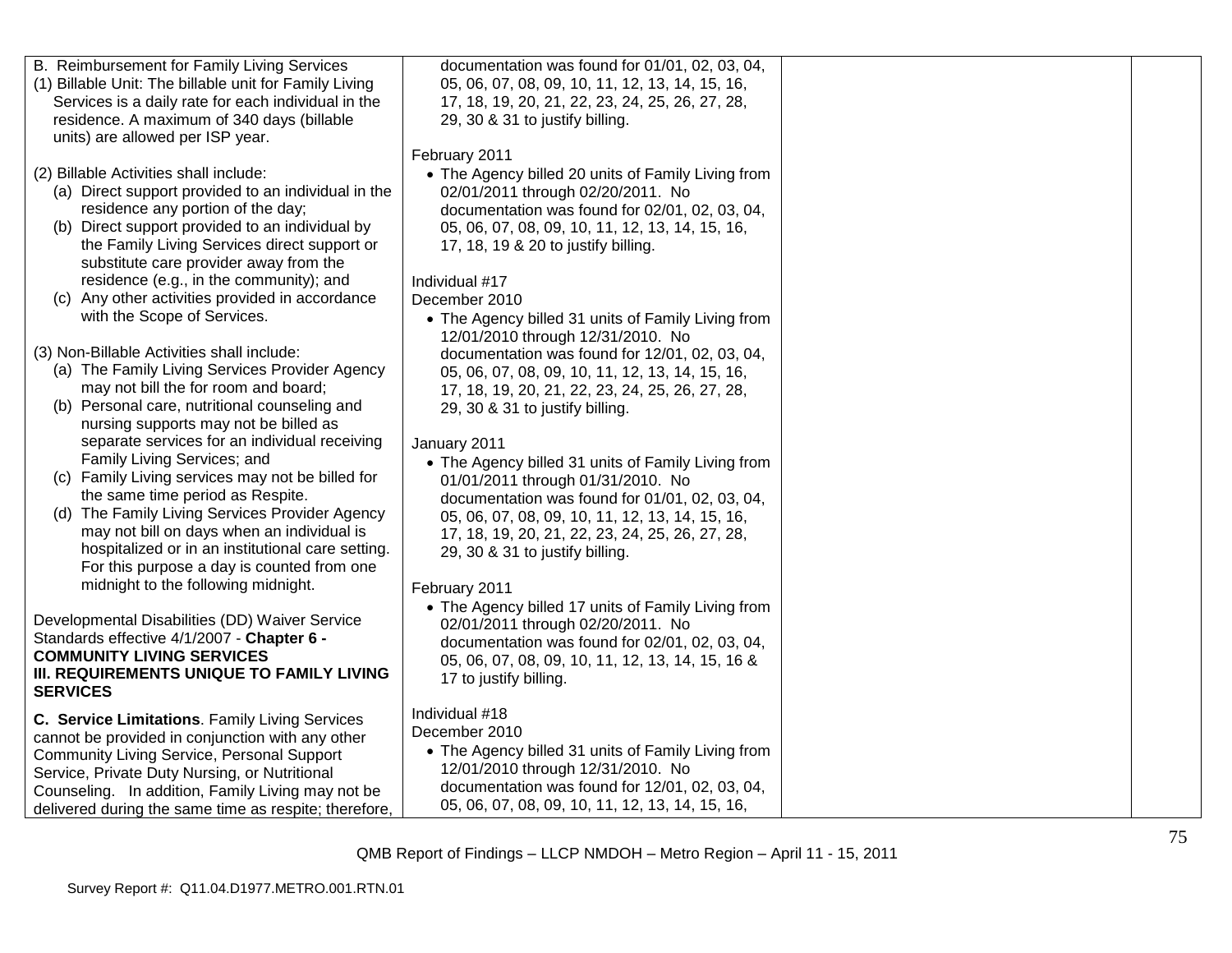| a specified deduction to the daily rate for Family<br>Living shall be made for each unit of respite<br>received.                                                                                                                                                                                  | 17, 18, 19, 20, 21, 22, 23, 24, 25, 26, 27, 28,<br>29, 30 & 31 to justify billing.                                                                                                                                                                                                                                    |  |
|---------------------------------------------------------------------------------------------------------------------------------------------------------------------------------------------------------------------------------------------------------------------------------------------------|-----------------------------------------------------------------------------------------------------------------------------------------------------------------------------------------------------------------------------------------------------------------------------------------------------------------------|--|
| Developmental Disabilities (DD) Waiver Service<br>Standards effective 4/1/2007 - DEFINITIONS<br><b>SUBSTITUTE CARE</b> means the provision of family<br>living services by an agency staff or subcontractor<br>during a planned/scheduled or emergency absence<br>of the direct service provider. | January 2011<br>• The Agency billed 31 units of Family Living from<br>01/01/2011 through 01/31/2010. No<br>documentation was found for 01/01, 02, 03, 04,<br>05, 06, 07, 08, 09, 10, 11, 12, 13, 14, 15, 16,<br>17, 18, 19, 20, 21, 22, 23, 24, 25, 26, 27, 28,<br>29, 30 & 31 to justify billing.                    |  |
| <b>RESPITE</b> means a support service to allow the<br>primary caregiver to take a break from care giving<br>responsibilities while maintaining adequate<br>supervision and support to the individual during the<br>absence of the primary caregiver.                                             | February 2011<br>• The Agency billed 20 units of Family Living from<br>02/01/2011 through 02/20/2011. No<br>documentation was found for 02/01, 02, 03, 04,<br>05, 06, 07, 08, 09, 10, 11, 12, 13, 14, 15, 16,<br>17, 18, 19 & 20 to justify billing.                                                                  |  |
|                                                                                                                                                                                                                                                                                                   | Individual #19<br>December 2010<br>• The Agency billed 31 units of Family Living from<br>12/01/2010 through 12/31/2010. No<br>documentation was found for 12/01, 02, 03, 04,<br>05, 06, 07, 08, 09, 10, 11, 12, 13, 14, 15, 16,<br>17, 18, 19, 20, 21, 22, 23, 24, 25, 26, 27, 28,<br>29, 30 & 31 to justify billing. |  |
|                                                                                                                                                                                                                                                                                                   | January 2011<br>• The Agency billed 31 units of Family Living from<br>01/01/2011 through 01/31/2010. No<br>documentation was found for 01/01, 02, 03, 04,<br>05, 06, 07, 08, 09, 10, 11, 12, 13, 14, 15, 16,<br>17, 18, 19, 20, 21, 22, 23, 24, 25, 26, 27, 28,<br>29, 30 & 31 to justify billing.                    |  |
|                                                                                                                                                                                                                                                                                                   | February 2011<br>• The Agency billed 10 units of Family Living from<br>02/01/2011 through 02/10/2011. No<br>documentation was found for 02/01, 02, 03, 04,<br>05, 06, 07, 08, 09 & 10 to justify billing.                                                                                                             |  |
|                                                                                                                                                                                                                                                                                                   | • The Agency billed a total of 1 unit of Family                                                                                                                                                                                                                                                                       |  |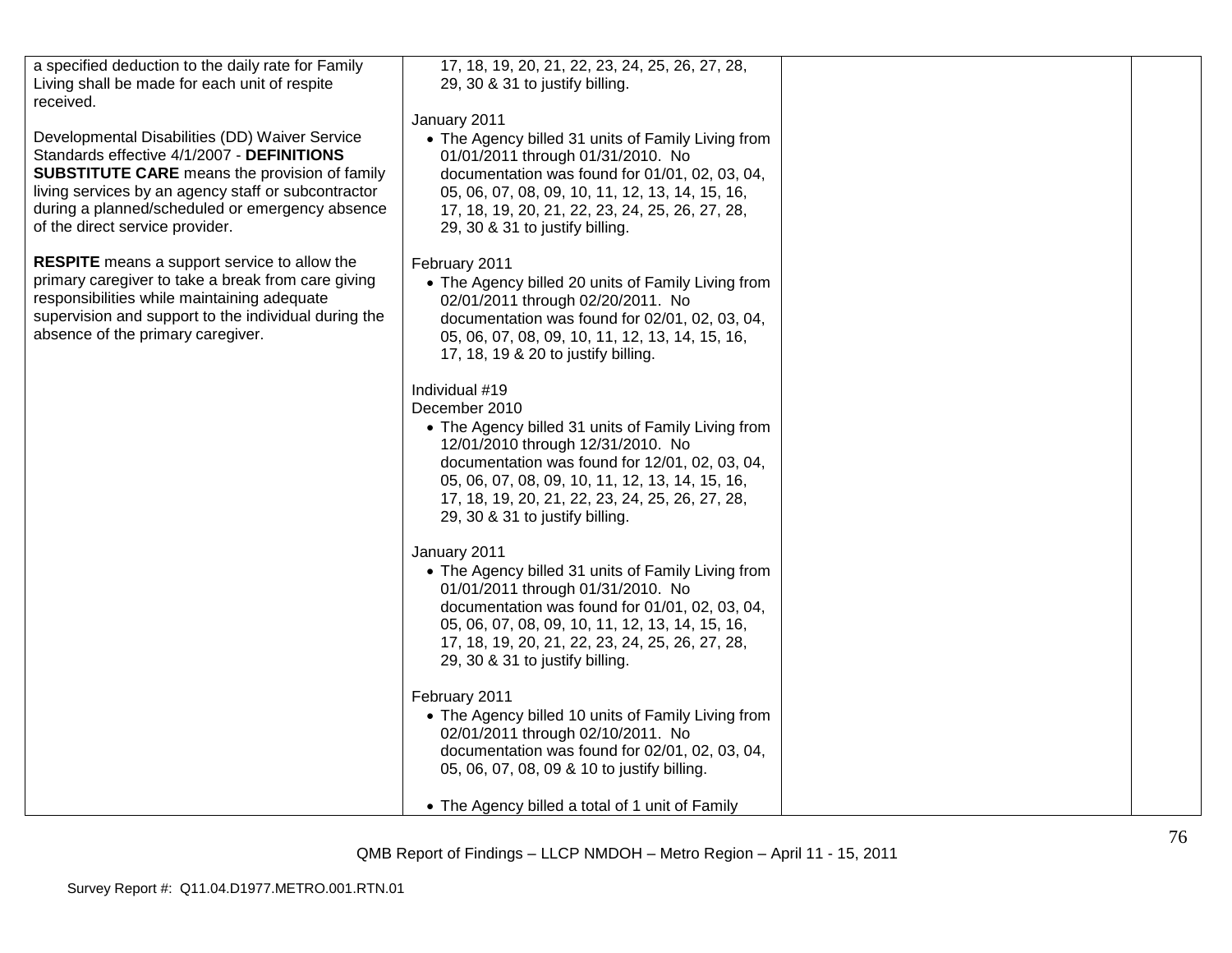| Living Services on 02/12/2010. Documentation<br>did not contain a description of what occurred<br>during the encounter or service interval to justify<br>billing. Documentation only stated "with<br>Respite".                                                                                                        |  |
|-----------------------------------------------------------------------------------------------------------------------------------------------------------------------------------------------------------------------------------------------------------------------------------------------------------------------|--|
| • The Agency billed a total of 1 unit of Family<br>Living Services on 02/20/2010. Documentation<br>did not contain a description of what occurred<br>during the encounter or service interval to justify<br>billing. Documentation only stated "with<br>Respite".                                                     |  |
| • The Agency billed a total of 1 unit of Family<br>Living Services on 02/25/2010. Documentation<br>did not contain a description of what occurred<br>during the encounter or service interval to justify<br>billing. Documentation only stated "with<br>Respite".                                                     |  |
| • The Agency billed a total of 1 unit of Family<br>Living Services on 02/26/2010. Documentation<br>did not contain a description of what occurred<br>during the encounter or service interval to justify<br>billing. Documentation only stated "with<br>Respite".                                                     |  |
| • The Agency billed a total of 1 unit of Family<br>Living Services on 02/27/2010. Documentation<br>did not contain a description of what occurred<br>during the encounter or service interval to justify<br>billing. Documentation only stated "with<br>Respite".                                                     |  |
| Individual #20<br>December 2010<br>• The Agency billed 31 units of Family Living from<br>12/01/2010 through 12/31/2010. No<br>documentation was found for 12/01, 02, 03, 04,<br>05, 06, 07, 08, 09, 10, 11, 12, 13, 14, 15, 16,<br>17, 18, 19, 20, 21, 22, 23, 24, 25, 26, 27, 28,<br>29, 30 & 31 to justify billing. |  |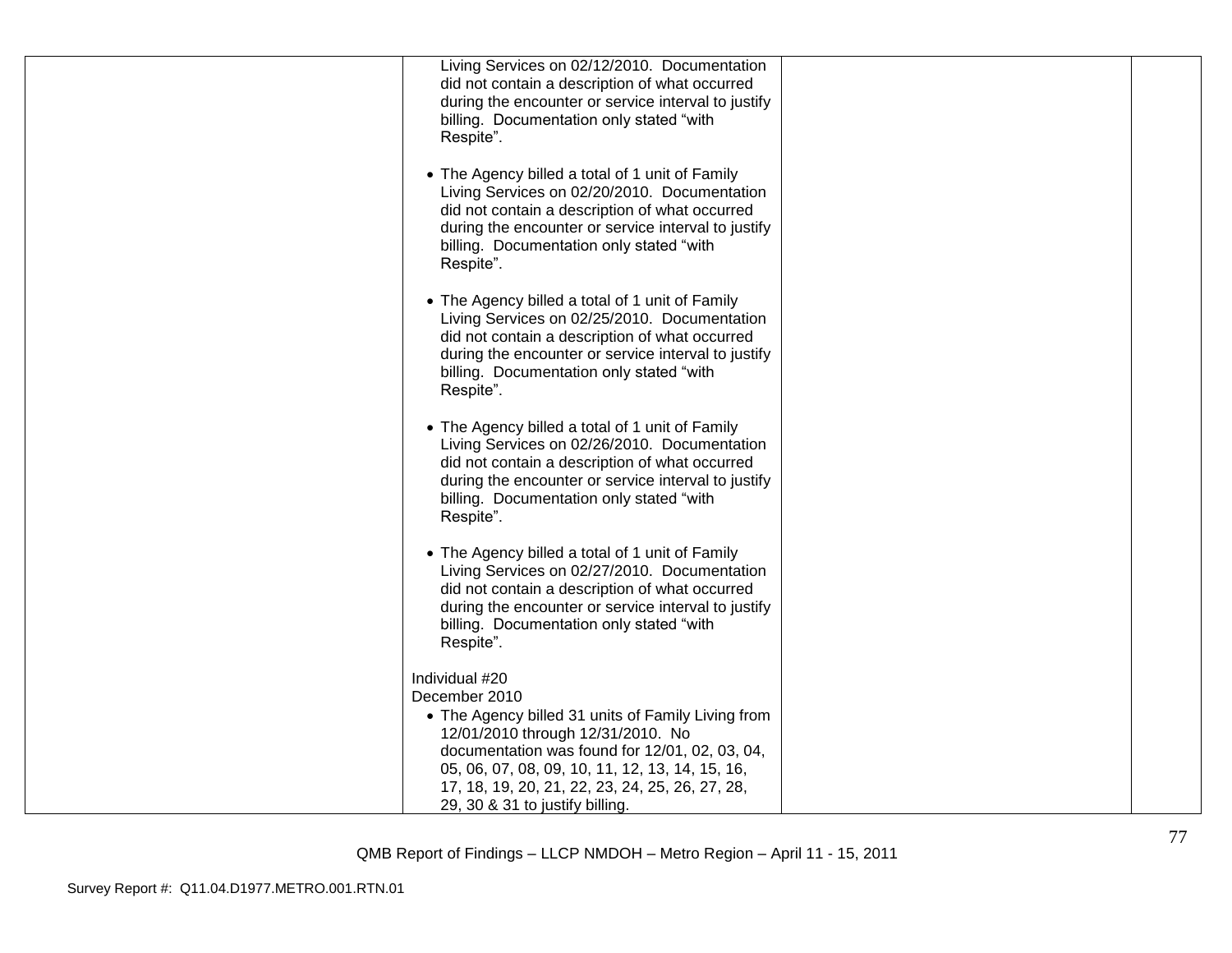| January 2011<br>• The Agency billed 31 units of Family Living from<br>01/01/2011 through 01/31/2010. No<br>documentation was found for 01/01, 02, 03, 04,<br>05, 06, 07, 08, 09, 10, 11, 12, 13, 14, 15, 16,<br>17, 18, 19, 20, 21, 22, 23, 24, 25, 26, 27, 28,<br>29, 30 & 31 to justify billing.                               |  |
|----------------------------------------------------------------------------------------------------------------------------------------------------------------------------------------------------------------------------------------------------------------------------------------------------------------------------------|--|
| February 2011<br>• The Agency billed 23 units of Family Living from<br>02/01/2011 through 02/23/2011. No<br>documentation was found for 02/01, 02, 03, 04,<br>05, 06, 07, 08, 09, 10, 11, 12, 13, 14, 15, 16,<br>17, 18, 19, 20, 21, 22 & 23 to justify billing.                                                                 |  |
| • The Agency billed a total of 5 units of Family<br>Living Services on 02/24/2011 through<br>02/28/2011. Documentation did not contain a<br>description of what occurred during the<br>encounter or service interval to justify billing.<br>Documentation was a cut and paste description<br>of the same narrative for each day. |  |
| Individual #21<br>December 2010<br>• The Agency billed 31 units of Family Living from<br>12/01/2010 through 12/31/2010. No<br>documentation was found for 12/01, 02, 03, 04,<br>05, 06, 07, 08, 09, 10, 11, 12, 13, 14, 15, 16,<br>17, 18, 19, 20, 21, 22, 23, 24, 25, 26, 27, 28,<br>29, 30 & 31 to justify billing.            |  |
| January 2011<br>• The Agency billed 31 units of Family Living from<br>01/01/2011 through 01/31/2010. No<br>documentation was found for 01/01, 02, 03, 04,<br>05, 06, 07, 08, 09, 10, 11, 12, 13, 14, 15, 16,<br>17, 18, 19, 20, 21, 22, 23, 24, 25, 26, 27, 28,<br>29, 30 & 31 to justify billing.                               |  |
| February 2011                                                                                                                                                                                                                                                                                                                    |  |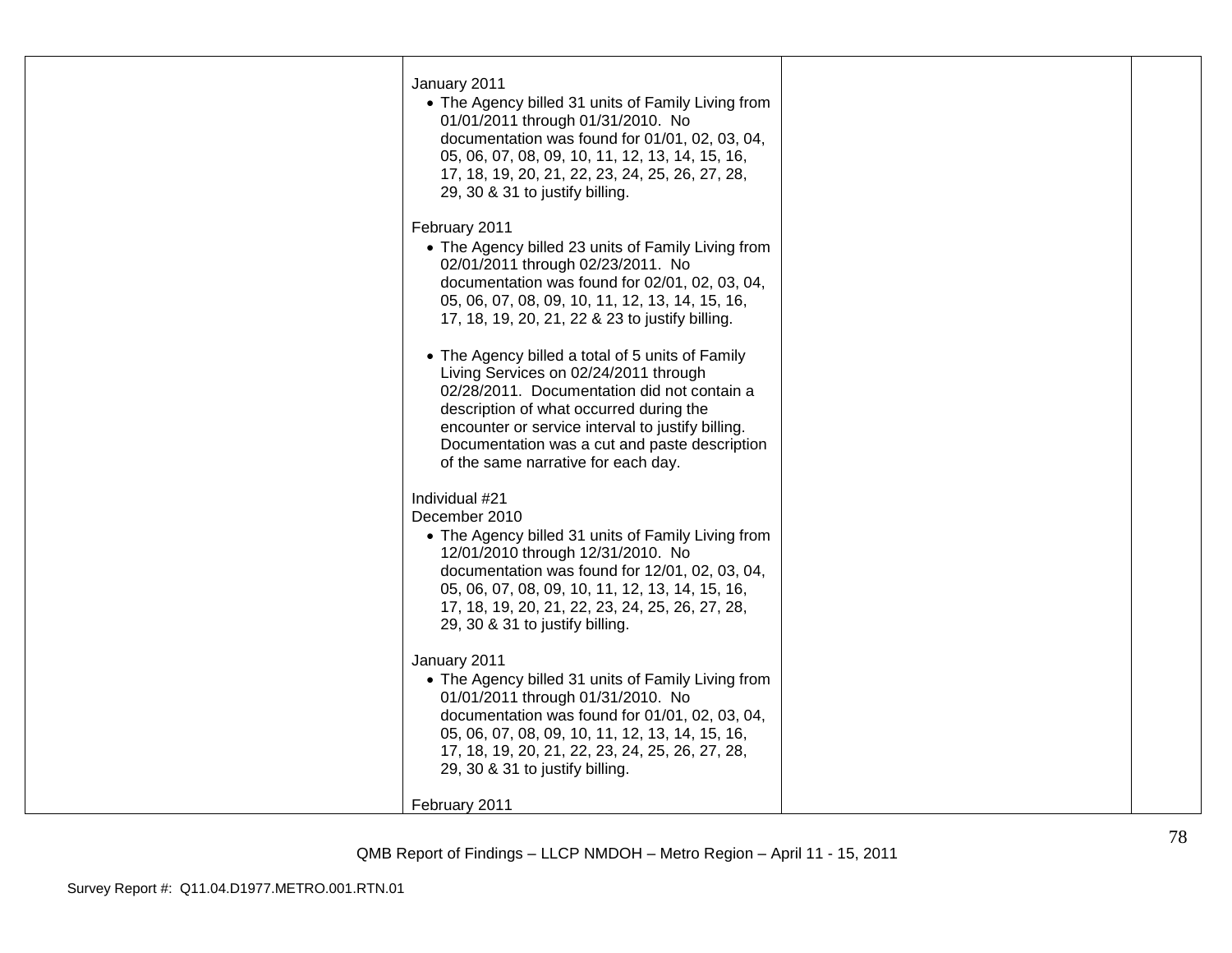| The Agency billed 16 units of Family Living from<br>02/01/2011 through 02/16/2011. No documentation<br>was found for 02/01, 02, 03, 04, 05, 06, 07, 08, 09,<br>10, 11, 12, 13, 14, 15 & 16 to justify billing. |  |
|----------------------------------------------------------------------------------------------------------------------------------------------------------------------------------------------------------------|--|
|                                                                                                                                                                                                                |  |
|                                                                                                                                                                                                                |  |
|                                                                                                                                                                                                                |  |
|                                                                                                                                                                                                                |  |
|                                                                                                                                                                                                                |  |
|                                                                                                                                                                                                                |  |
|                                                                                                                                                                                                                |  |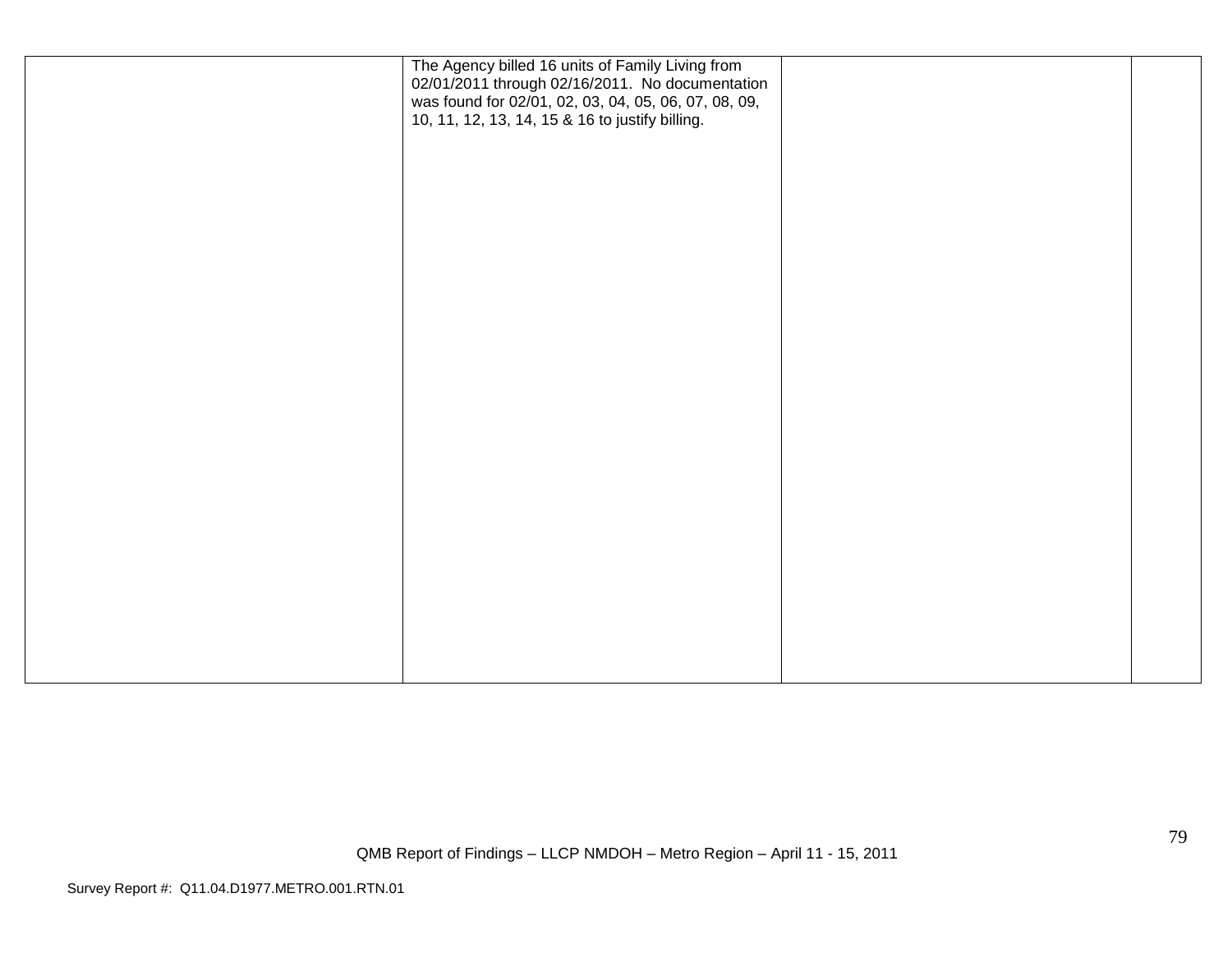| Date:             | July 25, 2011                                                                                                         |
|-------------------|-----------------------------------------------------------------------------------------------------------------------|
| To:               | Anita Westbrook, Executive Director                                                                                   |
| Provider:         | LLCP NMDOH                                                                                                            |
| Address:          | 445 Camino Del Ray, Suite A                                                                                           |
| State/Zip:        | Los Lunas, New Mexico 87031                                                                                           |
| E-mail Address:   | anita.westbrook@state.nm.us                                                                                           |
|                   | angie.brooks@state.nm.us                                                                                              |
| Region:           | Metro                                                                                                                 |
| Survey Date:      | April 11 - 15, 2011                                                                                                   |
| Program Surveyed: | Developmental Disabilities Waiver                                                                                     |
| Service Surveyed: | Community Living (Supported Living & Family Living) & Community Inclusion (Adult Habilitation & Supported Employment) |
| Survey Type:      | Routine                                                                                                               |

RE: Request for an Informal Reconsideration of Findings

# Dear Ms. Westbrook,

Your request for a Reconsideration of Findings was received on June 29, 2011. Your request and the supporting evidence provided have been reviewed. Based on the review of applicable standards and regulations, review of the survey process and the evidence you provided, the following determinations have been made:

# Regarding Tag # 1A11.1

Determination: The IRF committee is upholding the original finding in the report of findings. You are required to complete the remainder of your Plan of Correction as previously indicated. Based on the fact that you failed to submit any forms of evidence to dispute this tag, the deficiency will be upheld. The scope and severity rating will remain "D."

# Regarding Tag # 1A20

Determination: The IRF committee is modifying the original findings in the report of findings. You are required to complete the remainder of your Plan of Correction as previously indicated. Based on the document request form specific to training and documents submitted the following determination has been made;

# First Aid

- The following DSP will be removed from the citation 92, 112, 196, 203, 206, 214, 233, 254.
- The following DSP will be upheld because the training occurred after the survey- 41, 51, 89, 129, 231, 232, 234, 235, 248.
- The following DSP will be upheld because the evidence was requested and not received 120, 132, 148, 201, 236.